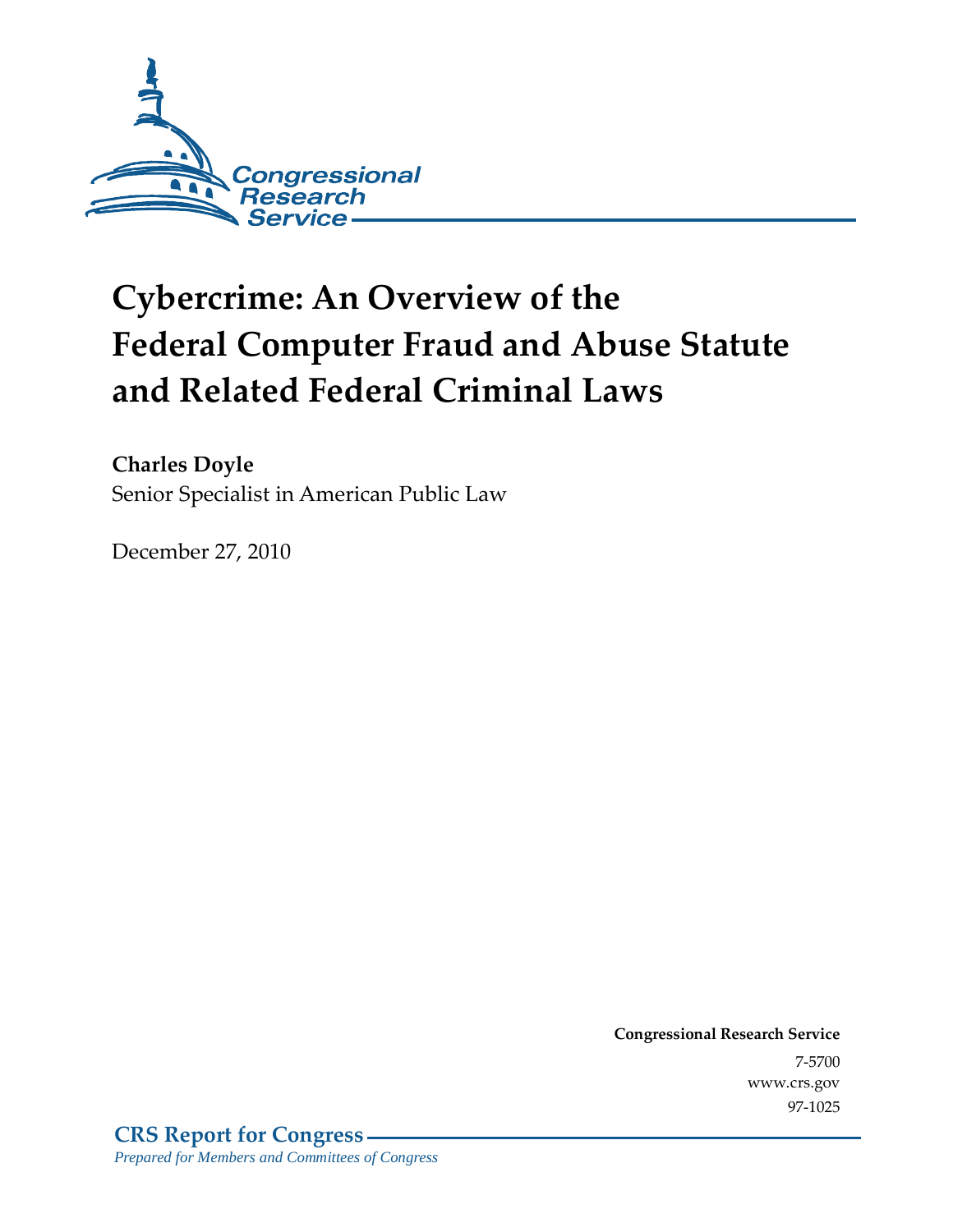# **Summary**

The federal computer fraud and abuse statute, 18 U.S.C. 1030, outlaws conduct that victimizes computer systems. It is a cyber security law. It protects federal computers, bank computers, and computers connected to the Internet. It shields them from trespassing, threats, damage, espionage, and from being corruptly used as instruments of fraud. It is not a comprehensive provision, but instead it fills cracks and gaps in the protection afforded by other federal criminal laws. This is a brief sketch of Section 1030 and some of its federal statutory companions, including the amendments found in the Identity Theft Enforcement and Restitution Act, P.L. 110-326, 122 Stat. 3560 (2008) (H.R. 5938 (110<sup>th</sup> Cong.)).

In their present form, the seven paragraphs of subsection 1030(a) outlaw:

- computer trespassing (e.g., hacking) in a government computer, 18 U.S.C.  $1030(a)(3)$ ;
- computer trespassing (e.g., hackers) resulting in exposure to certain governmental, credit, financial, or computer-housed information, 18 U.S.C.  $1030(a)(2)$ ;
- damaging a government computer, a bank computer, or a computer used in, or affecting, interstate or foreign commerce (e.g., a worm, computer virus, Trojan horse, time bomb, a denial of service attack, and other forms of cyber attack, cyber crime, or cyber terrorism), 18 U.S.C. 1030(a)(5);
- committing fraud an integral part of which involves unauthorized access to a government computer, a bank computer, or a computer used in, or affecting, interstate or foreign commerce, 18 U.S.C. 1030(a)(4);
- threatening to damage a government computer, a bank computer, or a computer used in, or affecting, interstate or foreign commerce, 18 U.S.C. 1030(a)(7);
- trafficking in passwords for a government computer, or when the trafficking affects interstate or foreign commerce, 18 U.S.C. 1030(a)(6); and
- accessing a computer to commit espionage,  $18$  U.S.C.  $1030(a)(1)$ .

Subsection 1030(b) makes it a crime to attempt or conspire to commit any of these offenses. Subsection 1030(c) catalogs the penalties for committing them, penalties that range from imprisonment for not more than a year for simple cyberspace trespassing to a maximum of life imprisonment when death results from intentional computer damage. Subsection 1030(d) preserves the investigative authority of the Secret Service. Subsection 1030(e) supplies common definitions. Subsection 1030(f) disclaims any application to otherwise permissible law enforcement activities. Subsection  $1030(g)$  creates a civil cause of action for victims of these crimes.

This report is available in abbreviated form—without the footnotes, citations, quotations, or appendixes found in this report—under the title CRS Report RS20830, *Cybercrime: A Sketch of 18 U.S.C. 1030 and Related Federal Criminal Laws*, by Charles Doyle.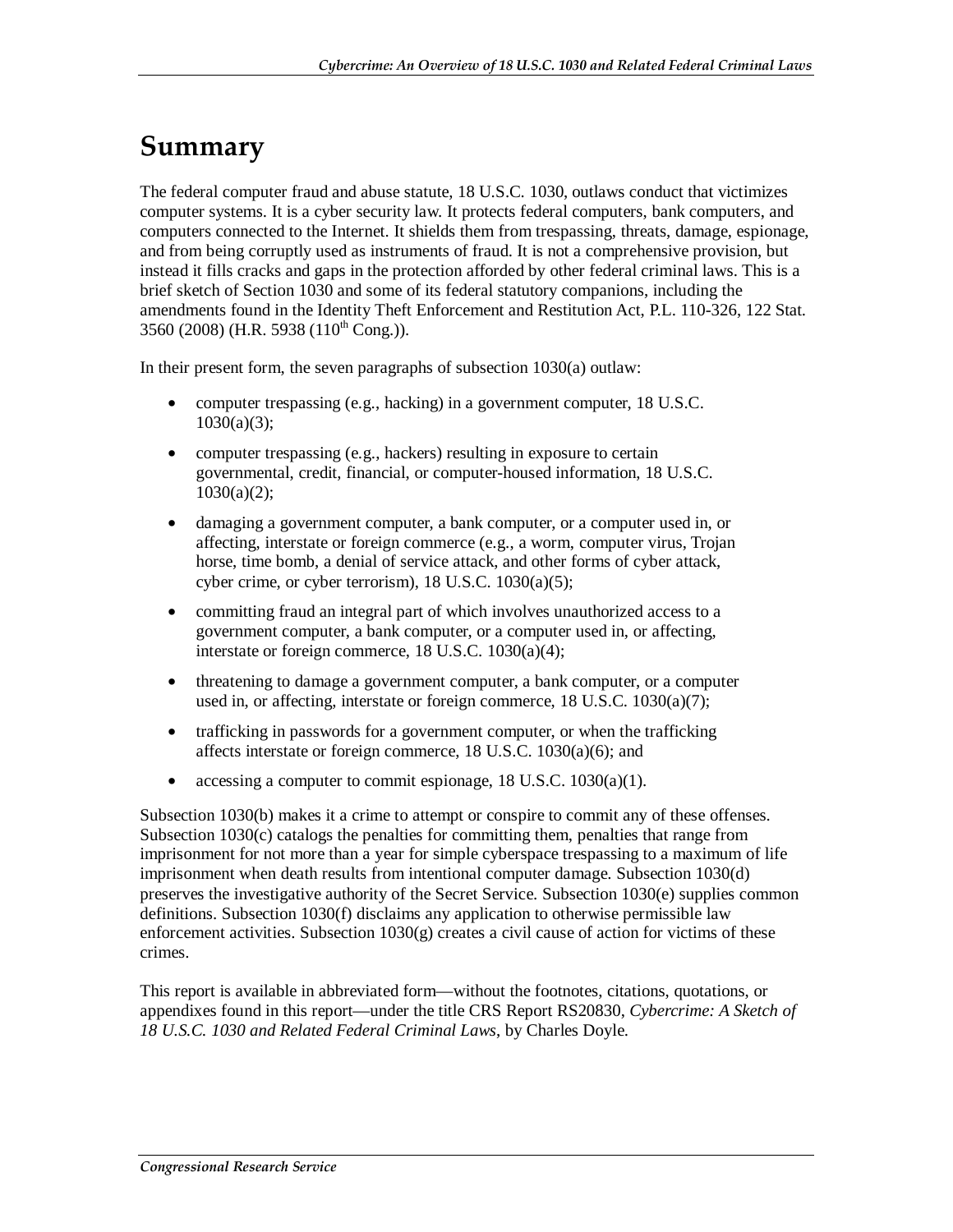# Contents

| Obtaining Information by Unauthorized Computer Access (18 U.S.C. 1030(a)(2)) 13 |    |
|---------------------------------------------------------------------------------|----|
|                                                                                 |    |
|                                                                                 |    |
|                                                                                 |    |
|                                                                                 |    |
|                                                                                 |    |
|                                                                                 |    |
|                                                                                 |    |
|                                                                                 |    |
|                                                                                 |    |
|                                                                                 |    |
|                                                                                 |    |
|                                                                                 |    |
|                                                                                 |    |
|                                                                                 |    |
|                                                                                 |    |
|                                                                                 |    |
|                                                                                 |    |
|                                                                                 |    |
|                                                                                 |    |
|                                                                                 |    |
|                                                                                 |    |
|                                                                                 |    |
|                                                                                 |    |
|                                                                                 |    |
|                                                                                 |    |
|                                                                                 | 37 |
|                                                                                 | 38 |
|                                                                                 |    |
|                                                                                 |    |
|                                                                                 |    |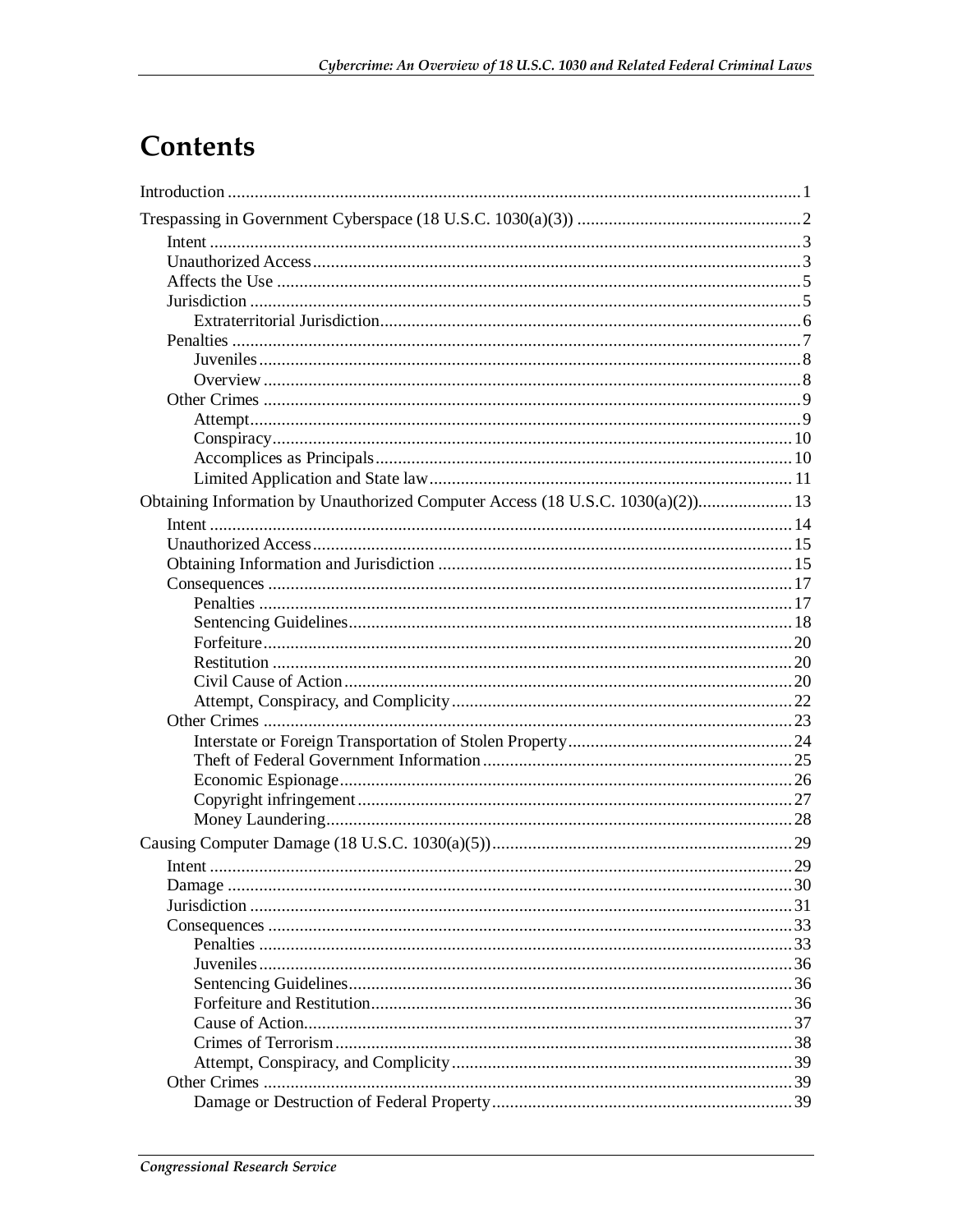| Intent. |  |
|---------|--|
|         |  |
|         |  |
|         |  |
|         |  |
|         |  |
|         |  |
|         |  |
|         |  |

# Appendixes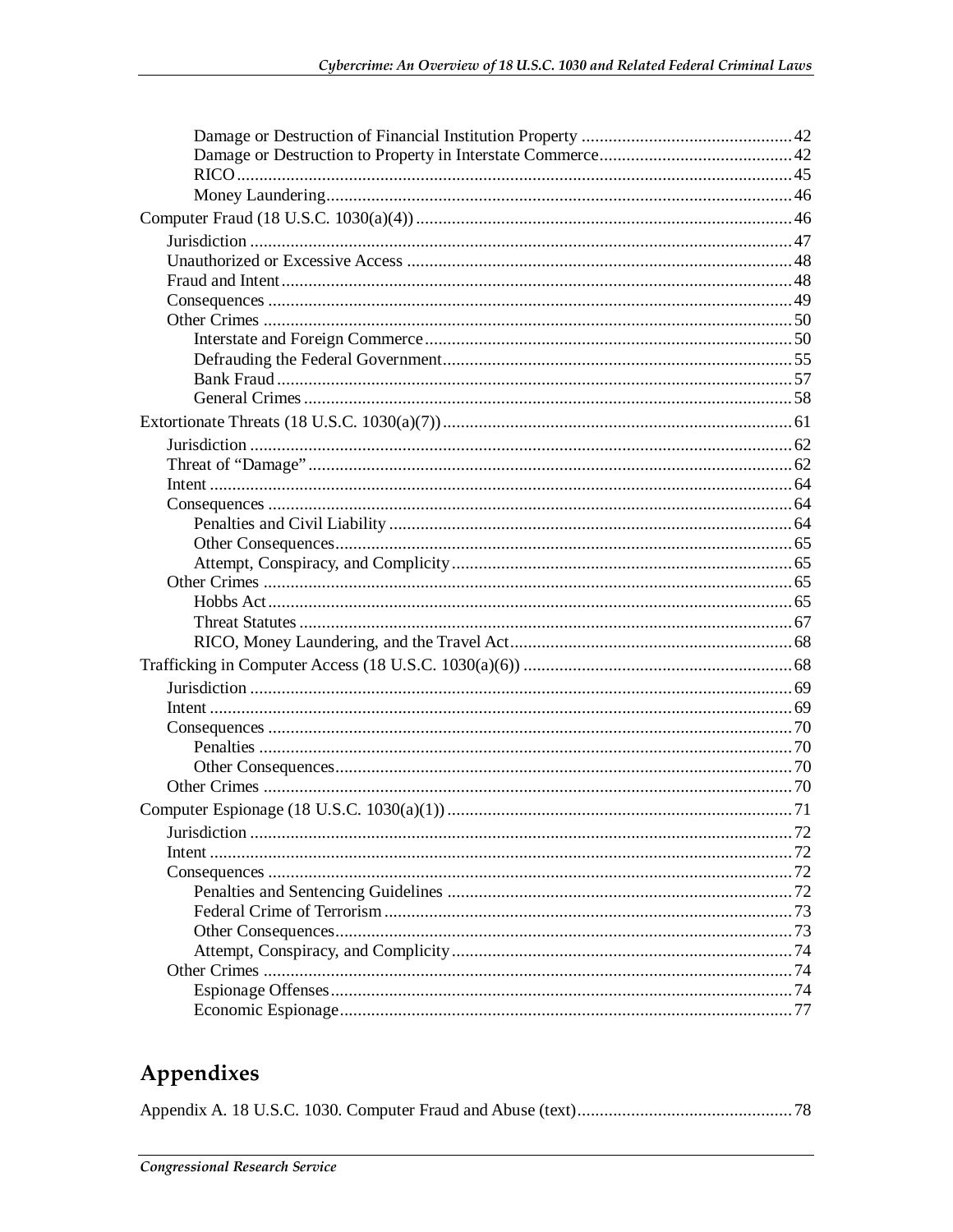## **Contacts**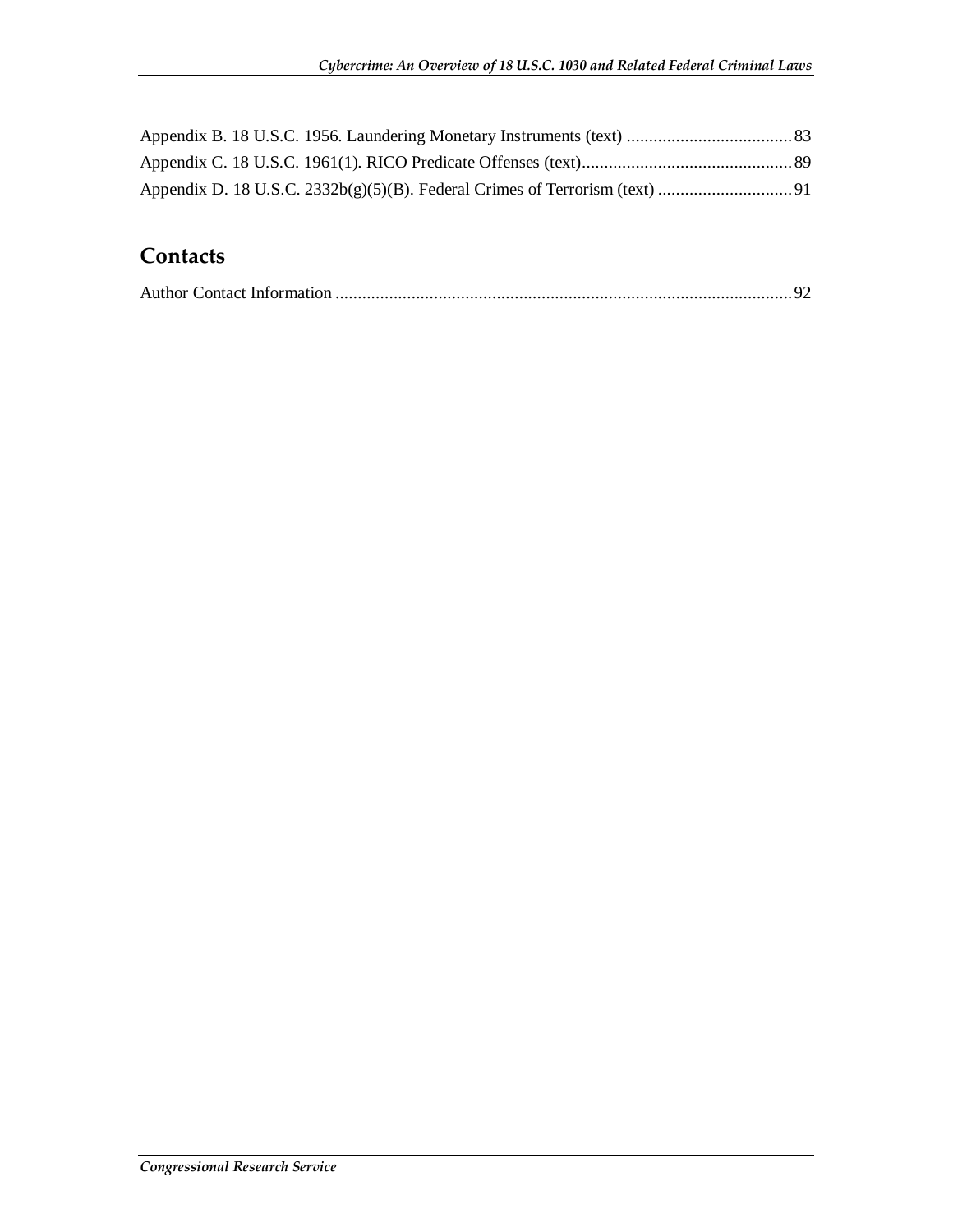# **Introduction**

<u>.</u>

The federal computer fraud and abuse statute,  $18 \text{ U.S.C. } 1030<sup>1</sup>$  protects computers in which there is a federal interest—federal computers, bank computers, and computers used in or affecting interstate and foreign commerce. It shields them from trespassing, threats, damage, espionage, and from being corruptly used as instruments of fraud. It is not a comprehensive provision; instead it fills cracks and gaps in the protection afforded by other state and federal criminal laws. It is a work that over the last three decades, Congress has kneaded, reworked, recast, amended, and supplemented to bolster the uncertain coverage of the more general federal trespassing, threat, malicious mischief, fraud, and espionage statutes.<sup>2</sup> This is a brief description of Section 1030 and its federal statutory companions. There are other laws that address the subject of crime and computers. Section 1030 deals with computers as victims; other laws deal with computers as arenas for crime or as repositories of the evidence of crime or from some other perspective. These other laws—laws relating to identity theft generally, obscenity, pornography, gambling, inter alia—are beyond the scope of this report.<sup>3</sup>

In their present form, the seven paragraphs of subsection 1030(a) outlaw:

 Refurbishing of the original 1984 legislation occurred in 1986, 1988, 1989, 1990, 1994, and 1996: P.L. 99-474, 100 Stat. 1213; P.L. 100-690, 102 Stat. 4404; P.L. 101-73, 103 Stat. 502; P.L. 101-647, 104 Stat. 4831; P.L. 103-322, 108 Stat. 2097; P.L. 104-294, 110 Stat. 3491. Most recently, both the USA PATRIOT Act, P.L. 107-56, 115 Stat. 272 (2001), the Department of Homeland Security Act, P.L. 107-296, 116 Stat. 2135 (2002), and the Identity Theft Enforcement and Restitution Act of 2008, Title II of P.L. 110-326, 122 Stat. 3560 (2008) amended provisions of the section.

 For a chronological history of the statute up to but not including the 1996 amendments, see Adams, *Controlling Cyberspace: Applying the Computer Fraud and Abuse Act to the Internet*, 12 SANTA CLARA COMPUTER & HIGH TECHNOLOGY LAW JOURNAL 403 (1996). For a general description of the validity and application of this act, see ; Buchman, *Validity, Construction, and Application of Computer Fraud and Abuse Act*, 174 ALR Fed. 101; Berkowitz, *Computer Security and Privacy: The Third Wave of Property Law*, 33 COLORADO LAWYER 57 (2004); *Prosecuting Intellectual Property Crimes*, COMPUTER CRIME AND INTELLECTUAL PROPERTY SECTION, CRIMINAL DIVISION, UNITED STATES DEPARTMENT OF JUSTICE [(2006)](*DoJ Computer Crime*), available at

3 For a discussion of these and similar matters see, *Twenty-Fifth Survey of White Collar Crime: Computer Crimes*, 47 AMERICAN CRIMINAL LAW REVIEW 287 (2010); CRS Report RL31919, *Federal Laws Related to Identity Theft*; CRS Report 95-804, *Obscenity and Indecency: Constitutional Principles and Federal Statutes*; CRS Report 95-406, *Child Pornography: Constitutional Principles and Federal Statutes*; CRS Report 97-619, *Internet Gambling: Overview of Federal Criminal Law*; Kerr, *Applying The Fourth Amendment to the Internet: A General Approach*, 62 STANFORD LAW REVIEW 1005 (2010); Mehra, *Law and Cybercrime in the United States Today*, 58 AMERICAN JOURNAL OF COMPARATIVE LAW 659 (2010); *DoJ Cyber Crime*.

<sup>&</sup>lt;sup>1</sup> The full text of 18 U.S.C. 1030 is appended. Earlier versions of this report appeared under the title, *Computer Fraud and Abuse: An Overview of 18 U.S.C. 1030 and Related Federal Criminal Laws.*

<sup>2</sup> Congressional inquiry began no later than 1976, S. Comm. on Government Operations, *Problems Associated with Computer Technology in Federal Programs and Private Industry—Computer Abuses*, 94<sup>th</sup> Cong., 2d Sess. (1976) (Comm.Print). Hearings were held in successive Congresses thereafter until passage of the original version of section 1030 as part of the Comprehensive Crime Control Act of 1984, P.L. 98-473, 98 Stat. 2190; *see e.g.*, *Federal Computer Systems Protection Act: Hearings Before the Subcomm. on Criminal Laws and Procedures of the Senate Comm. on the Judiciary*, 95<sup>th</sup> Cong., 2d Sess.(1978); *S. 240, the Computer Systems Protection Act of 1979: Hearings Before the Subcomm. on Criminal Justice of the Senate Comm. on the Judiciary*, 96<sup>th</sup> Cong., 2d Sess.(1980); *Federal Computer System Protection Act, H.R. 3970: Hearings Before the House Comm. on the Judiciary*, 97<sup>th</sup> Cong., 2d Sess.(1982); *Computer Crime: Hearings Before the House Comm. on the Judiciary*,  $98<sup>th</sup>$  Cong., 1<sup>st</sup> Sess. (1983).

http://www.cybercrime.gov/ipmanual/ipma2006.pdf; and *Computer Fraud and Abuse Act, Prosecuting Computer Crime*, COMPUTER CRIME AND INTELLECTUAL PROPERTY SECTION, CRIMINAL DIVISION, UNITED STATES DEPARTMENT OF JUSTICE [(2007)](*DoJ Cyber Crime*), available at http://www.cybercrime.gov/ccmanual/ccmanual.pdf.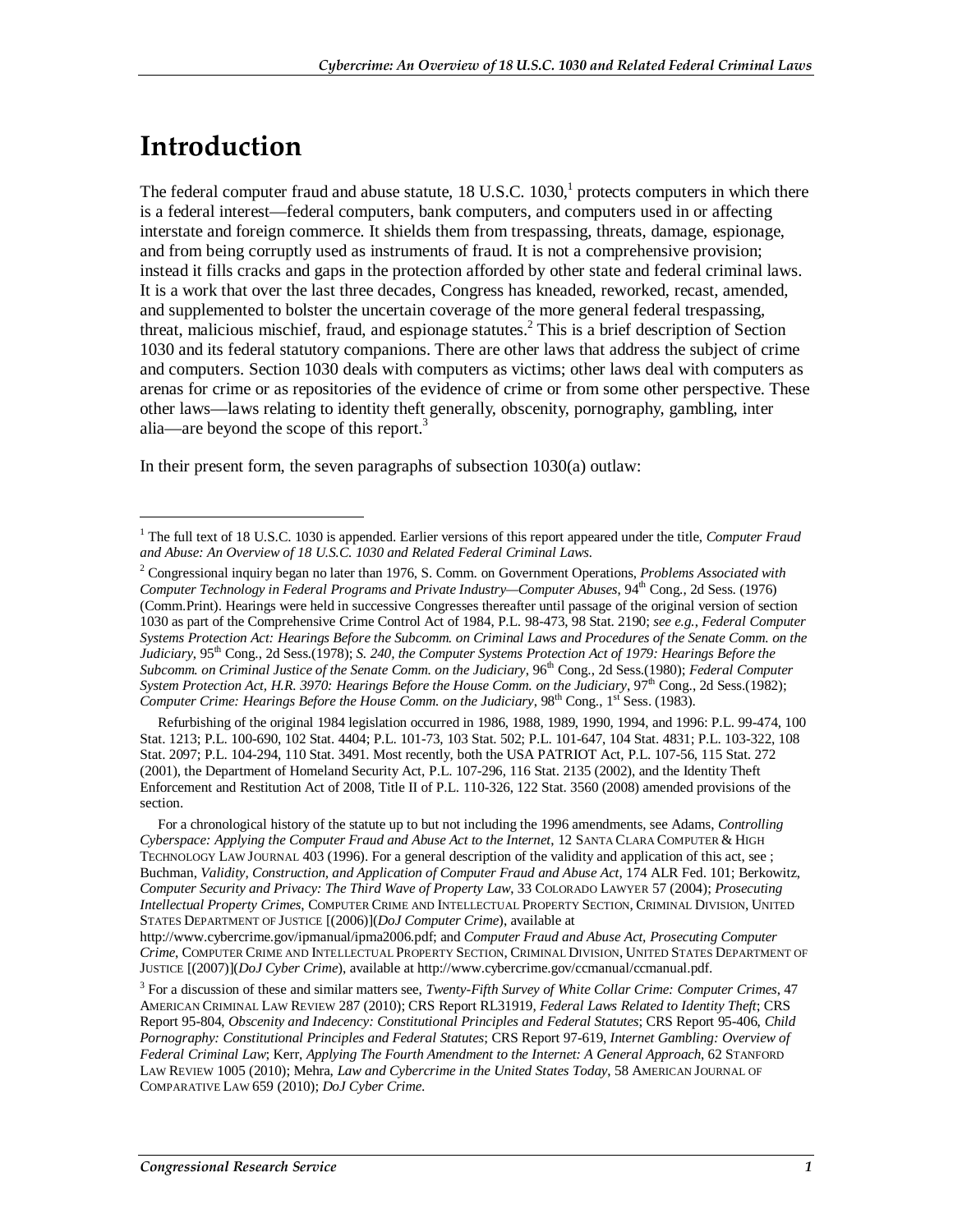- computer trespassing in a government computer,  $18 \text{ U.S.C. } 1030(a)(3);$
- computer trespassing resulting in exposure to certain governmental, credit, financial, or computer-housed information, 18 U.S.C. 1030(a)(2);
- damaging a government computer, a bank computer, or a computer used in, or affecting, interstate or foreign commerce, 18 U.S.C. 1030(a)(5);
- committing fraud an integral part of which involves unauthorized access to a government computer, a bank computer, or a computer used in, or affecting, interstate or foreign commerce, 18 U.S.C. 1030(a)(4);
- threatening to damage a government computer, a bank computer, or a computer used in, or affecting, interstate or foreign commerce, 18 U.S.C. 1030(a)(7);
- trafficking in passwords for a government computer, or when the trafficking affects interstate or foreign commerce, 18 U.S.C. 1030(a)(6); and
- accessing a computer to commit espionage, 18 U.S.C. 1030(a)(1).

Subsection 1030(b) makes it a crime to attempt or conspire to commit any of these offenses. Subsection 1030(c) catalogs the penalties for committing them, penalties that range from imprisonment for not more than a year for simple cyberspace trespassing to imprisonment for not more than 20 years for a second espionage-related conviction. Subsection 1030(d) preserves the investigative authority of the Secret Service. Subsection 1030(e) supplies common definitions. Subsection 1030(f) disclaims any application to otherwise permissible law enforcement activities. Subsection  $1030(g)$  creates a civil cause of action for victims of these crimes. And subsection 1030(h) called for annual reports through 1999 from the Attorney General and Secretary of the Treasury on investigations under the damage paragraph  $(18 \text{ U.S.C. } 1030(a)(5))$ .

# **Trespassing in Government Cyberspace (18 U.S.C. 1030(a)(3))**

*Whoever* ... intentionally, without authorization to access any nonpublic computer<sup>4</sup> of a department or agency of the United States,<sup>5</sup> accesses such a computer of that department or *agency that is exclusively for the use of the Government of the United States or, in the case of a computer not exclusively for such use, is used by or for the Government of the United States and such conduct affects that use by or for the Government of the United States ... shall be punished as provided in subsection (c) of this section.(b) Whoever attempts to commit an offense under subsection (a) of this section shall be punished as provided in subsection (c) of this section.* 

 $4$  "(e) As used in this section ... (1) the term 'computer' means an electronic, magnetic, optical, electrochemical, or other high speed data processing device performing logical, arithmetic, or storage functions, and includes any data storage facility or communications facility directly related to or operating in conjunction with such device, but such term does not include an automated typewriter or typesetter, a portable hand held calculator, or other similar device," 18 U.S.C. 1030(e)(1).

 $<sup>5</sup>$  "(e) As used in this section ... (7) the term 'department of the United States' means the legislative or judicial branch of</sup> the Government or one of the executive departments enumerated in Section 101 of title 5," 18 U.S.C. 1030(e)(7).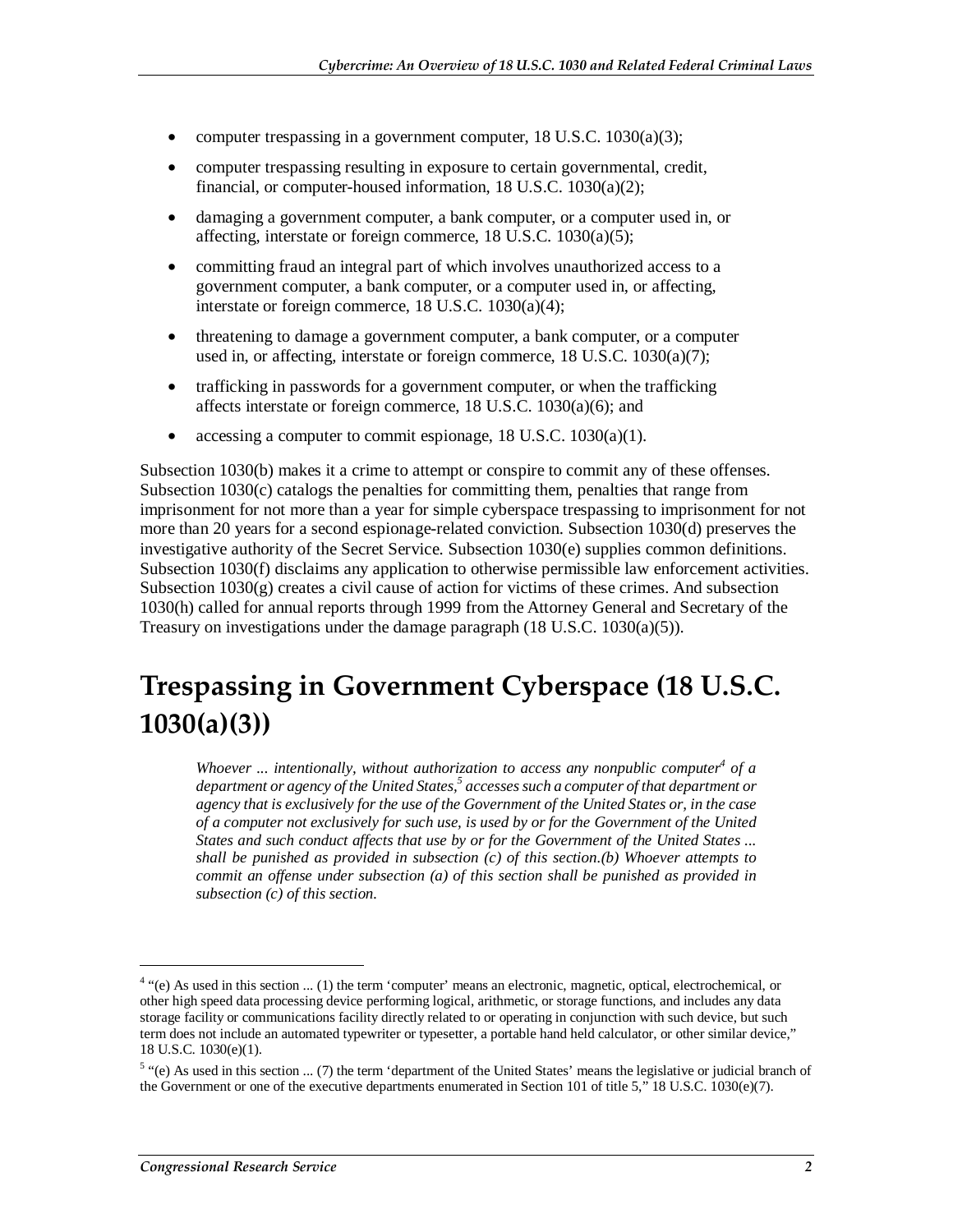Paragraph 1030(a)(3) condemns unauthorized intrusion ("hacking") into federal government computers whether they are used exclusively by the government or the government shares access with others. With the help of subsection 1030(b) it also outlaws attempted intrusions and conspiracies to intrude. In the case of shared computers, a crime only occurs if the unauthorized access "affects ... use by or for" the government or would affect such use if an attempted effort had succeeded.

Broken down into its elements, paragraph (a)(3) makes it unlawful for anyone to:

- without authorization
- intentionally
- either

- access a government computer maintained exclusively for the use of the federal government,

- access a government computer used, at least in part, by or for the federal government and the access affects use by or for the federal government, or - attempt to do so (18 U.S.C. 1030(b)).

This pure trespassing proscription dates from 1986 and its legislative history leaves little doubt that nothing more than unauthorized entry is required:

"[S]ection 2(b) will clarify the present 18 U.S.C.  $1030(a)(3)$ , making clear that it applies to acts of simple trespass against computers belonging to, or being used by or for, the Federal Government. The Department of Justice and others have expressed concerns about whether the present subsection covers acts of mere trespass, i.e., unauthorized access, or whether it requires a further showing that the information perused was 'used, modified, destroyed, or disclosed.' To alleviate those concerns, the Committee wants to make clear that the new subsection will be a simple trespass offense, applicable to persons without authorized access to Federal computers," S.Rept. 99-432 at 7 (1986); see also, H.Rept. 99-612 at 11 (1986).

## **Intent**

The paragraph only bans "intentional" trespassing. The reports are instructive here, for they make it apparent that the element cannot be satisfied by a mere inadvertent trespass and nothing more. It is intended, however, to cover anyone who purposefully accomplishes the proscribed unauthorized entry into a government computer, and, at least in the view of the House report, anyone "whose initial access was inadvertent but who then deliberatively maintains access after a non-intentional initial contact," H.Rept. 99-612 at 9-10 (1986); see also, S.Rept. 99-432 at 5-6 (1986).

## **Unauthorized Access**

While the question of what constitutes "access without authorization" might seem fairly straightforward, Congress was willing to accept a certain degree of trespassing by government employees in order to protect whistleblowers:

The Committee wishes to be very precise about who may be prosecuted under the new subsection (a)(3). The Committee was concerned that a Federal computer crime statute not be so broad as to create a risk that government employees and others who are authorized to use a Federal Government computer would not face prosecution for acts of computer access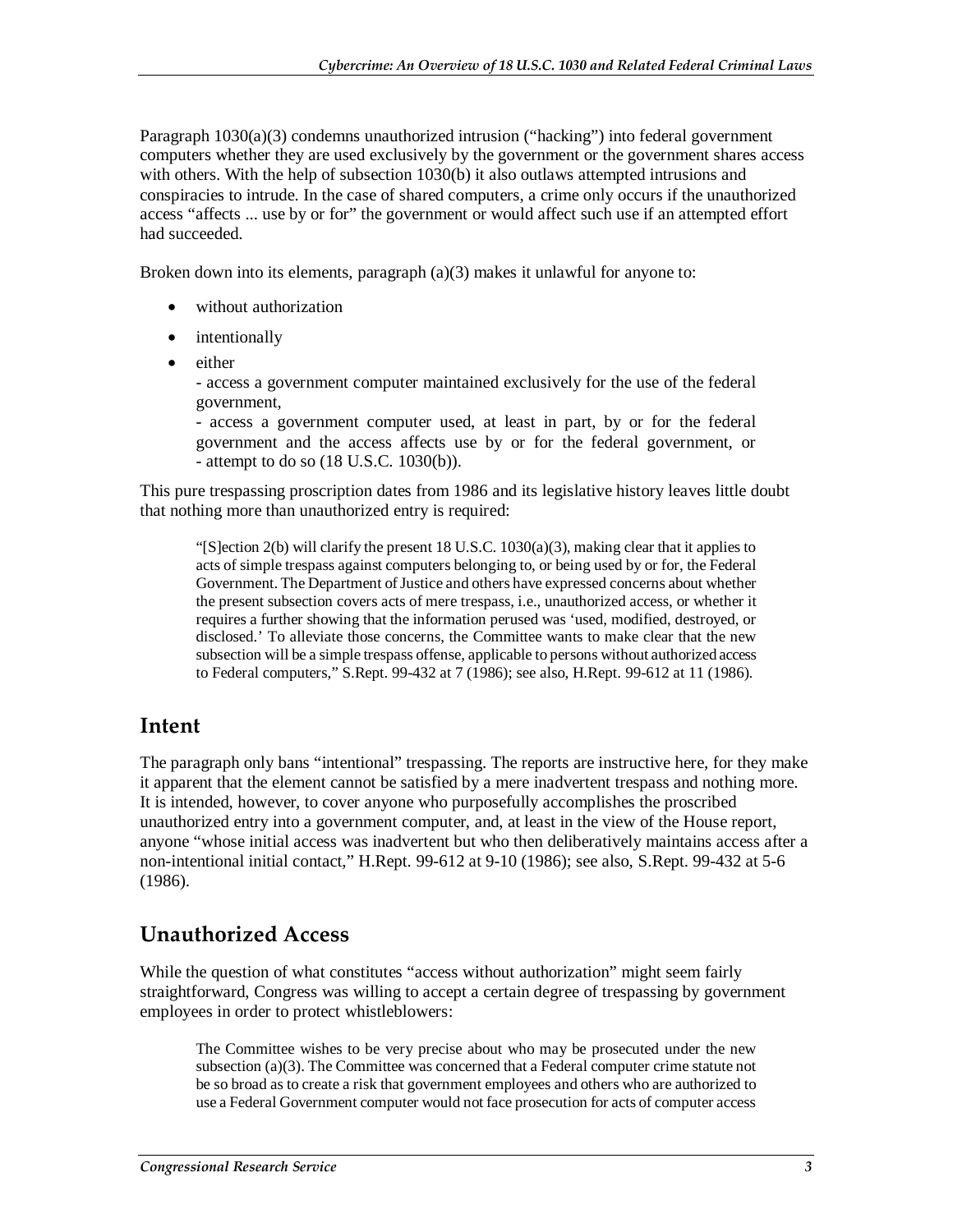and use that, while technically wrong, should not rise to the level of criminal conduct. At the same time, the Committee was required to balance its concern for Federal employees and other authorized users against the legitimate need to protect Government computers against abuse by "outsiders." The Committee struck that balance in the following manner.

In the first place, the Committee has declined to criminalize acts in which the offending employee merely 'exceeds authorized access' to computers in his own department ("department"' is defined in Section  $2(g)$  of S. 2281 [now 18 U.S.C. 1030(e)(7)]). It is not difficult to envision an employee or other individual who, while authorized to use a particular computer in one department, briefly exceeds his authorized access and peruses data belonging to the department that he is not supposed to look at. This is especially true where the department in question lacks a clear method of delineating which individuals are authorized to access certain of its data. The Committee believes that administrative sanctions are more appropriate than criminal punishment in such a case. The Committee wishes to avoid the danger that every time an employee exceeds his authorized access to his department's computers—no matter how slightly—he could be prosecuted under this subsection. That danger will be prevented by not including "exceeds authorized access" as part of this subsection's offense.

In the second place, the Committee has distinguished between acts of unauthorized access that occur within a department and those that involve trespasses into computers belonging to another department. The former are not covered by subsection  $(a)(3)$ ; the latter are. Again, it is not difficult to envision an individual who, while authorized to use certain computers in one department, is not authorized to use them all. The danger existed that S. 2281, as originally introduced, might cover every employee who happens to sit down, within his department, at a computer terminal which he is not officially authorized to use. These acts can also be best handled by administrative sanctions, rather than by criminal punishment. To that end, the Committee has constructed its amended version of  $(a)(3)$  to prevent prosecution of those who, while authorized to use some computers in their department, use others for which they lack the proper authorization. By precluding liability in purely 'insider' cases such as these, the Committee also seeks to alleviate concerns by Senators Mathias and Leahy that the existing statute cases a wide net over "whistleblowers"....

The Committee has thus limited 18 U.S.C.  $1030(a)(3)$  to cases where the offender is completely outside the Government, and has no authority to access a computer of any agency or department of the United States, or where the offender's act of trespass is interdepartmental in nature. The Committee does not intend to preclude prosecution under this subsection if, for example, a Labor Department employee authorized to use Labor's computers accesses without authorization an FBI computer. An employee who uses his department's computer and, without authorization, forages into data belonging to another department is engaged in conduct directly analogous to an 'outsider' tampering with Government computers....

The Committee acknowledges that in rare circumstances this may leave serious cases of intradepartmental trespass free from criminal prosecution under (a)(3). However, the Committee notes that such serious acts may be subject to other criminal penalties if, for example, they violate trade secrets laws or  $18$  U.S.C.  $1030(a)(1)$ ,  $(a)(4)$ ,  $(a)(5)$ , or  $(a)(6)$ , as proposed in this legislation. S.Rept. 99-432 at 7-8 (1986); see also, H.Rept. 99-612 at 11 (1986).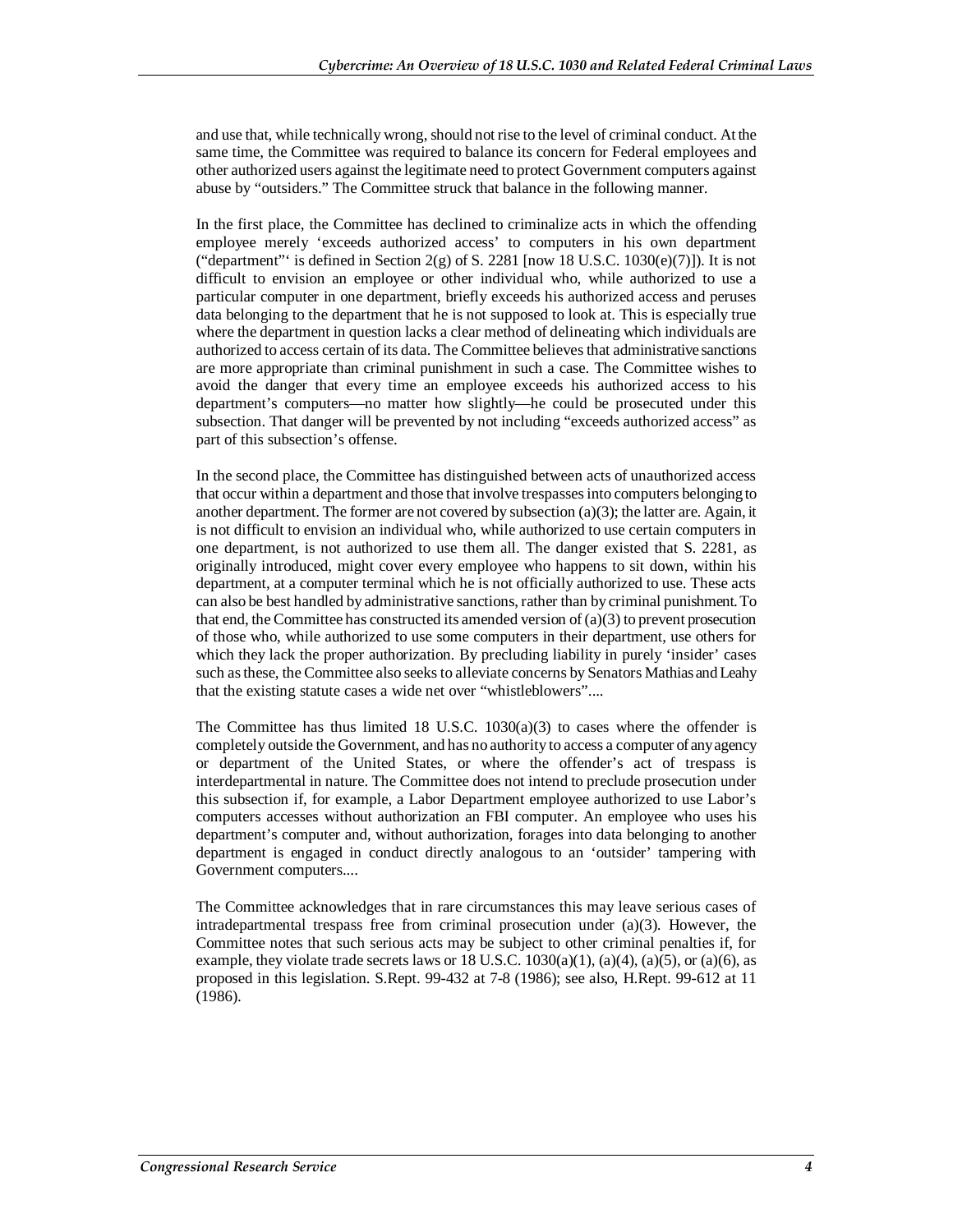## **Affects the Use**

Trespassing upon governmental computer space on computers that are not exclusively for governmental use is prohibited only when it affects use by the government or use for governmental purposes. The committee reports provide a useful explanation of the distinctive, "affects-the-use" element of the trespassing ban:

[T]respassing in a computer used only part-time by the Federal Government need not be shown to have affected the operation of the government as a whole. The Department of Justice has expressed concerns that the present subsection's language could be construed to require a showing that the offender's conduct would be an exceedingly difficult task for Federal prosecutors. Accordingly, Section 2(b) will make clear that the offender's conduct need only affect the use of the Government's operation of the computer in question [or the operation of the computer in question on behalf of the Government]. S.Rept. 99-432 at 6-7 (1986); see also, H.Rept. 99-612 at 11 (1986); S.Rept. 104-357 at 9 (1996).

# **Jurisdiction**

The reports offer little insight into the meaning of the third element—what computers are protected from trespassing. There may be two reasons. Paragraph  $1030(a)(3)$  protects only government computers and therefore explanations of the sweep of its coverage in the area of interstate commerce or of financial institutions are unnecessary. Besides, at least for purposes of these trespassing offenses of paragraph  $1030(a)(3)$ , the statute itself addresses several of the potentially more nettlesome questions.

First, the construction of the statute itself strongly suggests that it reaches only computers owned or leased by the federal government: "whoever ... without authorization to access any nonpublic computer *of a department or agency of the United States*, accesses such a computer *of that department or agency*...."

Second, the language of the statute indicates that "nonpublic" computers may nevertheless include government computers that the government allows to be used by nongovernmental purposes: "in the case of *a [government] computer not exclusively for the use of the Government of the United States*...."

Third, the statute covers government computers that are available to nongovernment users: "accesses such a computer ... that ... in the case of a [government] computer not exclusively for the use of the Government of the United States, is used by *or for* the Government of the United States...." The use of the term "nonpublic," however, makes it clear that this shared access may not be so broad as to include the general public.

Finally, the section supplies a definition of "department of the United States": "[a]s used in this section ... the term 'department of the United States' means the legislative or judicial branch of the Government or one of the executive departments enumerated in Section 101 of title 5;<sup>16</sup> and

 $6$  18 U.S.C. 1030(e)(7). "The Executive departments are: The Department of State. The Department of the Treasury. The Department of Defense. The Department of Justice. The Department of the Interior. The Department of Agriculture. The Department of Commerce. The Department of Labor. The Department of Health and Human Services. The Department of Housing and Urban Development. The Department of Transportation. The Department of Energy. The Department of Education. The Department of Veterans Affairs. The Department of Homeland Security." 5 U.S.C. (continued...)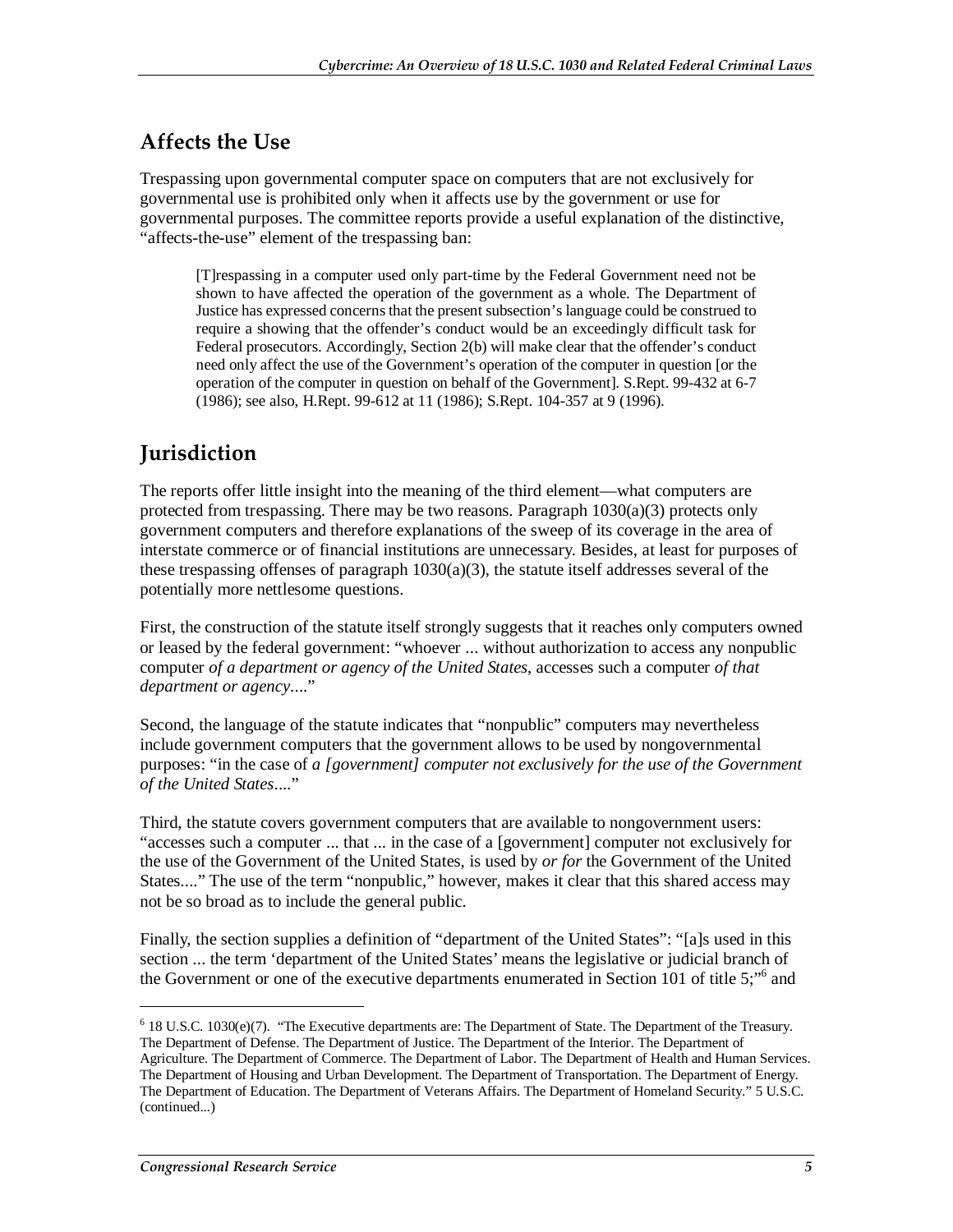the title supplies a definition of "agency of the United States": "[a]s used in this title ... [t]he term 'agency' includes any department, independent establishment, commission, administration, authority, board or bureau of the United States or any corporation in which the United States has a proprietary interest, unless the context shows that such term was intended to be used in a more limited sense."<sup>7</sup>

### **Extraterritorial Jurisdiction**

There is one jurisdictional aspect of paragraph  $1030(a)(3)$  that is unclear. Under what circumstances, if any, does the paragraph reach hacking initiated or occurring overseas? As a general rule, federal criminal laws are presumed to apply within the United States and not overseas.<sup>8</sup> In some instances, Congress explicitly negates the presumption. The treason statute, for example, outlaws the offense whether committed "within the United States or elsewhere."<sup>9</sup>

In other instances, when the criminal statute is silent, the courts will conclude that Congress must have intended the statute to apply to overseas misconduct because of the nature of the offense and the circumstances under which it was committed. For example, the Supreme Court concluded that Congress must have intended the federal statute that prohibited fraud against the federal government to apply to fraud against the United States committed abroad, particularly when the offenders were Americans.<sup>10</sup> The Court later decided that a federal statute that outlawed conspiracy to violate federal law applied to an overseas conspiracy to smuggle liquor into this country. $^{11}$ 

In the cybercrime context, at least one court determined that paragraph  $1030(a)(4)$ , which prohibits unauthorized computer access to defraud, applied to a hacker in Russia who gained unauthorized access to "protected computers" in this country.<sup>12</sup> The court's conclusion was influenced by an amendment in which Congress had added computers used in "foreign commerce or communications" to the definition of "protected computers" and by the legislative history of why it did so.<sup>13</sup> While the case was pending, Congress further amended the definition of

<sup>11</sup> *Ford v. United States*, 273 U.S. 589 (1927)("The principle that a man who outside a country willfully puts in motion a force to take effect in it is answerable at the place where the evil is done, is recognized in the criminal jurisprudence of all countries").

<sup>12</sup> *United States v. Ivanov*, 175 F.Supp.2d 367, 374-75 (D. Conn. 2001).

<sup>(...</sup>continued)

<sup>101.</sup> 

 $18$  U.S.C. 6.

<sup>8</sup> See generally, CRS Report 94-166, *Extraterritorial Application of American Criminal Law.*

<sup>&</sup>lt;sup>9</sup> 18 U.S.C. 2381.

<sup>10</sup> *United States v. Bowman*, 260 U.S. 94, 98 (1922)("But the same rule of [territorial] interpretation should not be applied to criminal statutes which ... are enacted because of the right of the Government to defend itself against obstruction, or fraud wherever perpetrated, especially if committed by its own citizens, officers or agents. Some such offenses ... are such that to limit their locus to the strictly territorial jurisdiction would be greatly to curtail the scope and usefulness of the statute and leave open a large immunity for frauds as easily committed by citizens on the high seas and in foreign countries as at home. In such cases, Congress has not thought it necessary to make specific provision in the law that the locus shall include the high seas and foreign countries, but allows it to be inferred from the nature of the offense").

<sup>&</sup>lt;sup>13</sup> *Id.* at 374 ("the Committee specifically noted its concern that the statute as it existed prior to the 1996 amendments did not cover 'computers used in foreign communications or commerce, despite the fact hackers are often foreignbased.' The Committee cited two specific cases in which foreign-based hackers had infiltrated computer systems in the United States, as examples of the kind of situation the amendments were intended to address.... Congress has the power (continued...)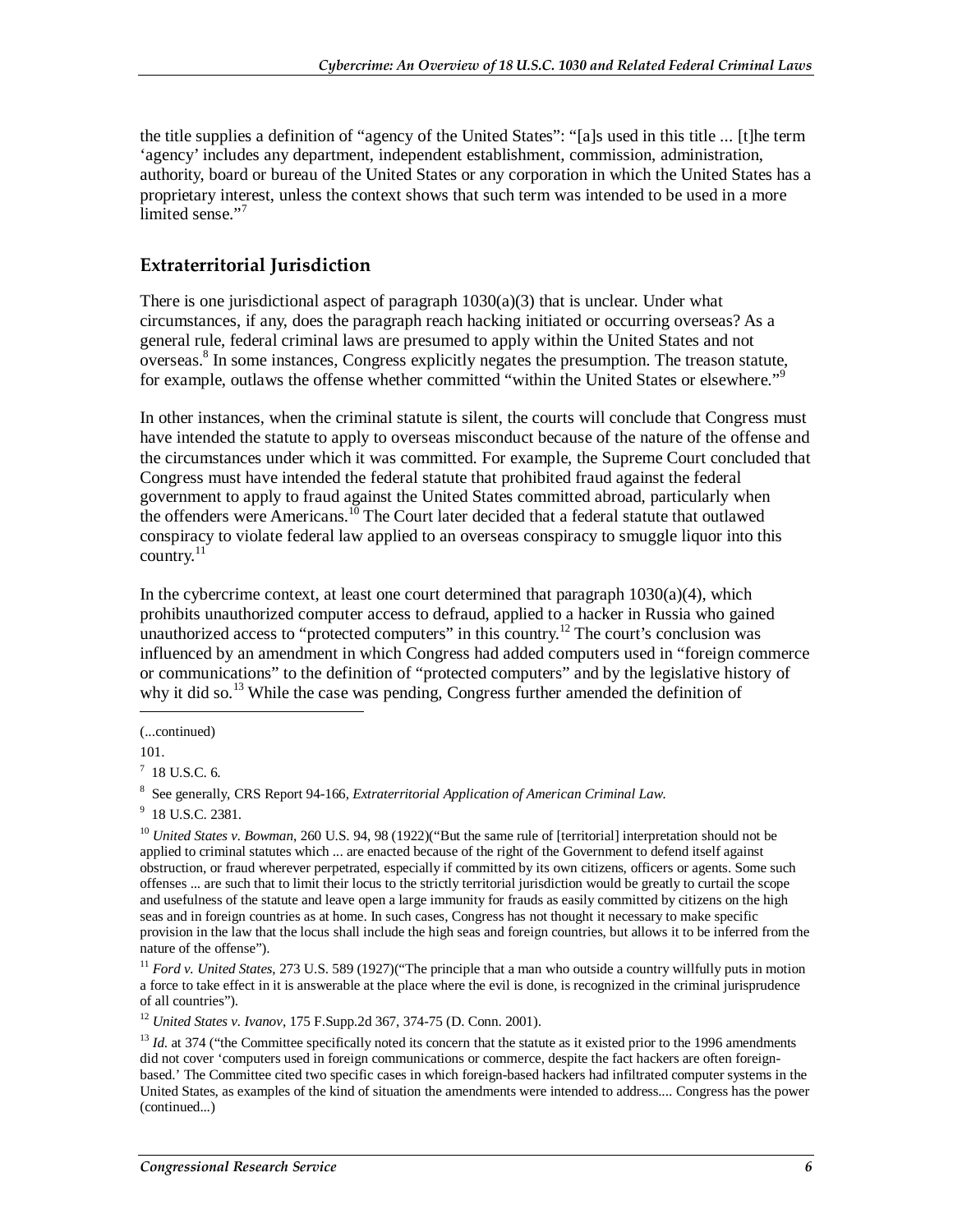"protected computer" to include "a computer located outside the United States that is used in a manner that affects interstate or foreign commerce or communication of the United States."<sup>14</sup>

Paragraph 1030(a)(3) does not cover "protected computers;" it covers nonpublic, federal government computers. Congress explicitly provided extraterritorial jurisdiction over the computer-related information acquisition, fraud, damage, and extortion offenses by amending the definition of protected computer. It provided no such explicit provision for simple trafficking offense under paragraph 1030(a)(3).

A court might conclude that Congress meant both to grant extraterritorial application in computer-related information acquisition, fraud, damage, and extortion cases under paragraphs  $1030(a)(2)$ ,  $(4)$ ,  $(5)$ , and  $(7)$  and to foreclose extraterritorial application in simple trespassing cases under paragraph  $1030(a)(3)$ —even under circumstances when the courts would have otherwise found it appropriate in a simple trespassing case.

## **Penalties**

The penalties for conspiracy to violate, or for violations or attempted violations of, paragraph 1030(a)(3) are imprisonment for not more than one year and/or a fine of not more than \$100,000 (\$200,000 for organizations) for the first offense and imprisonment for not more than 10 years and/or a fine of not more than \$250,000 (\$500,000 for organizations) for all subsequent convictions.<sup>15</sup>

Offenses under other paragraphs may trigger forfeiture, restitution, racketeering, money laundering, sentencing guidelines, and civil liability provisions elsewhere in the law. For reasons that will become apparent when they are discussed later in this report, those provisions have little, if any, relevance in case of simple trespassing offenses under paragraph  $1030(a)(3)$ .

<sup>(...</sup>continued)

to apply its statutes extraterritorially, and in the case of 18 U.S.C. 1030, it has clearly manifested its intention to do so"), quoting and citing, S.Rept. 104-357, at 4-5 (1996).

<sup>&</sup>lt;sup>14</sup> 18 U.S.C. 1030(e)(2)(B). The amendment appears as paragraph  $814(d)(1)$  of the USA PATRIOT Act, P.L. 107-56, 115 Stat. 384 (2001).

<sup>&</sup>lt;sup>15</sup> 18 U.S.C. 1030(c), 3571. By virtue of 18 U.S.C. 3571, all felonies are subject to fines of not more than the greater of \$250,000 or twice the amount of the pecuniary gain or loss associated with the offense, unless provisions applicable to a specific crime either call for a higher maximum fine or were enacted subsequent to 1984 when the general provisions of section 3571 became effective.

Most federal criminal statutes give the impression that offenders may be sentenced to imprisonment, to a fine or to both imprisonment and a fine. This may be something of an illusion in most serious federal cases. Federal sentencing is influenced by sentencing guidelines that calibrate sentencing levels beneath the maximum terms established in the statute for a particular offense, according to the circumstances of the crime and the offender, see generally, CRS Report RL32846, *How the Federal Sentencing Guidelines Work: Two Examples*. While a sentence in compliance with the Guidelines is no longer mandatory, *United States v. Booker*, 543 U.S. 220, 226-27 (2005), federal courts must begin the sentencing process by calculating the applicable sentencing range under the Guidelines and justify any departure from that range, *Gall v. United States*, 552 U.S. 38, 49 (2007).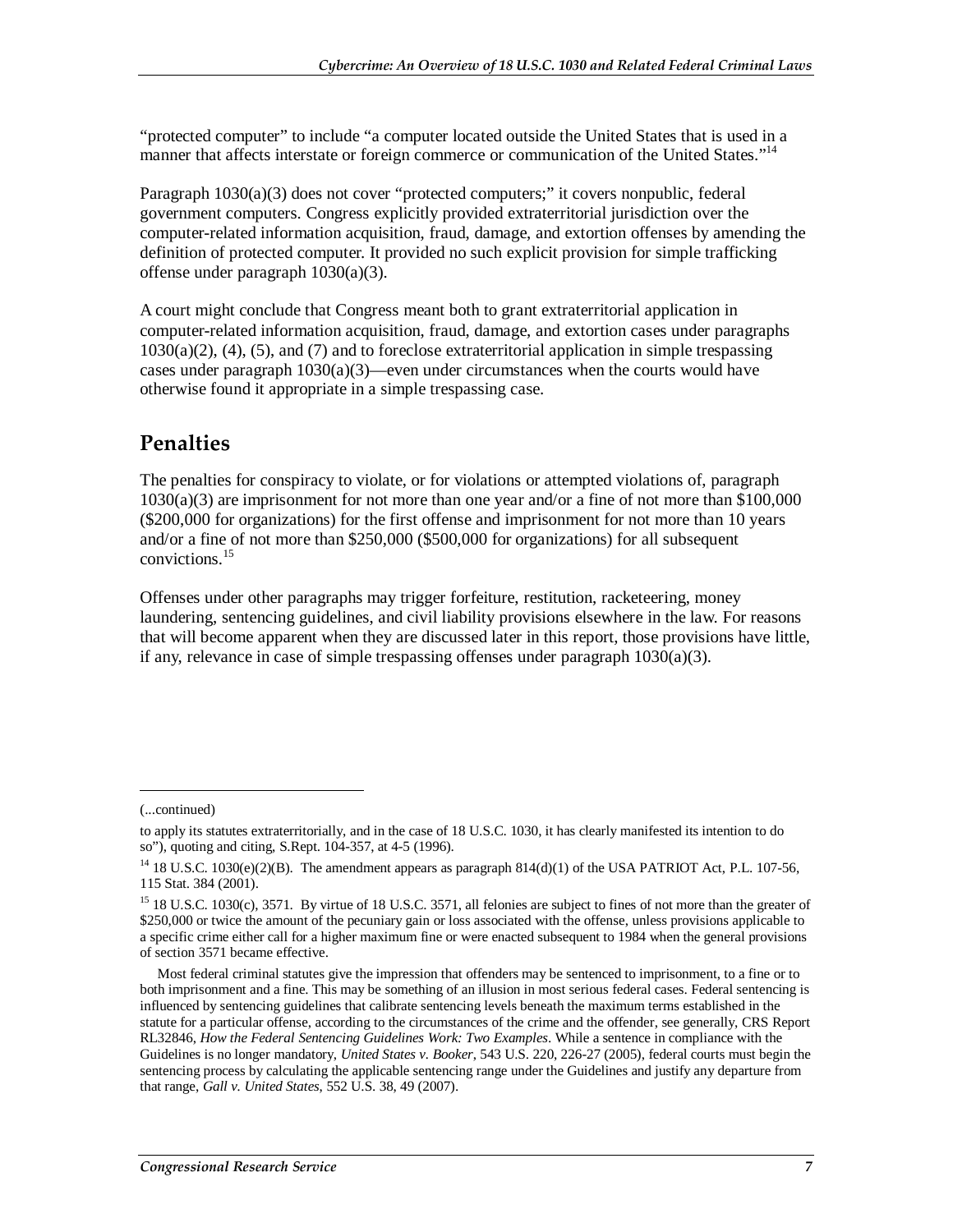### **Juveniles**

Historically, federal authorities did not prosecute juvenile offenders. Most federal crimes, including computer hacking, are crimes under the laws of most states. When a juvenile violates a federal law, he must be turned over to state juvenile authorities unless the state is unwilling or unable to proceed against him, or unless the state has inadequate facilities for his treatment, or unless the crime is a violent federal felony or a federal drug or firearms offense.<sup>16</sup>

#### **Overview**

1

Paragraph 1030(a)(3) has remained essentially unchanged since  $1986$ ,<sup>17</sup> and there appear to have been relatively few prosecutions under its provisions.<sup>18</sup> The explanation may be that paragraph  $1030(a)(3)$  tracks paragraph  $1030(a)(2)$  so closely that the prosecution is ordinarily reserved for the more serious cases which warrant the more serious felony sanctions available under the information acquisition offense of paragraph  $1030(a)(3)$ , but not the simple trespassing offense of paragraph  $1030(a)(2)$ <sup>19</sup>

18 Olivenbaum, *<CTRL><ALT><DELETE>: Rethinking Federal Computer Crime Legislation*, 27 SETON HALL LAW REVIEW 574, 600-1 (1997); *United States v. Rice*, *aff'g w/o published op.*, 961 F.2d 211 (4th Cir. 1992), subsequent motion for correction of sentence, 815 F.Supp. 158 (W.D.N.C. 1993).

*Rice* is a curious case. The unpublished opinion indicates that Rice, a longtime Internal Revenue Service (IRS) agent, hacked into the IRS computers at the behest of a drug dealer and disclosed to the dealer the status of an IRS investigation of the dealer; the agent also advised the dealer on means of evading forfeiture of his house. For this he was convicted of conspiracy to launder his friend's drug profits (18 U.S.C. 1956(a)(1)(b)(i)), conspiracy to defraud the United States of forfeitable property (26 U.S.C. 7214), computer fraud, i.e., accessing the computer system of a government agency without authority (18 U.S.C. 1030(a)(3)), and unauthorized disclosure of confidential information (18 U.S.C. 1905)(sometimes known as the Trade Secrets Act). The court did not address the apparent conflict between the conviction and the legislative history of paragraph 1030(a)(3) indicating that the paragraph does not govern cases of an employee hacking into the computer systems of his own agency. See also, *Brownlee v. Dyncorp*, 349 F.3d 1343, 1346 (Fed Cir. 2003) (noting that the guilty plea to charges under  $\S 1030(a)(3)$  of the employee of a government contractor resulting from the employee's entering false data regarding hours worked into the government computer system).

<sup>16 18</sup> U.S.C. 5032. See generally, *DoJ Cyber Crime*, ch.4.D.; CRS Report RL30822, *Juvenile Delinquents and Federal Criminal Law: The Federal Juvenile Delinquency Act and Related Matters*.

<sup>&</sup>lt;sup>17</sup> In 1994, Congress amended the paragraph to emphasize that trespassing upon computers used part-time for the government required a showing that government use was "adversely" affected rather than merely affected, P.L. 103- 322, 108 Stat. 2099. Concerned that it might suggest that trespassing could be beneficial, Congress repealed the 1994 amendment in 1996 when it also made changes to make it clear that a person "permitted to access publicly available Government computers ... may still be convicted under (a)(3) for accessing without authority any nonpublic Federal Government computer" and that a person may be convicted under paragraph  $(a)(3)$  for access that affects the use of a computer employed on behalf of the government regardless of whether the computer is actually operated by the government or is merely operated for the government, P.L. 104-294, 110 Stat. 3491; S.Rept. 104-357 at 9 (1996).

<sup>&</sup>lt;sup>19</sup> *DoJ Computer Crime*, at 21 ("Section 1030(a)(3) is not charged often, and few cases interpret it. This lack is probably because section  $1030(a)(2)$  applies in many of the same cases in which section  $1030(a)(3)$  could be charged. In such cases, section  $1030(a)(2)$  may be the preferred charge because statutory sentencing enhancements sometimes allow section  $1030(a)(2)$  to be charged as a felony on the first offense. A violation of section  $1030(a)(3)$ , on the other hand, is only a misdemeanor for a first offense").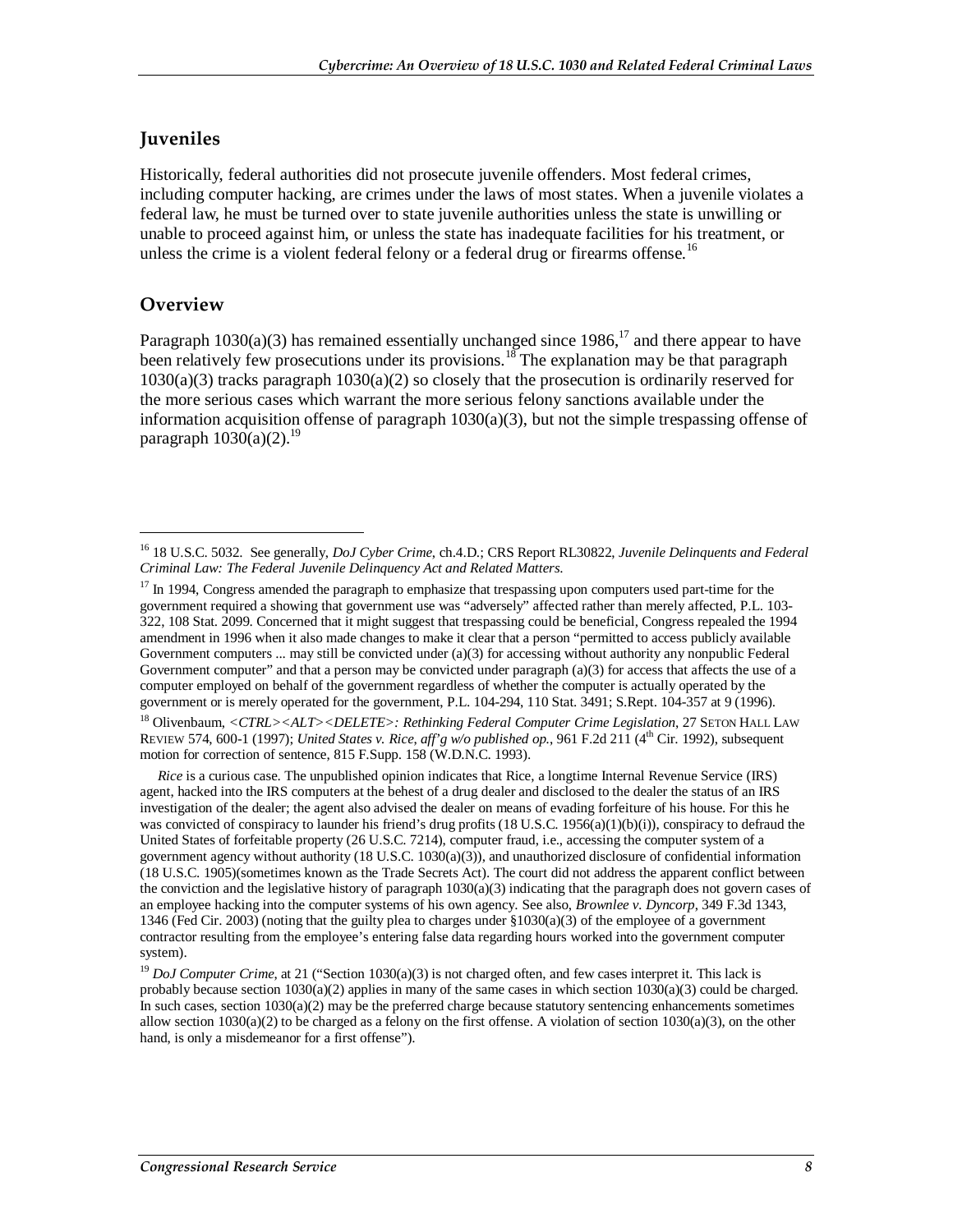### **Other Crimes<sup>20</sup>**

#### **Attempt**

1

An attempt to hack into a federal computer in violation of paragraph  $1030(a)(3)$  is also a federal crime, 18 U.S.C. 1030(b). In fact, subsection 1030(b) makes it a federal crime to attempt to violate any of the paragraphs of subsection  $1030(a)$ .<sup>21</sup> The subsection dates from the original enactment and evokes no comment in the legislative history other than the notation of its existence. $^{22}$ 

This is not particularly unusual. There is no general federal attempt statute.<sup>23</sup> but Congress has elected to penalize attempts to commit many individual federal crimes.<sup>24</sup> A body of case law has grown up around them that provides a common understanding of their general dimensions. Thus, as a general rule, in order to convict a defendant of attempt, the government must prove beyond a reasonable doubt that, acting with the intent required to commit the underlying offense, $^{25}$  the defendant took some substantial step towards the commission of the underlying offense<sup>26</sup> that strongly corroborates his criminal intent.<sup>27</sup> Mere preparation does not constitute a substantial step.<sup>28</sup> The line between preparation and a substantial step towards final commission depends largely upon the facts of a particular case,  $^{29}$  and the courts have offered varying descriptions of its location.<sup>30</sup>

 $20$  Throughout this report, "other crimes" refers to closely related crimes. In any given case, a defendant charged under one of the paragraphs of 1030(a) may also be charged under one or more of these other federal companion statutes. As long as there is at least one element required for conviction of one but not the other, a defendant guilty of violating one or more of the various paragraphs of section 1030 may also be held liable for one or more related offenses, see e.g. *United States v. Czubinski*, 106 F.3d 1069 (1<sup>st</sup> Cir. 1997) (convictions under 18 U.S.C. 1343 (wire fraud) and 18 U.S.C. 1030(a)(4) (computer fraud) overturned for other reasons); *United States v. Petersen*, 98 F.3d 502 (9th Cir. 1996) (upholding a sentence imposed for convictions under 18 U.S.C. 371 (conspiracy), 18 U.S.C. 1343 (wire fraud), and 18 U.S.C. 1030(a)(4) (computer fraud)).

<sup>21</sup> Subsection 1030(b) states in its entirety, "Whoever *conspires to commit* or attempts to commit an offense under subsection (a) of this section shall be punished as provided in subsection (c) of this section." Section 207 of the Identity Theft Enforcement and Restitution Act added the phrase in italics to the subsection 1030(b), P.L. 110-326, 122 Stat. 3563 (2008).

<sup>&</sup>lt;sup>22</sup> H.Rept. 98-894 at 22 (1984).

<sup>23</sup> *United States v. Neal*, 78 F.3d 901, 906 (4th Cir. 1996); *United States v. Adams*, 305 F. 3d 30, 34 (1st Cir. 2002).

<sup>&</sup>lt;sup>24</sup> See e.g., 18 U.S.C. 1951 (attempt to obstruct interstate commerce by extortion or robbery); 18 U.S.C. 794 (attempt to communicate national defense information to a foreign government). There are separate attempt offenses in over 130 sections of title 18 alone: e.g., 18 U.S.C. 32, 33, 37, 112, 115, 152.

<sup>25</sup> *United States v. Resendiz-Ponce*, 549 U.S. 102, 106-107 (2007); *United States v. Robertson*, 606 F.3d 943, 953 (8th Cir. 2010); *United States v. Rothenberg*, 610 F.3d 621, 626 (11th Cir. 2010); *United States v. Coté*, 504 F.3d 682, 687  $(7<sup>th</sup>$  Cir. 2007).

<sup>&</sup>lt;sup>26</sup> *United States v. Wahlstrom,* 588 F.3d 538, 543 (8<sup>th</sup> Cir. 2009); *United States v. Mincoff*, 574 F.3d 1186, 1195 (9<sup>th</sup> Cir. 2009); *United States v. Gladish*, 536 F.3d 646, 648 (7<sup>th</sup> Cir. 2008); *United States v. Yost*, 479 F.3d 815, 819 (11<sup>th</sup>) Cir. 2007).

<sup>&</sup>lt;sup>27</sup> *United States v. Young,* 613 F.3d 735, 742 (8<sup>th</sup> Cir. 2010); *United States v. Lee,* 603 F.3d 904, 914 (11<sup>th</sup> Cir. 2010); *United States v. Barlow*, 568 F.3d 215, 219 (5<sup>th</sup> Cir. 2009).

<sup>28</sup> *United States v. Young*, 613 F.3d at 742; *United States v. Barlow*, 568 F.3d at 219; *United States v. Douglas*, 525 F.3d 225, 249 (2d Cir. 2008).

<sup>&</sup>lt;sup>29</sup> *United States v. Ramirez*, 348 F.3d. 1175, 1180 (10<sup>th</sup> Cir. 2003); *United States v. Spenser*, 439 F.3d 905, 915 (8<sup>th</sup> Cir. 2006); *United States v. Rothenberg*, 610 F.3d 621, 627 (11<sup>th</sup> Cir. 2010).

 $30$  *United States v. Goetzke*, 494 F.3d 1231, 1237 (9<sup>th</sup> Cir. 2007)("To constitute a substantial step, a defendant's actions (continued...)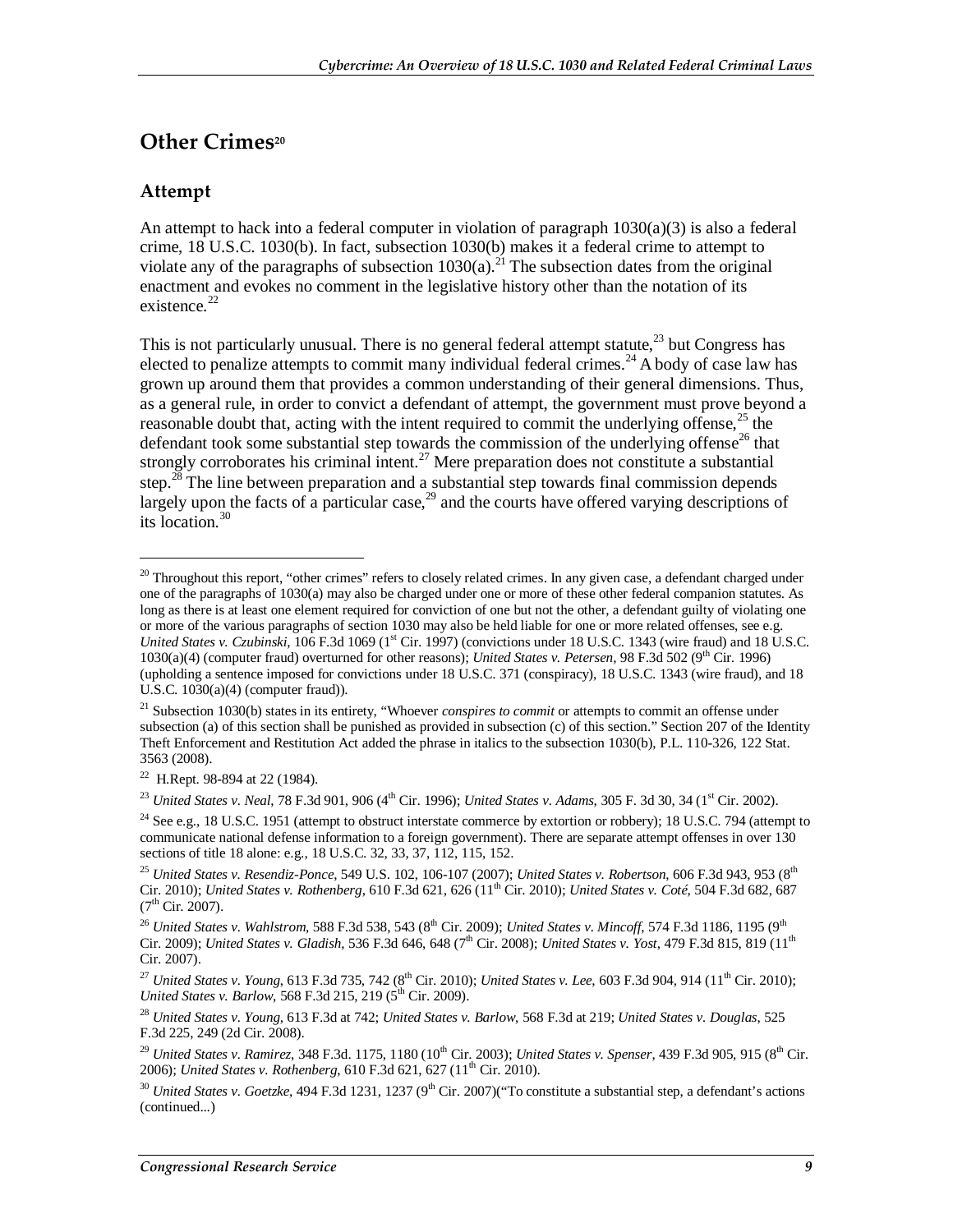### **Conspiracy**

Conspiracy to violate any federal law is a separate federal crime, 18 U.S.C. 371,<sup>31</sup> Thus, if two or more individuals agree to intentionally access a government computer without authorization and one of them takes some affirmative action to effectuate their plan, each of the individuals is guilty of conspiracy under Section 371, regardless of whether the scheme is ultimately successful:  $32$  and if a conspirator manages to "hack" into a government computer, his coconspirators are equally guilty under 18 U.S.C. 1030(a)(3).<sup>33</sup>

Notwithstanding the general prohibitions of 18 U.S.C. 371, §1030 also proscribes conspiracy to violate any of its substantive provisions, 18 U.S.C. 1030(b). The principles that apply to §371 conspiracies apply with equal force to subsection 1030(b) conspiracies, with one exception. Section 371 conspiracy prosecutions require proof of an overt act in furtherance of the scheme, subsection 1030(b) conspiracy prosecutions do not.<sup>34</sup> There is another difference. Section 1030 does not provide a penalty for the conspiracy offense it describes in subsection 1030(b). The omission was likely inadvertent.<sup>35</sup>

### **Accomplices as Principals**

By the same token, one who counsels, commands, aids or abets, or otherwise acts as an accessory before the fact is liable as a principal for the underlying substantive offense to the same extent as

(...continued)

1

 "If, however, the offense, the commission of which is the object of the conspiracy, is a misdemeanor only, the punishment for such conspiracy shall not exceed the maximum punishment provided for such misdemeanor," 18 U.S.C. 371; see generally, *Twenty-Fifth Survey of White Collar Crime: Federal Criminal Conspiracy*, 47 AMERICAN CRIMINAL LAW REVIEW 561 (2010); *Developments in the Law—Criminal Conspiracy*, 72 HARVARD LAW REVIEW 920 (1959).

must cross the line between preparation and attempt by unequivocally demonstrating that the crime will take place unless interrupted by independent circumstances"); *United States v. Turner*, 501 F.3d 59, 68 (1<sup>st</sup> Cir. 2007)("While 'mere preparation' does not constitute a substantial step, a defendant does not have to get very far along the line toward ultimate commission of the object crime in order to commit the attempt offense"); *United States v. Wahlstrom*, 588 F.3d. 538, 543 (8<sup>th</sup> Cir. 2009)(A substantial step .... must ... be of such a nature that a reasonable observer, viewing it in context could conclude ... that it was undertaken in accordance with a design to commit the substantive offense").

<sup>&</sup>lt;sup>31</sup> "If two or more persons conspire ... to commit any offense against the United States ... or any agency thereof in any manner or for any purpose, and one or more of such persons do any act to effect the object of the conspiracy, each shall be fined under this title or imprisoned not more than five years, or both.

 $32$  *United States v. Rehak,* 589 F.3d 965, 971 (8<sup>th</sup> Cir. 2010); *United States v. Schaffer*, 586 F.3d 414, 422-23 (6<sup>th</sup> Cir. 2009); *United States v. Wittig*, 575 F.3d 11085, 1104 (10<sup>th</sup> Cir. 2009).

<sup>33</sup> *Pinkerton v. United States*, 328 U.S. 640, 645-48 (1946); *United States v. Parkes*, 497 F.3d 220, 232 (2d Cir. 2007)(Under *Pinkerton v. United States*, "a defendant who does not directly commit a substantive offense may nevertheless be liable if the commission of the offense by a co-conspirator in furtherance of the conspiracy was reasonably foreseeable to the defendant as a consequence of their criminal agreement"); *United States v. Ashley*, 606 F.3d 135, 143 (4th Cir. 2010); *United States v. Merlino*, 592 F.3d 22, 29 (1st Cir. 2010).

<sup>34</sup> *Whitfield v. United States*, 543 U.S. 209, 214 (2005)(when in a conspiracy provision, Congress "omits any express overt-act requirement, it dispenses with such a requirement"), quoting, *United States v. Shabani*, 513 U.S. 10, 14 (1994).

<sup>&</sup>lt;sup>35</sup> Congress has supplemented the general conspiracy prohibition with individual conspiracy provisions in a number of instances in the past, e.g., 18 U.S.C. 32(a)(attempt or conspiracy to destroy aircraft or their facilities), 81 (attempt or conspiracy to commit arson within the special maritime or territorial jurisdiction of the United States), 175 (attempt or conspiracy to commit a biological weapons offense), 1512(k) (conspiracy to obstruct justice). Such conspiracies are usually subject to the same penalties as the underlying substantive offense and that is likely what was intended when the Identity Theft Enforcement and Restitution Act added the conspiracy prohibition to subsection 1030(b).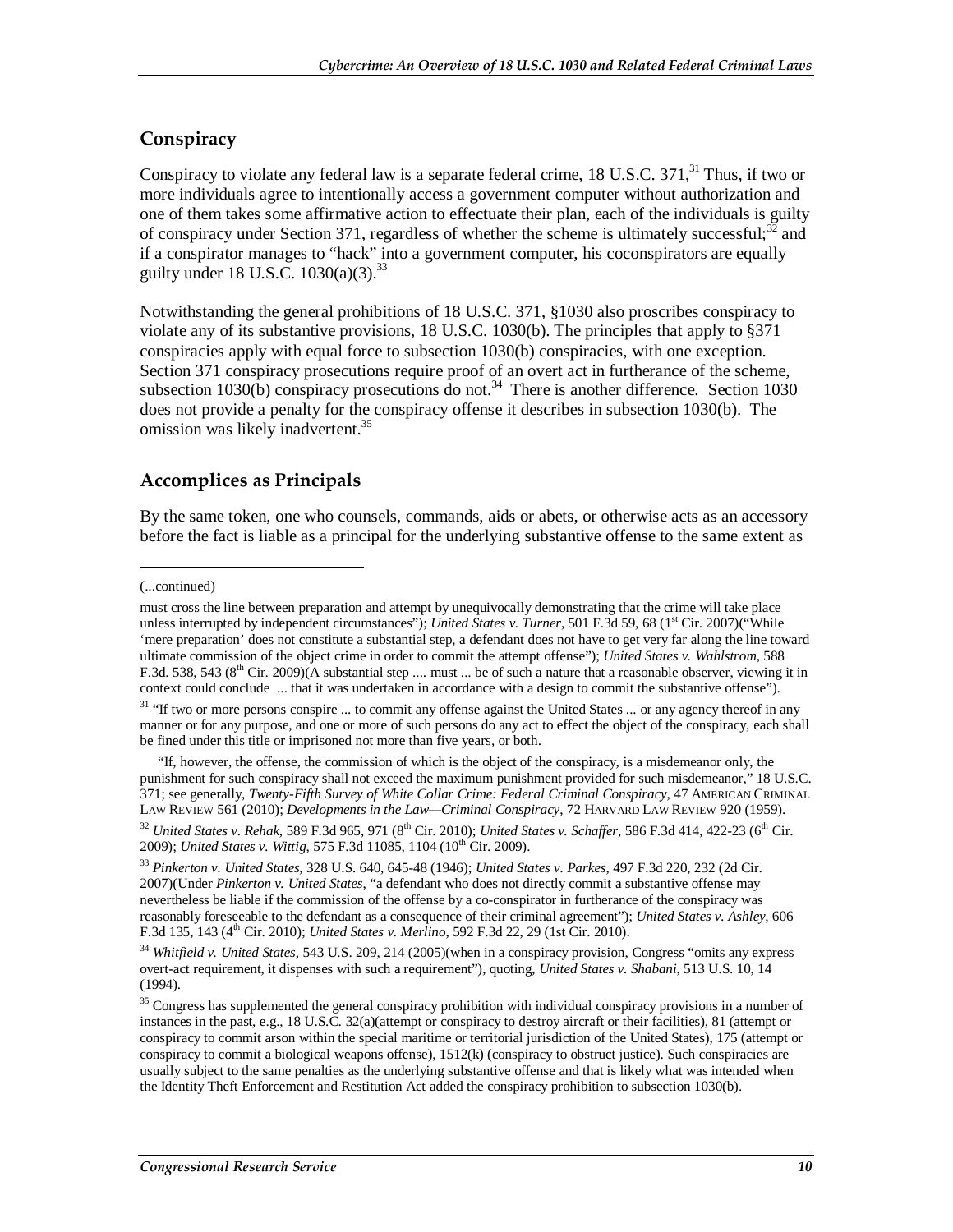the individual who actually commits the offense.<sup>36</sup> More than mere inadvertent assistance is required; but an accomplice who embraces the criminal objectives of another and acts to bring about their accomplishment is criminally liable as a principal. $37$ 

The fact that subsection 1030(b) outlaws attempts to violate any of the prohibitions of subsection 1030(a) raises an interesting question concerning accessories. As a general rule, an accomplice may only be liable as a principal or accessory before the fact, for a completed crime; the aid must be given before the crime is committed, but liability as a principal will not attach until after the crime has been committed.38 This does not bar conviction of one who aids or abets the commission of a crime that never succeeds beyond the attempt phase, if, as in the case of paragraph 1030(a)(3), attempt to commit the offense has been made a separate crime.<sup>39</sup>

### **Limited Application and State law**

<u>.</u>

Beyond these auxiliary offenses and bases for criminal liability, the simple trespassing crime created in paragraph  $1030(a)(3)$  is the least likely of the seven crimes established in §1030 to share coverage with other laws outside the section. Simply hacking into government computers without damage to the system, injury to the government, or gain by the hacker—implicates only a few other laws. Computer trespassing in one form or another is an element of most of the offenses proscribed in 18 U.S.C. 1030. Moreover, hacking into someone else's e-mail stored in a government computer system is likely to offend the federal statute that protects e-mail and stored telephone company records, 18 U.S.C. 2701.<sup>40</sup> Hackers who misidentify themselves in order to

 $37$  *United States v. Wilson*, 619 F.3d 787, 797 ( $8<sup>th</sup>$  Cir. 2010)("To establish ... that Wilson aided and abetted ... the Government had to prove ... that Wilson (1) associated himself with the unlawful venture; (2) participated in it as something he wished to bring about, and (3) sought by his actions to make it succeed"); *United States v. Agosto-Vega*, 617 F.3d 541, 552 (1st Cir. 2010); *United States v. Sabhnani*, 599 F.3d 215, 237 (2d Cir. 2010).

 $40$  "(a) Offense. – Except as provided in subsection (c) of this section whoever—(1) intentionally accesses without authorization a facility through which an electronic communication service is provided; or (2) intentionally exceeds an authorization to access that facility; and thereby obtains, alters, or prevents authorized access to a wire or electronic communication while it is in electronic storage in such system shall be punished as provided in subsection (b) of this section.

<sup>&</sup>lt;sup>36</sup> "(a) Whoever commits an offense against the United States or aids, abets, counsels, commands, induces or procures its commission, is punishable as a principal.

 <sup>&</sup>quot;(b) Whoever willfully causes an act to be done which if directly performed by him or another would be an offense against the United States, is punishable as a principal," 18 U.S.C. 2; see generally, Blakey & Roddy, *Reflections on* Reves v. Ernst & Young*: Meaning and Impact on Substantive, Accessory, Aiding Abetting and Conspiracy Liability Under RICO*, 33 AMERICAN CRIMINAL LAW REVIEW 1345, 1385-418 (1996); see also, *United States v. Yakou*, 393 F.3d 231, 242 (D.C. Cir. 2005)("The statute typically applies to any criminal statute unless Congress specifically carves out an exception that precludes aiding and abetting liability, and it long has been established that a person can be convicted of aiding and abetting another person's violation of a statute even if it would be impossible to convict the aider and abettor as a principal")(citations omitted).

<sup>38</sup> *United States v. Sutcliffe*, 505 F.3d 944, 959 (9th Cir. 2007); *United States v. Gardner*, 488 F.3d 700, 713 (6th Cir. 2007).

<sup>&</sup>lt;sup>39</sup> United States v. Washington, 106 F.3d 983, 1004-5 (D.C.Cir. 1997)("if the principal had actually attempted to commit a crime but had failed, the aider and abettor would be charged with the same offense as the principal (attempt to commit the crime)"). See also *United States v. Villanueva*, 408 F.3d 193, 202 (5<sup>th</sup> Cir. 2005) (finding defendant guilty of aiding and abetting an attempted crime); *United States v. Gardner*, 488 F.3d 700, 711 (6<sup>th</sup> Cir. 2007)(aiding and abetting attempted possession of cocaine).

<sup>&</sup>quot;(b) Punishment. The punishment for an offense under subsection (a) of this section is- $(1)$  if the offense is committed for purposes of commercial advantage, malicious destruction or damage, or private commercial gain or in furtherance of any criminal or tortious act in violation of the Constitution or laws of the United States or any State  $(A)$ a fine under this title or imprisonment for not more than 5 years, or both, in the case of a first offense under this (continued...)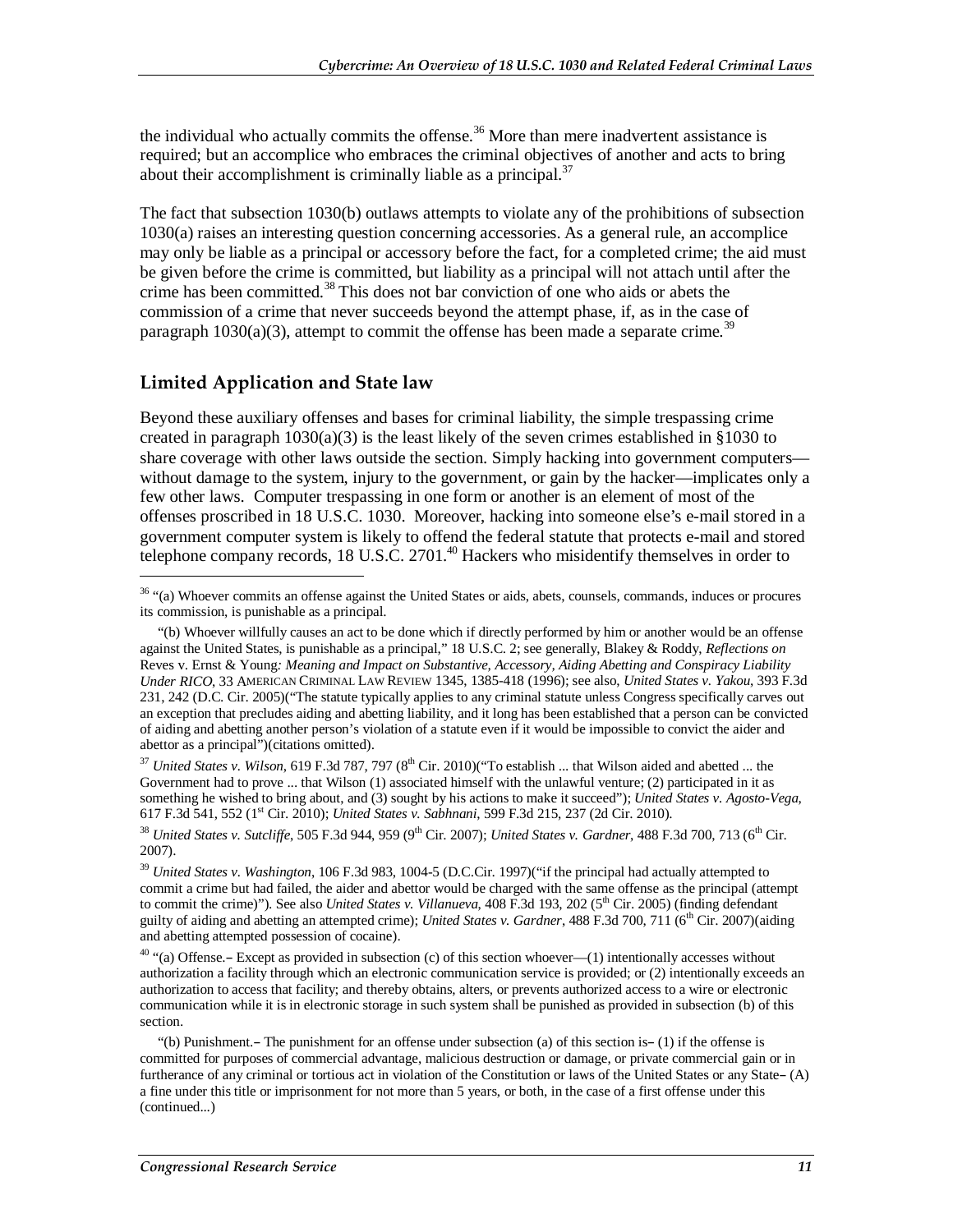gain access to a federal computer may be guilty of violating 18 U.S.C.  $1001<sup>41</sup>$  and 18 U.S.C.  $912^{42}$  in the view of at least one commentator.<sup>43</sup> The case law may make the claim difficult to defend. The Supreme Court has suggested that  $$1001$  should be constructed narrowly,<sup>44</sup> and the courts have consistently held that the false statement must somehow tend to adversely impact the functioning of a governmental agency or department to trigger coverage under Section  $1001$ .<sup>45</sup>

#### (...continued)

1

"(c) Exceptions. $-$  Subsection (a) of this section does not apply with respect to conduct authorized  $-$  (1) by the person or entity providing a wire or electronic communications service; (2) by a user of that service with respect to a communication of or intended for that user; or (3) in section 2703, 2704 or 2518 of this title," 18 U.S.C. 2701.

 The provisions of 18 U.S.C. 2511 (wiretapping) may apply to the unlawful interception of e-mail transmissions while in transit and 18 U.S.C. 2701 may apply to the unlawful seizure of stored e-mail. Offenses under §2511 are punishable by imprisonment for not more than 5 years as well, 18 U.S.C. 2511(4).

 $41$  "(a) Except as otherwise provided in this section, whoever, in any matter within the jurisdiction of the executive, legislative, or judicial branch of the Government of the United States, knowingly and willfully—(1) falsifies, conceals, or covers up by any trick, scheme, or device a material fact; (2) makes any materially false, fictitious, or fraudulent statement or representation; or (3) makes or uses any false writing or document knowing the same to contain any materially false, fictitious, or fraudulent statement or entry; shall be fined under this title or imprisoned not more than 5 years or, if the offense involves international or domestic terrorism (as defined in section 2331), imprisoned not more than 8 years, or both.

 "(b) Subsection (a) does not apply to a party to a judicial proceeding, or that party's counsel, for statements, representations, writings or documents submitted by such party or counsel to a judge or magistrate in that proceeding.

 "(c) With respect to any matter within the jurisdiction of the legislative branch, subsection (a) shall apply only to— (1) administrative matters, including a claim for payment, a matter related to the procurement of property or services, personnel or employment practices, or support services, or a document required by law, rule, or regulation to be submitted to the Congress or any office or officer within the legislative branch; or (2) any investigation or review, conducted pursuant to the authority of any committee, subcommittee, commission or office of the Congress, consistent with applicable rules of the House or Senate," 18 U.S.C. 1001; see generally, *Twenty-Fifth Survey of White Collar Crime: False Statements and False Claims*, 47 AMERICAN CRIMINAL LAW REVIEW 527 (2010).

<sup>42</sup> "Whoever falsely assumes or pretends to be an officer or employee acting under the authority of the United States or any department, agency or officer thereof, and acts as such, or in such pretended character demands or obtains any money, paper, document, or thing of value, shall be fined under this title or imprisoned not more than three years, or both," 18 U.S.C. 912.

43 Olivenbaum, *<CTRL><ALT><DELETE>: Rethinking Federal Computer Legislation*, 27 SETON HALL LAW REVIEW 574, 600 (1997)(citing an instance from the infancy of Section 1030 where a hacker was indicted under the false statement, 18 U.S.C. 1001, and wire fraud, 18 U.S.C. 1343, statute. The case ended when the defendant pled to a misdemeanor fraud charge). No comparable prosecutions followed and so the author's thesis remains unproven.

<sup>44</sup> *Hubbard v. United States*, 514 U.S. 695 (1995)(overturning an earlier holding that Section 1001 applied to false statements made to federal courts and to Congress as well as those made to the executive branch)(superseded by statute, P.L. 104-292, 110 Stat. 3459 (1996)(the modification preserved the exception that it did not apply "to a party to a judicial proceeding, or that party's counsel, for statements, representations, writings or documents submitted by such party or counsel to a judge or magistrate in that proceeding.")(section 1001(b)); *United States v. Gaudin*, 515 U.S. 509 (1995)(holding that materiality of the false statement, as an element of Section 1001, is a question for the jury to decide).

<sup>45</sup> *United States v. Gaudin*, 515 U.S. 506, 509 (1995)("[T]he statement must have a natural tendency to influence, or be capable of influencing the decision of the decision-making body to which it was addressed"); *United States v. Baker*, 200 F.3d 558, 561 ( $8<sup>th</sup>$  Cir. 2000) ("The materiality inquiry focuses on whether the false statement had a natural tendency to influence or was capable of influencing the government agency or official"). *United States v. Mitchell*, 388 F.3d 1139, 1143 ( $8<sup>th</sup>$  Cir. 2004) (noting that a false statement must have "a natural tendency to influence or is capable of influencing the government agency or official" and that "[m]ateriality does not require proof that the government actually relied on the statement").

subparagraph; and (B) a fine under this title or imprisonment for not more than 10 years, or both, for any subsequent offense under this subparagraph; and  $(2)$  in any other case- $(A)$  a fine under this title or imprisonment for not more than 1 year or both, in the case of a first offense under this paragraph; and (B) a fine under this title or imprisonment for not more than 5 years, or both, in the case of an offense under this subparagraph that occurs after a conviction of another offense under this section.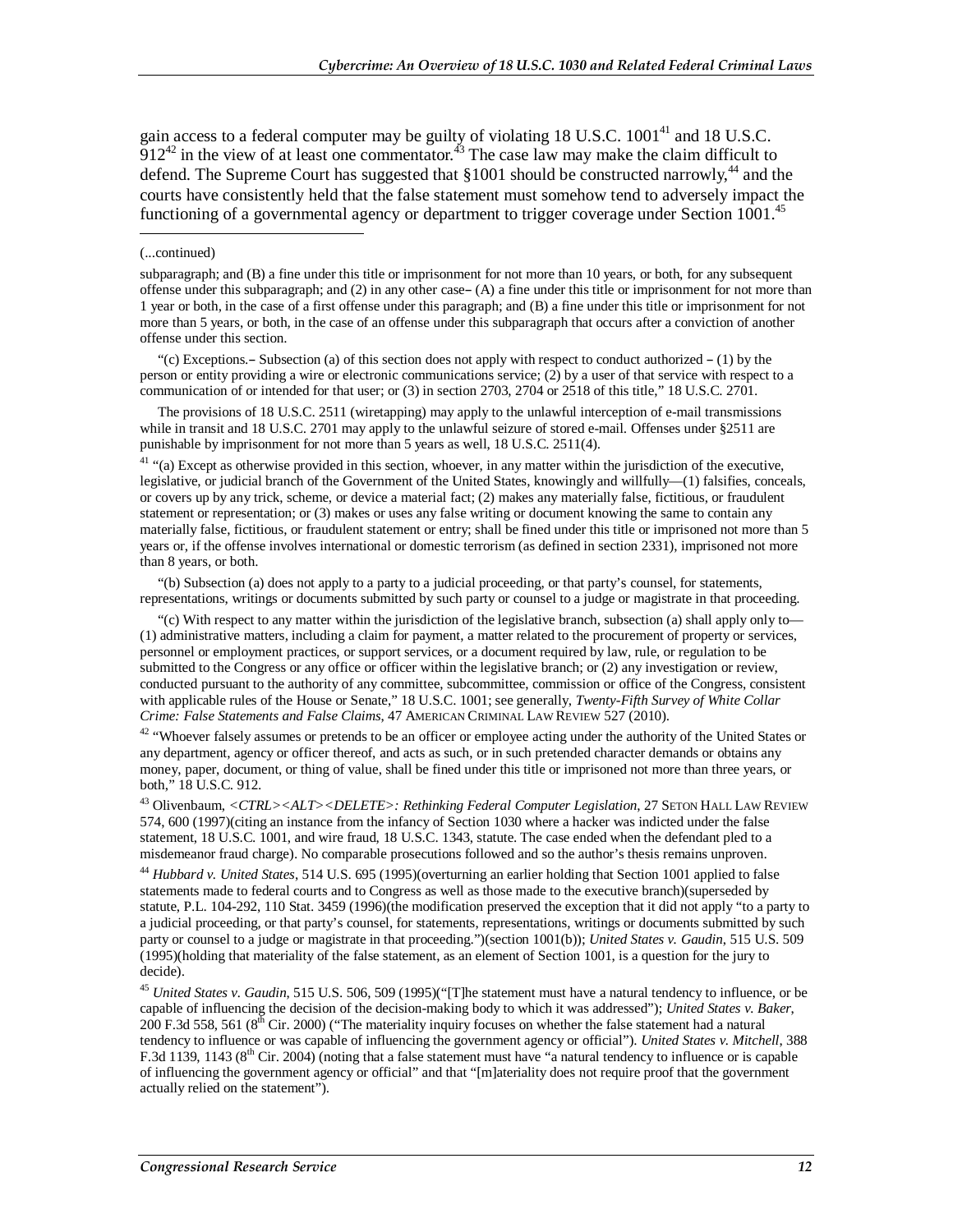Cases in other contexts demonstrate the difficulty of convincing the courts that simple trespassing in government cyberspace has an adverse impact upon the government.<sup>46</sup>

The difficulty with using the impersonation statute, 18 U.S.C. 912, is that it requires a showing of an official act or of a fraud; something that need not be proven for conviction under paragraph  $1030(a)(3)$ .<sup>47</sup> Like 18 U.S.C. 1001, §912 may be more appropriately employed in cases falling under the ambit of paragraph  $1030(a)(4)$  (unauthorized access of a government computer, bank computer, or computer in interstate or foreign commerce as integral part of a scheme to fraud). In addition, each of the states has an anti-hacking statute.<sup>48</sup>

# **Obtaining Information by Unauthorized Computer Access (18 U.S.C. 1030(a)(2))**

*(a) Whoever ... (2) intentionally accesses a computer without authorization or exceeds authorized access, and thereby obtains -*

 *(A) information contained in a financial record of a financial institution, or of a card issuer as defined in Section 1602(n) of title 15,<sup>49</sup> or contained in a file of a consumer* 

48 Most states have statutes that outlaw simple computer trespassing: ALA.CODE §13A-8-102; ALASKA STAT. §11.46.484; ARIZ.REV.STAT.ANN. §13-2316; ARK.CODE ANN. §5-41-104; CAL. PENAL CODE §502; COLO.REV.STAT. ANN. §18-5.5-102; CONN.GEN.STAT.ANN. §53a-251; DEL.CODE ANN. tit.11 §932; FLA.STAT.ANN. §815.06; HAWAII REV.STAT. §§708-895.5 to 708-895.7; IDAHO CODE §18-2202; ILL.COMP. STAT.ANN. ch.720 §5/16D-3; IND.CODE ANN. §35-43-2-3; IOWA CODE ANN. §716.6B; KAN. STAT.ANN. §21-3755(d); KY.REV.STAT.ANN. §434.853; LA.REV.STAT.ANN. §14:73.7; ME.REV.STAT.ANN. tit.17-A §432; MD.CRIM.CODE ANN. §7-302; MASS.GEN. LAWS ANN. ch.266 §120F; MINN.STAT.ANN. §609.891; MO.ANN.STAT. §569.099; MONT.CODE ANN. §45-6-311; NEB.REV.STAT. §28-1347; NEV. REV.STAT. §§205.4765, 205.477; N.H. REV.STAT.ANN. §638:17; N.J. STAT.ANN. §2C:20-25; N.Y. PENAL LAW §156.05; N.C.GEN. STAT. §14-454; OHIO REV. CODE ANN. §2913.04(B); OKLA.STAT.ANN. tit.21 §1953; ORE.REV.STAT. §164.377; R.I.GEN. LAWS §11-52-3; S.C.CODE ANN. §16-16-20(4); S.D.COD.LAWS §43-43B-1; TENN.CODE ANN. §39-14-602; TEX.PENAL CODE ANN. §33.02; UTAH CODE ANN. §76-6-703; VT.STAT. ANN. tit.13 §4102; WASH. REV.CODE ANN. §9A.52.120; W.VA.CODE ANN. §61-3C-5; WIS. STAT.ANN. §943.70; WYO. STAT. §6-3- 504. Analysis of state law is generally beyond the scope of this report.

 Members of the military may also incur liability under the Uniform Code of Military Justice for various forms of computer abuse. See *United States v. Wiest*, 59 M.J. 276 (Ct. App. Armed Forces 2004) (reversing lower court on other grounds) in which an Air Force Academy cadet was convicted of a violation of Article 134 of the Uniform Code of Military Justice, for accessing a protected computer without authorization and recklessly damaging a computer in violation of 18 U.S.C. § 1030(a)(5)(B)). See also, *United States v. Mervine*, 26 M.J. 482 (1988)(suggesting that various computer crimes might be charged under Article 134, the general article: "Though not specifically mentioned in this chapter, all disorders and neglects to the prejudice of good order and discipline in the armed forces, all conduct of a nature to bring discredit upon the armed forces, and crimes and offenses not capital, of which persons subject to this chapter may be guilty, shall be taken cognizance of by a general, special, or summary court-martial, according to the nature and degree of the offense, and shall be punished at the discretion of that court").

<sup>49</sup> "The term 'card issuer' means any person who issues a credit card, or the agent of such person with respect to such card," 15 U.S.C. 1602(n).

 "The term 'person' means a natural person or an organization. The term 'organization' means a corporation, government or governmental subdivision or agency, trust, estate, partnership, cooperative, or association. The term 'credit card' means any card, plate, coupon book or other credit device existing for the purpose of obtaining money, property, labor, or services on credit. The term 'credit' means the right granted by a creditor to a debtor to defer (continued...)

<sup>46</sup> *United States v. Collins*, 56 F.3d 1416 (D.C.Cir. 1995) and *United States v. Czubinski*, 106 F.3d 1069 (1st Cir. 1997), overturned convictions under 18 U.S.C. 641 (theft of government property), and 18 U.S.C. 1343 (wire fraud) and 1030(a)(4)(computer fraud) respectively, on the ground that the prosecution had failed to show any adverse impact upon the government caused by the defendant's unauthorized access of government computer files.

<sup>47 &</sup>quot;Whoever ... pretends to be an officer ... acting under the authority of the United States ... *and acts as such, or in*  such pretended character demands or obtains any ... thing of value," 18 U.S.C. 912 (emphasis added).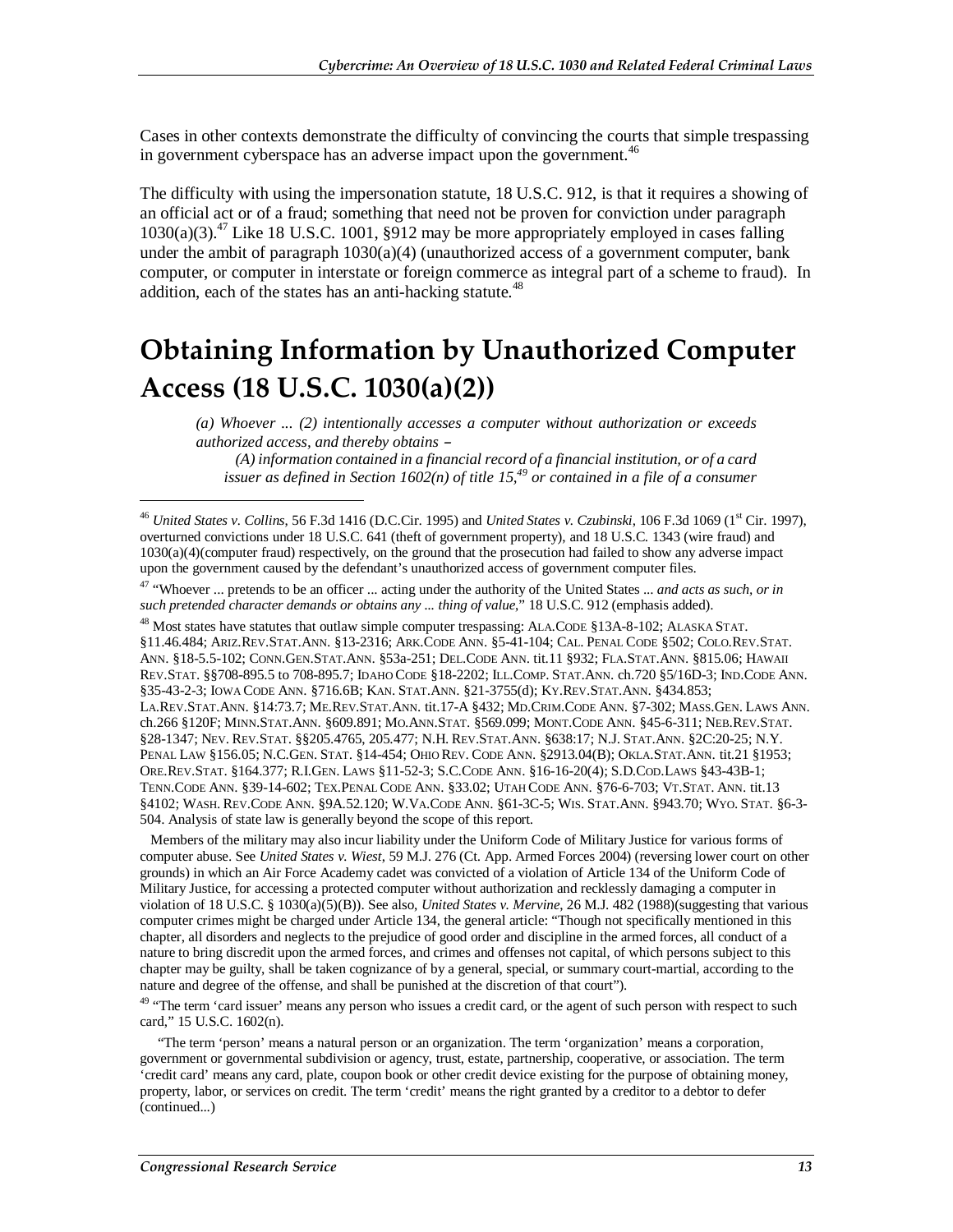*reporting agency on a consumer, as such terms are defined in the Fair Credit Reporting Act (15 U.S.C. 1681 et seq.);<sup>50</sup> (B) information from any department or agency of the United States; or (C) information from any protected computer ... shall be punished as provided in subsection (c) of this section.*

One step beyond simple hacking is the prohibition against acquiring certain protected information by intentional unauthorized access.<sup>51</sup> As a practical matter, in any instance involving a government computer it may be very difficult to distinguish between cases evidencing a violation of the simple trespass proscriptions of paragraph  $1030(a)(3)$  and the trespassing-withinformation-acquisition prohibitions of paragraph  $1030(a)(2)$ . The history of the trespass provisions speaks clearly of an intent to place beyond their reach whistleblowers and other federal employees for simple trespassing with respect to computers within their own agency. This explains the absence of an "exceeds-authorized-access" provision in the trespassing provisions of paragraph  $1030(a)(3)$ . But the trespass-and-be-exposed-to-information provisions of paragraph 1030(a)(2) *do* feature a "exceeds-authorized-access" clause and seem facially applicable to whistleblowers. It remains to be seen whether the courts will read paragraph  $1030(a)(2)$  as effectively amending the simple trespassing provisions of paragraph  $1030(a)(3)$  or will attempt to reconcile the two.

### **Intent**

The intent requirement is the same as that required in the case of simple trespassing. The offender must have "intentionally" gained access. The paragraph only bans "intentional" trespassing. As in the case of simple trespassing the intent element can be satisfied by anyone who purposefully gains access to a computer covered by the paragraph or by anyone "whose initial access was

(...continued)

<u>.</u>

"The term 'consumer' means an individual," 15 U.S.C. 1681a(g), (f) and (c), respectively.

payment of debt or to incur debt and defer its payment.

 <sup>&</sup>quot;The term 'creditor' refers only to a person who both (1) regularly extends, whether in connection with loans, sales of property or services, or otherwise, consumer credit which is payable by agreement in more than four installments or for which the payment of a finance charge is or may be required, and (2) is the person to whom the debt arising from the consumer credit transaction is initially payable on the face of the evidence of indebtedness or, if there is no such evidence of indebtedness, by agreement. Notwithstanding the preceding sentence, in the case of an open-end credit plan involving a credit card, the card issuer and any person who honors the credit card and offers a discount which is a finance charge are creditors ..." 15 U.S.C. 1602(d), (c),(k), (e), and (f), respectively.

<sup>&</sup>lt;sup>50</sup> "The term 'file', when used in connection with information on any consumer, means all of the information on that consumer recorded and retained by a consumer reporting agency regardless of how the information is stored.

 <sup>&</sup>quot;The term 'consumer reporting agency' means any person which, for monetary fees, dues, or on a cooperative nonprofit basis, regularly engages in whole or in part in the practice of assembling or evaluating consumer credit information or other information on consumers for the purpose of furnishing consumer reports to third parties, and which uses any means or facility of interstate commerce for the purpose of preparing or furnishing consumer reports.

<sup>&</sup>lt;sup>51</sup> "To prove a violation of [subparagraph  $1030$ ](a)(2)(C), the Government must show that the defendant (1) intentionally accessed a computer, (2) without authorization (or exceeding authorized access), (3) and thereby obtained information from any protected computer if the conduct involved interstate or foreign communication," *United States v. Willis*, 476 F.3d 1121, 1125 (10<sup>th</sup> Cir. 2007); *Ticketmaster L.L.C. v. RMG Technologies, Inc.*, 507 F.Supp.2d. 1096, 1113 (C.D. Cal. 2007). The third element of the offense becomes—"thereby obtained information from a financial institution" or "thereby obtained information from a federal agency"—when the violation involves subparagraphs 1030(a)(2)(A)(relating to obtaining financial institution information) or 1030(a)(2)(B)(relating to obtaining federal agency information).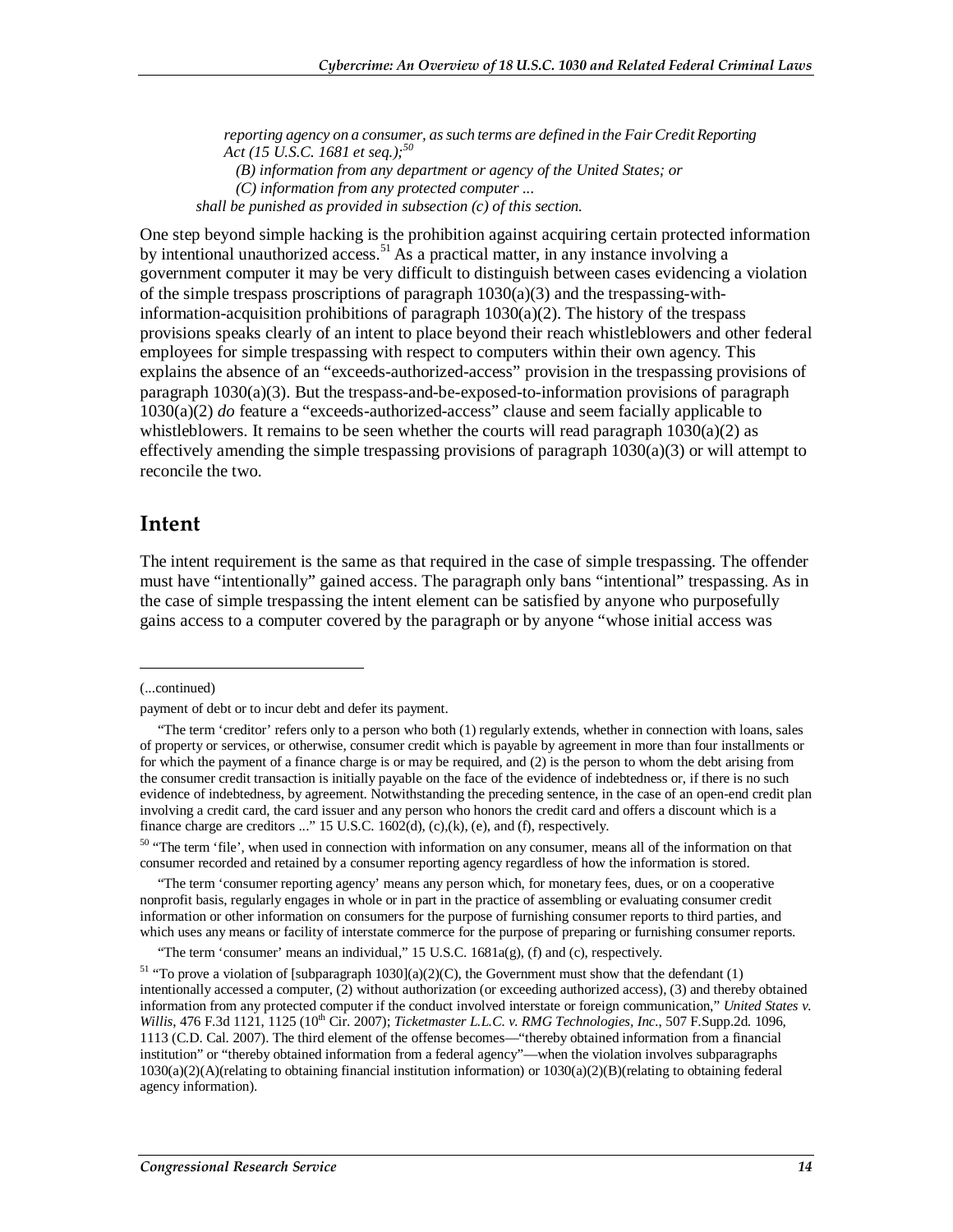inadvertent but who then deliberatively maintains access after a non-intentional initial contact."<sup>52</sup> The government, however, need not show that the trespass was committed to defraud or for any other purpose for that matter.<sup>53</sup>

# **Unauthorized Access**

Thus far, the courts have been unable to agree on the meaning of "without authorization" or "exceeds authorized access" as used in paragraph  $1030(a)(2)$  and the other paragraphs of 18 U.S.C. 1030, even though the statute supplies a specific definition of the term "exceeds authorized access."<sup>54</sup> Some have applied the terms to access by authorized employees who use their access in any unauthorized manner or for unauthorized purposes and to outsiders who have been granted access subject to explicit reservations.<sup>55</sup> Others have concluded that "a person who 'intentionally accesses a computer without authorization'  $\S$ §1030(a)(2) and (4), accesses a computer without any permission at all, while a person who 'exceeds authorized access,' *id.*, has permission to access the computer, but accesses information on the computer that the person is not entitled to access."<sup>56</sup> One court concluded that the conscious breach of MySpace's terms of service could "potentially constitute accessing the MySpace computer/server without authorization and/or in excess of authorization."<sup>57</sup> The court, however, went on to find the section unconstitutionally vague under such a construction, "if any conscious breach of a website's terms of service is held to be sufficient by itself to constitute intentionally accessing a computer without authorization or in excess of authorization, the result will be that section 1030(a)(2)(C) becomes a law 'that affords too much discretion to the police and too little notice to citizens who whish to use the [Internet].'"58

## **Obtaining Information and Jurisdiction**

Paragraph 1030(a)(2) is at once more and less restricted than the simple trespassing proscription of paragraph 1030(a)(3). On one hand, its prosecution requires more than simple trespass.<sup>59</sup> On

 $52$  H.Rept. 99-612 at 9-10 (1986); see also, S.Rept. 99-432 at 5-6 (1986)("such conduct ... must have been the person's conscious objective"); *Butera & Andrews v. IBM, Inc.*, 456 F.Supp.2d 104, 110 (D.D.C. 2006); *United States v. Drew*, 259 F.R.D. 449, 459 (C.D.Cal. 2009), quoting *United States v. Willis*, 476 F.3d 1121, 1125 (10th Cir. 2007)("Under §1030(a)(2)(C), the 'requisite intent' is 'to obtain unauthorized access of a protected computer'").

<sup>&</sup>lt;sup>53</sup> *United States v. Willis*, 476 F.3d 1121, 1125 (10<sup>th</sup> Cir. 2007).

 $54$  18 U.S.C. 1030(e)(6)("the term 'exceeds authorized access' means to access a computer with authorization and to use such access to obtain or alter information in the computer that the accesser is not entitled so to obtain or alter"). <sup>55</sup> *United States v. John*, 597 F.3d 263, 270-73 (5th Cir. 2010); *Shurgard Storage Centers v. Safeguard Self Storage*, 119 F. Supp. 2d 1121 (W.D. Wash. 2000) (unauthorized access found when employees used their access to benefit a competitor); *YourNetDating v. Mitchell*, 88 F. Supp. 2d 870 (N.D. Ill. 2000) (former employee found to be exceeding authorized access because he used his access codes to divert users from his ex-employer's website). *Southwest Airlines Co. v. Farecase, Inc.*, 318 F.Supp.2d 435, 439-40 (N.D. Tex. 2004) (use of software to gather fare information from airline's website in spite of "no scraping" warnings constitutes a violation of paragraph 1030(a)(2)).

<sup>56</sup> *LVRC Holdings LLC v. Brekka*, 581 F.3d 1127, 1133 (9<sup>th</sup> Cir. 2009); *Lewis-Burke Assoc. LLC*, \_\_\_ F.Supp.2d \_ \_\_\_ (D.D.C. July 28, 2010); *US Bioservices Corp. v. Lugo*, 595 F.Supp.2d 1189, 1192 (D.Kan. 2009)(citing cases on either side of the divide).

<sup>57</sup> *United States v. Drew*, 259 F.R.D. 449, 461 (C.D.Cal. 2009).

<sup>58</sup> *Id.* at 467, quoting *Chicago v. Morales*, 527 U.S. 41, 64 (1999).

<sup>&</sup>lt;sup>59</sup> Yet it may not require a great deal more than a paragraph  $1030(a)(3)$  prosecution, since merely viewing material on a computer screen has been found to constitute obtaining information for purposes of paragraph 1030(a)(2), *Healthcare Advocates, Inc. v. Harding, Early, Follmer & Frailey*, 497 F.Supp.2d 627, 648 (E.D. Pa. 2007), citing S.Rept. 99-432 (continued...)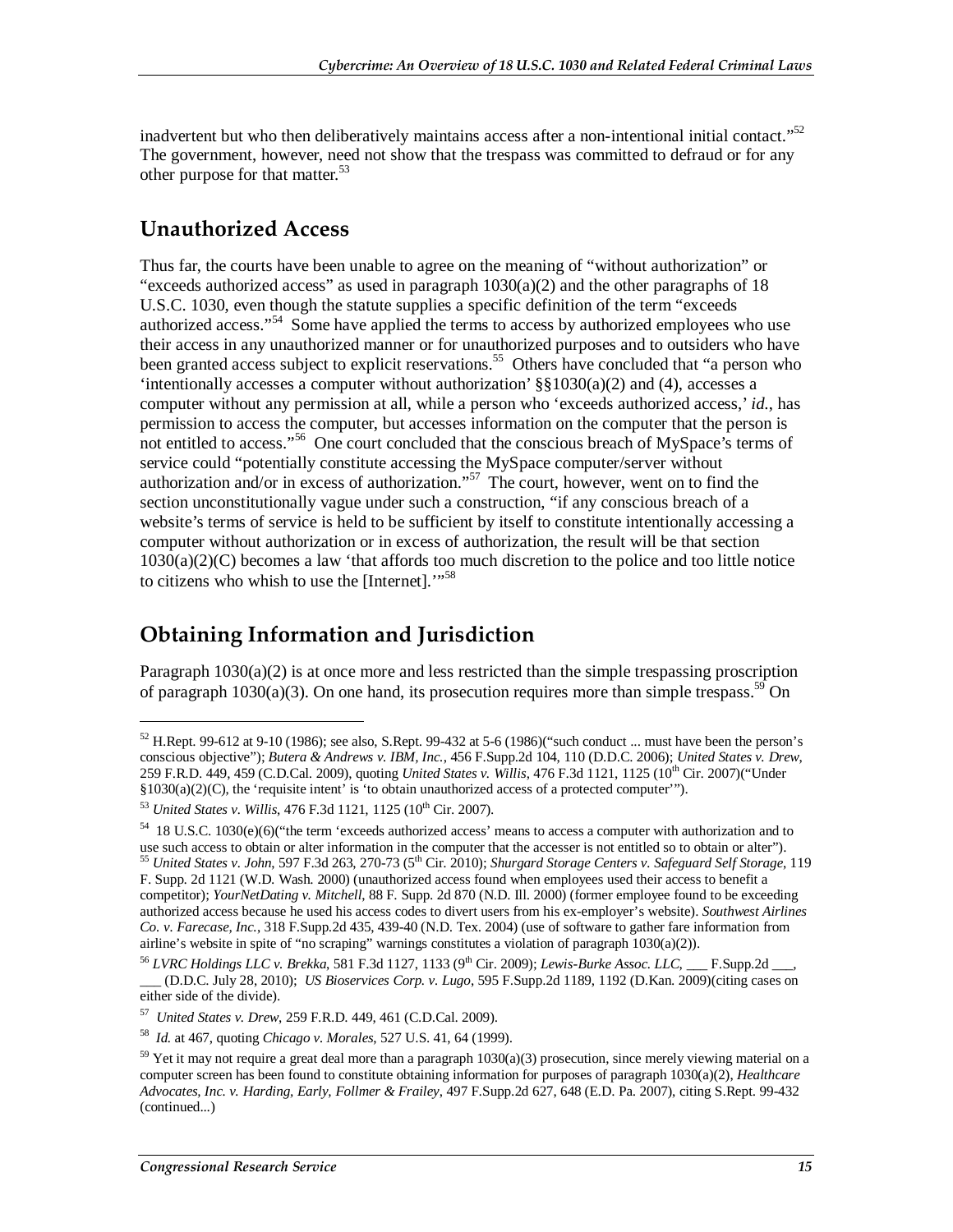the other hand, it covers a wider range of computers. Paragraph  $1030(a)(2)$ , unlike  $1030(a)(3)$ , covers more than government computers. It covers computers from which three types of information may be obtained—information of the federal government, consumer credit or other kinds of financial information, and information acquired from a protected computer.

The protection for financial information has its origins in the initial legislation and was among the first adjusted. Comments from the Senate report accompanying the 1986 amendments illustrate the intended scope of the protection for financial information:

"The premise of 18 U.S.C. 1030(a)(2) will remain the protection, for privacy reasons, of computerized credit records and computerized information relating to customers' relationships with financial institutions. This protection is imperative in light of the sensitive and personal financial information contained in such computer files. However, by referring to the Right to Financial Privacy Act, the current statute limits its coverage to financial institution customers who are individuals, or are partnerships with five or fewer partners. The Committee intends ... to extend the same privacy protections to the financial records of all customers—individual, partnership, or corporate—of financial institutions.

"The Department of Justice has expressed concerns that the term 'obtains information' in 18 U.S.C.  $1030(a)(2)$  makes that subsection more than an unauthorized access offense, i.e., that it might require the prosecution to prove asportation of the data in question. Because the premise of this subsection is privacy protection, the Committee wishes to make clear that 'obtaining information' in this context includes mere observation of the data. Actual asportation, in the sense of physically removing the data from its original location or transcribing the data, need not be proved in order to establish a violation of this subsection," S.Rept. 99-432 at 6-7 (1986).

The committee explanation of the language amending paragraph  $1030(a)(2)$ , ultimately enacted as part of the Economic Espionage Act of 1996, endorsed this reading and extended it to cover information obtained from federal computers and information secured by interstate or overseas cyberspace trespassing:

"'Information' as used in this subsection  $[1030(a)(2)]$  includes information stored in intangible form. Moreover, the term 'obtaining information' includes merely reading it. There is no requirement that the information be copied or transported. This is critically important because, in an electronic environment, information can be 'stolen' without asportation, and the original usually remains intact. This interpretation of 'obtaining information' is consistent with congressional intent expressed ... in connection with 1986 amendments to the Computer Fraud and Abuse statute....

"The proposed subsection  $1030(a)(2)(C)$  is intended to protect against the interstate or foreign theft of information by computer. This information, stored electronically, is intangible, and it has been held that the theft of such information cannot be charged under more traditional criminal statutes such as Interstate Transportation of Stolen Property Act, 18 U.S.C. 2314. See *United States v. Brown*, 925 F.2d 1301, 1308 (10<sup>th</sup> Cir. 1991). This subsection would ensure that the theft of intangible information by the unauthorized use of a computer is prohibited in the same way theft of physical items are protected. In instances where the information stolen is also copyrighted, the theft may implicate certain rights under

<sup>(...</sup>continued)

at 6-7 (1986).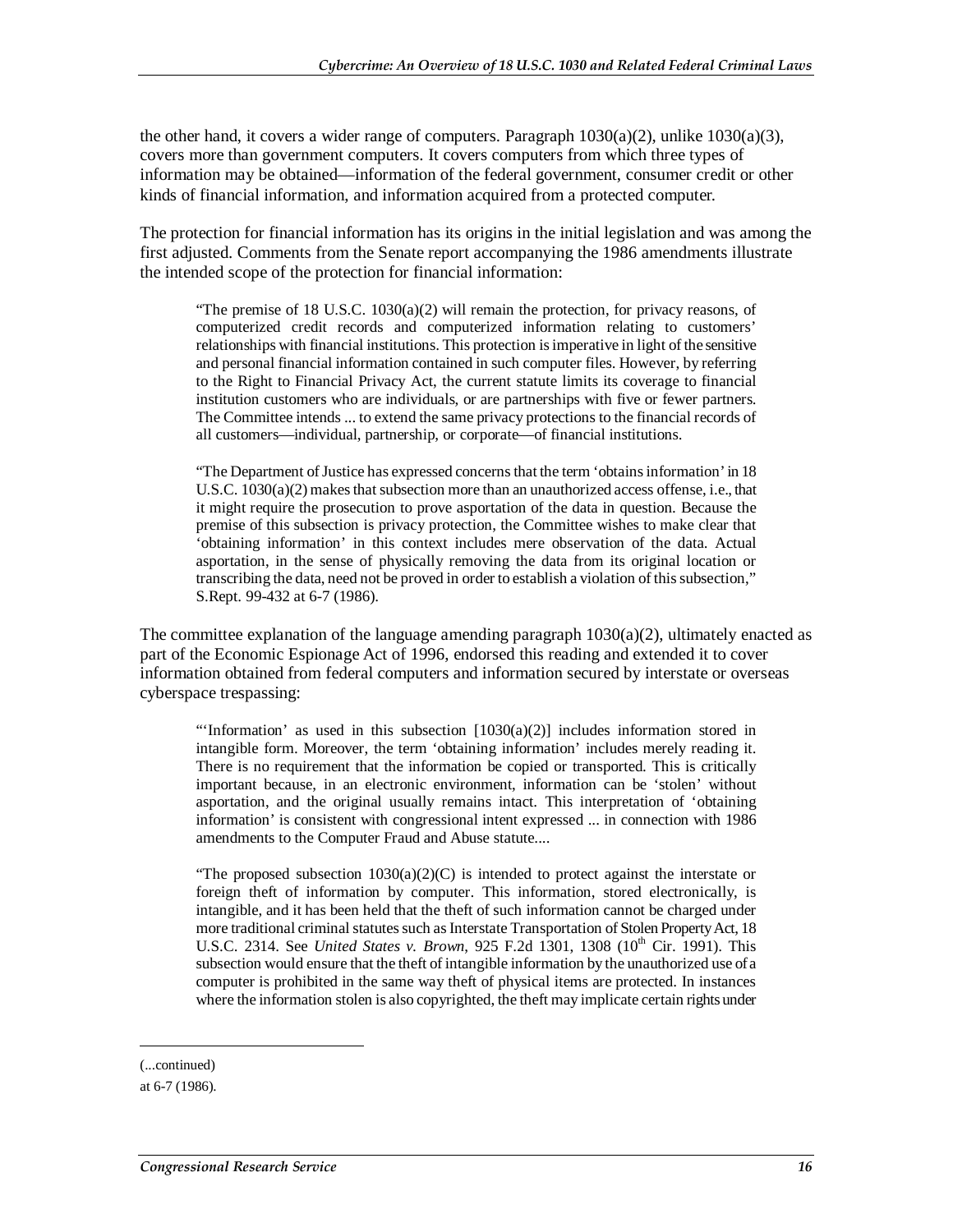the copyright laws. The crux of the offense under subsection  $1030(a)(2)(C)$ , however, is the abuse of a computer to obtain the information," S.Rept. 104-357 at 6-7 (1996).

The Identity Theft Enforcement and Restitution Act of 2008 expanded the reach of paragraph 1030(a)(2) when it eliminated the requirement that the forbidden access "involve[] an interstate or foreign communication"60 and when it redefined "protected computer" to include computers "affecting" interstate or foreign commerce. The elimination permits authorities to "address the increasing number of computer hacking crimes that involve computers located within the same state."<sup>61</sup> The expansion from computers used in interstate or foreign commerce to computers used in *or affecting* such commerce extends coverage beyond computers with an interstate Internet connection and appears to encompass any freestanding or other computer that has at least a de minimis impact on commerce.<sup>62</sup>

The earlier USA PATRIOT Act amendment of the definition of "protected computer" confirmed Congress's intent to proscribe unauthorized access and information acquisition from abroad with respect to protected computers.<sup>63</sup> A closer question may be whether in doing so it forecloses extraterritorial application of paragraph 1030(a)(2) in other situations, for example*,* unauthorized access to federal computer or computer networks located overseas.

### **Consequences**

The simple trespass offenses condemned in paragraph  $1030(a)(3)$  are unlikely to significantly implicate the Sentencing Guidelines, restitution, forfeiture, or civil liability provisions elsewhere in the law. Not so paragraph  $1030(a)(2)$  offenses. Criminal penalties attend it, but so do other consequences.

### **Penalties**

1

Paragraph 1030(a)(2) has a three tier sentencing structure. Simple violations are punished as misdemeanors, imprisonment for not more than one year and/or a fine of not more than \$100,000  $($200,000$  for organizations).<sup>64</sup>

 $60$  The deleted phrase required "that the conduct of unlawfully accessing a computer, and not the obtained information ... involve an interstate or foreign communication," *Patrick Patterson Custom Homes v. Bach*, 586 F.Supp.2d 1026, 1033 (N.D.Ill. 2008).

<sup>61 153</sup> *Cong. Rec.* S14570 (daily ed. Nov. 15, 2007)(remarks of Sen. Leahy)*.*

 $62$  The courts have generally held that only a slight impact on commerce is necessary to satisfy an offense's "affect on interstate or foreign commerce" element, *United States v. Kincaid-Chauncey*, 556 F.3d 923, 936 (9th Cir. 2009); *United States v. Mejia*, 545 F.3d 179, (2d Cir. 2008); *United States v. DeCologero*, 53 F.3d 36, 37-8 (1st Cir. 2008). Section 207 of the Identity Theft Enforcement and Restitution Act added "or affecting" to the definition of "protected computer," P.L. 110-326, 122 Stat. 3563 (2008). Before the amendment, when the definition was confined to computers "used in interstate or foreign commerce or communication," the courts had concluded that "a computer that provides access to worldwide communications through applications accessible through the internet qualifies as a protected computer," *Patrick Patterson Custom Homes, Inc. v. Bach*, 586 F.Supp.2d 1026, 1032 (N.D. Ill. 2008).

 $63$  "As used in this section ... (2) the term 'protected computer' means a computer ... (B) which is used in *or affecting* interstate or foreign commerce or communication, *including a computer located outside the United States that is used in a manner that affects interstate or foreign commerce or communication of the United States*," 18 U.S.C. 1030(e)(2)(B)(language of the USA PATRIOT Act amendment in enlarged italics; 2008 amendment in regular italics).

 $64$  18 U.S.C. 1030(c)(2)(A), 3571.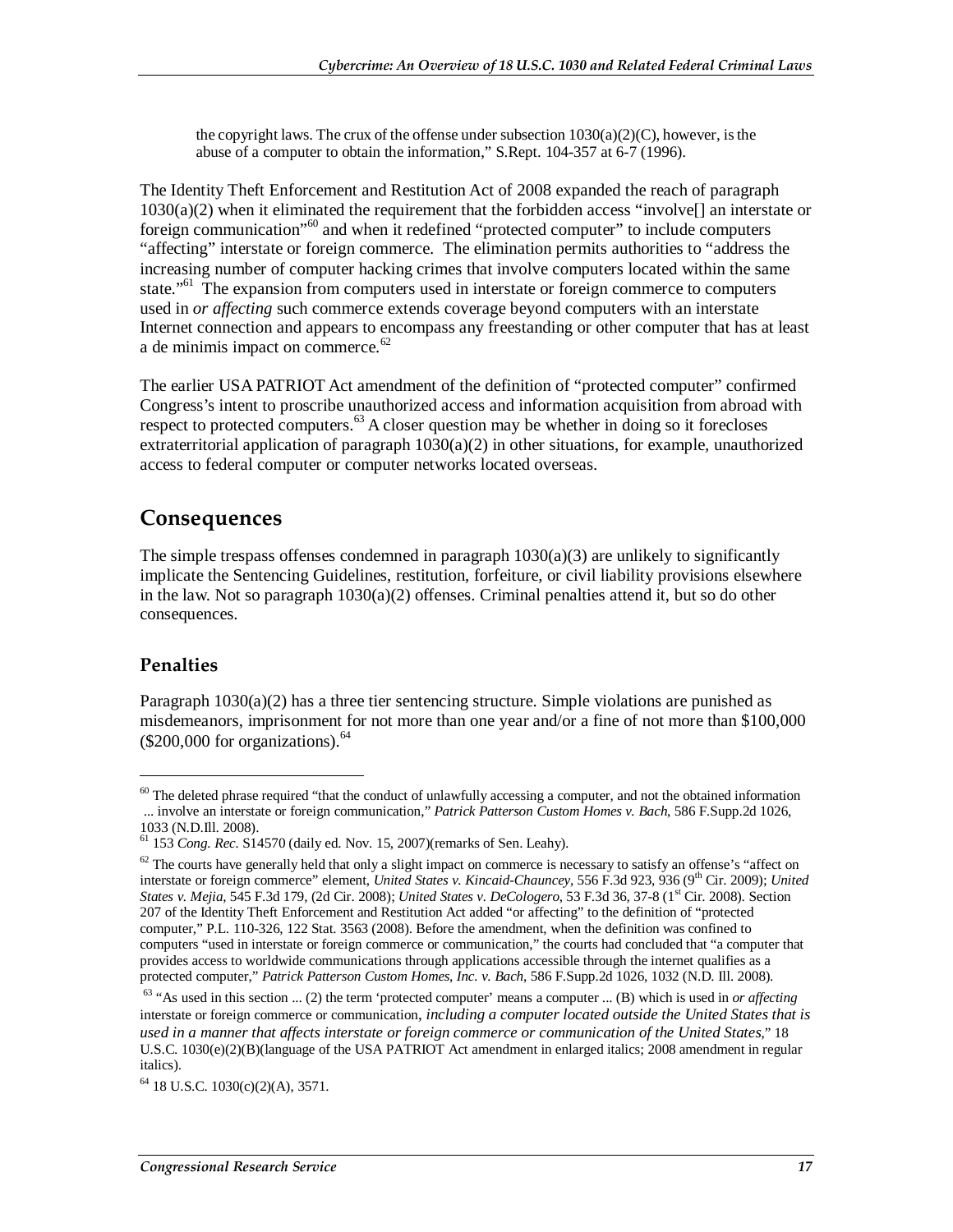The second tier carries penalties of imprisonment for not more than five years and/or a fine of not more \$250,000 (\$500,000 for organizations) and is reserved for cases in which: "(i) the offense was committed for purposes of commercial advantage or private financial gain; (ii) the offense was committed in furtherance of any criminal or tortious act in violation of the Constitution or laws of the United States or of any State; or (iii) the value of the information obtained exceeds  $$5,000$ ."<sup>65</sup>

This second level was added in 1996. With respect to the alternative thresholds, (i) and (ii), "[t]he terms 'for purposes of commercial advantage or private financial gain' and 'for the purpose of committing any criminal or tortious act' are taken from the copyright statute (17 U.S.C. 506(a)) and the wiretap statute (18 U.S.C. 2511[(2)] (d)), respectively, and are intended to have the same meaning as in those statutes."<sup>66</sup> The references to copyright and wiretap law may be less instructive than Congress anticipated for the phrases in question are of uncertain meaning in their original settings.<sup>67</sup> Nevertheless, the phrases clearly contemplate some criminal, tortious, or financially advantageous purpose beyond the computer-trespassing-and-obtaining-information misconduct outlawed in the paragraph generally. Otherwise nothing would be left to be punished as a misdemeanor and the \$5,000 distinction of exception (iii) would be swallowed up as well.

The third tier is for repeat offenders whose punishment is increased to imprisonment of not more than 10 years and/or a fine of not more than \$250,000 (\$500,000 for organizations) for a second or subsequent conviction.<sup>68</sup>

Federal law is no more hospitable to the prosecution of juveniles for the intrusion plus information acquisition offenses under paragraph  $1030(a)(2)$  than it is for the simple trespass offenses under paragraph  $1030(a)(3)$ . Essentially, federal proceedings are only possible if the state in which the offense occurs is unwilling or unable to proceed. $69$ 

### **Sentencing Guidelines**

The Sentencing Guidelines color the procedure under which the penalties for serious federal crimes are imposed.<sup>70</sup> They were established to eliminate sentencing disparity among cases

 $65$  18 U.S.C. 1030(c)(2)(B), 3571.

 $66$  S.Rept. 104-357 at 8 (1996).

<sup>67 4</sup> NIMMER & NIMMER, NIMMER ON COPYRIGHT §15.01 n.1.2 (1997) (emphasis added)("*Apparently*, the phrase 'commercial advantage or private financial gain' is intended as the equivalent of 'for profit'"); 1 FISHMAN & MCKENNA, WIRETAPPING AND EAVESDROPPING, SECOND EDITION §4:29 *b.* (1995) comparing, *Stockler v. Garratt*, 893 F.2d 856 ( $6^{th}$  Cir. 1990), with, *By-Product Corp. v. Armen-Berry Co.*, 668 F.2d 956 ( $7^{th}$  Cir. 1982)(in disagreement over whether an offender must act upon his or her criminal or tortious purpose after recording a conversation to which they are a party or where one party to the conversation has consented to the recording).

<sup>68 18</sup> U.S.C. 1030(c), 3571.

<sup>69 18</sup> U.S.C. 5032.

<sup>70</sup> At one time, federal sentencing courts were essentially bound by the Guidelines, 18 U.S.C. 3553(b)(1). *Booker* changed that, see *United States v. Booker*, 543 U.S. 220, 245 (2005)("We answer the question of remedy by finding the provision of the federal sentencing statute that makes the Guidelines mandatory, 18 U.S.C.A. 3553(b)(1)(Supp. 2004), incompatible with today's constitutional holding. We conclude that this provision must be severed and excised...."). Now, federal sentencing courts must begin by identifying the appropriate sentencing range under the Guidelines, but enjoy discretion to make justifiable reasonable departures, *Gall v. United States*, 552 U.S. 38, 49-53 (2007). The Identity Theft Enforcement and Restitution Act directed the United States Sentencing Commission to re-examine, for consistency with the tenor of the act, the sentencing guidelines and policy statements applicable to those convicted of violations of §1030 as well as those convicted of violating 18 U.S.C. 1028 (identity fraud), 1028A (aggravated identity (continued...)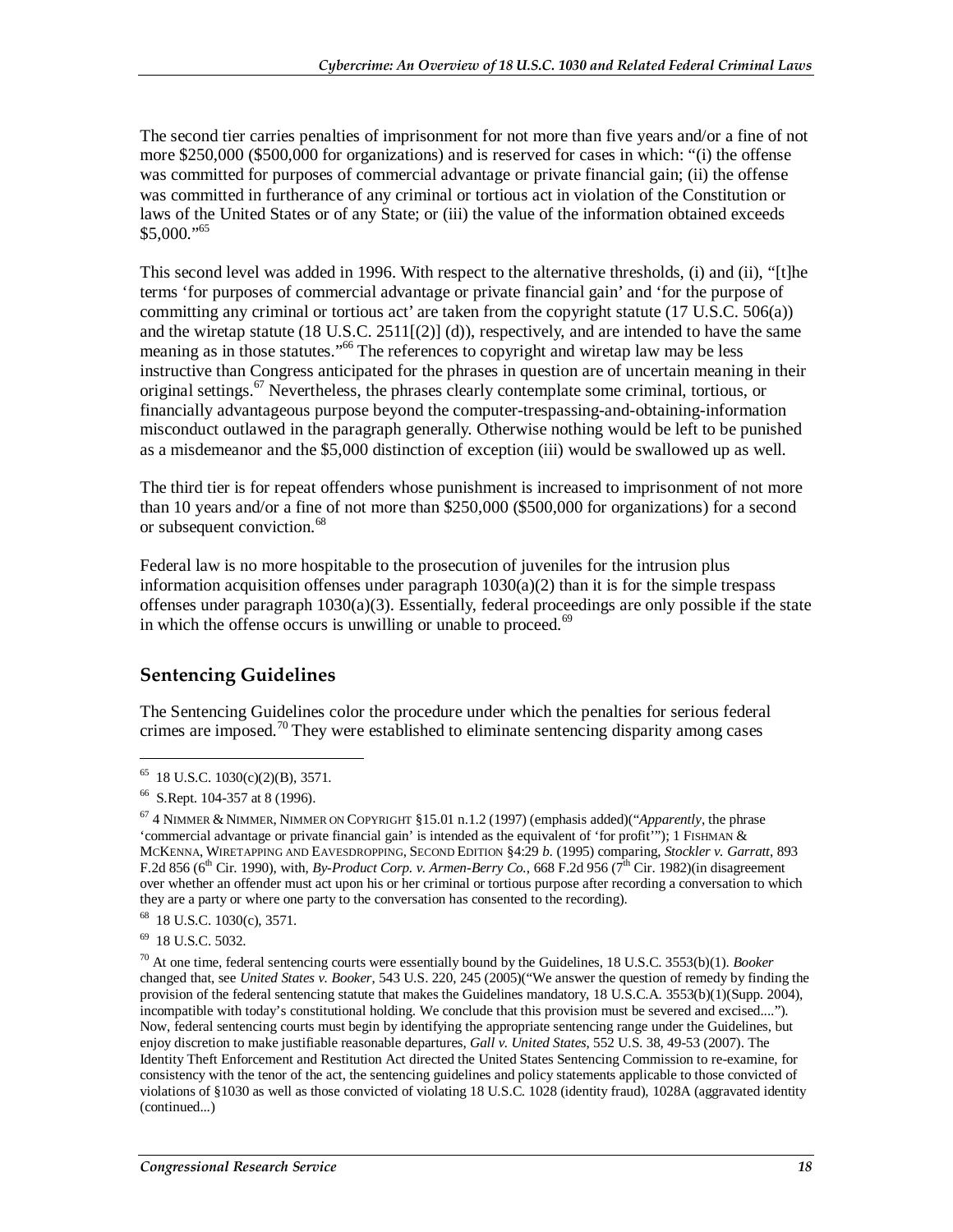involving the same offense and to ensure that the sentences imposed reflect the relative seriousness of the circumstances under which the offense was committed in a given case.<sup>71</sup> As a general rule, the Guidelines assign each federal crime to a particular guideline.<sup>72</sup> The individual guideline in turn assigns a beginning number (base offense level) and then adds and subtracts from that number based on the presence of designated aggravating or mitigating circumstances.<sup>73</sup> The final total translates to an authorized sentencing range in months of imprisonment and dollars of fines  $74$ 

Violations of paragraph  $1030(a)(2)$  are governed by U.S.S.G. §2B1.1 which sets the base offense level at 6. The Tenth Circuit's opinion in *Willis* provides an example of the process from that point:

The District Court agreed with the Government and found Ms. Fischer's conduct [which resulted in losses of more than \$10,000] foreseeable to [her accomplice] Mr. Willis. It therefore imposed a 4-level enhancement on Mr. Willis's base offense level.<sup>75</sup>

It also applied the  $\S 2B1.1(b)(10)(C)(i)$  enhancement because the offense involved using a means of identification to produce another means of identification,<sup>76</sup>as well as the  $§$ 3B1.3 enhancement because Mr. Willis abused a position of trust.77 This produced an adjusted offense level of 14, which when coupled with his criminal history category of V, resulted in an advisory Guideline range of 33 to 41 months. The District Court sentenced Mr. Willis to 41 months' imprisonment.<sup>78</sup>

(...continued)

1

<sup>75</sup> *United States v. Willis*, 476 F.3d 1121, 1127-128 (10<sup>th</sup> Cir. 2007), citing U.S.S.G. §2B1.1(b)(1)(C). Paragraph 2B1.1(b)(1) instructs a sentencing court to increase to an offender's offense level under section 2B1.1 according to the amount of the loss associated with the offense. In Mr. Willis's case, the loss was more than \$10,000 but less than \$30,000. Had it been more than \$30,000 but less than \$70,000 an increase of 6 would have been appropriate. The enhancements are calibrated to account for losses from \$5,000 (add 2) to more than \$4 million (add 30).

<sup>76</sup> *Id.* at 1128. U.S.S.G. §2B1.1(b)(10)(C)(i) states, "If the offense involved ...(C)(i) the unauthorized transfer or use of any means of identification unlawfully to produce or obtain any other means of identification ... increase by 2 levels." Mr. Willis had given Ms. Fischer a username and password that gave her unauthorized access to a financial information database, which she used in an identity theft scheme.

<sup>77</sup> *Id.* U.S.S.G. §3b1.3 states, "If the defendant abused a position of public or private trust, or used a special skill, in a manner that significantly facilitated the commission or concealment of the offense, increase by 2 levels." Mr. Willis acquired in his position as supervisor in a debt collection agency the username and password which he had then passed on to his accomplice. Although not implicated here, the special skill enhancement is often implicated in the offenses outlawed in the various paragraphs of 18 U.S.C. 1030.

<sup>78</sup> *Id.* Mr. Willis had a fairly extensive record of previous convictions. Had he been a first time offender, his criminal history category would have been I and his sentencing range at an offense level of 14 would have been 15 to 21 months, U.S.S.G. Ch.5, Pt. A (Sentencing Table).

theft), 2511 (wiretapping), and 2701 (stored electronic communications and communications records), sec. 209, P.L. 110-326, 122 Stat. 3564 (2008).

 $71$  S.Rept. 98-225, at 50-2 (1983).

<sup>72</sup> U.S.S.G. §§1B1.1, 8A1.2.

<sup>73</sup> *Id*.

<sup>74</sup> U.S.S.G. ch.5, pt.A, §5E1.2, ch.8 pt.C.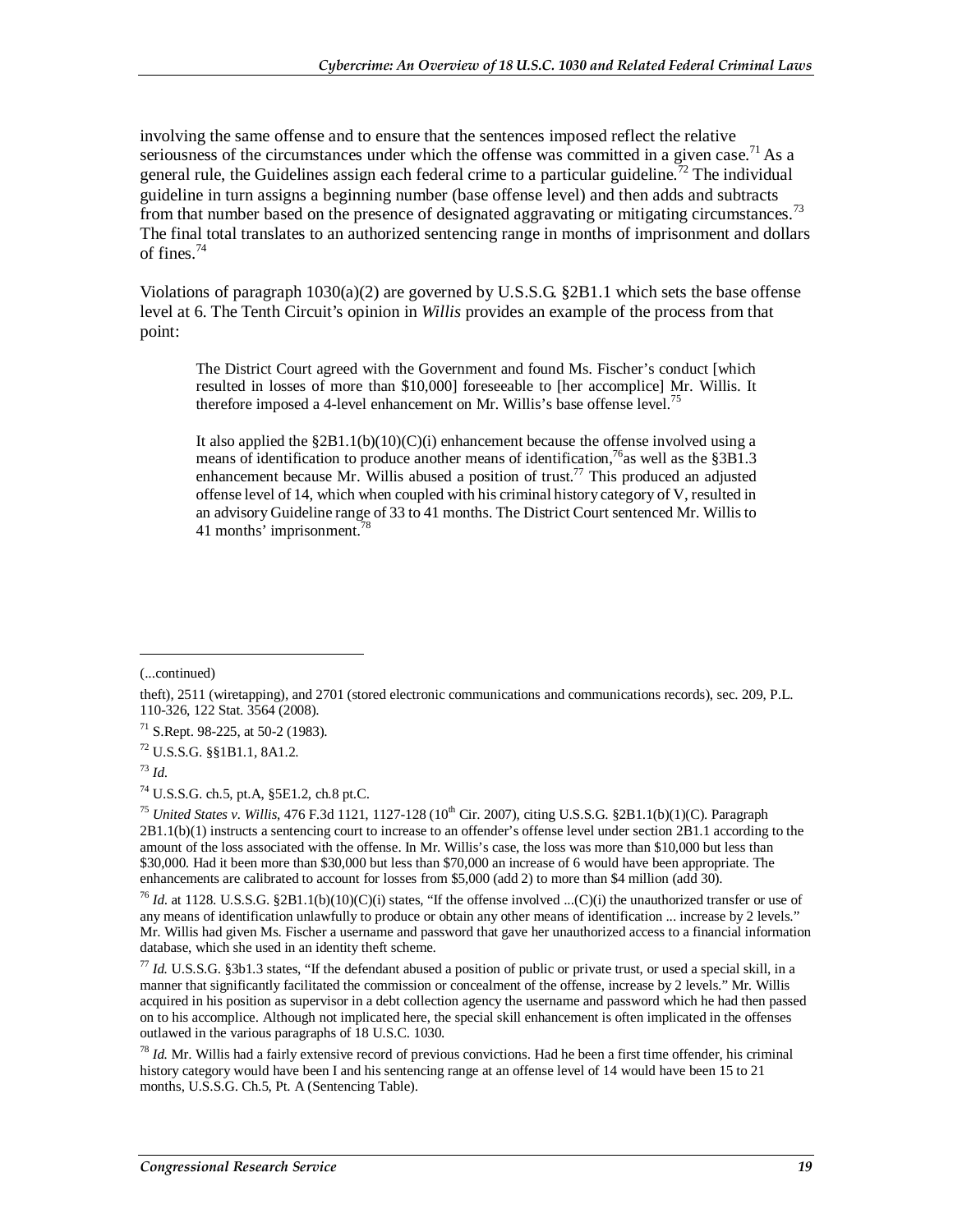### **Forfeiture**

"Any property, real or personal, which constitutes or is derived from proceeds traceable, to a violation of section ... 1030" is subject to confiscation by the United States under either the general civil or criminal forfeiture provisions.<sup>79</sup> The Identity Theft Enforcement and Restitution Act of 2008 inserted separate criminal and civil forfeiture subsections within section  $1030$ .<sup>80</sup> Section 1030 now authorizes confiscation either pursuant to criminal or civil procedure both of property derived from a violation of section  $1030$ ,<sup>81</sup> as well as any property used or intended to be used to facilitate such a violation.  $82$ 

### **Restitution**

Restitution is an offender's compensation of the victim for loss or damage associated with the offense.<sup>83</sup> It is mandatory in the case of federal crimes of violence or federal crimes involving fraud or property damage.<sup>84</sup> It is within the discretion of the court in the case of all other federal crimes proscribed in title 18 of the United States Code.<sup>85</sup>

Paragraph 1030(a)(2) acquisition offenses are not crimes of violence and restitution is therefore not mandatory. They come within the discretionary restitution provisions, but those provisions have a limitation on the type of losses for which restitution may be ordered.<sup>86</sup> The limitation, however, does not apply in the case of a plea bargain<sup>87</sup> or when restitution is ordered as a condition of probation or supervised release.<sup>88</sup>

### **Civil Cause of Action**

Subsection  $1030(g)$  creates a cause of action for compensatory damages and injunctive relief for the benefit of victims of a violation of any the paragraphs of 18 U.S.C. 1030, but only if violation

<u>.</u>

 $79$  18 U.S.C. 981(a)(1)(C), 982(a)(2)(B). Criminal forfeiture is accomplished following the criminal prosecution of the property owner, 18 U.S.C. 982. Civil forfeiture is accomplished through an in rem proceeding directed against the property itself, 18 U.S.C. 983. See generally, CRS Report 97-139, *Crime and Forfeiture*.

 $80$  18 U.S.C. 1030(i), (j).

 $81$  18 U.S.C. 1030(i)(1)(B), 1030(j)(2).

 $82$  18 U.S.C. 1030(i)(1)(A), 1030(j)(1).

<sup>83</sup> See generally, CRS Report RL34138, *Restitution in Federal Criminal Cases*.

<sup>&</sup>lt;sup>84</sup> 18 U.S.C. 3663A. E.g., *United States v. Phillips*, 477 F.3d 215, 224-25 (5<sup>th</sup> Cir. 2007)(restitution ordered for violations of paragraph 1030(a)(5)(damage of a protected computer)).

<sup>85 18</sup> U.S.C. 3663

<sup>86 &</sup>quot;(b) The [restitution] order may require that such defendant—(1) in the case of an offense resulting in damage to or loss or destruction of property of a victim of the offense—(A) return the property to the owner of the property or someone designated by the owner; or (B) if return of the property under subparagraph (A) is impossible, impractical, or inadequate, pay an amount equal to the greater of—(i) the value of the property on the date of the damage, loss, or destruction, or (ii) the value of the property on the date of sentencing, less the value (as of the date the property is returned) of any part of the property that is returned,"  $18 \text{ U.S.C. } 3663(b)(1)$ .

 $87$  18 U.S.C. 3663(a)(3).

<sup>&</sup>lt;sup>88</sup> 18 U.S.C. 3563(b)(2), 3583(d)(3). Supervised release is a period of supervision to be served after an individual is released from prison, 18 U.S.C. 3583(a).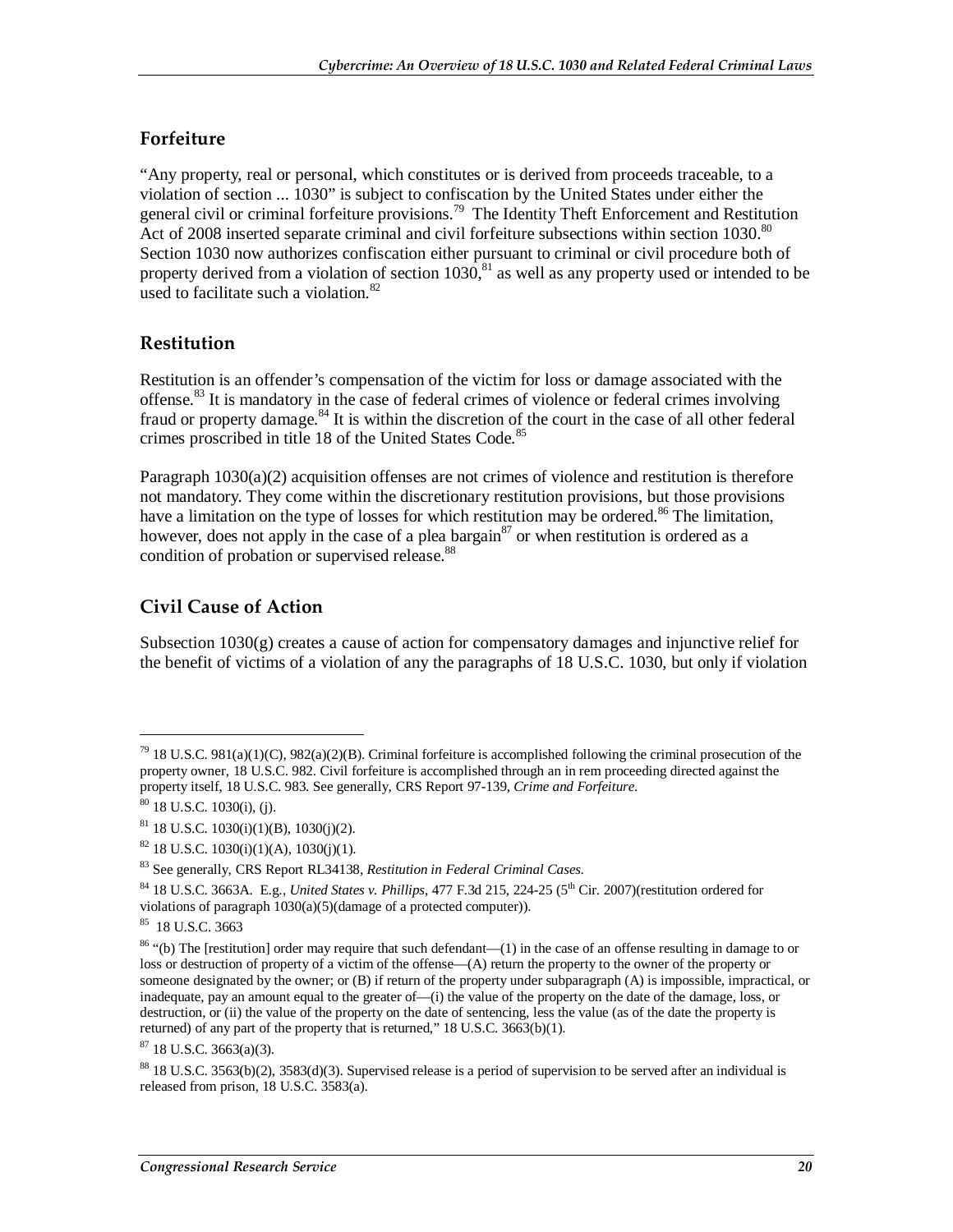results in the kind of loss or damage described in clauses  $1030(c)(4)(A)(i)(I)$  through (V),<sup>89</sup> that is:

 (I) loss to 1 or more persons during any 1-year period (and, for purposes of an investigation, prosecution, or other proceeding brought by the United States only, loss resulting from a related course of conduct affecting 1 or more other protected computers) aggregating at least \$5,000 in value;

 (II) the modification or impairment, or potential modification or impairment, of the medical examination, diagnosis, treatment, or care of 1 or more individuals;

(III) physical injury to any person;

(IV) a threat to public health or safety;

 (V) damage affecting a computer system used by or for a government entity in furtherance of the administration of justice, national defense, or national security.;

(VI) damage affecting 10 or more protected computers during any 1-year period.<sup>90</sup>

There is no need to prove that a violation of paragraph  $1030(a)(5)$  has occurred. As long as this type of loss or damage has been suffered, a violation of any of the paragraphs will suffice, including a violation of paragraph  $1030(a)(2)$ .<sup>91</sup> Moreover, some courts have held that victims may join their losses together to reach the \$5,000 threshold of subclause  $1030(c)(4)(A)(i)(I)$ , at least as long as the same defendant caused the same damage in the same manner to each.<sup>92</sup>

At one time there may have been some uncertainty over the range of victims and losses envisioned in subsection 1030(g). Victims entitled to relief are described as "any person who suffers loss or damage by reason of a violation of this section," but until recently there was no specific definition of the term "person" in either any of the subsections of 1030 or in the generally applicable definitions of Title 18.<sup>93</sup> The legislative history offered no further edification and the courts had not addressed the issue. "Person" can mean individuals, or individuals and other legal entities including governmental entities, or individuals and other legal entities but not including

<sup>&</sup>lt;sup>89</sup> "Any person who suffers damage or loss by reason of a violation of this section may maintain a civil action against the violator to obtain compensatory damages and injunctive relief or other equitable relief. A civil action for a violation of this section may be brought only if the conduct involves 1 of the factors set forth in subclauses (I), (II), (III), (IV), or (V) of subsection  $(c)(4)(A)(i)$ ...." 18 U.S.C. 1030(g).

 $90$  18 U.S.C. 1030(c)(4)(A)(i). Section 204 of the Identity Theft Enforcement and Restitution Act of 2008 moved these examples of serious damage to the sentencing provisions of clause  $1030(c)(4)(A)(i)$  and added a damage-affecting-10or-more example, P.L. 110-326, 122 Stat. 3561-562 (2008). While harm to more than 10 computers triggers a more severe criminal penalty, it alone does not provide the basis for a cause of action.

<sup>&</sup>lt;sup>91</sup> *Theofel v. Farey-Jones*, 359 F.3d 1066, 1078 n.5 (9<sup>th</sup> Cir. 2004)("Defendants argue that subsection (a)(5)(A) prescribes the act's only civil offenses. But subsection (g) applies to any violation of 'this section' and, while the offenses must involve one of the five factors in (a)(5)(B), it need not be one of three offenses in (a)(5)(A)"); *Czech v. Wall Street on Demand, Inc*., 674 F.Supp.2d 1102, 1108-109 (D. Minn. 2009); *Bansal v. Russ*, 513 F.Supp.2d 264, 278 n. 11 (E.D. Pa. 2007); *America Online, Inc. v. National Health Care Discount, Inc.,* 174 F.Supp.2d 890, 899 (N.D. Iowa 2001); cf., *P.C. Yonkers, Inc. v. Celebrations, the Party, and Seasonal Superstore, LLC*, 428 F.3d 504, 512 (3d Cir. 2005) (reaching the same conclusion in the context of a suit under paragraph (a)(4)); *Nexans Wires S.A. v. Sark-USA, Inc.*, 319 F.Supp.2d 468, 472 (S.D.N.Y. 2004)(holding that plaintiffs must satisfy the 1030(a)(5)(B) threshold for each of several claims under  $1030(a)(2)$ ,  $(a)(4)$ , and  $(a)(5)$ ).

<sup>92</sup> *In re Apple & AT & TM Antitrust Litigation*, 596 F.Supp.2d 1288, 1308 (N.D. Cal. 2008)(citing an earlier, unreported district court opinion as persuasive).

<sup>93</sup> The courts have concluded that the civil remedies under the statute are available to third parties. The court in *Theofel v. Farey-Jones*, 359 F.3d 1066, 1078 (9<sup>th</sup> Cir. 2004), emphasized that the statute extends a civil remedy to *any* individual who suffers loss or damage, thus "[i]ndividuals other than the computer's owner may be proximately harmed by unauthorized access, particularly if they have rights to data stored on it."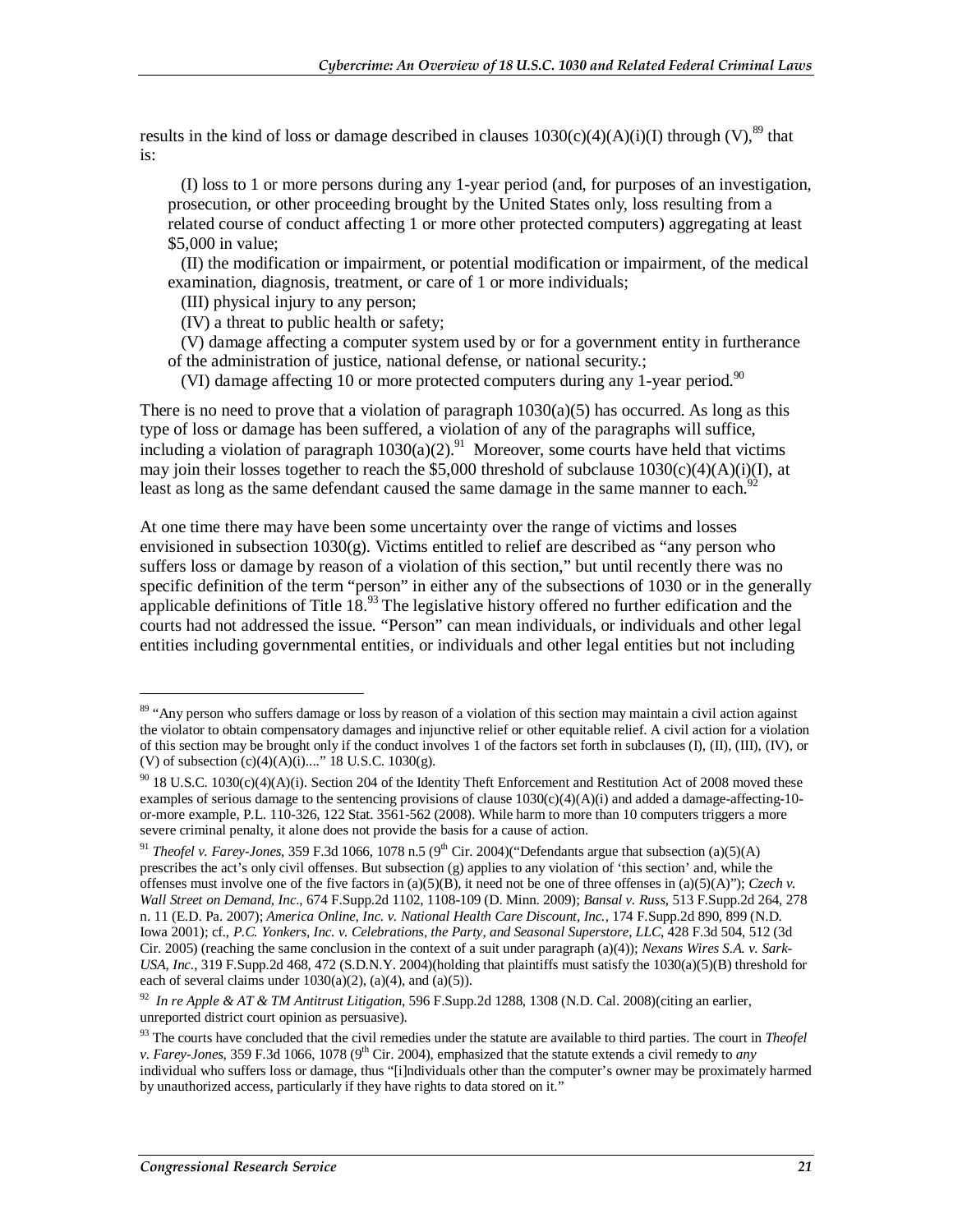governmental entities.<sup>94</sup> Credible arguments might have been made for each of the possible definitions, but the fact that Congress elected to use the term "person" to mean only individuals in paragraph  $1030(a)(7)$ (extortionate threats)<sup>95</sup> might seem to favor those who call for a similar interpretation of subsection  $1030(g)$ . The USA PATRIOT Act resolved the issue by supplying a definition: "the term 'person' means any individual, firm, corporation, educational institution, governmental entity, or legal or other entity."<sup>96</sup>

It also added a generous definition of the kinds of losses that might give rise to civil liability— "the term 'loss' means any reasonable cost to any victim, including the cost of responding to an offense, conducting a damage assessment, and restoring the data, program, system, or information to its condition prior to the offense, and any revenue lost, cost incurred, or other consequential damages incurred because of interruption of service."<sup>97</sup> The amendment has obvious benefits for the victims of a paragraph  $(a)(2)$  intrusion and information acquisition offense with post-intrusion investigation and system evaluation costs.

Subsection  $1030(g)$  suits must be brought within two years of the offense.<sup>98</sup> Compensatory damages are limited to economic damages, a limitation that does not negate the reach of the broad definition of the term "loss" quoted above. $99$ 

### **Attempt, Conspiracy, and Complicity**

The same general observations concerning attempt, conspiracy and aiding and abetting noted for the simple trespass offense apply here. It is a separate crime to attempt or conspire to violate paragraph  $1030(a)(2)$  under 18 U.S.C. 1030(b). Those who conspire or attempt to violate its provisions or aid and abet the violation of another are subject to the same penalties as those who commit the substantive offense.<sup>100</sup> Conspirators to violate paragraph  $1030(a)(2)$  are also subject to the same penalties for a completed underlying offense, and to liability for any foreseeable crime committed in furtherance of the scheme.<sup>101</sup>

<u>.</u>

<sup>&</sup>lt;sup>94</sup> The Dictionary Act, for example, defines the term to include "corporations, associations, firms, partnerships, societies, and joint stock companies, as well as individuals," unless the context suggests otherwise, 1 U.S.C. 1.

<sup>95 &</sup>quot;Whoever ... (7) with intent to extort from any *person, firm, association, educational institution, financial institution, government entity, or other legal entity*, any money or other thing of value ..." 18 U.S.C. 1030(a)(7) (emphasis added)(the 2002 amendments struck out "firm, association, educational institution, financial institution, government entity, or other legal entity").

<sup>96 18</sup> U.S.C. 1030(e)(12); *Paradigm Alliance, Inc. v. Celeritas Technologies, LLC*, 659 F.Supp.2d 1167, 1192 n.80 (D. Kan. 2009).

<sup>97 18</sup> U.S.C. 1030(e)(11); *Paradigm Alliance, Inc. v. Celeritas Technologies, LLC*, 659 F.Supp.2d 1167, 1190 n.74 (D. Kan. 2009).

<sup>98 18</sup> U.S.C. 1030(g).

<sup>99</sup> *Id.*; *A.V. ex rel. Vanderhyde v. iParadigms*, 562 F.3d 630, 646 (4th Cir. 2009)("iParadigms counters that 'economic damages' ought be accorded its ordinary meaning, which would include consequential damages but exclude recovery for pain and suffering or emotional distress... [The definition of 'loss'] plainly contemplates consequential damages of the type sought by iParadigms-cost incurred as part of the response to a CFAA violation, including investigation of an offense").

 $100$  18 U.S.C.  $1030(c)(2)$ .

<sup>101</sup> *Pinkerton v. United States*, 328 U.S. 640, 645-48 (1946); *United States v. Parkes*, 497 F.3d 220, 232 (2d Cir. 2007)(Under *Pinkerton v. United States*, "a defendant who does not directly commit a substantive offense may nevertheless be liable if the commission of the offense by a co-conspirator in furtherance of the conspiracy was reasonably foreseeable to the defendant as a consequence of their criminal agreement"); *United States v. Moran*, 493 (continued...)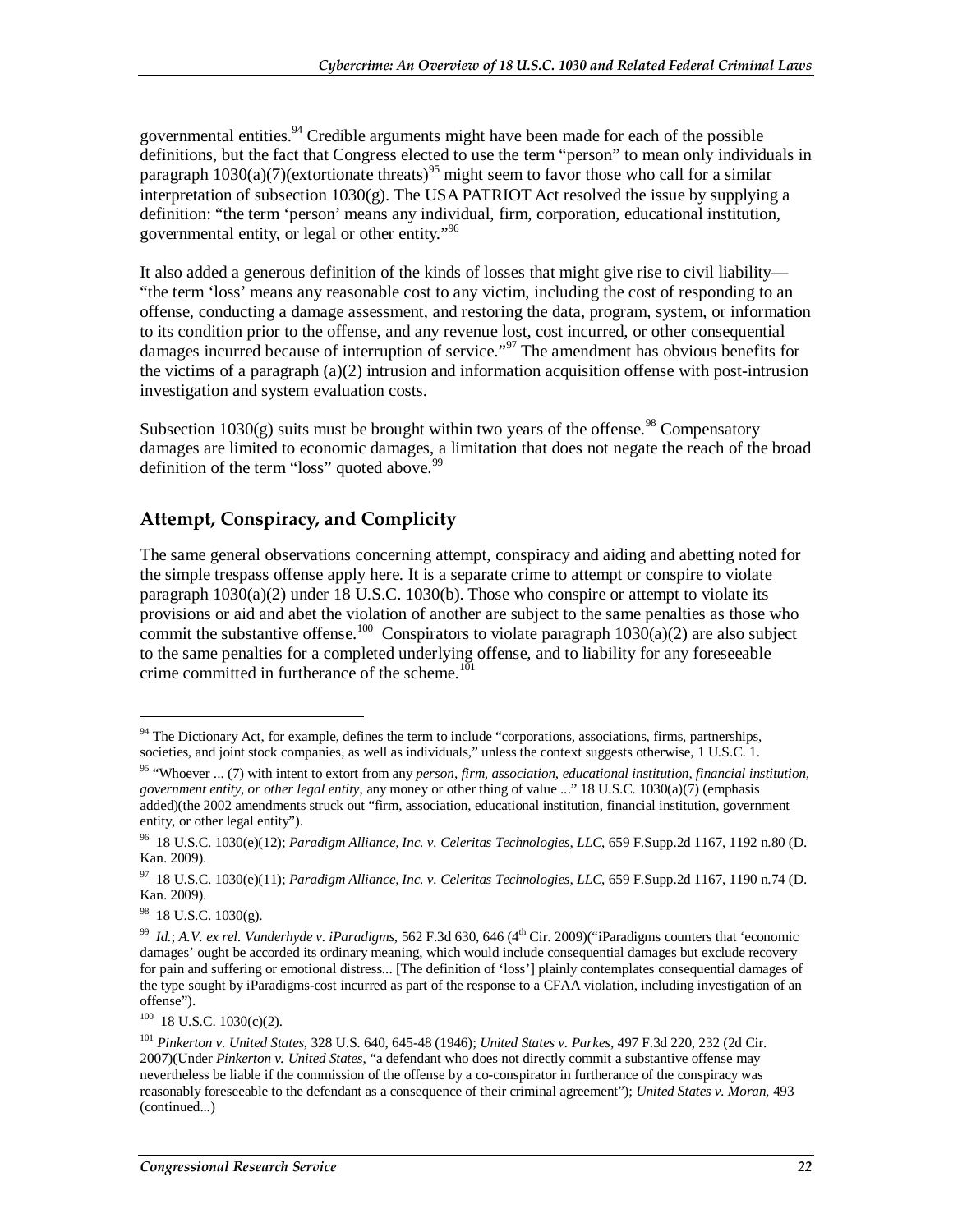# **Other Crimes**

Paragraph 1030(a)(2) is somewhat unique. There are a host of other federal conversion statutes, but all of the others appear to require that the offender either commit embezzlement by failing to comply with some fiduciary obligation or commit larceny by intending to acquire the property or to deprive another of it. Paragraph  $1030(a)(2)$  in contrast to the conversion statutes and to the computer fraud provisions of paragraph  $1030(a)(4)$  requires no larcenous intent.<sup>102</sup> As a practical matter, it essentially gives prosecutors a more serious charge against hackers, who do more than simply breach the outskirts of a governmental system, than would be available under the pure trespassing provisions of paragraph  $1030(a)(3)$ . And it gives them an alternative or additional charge, along with conversion and fraud statutes, against hackers who "steal" information from a protected computer.<sup>103</sup> It affords victims similar latitude in civil litigation under subsection  $1030(g)$ .

Paragraph  $1030(a)(2)$  is essentially paragraph  $1030(a)(3)$  plus an information acquisition element and with a broader jurisdictional base. Criminal prohibitions like those of 18 U.S.C. 1001 (false statements on a matter with the jurisdiction of a federal agency) or 912 (impersonating a federal official) which overlap with paragraph  $1030(a)(3)$  at the point of unauthorized entry will overlap with paragraph  $1030(a)(2)$  at the same point. If unauthorized access in violation of paragraph  $1030(a)(3)$  is acquired by false statement under facts sufficient supporting a prosecution under 18 U.S.C. 1001 (false statements) or 18 U.S.C. 912 (false impersonation), unauthorized access and the acquisition of information in violation of paragraph  $1030(a)(2)$  acquired by false statement or impersonation is likely to subject an offender to prosecution under sections 1001 or 912 as well. By the same token, if unauthorized computer access to a voice mail or e-mail communication that violates paragraph 1030(a)(3) offends 18 U.S.C. 2511 (interception of wire or electronic communications) and 2701 (unauthorized acquisition of communications in electronic storage), unauthorized computer access and acquisition of information in violation of paragraph 1030(a)(2) is likely to violate sections  $2511$  and  $2701$ <sup>104</sup>

In fact, overlap is even more likely than in the case of paragraph  $1030(a)(3)$ . Paragraph  $1030(a)(3)$  protects only federal computers. Paragraph  $1030(a)(2)$  protects not only federal computer information, but information from "protected computers" (computers used in or affecting interstate and foreign commerce). Due to the nature of Internet communications, a communication may involve interstate communications even if both the parties are located within the same state.<sup>105</sup> Moreover, a computer need only have a slight impact on commerce to satisfy

<sup>(...</sup>continued)

F.3d 1002, 1009-110 (9<sup>th</sup> Cir. 2007); *United States v. Roberson*, 474 F.3d 432, 433 (7<sup>th</sup> Cir. 2007).

<sup>&</sup>lt;sup>102</sup> *United States v. Willis*, 476 F.3d 1121, 1125 (10<sup>th</sup> Cir. 2007).

<sup>&</sup>lt;sup>103</sup> See, *United States v. Jordan*, 316 F.3d 1215, 1223-224 (11<sup>th</sup> Cir. 2003)(noting the indictment of a sheriff, for improper use of access to the FBI's NCIC database, under paragraph 1030(a)(2), 18 U.S.C. 2 (aiding and abetting), 371 (conspiracy), and 641 (theft of federal property); the overlap between Section 1030 and federal laws that prohibit the theft of intangible property under various circumstances is discussed at greater length in the examination of paragraph 1030(a)(4)(fraud), *infra*.

 $104$  See, *Konop v. Hawaiian Airlines, Inc.*, 302 F.3d 868, 875-80 (9<sup>th</sup> Cir. 2002)(discussing the application of 18 U.S.C. 2511 and 2701 to a case of unauthorized access to a secure website). See also, *Motorola Credit Corp. v. Uzan*, 388 F.3d 39, 44 (2d Cir. 2004) (discussing civil suit claiming violations of sections 1030, 2511, and 2701); *Penrose Computer Marketgroup, Inc. v. Camin*, 682 F.Supp.2d 202, 207-12 (N.D.N.Y. 2010); *Global Policy Partners, LLC v. Yessin*, 686 F.Supp.2d 631, 635-37 (E.D.Va. 2009).

<sup>&</sup>lt;sup>105</sup> *United States v. Kammersell*, 196 F.3d 1137, 1138-140 (10<sup>th</sup> Cir. 1999)(a threat communicated between two (continued...)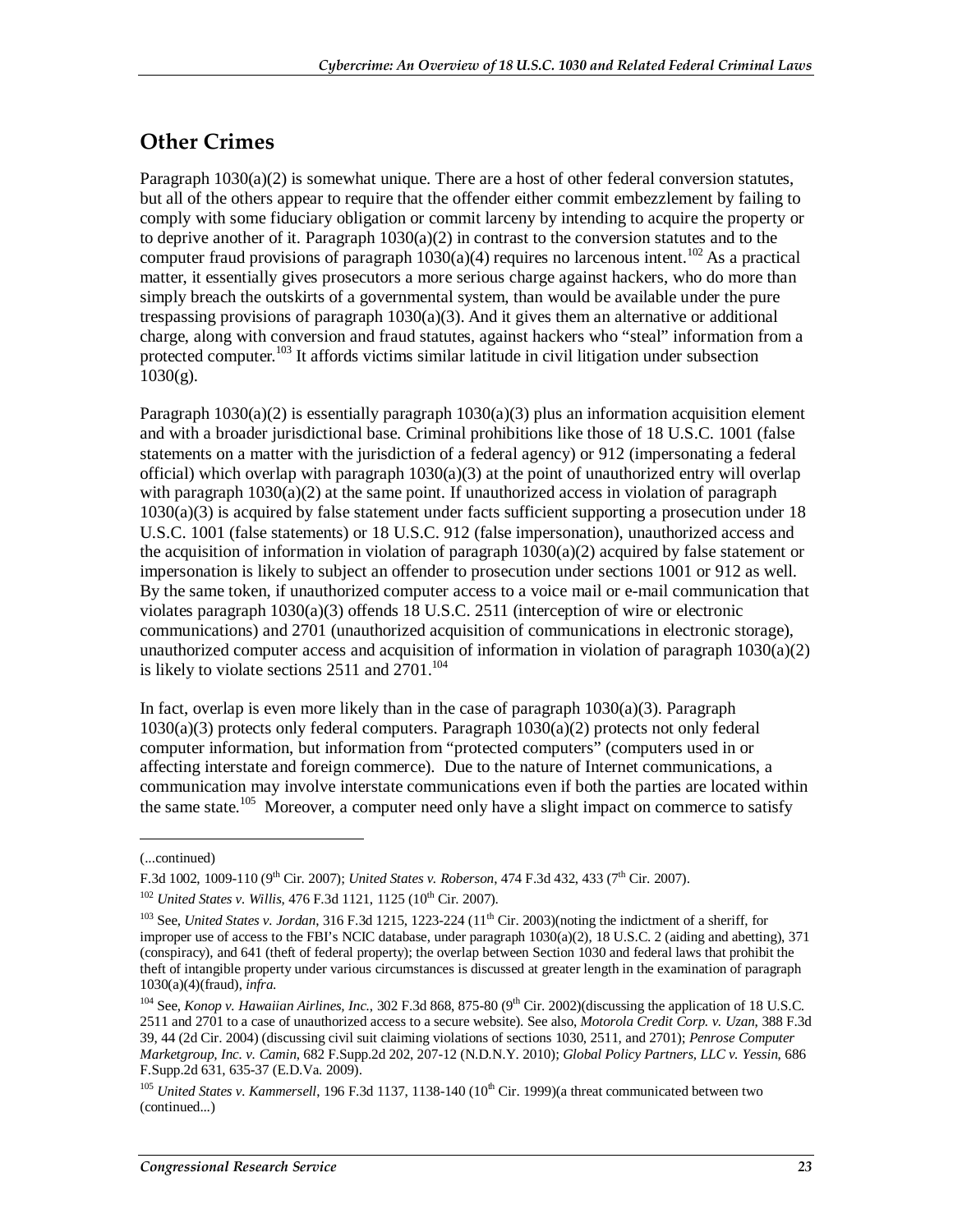the "affect on interstate or foreign commerce" element.<sup>106</sup> By virtue of an amendment in the USA PATRIOT Act, protected computer information may include information on computers located overseas as long as they involve or affect the foreign commerce or communications of the United States.<sup>107</sup>

#### **Interstate or Foreign Transportation of Stolen Property**

Whether a hacker, who steals information stored in a computer, violates any of the general federal theft statutes depends upon whether the particular statute covers intangible property, and if not, whether the victim has been defrauded of tangible, in addition to intangible, property. For instance, the Supreme Court has noted that 18 U.S.C. 2314, that outlaws the interstate transportation of stolen goods, wares, or merchandise,  $^{108}$  "contemplate[s] a physical identity between the items unlawfully obtained and those eventually transported."<sup>109</sup> Thus, the theft of information stored in a computer may be prosecuted under Section 2314 only if the government can establish that it was accomplished in conjunction with the theft and transportation of a physical item. Downloading information onto a stolen computer disk and then transporting the disk across a state line is covered, yet downloading information onto a computer disk that is

<u>.</u>

 $107$  "[T]he term 'protected computer' means a computer—(A) exclusively for the use of a financial institution or the United States Government, or, in the case of a computer not exclusively for such use, used by or for a financial institution or the United States Government and the conduct constituting the offense affects that use by or for the financial institution or the Government; or (B) which is used in interstate or foreign commerce or communication*, including a computer located outside the United States that is used in a manner that affects interstate or foreign commerce or communication of the United States*," 18 U.S.C. 1030(e)(2)(language added in the USA PATRIOT Act in italics).

<sup>108</sup> "Whoever transports, transmits, or transfers in interstate or foreign commerce any goods, wares, merchandise, securities or money, of the value of \$5,000 or more, knowing the same to have been stolen, converted or taken by fraud; or

 "Whoever, having devised or intending to devise any scheme or artifice to defraud, or for obtaining money or property by means of false or fraudulent pretenses, representations, or promises, transports or causes to be transported, or induces any person or persons to travel in, or to be transported in interstate or foreign commerce in the execution or concealment of a scheme or artifice to defraud that person or those persons of money or property having a value of \$5,000 or more; or

 "Whoever, with unlawful or fraudulent intent, transports in interstate or foreign commerce any falsely made, forged, altered, or counterfeited securities or tax stamps, knowing the same to have been falsely made, forged, altered, or counterfeited; or

 "Whoever, with unlawful or fraudulent intent, transports in interstate or foreign commerce any traveler's check bearing a forged countersignature; or

 "Whoever, with unlawful or fraudulent intent, transports in interstate or foreign commerce, any tool, implement, or thing used or fitted to be used in falsely making, forging, altering, or counterfeiting any security or tax stamps, or any part thereof—

"Shall be fined under this title or imprisoned not more than ten years, or both...." 18 U.S.C. 2314.

<sup>109</sup> *Dowling v. United States*, 473 U.S. 207, 216 (1985). *Dowling* involved the transportation of bootleg phonograph records which were not themselves stolen.

<sup>(...</sup>continued)

computers in Utah involved interstate communications because the communication was forwarded by way of AOL's server in Virginia); *United States v. Trotter*, 478 F.3d 918, 921, 922 (8<sup>th</sup> Cir. 2007)("As both the means to engage in commerce and the method by which transactions occur, the Internet is an instrumentality and channel of interstate commerce ... [O]nce the computer is used in interstate commerce, Congress has the power to protect it"); *United States v. Sutcliffe*, 505 F.3d 944, 953 (9<sup>th</sup> Cir. 2007); *United States v. Mitra*, 405 F.3d 492, 496 (7<sup>th</sup> Cir. 2005).

<sup>106</sup> Cf., *United States v. Kincaid-Chauncey*, 556 F.3d 923, 936 (9th Cir. 2009); *United States v. Mejia*, 545 F.3d 179, (2d Cir. 2008); *United States v. DeCologero*, 53- F/3d 36, 37-8 (1<sup>st</sup> Cir. 2008).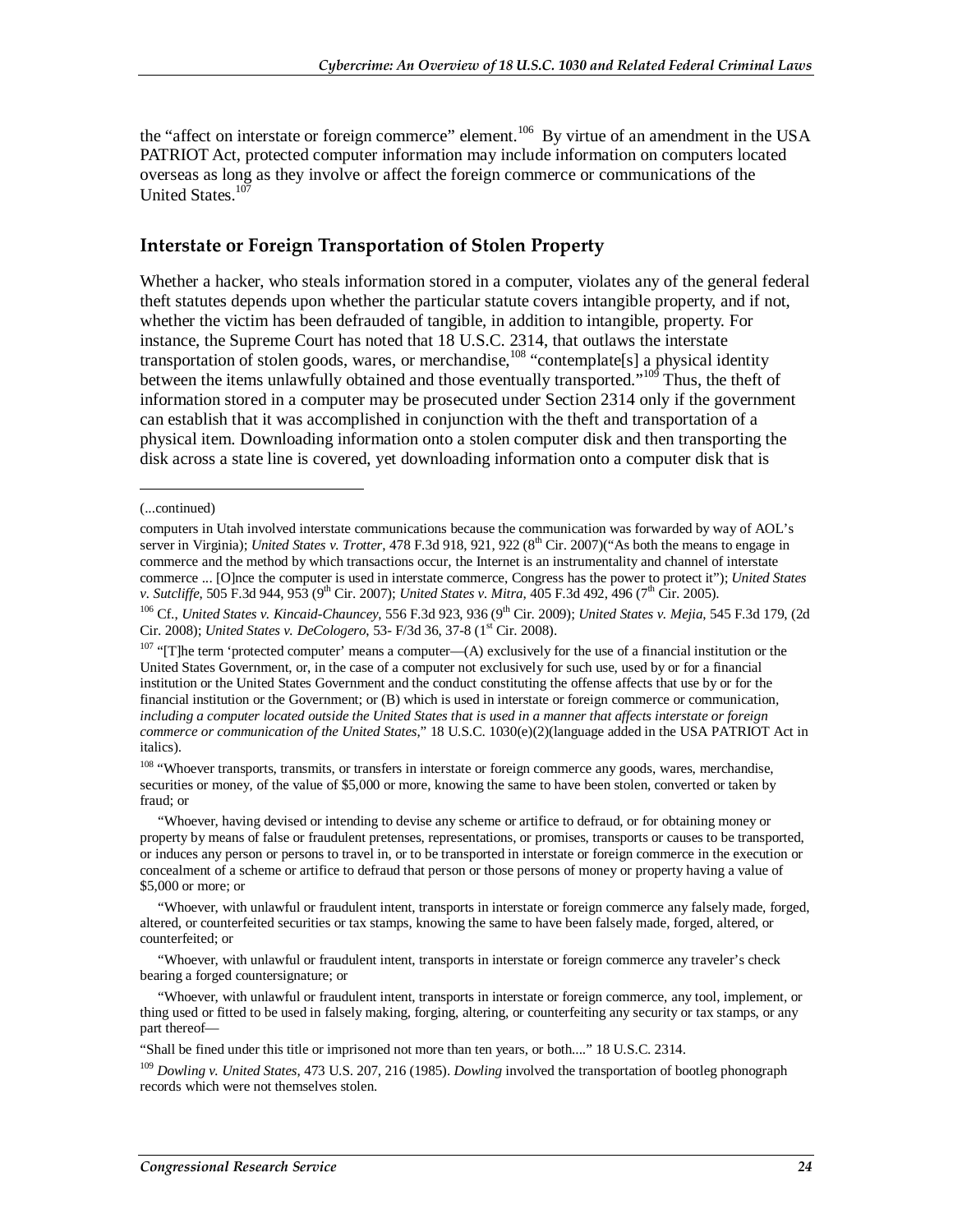transported but not stolen is not covered; however, courts have begun to differ in this interpretation and some have found an electronic file to be a tangible good within the meaning of Section 2314.<sup>110</sup>

The federal statute proscribing theft from interstate carriers, 18 U.S.C. 659, speaks in terms of stealing "goods and chattels" under a variety of circumstances.<sup>111</sup> And it is presumably subject to the same analysis: Section 659 applies only to the theft of physical items; even if all of the other elements are satisfied, computer fraud is proscribed by Section 659 only where it involves the theft of a physical item.

#### **Theft of Federal Government Information**

<u>.</u>

Prosecuting computer fraud under a statute that outlaws the interstate transportation of stolen "goods, wares, merchandise, securities or money" may be an awkward fit. The general theft of government property statute, 18 U.S.C. 641, seems a better match, however, for that provision outlaws the misappropriation of any "thing of value" belonging to or in the possession of the

 "Whoever buys or receives or has in his possession any such goods or chattels, knowing the same to have been embezzled or stolen; or

 "Whoever embezzles, steals, or unlawfully takes, carries away, or by fraud or deception obtains with intent to convert to his own use any baggage which shall have come into the possession of any common carrier for transportation in interstate or foreign commerce ... or

 "Whoever embezzles, steals, or unlawfully takes by any fraudulent device, scheme, or game, from any railroad car, bus, vehicle, steamboat, vessel, or aircraft operated by any common carrier moving in interstate or foreign commerce or from any passenger thereon any money, baggage, goods, or chattels....

<sup>&</sup>lt;sup>110</sup> *United States v. Aleynikov*, \_\_\_ F.Supp.2d \_\_\_, \_\_\_ (2010 WL 3489383)(S.D.N.Y. Sept. 3, 2010) (computer source code constitutes "goods" for purposes of 18 U.S.C. 2314); *United States v. Brown*, 925 F.2d 1301, 1305-309 ( $10^{th}$  Cir. 1991); *United States v. Lyons*, 992 F.2d 1029, 1033 (10<sup>th</sup> Cir. 1993)("In *Brown*, we applied the Supreme Court's decision in *Dowling v. United States*, 474 U.S. 207 (1985) to computer software, and held that the intangible intellectual property of a computer program standing alone cannot constitute goods, wares or merchandise within the meaning of 18 U.S.C. 2314. The fact that Mr. Lyons stole the software in conjunction with the theft of tangible hardware distinguishes this case from *Brown. Brown* recognizes that the theft of intangible intellectual property in conjunction with the theft of tangible property falls within the ambit of §2314. Unlike the present case, there was no evidence in *Brown* that [the] defendant was involved in the physical theft or transportation of stolen tangible property"); *United States v. Martin*, 228 F.3d 1, 14 (1<sup>st</sup> Cir. 2000)(section 2314 applies "when there has been some tangible item taken, however insignificant or valueless it may be, absent the intangible component"). But see, *United States v. Riggs*, 739 F. Supp 414, 420 (N.D. Ill. 1990) which found the electronic transfer of proprietary information to be covered by this statute ("if the information in [the plaintiff's] text file had been affixed to a floppy disk, or printed out on a computer printer, then [defendant's] transfer of that information across state lines would clearly constitute the transfer of goods, wares, or merchandise within the meaning of § 2314. This court sees no reason to hold differently simply because [defendant] stored the information inside computers instead of printing it out on paper. In either case, the information is in a transferrable, accessible, even salable form."). See also *United States v. Farraj*, 142 F. Supp. 2d 484 (S.D.N.Y. 2001)(the court disagreed with *Brown* and the 10<sup>th</sup> Circuit line of cases, and instead determined "the view most closely analogous to Second Circuit doctrine is that which holds that the transfer of electronic documents via the internet across state lines does fall within the purview of § 2314").

If section 2314 does apply to a given case, then section 2315 that prohibits receipt of stolen property may also be implicated.

<sup>&</sup>lt;sup>111</sup> "Whoever embezzles, steals, or unlawfully takes, carries away, or conceals, or by fraud or deception obtains from any pipeline system, railroad car ... with intent to convert to his own use any goods or chattels moving as or which are a part of or which constitute an interstate or foreign shipment of freight, express, or other property; or

 <sup>&</sup>quot;Shall in each case be fined under this title or imprisoned not more than ten years, or both; but if the amount or value of such money, baggage, goods or chattels does not exceed \$1,000, he shall be fined under this title or imprisoned not more than one year, or both...." 18 U.S.C. 659.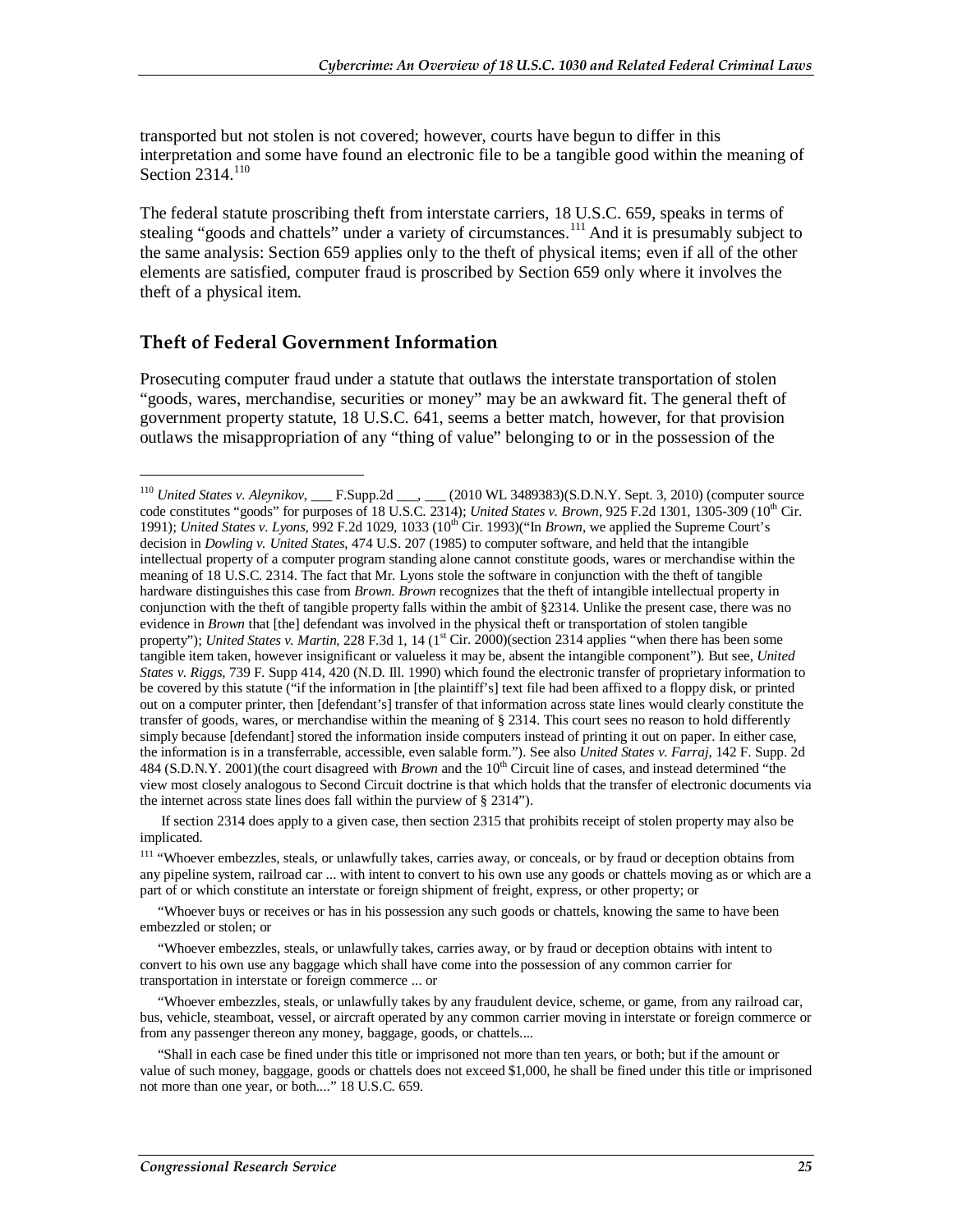federal government.<sup>112</sup> The courts have applied Section 641 to the misappropriation of property that lacks any necessary corporal features.<sup>113</sup>

#### **Economic Espionage**

<u>.</u>

Paragraph 1030(a)(2) overlaps with the Economic Espionage Act when the information acquired through unauthorized access is a trade secret.<sup>114</sup> The Economic Espionage Act, among other things, outlaws computerized burglary committed in a commercial setting, 18 U.S.C. 1832.<sup>115</sup> It makes it a federal crime to steal certain trade secrets, or to receive such trade secrets with the

 "Whoever receives, conceals, or retains the same with intent to convert it to his use or gain, knowing it to have been embezzled, stolen, purloined or converted -

 "Shall be fined under this title or imprisoned not more than ten years, or both; but if the value of such property in the aggregate, combining amounts from all the counts for which the defendant is convicted in a single case, does not exceed the sum of \$1,000, he shall be fined under this title or imprisoned not more than one year, or both."

 "The word 'value' means face, par, or market value, or cost price, either wholesale or retail, whichever is greater," 18 U.S.C. 641.

<sup>113</sup> See e.g., *United States v. Jordan*, 582 F.3d 1239, 1242( $11<sup>th</sup>$  Cir. 2009)(affirming the conviction under 18 U.S.C. 641 for theft of government property in the form of impermissible access and use of information contained in a federal data base (NCIC files); *United States v. Forman*, 180 F.3d 766, 767-68 (6<sup>th</sup> Cir. 1999)(information from a confidential government report concerning a criminal investigation); *United States v. Collins*, 56 F.3d 1416, 1419-420 (D.C.Cir. 1995)(computer time and storage); *United States v. Martzkin*, 14 F.3d 1014, 1018-21 (4<sup>th</sup> Cir. 1994)(bids on government contracts); *United States v. Jeter*, 775 F.2d 670, 680 (6<sup>th</sup> Cir. 1985)(information as to matters occurring before a federal grand jury); *United States v. Girard*, 601 F.2d 69, 70-1 (2d Cir. 1979) (identity of government undercover agents); *United States v. Lambert*, 446 F.Supp. 890, 892-95 (D.Conn. 1978)(information stolen from a DEA computer data base).

114 E.g*.*, *United States v. Genovese*, 409 F.Supp.2d 253 (S.D.N.Y. 2005)(refusing to dismiss on the bases of overbreadth and vagueness grounds an indictment under Section 1832 for downloading Microsoft source code without authorization).

115 "(a) Whoever, with intent to convert a trade secret,\*, that is related to or included in a product that is produced for or placed in interstate or foreign commerce, to the economic benefit of anyone other than the owner thereof, and intending or knowing that the offense will, injure any owner of that trade secret, knowingly—(1) steals, or without authorization appropriates, takes, carries away, or conceals, or by fraud, artifice, or deception obtains such information; (2) without authorization copies, duplicates, sketches, draws photographs, downloads, uploads, alters, destroys, photocopies, replicates, transmits, delivers, sends, mails, communicates, or conveys such information; (3) receives, buys, or possesses such information, knowing the same to have been stolen or appropriated, obtained, or converted without authorization; (4) attempts to commit any offense described in paragraphs (1) through (3); or (5) conspires with one or more other persons to commit any offense described in paragraphs (1) through (3), and one or more of such persons do any act to effect the object of the conspiracy,—shall, except as provided in subsection (b), be fined under this title or imprisoned not more than 10 years, or both.

 "(b) Any organization that commits any offense described in subsection (a) shall be fined not more than \$5,000,000," 18 U.S.C. 1832.

\* "'[T]rade secret' means all forms and types of financial, business, scientific, technical, economic, or engineering information, including patterns, plans, compilations, program devices, formulas, designs, prototypes, methods, techniques, processes, procedures, programs, or codes, whether tangible or intangible, and whether or how stored, compiled, or memorialized physically, electronically, graphically, photographically, or in writing if—(A) the owner thereof has taken reasonable measures to keep such information secret; and (B) the information derives independent economic value, actual or potential, from not being generally known to, and not being readily ascertainable through proper means by, the public," 18 U.S.C. 1839(3); see generally, *Twenty-Fifth Survey of White Collar Crime, Intellectual Property Crimes*, 47 AMERICAN CRIMINAL LAW REVIEW 741 (2010); Pooley, Lemley & Toren, *Understanding the Economic Espionage Act of 1996*, 5 TEXAS INTELLECTUAL PROPERTY LAW JOURNAL 177 (1997).

<sup>&</sup>lt;sup>112</sup> "Whoever embezzles, steals, purloins, or knowingly converts to his use or the use of another, or without authority, sells, conveys or disposes of any record, voucher, money, or thing of value of the United States or of any department or agency thereof, or any property made or being made under contract for the United States or any department or agency thereof; or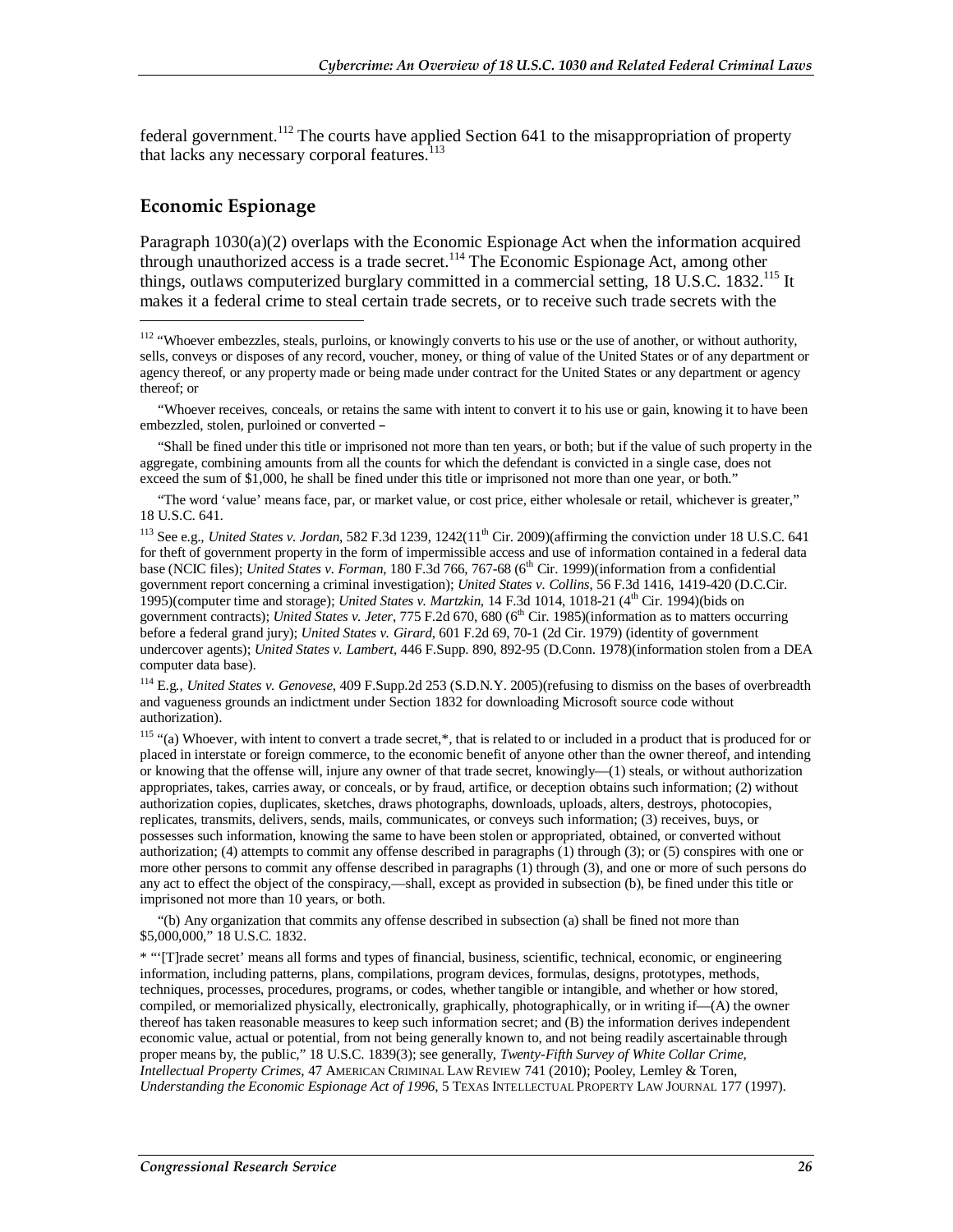knowledge they have been stolen, or to conspire or attempt to steal them, or to conspire or attempt to receive them knowing they have been stolen. To be covered by the protective umbrella of the section, information must (1) have a nexus interstate or foreign commerce; (2) be a secret; and (3) have some trade value.

Information meets the commerce nexus when it is associated with a product that is marketed across state lines, that is, if it is "related to or included in a product that is produced for or placed in interstate or foreign commerce."<sup>116</sup> Information is considered "secret" if it is "not generally known to the public or to the business, scientific, or education community in which [its] owner might seek to use the information" and its owner takes reasonable steps to maintain its confidentiality.<sup>117</sup>

But what makes the economic espionage section a particularly effective shield against computerized burglary in a commercial setting is that the trade secret information it protects includes "all forms and types of financial, business, scientific, technical, economic, or engineering information, including patterns, plans, compilations, program devices, formulas, designs, prototypes, methods, techniques, processes, procedures, programs, or codes, whether tangible or intangible, and whether or how stored, compiled, or memorialized physically, electronically, graphically, photographically, or in writing."<sup>118</sup>

Violations of the economic espionage provisions are punishable by imprisonment for not more than 10 years and/or a fine of not more than the greater of twice the amount of pecuniary gain or loss resulting from the offense or \$250,000 (not more than \$5 million if the offender is an organization).<sup>119</sup>

### **Copyright infringement**

Downloading information after unauthorized access to a protected computer may violate not only paragraph 1030(a)(2) but may constitute copyright infringement as well. Computer software programs are ordinarily protected by copyright which generally precludes copying of protected material without the consent of the holder of the copyright. Copyright law outlaws three forms of willful copyright infringement: (A) infringement for "commercial advantage or private financial gain; $"^{120}$  (B) infringement by reproduction of distribution of protected works worth more than  $$1,000;^{121}$  and (C) infringement by "distribution of a work being prepared for commercial distribution, by making it available on a computer network accessible to members of the public, if such person knew or should have known that the work was intended for commercial distribution."<sup>122</sup>

Each of the three forms of infringement has its own penalty structure under 18 U.S.C. 2319. Infringement for profit or commercial advantage is punishable by prison terms with maximum

<u>.</u>

 $116$  18 U.S.C. 1832(a).

<sup>&</sup>lt;sup>117</sup> H.Rept. 788 at 12; 18 U.S.C. 1839(3).

<sup>118 18</sup> U.S.C. 1839(3).

<sup>119 18</sup> U.S.C. 1832, 3571.

 $120$  17 U.S.C.  $506(a)(1)(A)$ .

 $121$  17 U.S.C. 506(a)(1)(B).

 $122$  17 U.S.C. 506(a)(1)(C).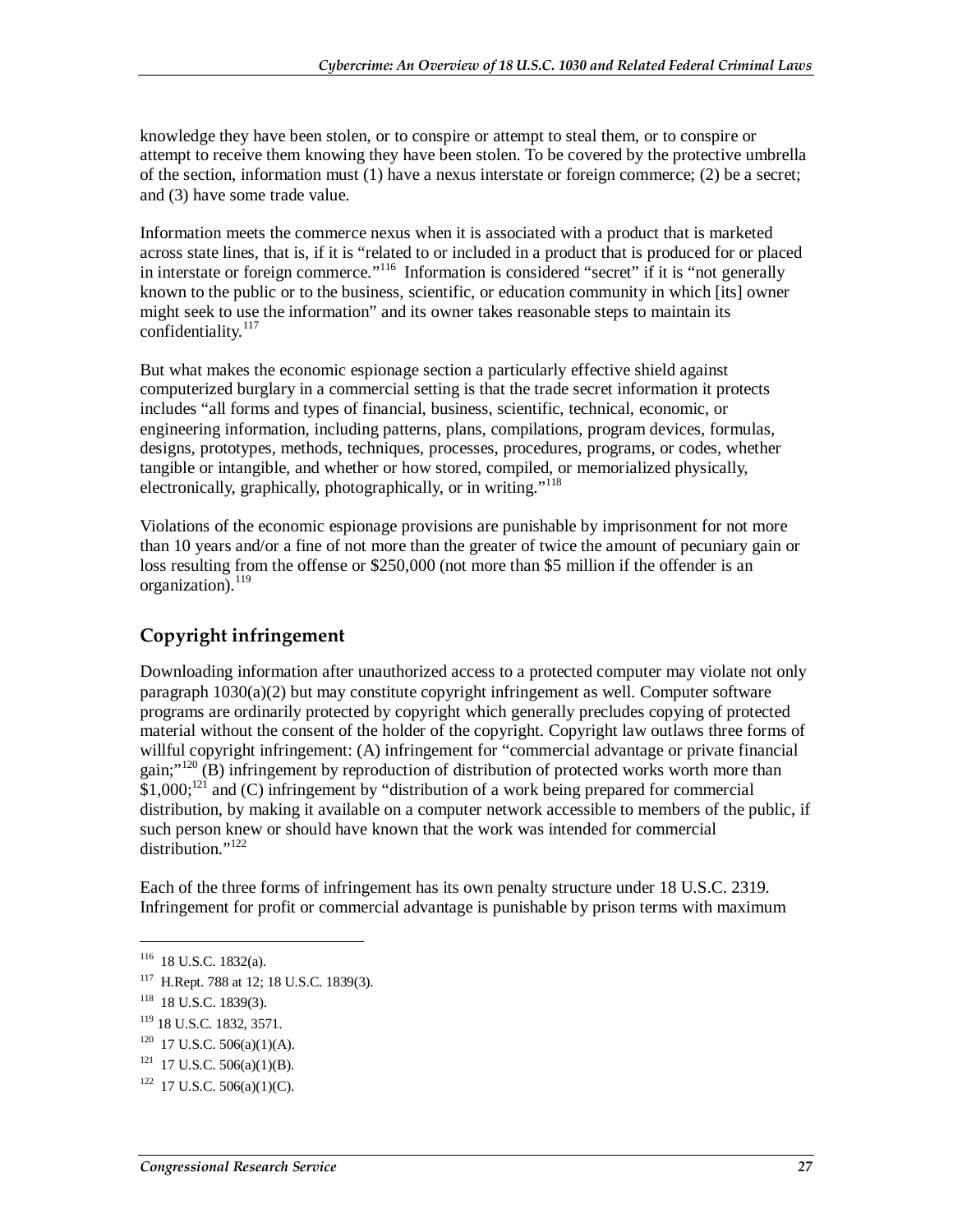limits of 1 to 10 years depending on the extent of the violation.<sup>123</sup> The maximum term of imprisonment for infringement on works worth more than \$1,000 ranges from 1 to 6 years.<sup>124</sup> Finally, the infringement involving works in preparation for distribution carries maximum penalties ranging from 3 to 10 years.<sup>125</sup> The offenses are also subject to fines of not more than \$250,000 (not more than \$500,000 for organizations) if the maximum term of imprisonment is more than 1 year, and otherwise of not more than \$100,000 (not more than \$200,000 for organizations).<sup>126</sup>

### **Money Laundering**

The principal federal money laundering statutes, 18 U.S.C. 1956 and 1957, outlaw various financial activities that involve the proceeds from other federal crimes.<sup>127</sup> They prohibit:

- domestic laundering of the proceeds of these predicate offenses, referred to as "specified unlawful activities;"
- international laundering of the proceeds of predicate offenses;
- using the proceeds of predicate offenses to promote further predicate offenses; $^{128}$ or
- spending or depositing more than \$10,000 of the proceeds of predicate offenses.<sup>129</sup>

Offenses under the various paragraphs of 18 U.S.C. 1030 are all money laundering predicate offenses,  $130$  although paragraph  $1030(a)(2)$  information acquisition offenses are less likely to

<sup>&</sup>lt;sup>123</sup> 18 U.S.C. 2319(b)("(b) Any person who commits an offense under section 506(a)(1)(A) of title 17–(1) shall be imprisoned not more than 5 years, or fined in the amount set forth in this title, or both, if the offense consists of the reproduction or distribution, including by electronic means, during any 180-day period, of at least 10 copies or phonorecords, of 1 or more copyrighted works, which have a total retail value of more than \$2,500; (2) shall be imprisoned not more than 10 years, or fined in the amount set forth in this title, or both, if the offense is a second or subsequent offense under paragraph (1); and (3) shall be imprisoned not more than 1 year, or fined in the amount set forth in this title, or both, in any other case").

<sup>&</sup>lt;sup>124</sup> 18 U.S.C. 2319(c)("Any person who commits an offense under section  $506(a)(1)(B)$  of title 17-(1) shall be imprisoned not more than 3 years, or fined in the amount set forth in this title, or both, if the offense consists of the reproduction or distribution of 10 or more copies or phonorecords of 1 or more copyrighted works, which have a total retail value of \$2,500 or more; (2) shall be imprisoned not more than 6 years, or fined in the amount set forth in this title, or both, if the offense is a second or subsequent offense under paragraph (1); and (3) shall be imprisoned not more than 1 year, or fined in the amount set forth in this title, or both, if the offense consists of the reproduction or distribution of 1 or more copies or phonorecords of 1 or more copyrighted works, which have a total retail value of more than \$1,000").

<sup>&</sup>lt;sup>125</sup> 18 U.S.C. 2319(d)("(d) Any person who commits an offense under section  $506(a)(1)(C)$  of title 17-(1) shall be imprisoned not more than 3 years, fined under this title, or both; (2) shall be imprisoned not more than 5 years, fined under this title, or both, if the offense was committed for purposes of commercial advantage or private financial gain; (3) shall be imprisoned not more than 6 years, fined under this title, or both, if the offense is a second or subsequent offense; and (4) shall be imprisoned not more than 10 years, fined under this title, or both, if the offense is a second or subsequent offense under paragraph (2)").

 $126$  18 U.S.C. 3571.

<sup>&</sup>lt;sup>127</sup> See generally, *Twenty-Fifth Survey of White Collar Crime: Money Laundering*, 47 AMERICAN CRIMINAL LAW REVIEW 821 (2010); CRS Report RL33315, *Money Laundering: An Overview of 18 U.S.C. 1956 and Related Federal Criminal Law.* 128 18 U.S.C. 1956 (text appended).

<sup>129 18</sup> U.S.C. 1957.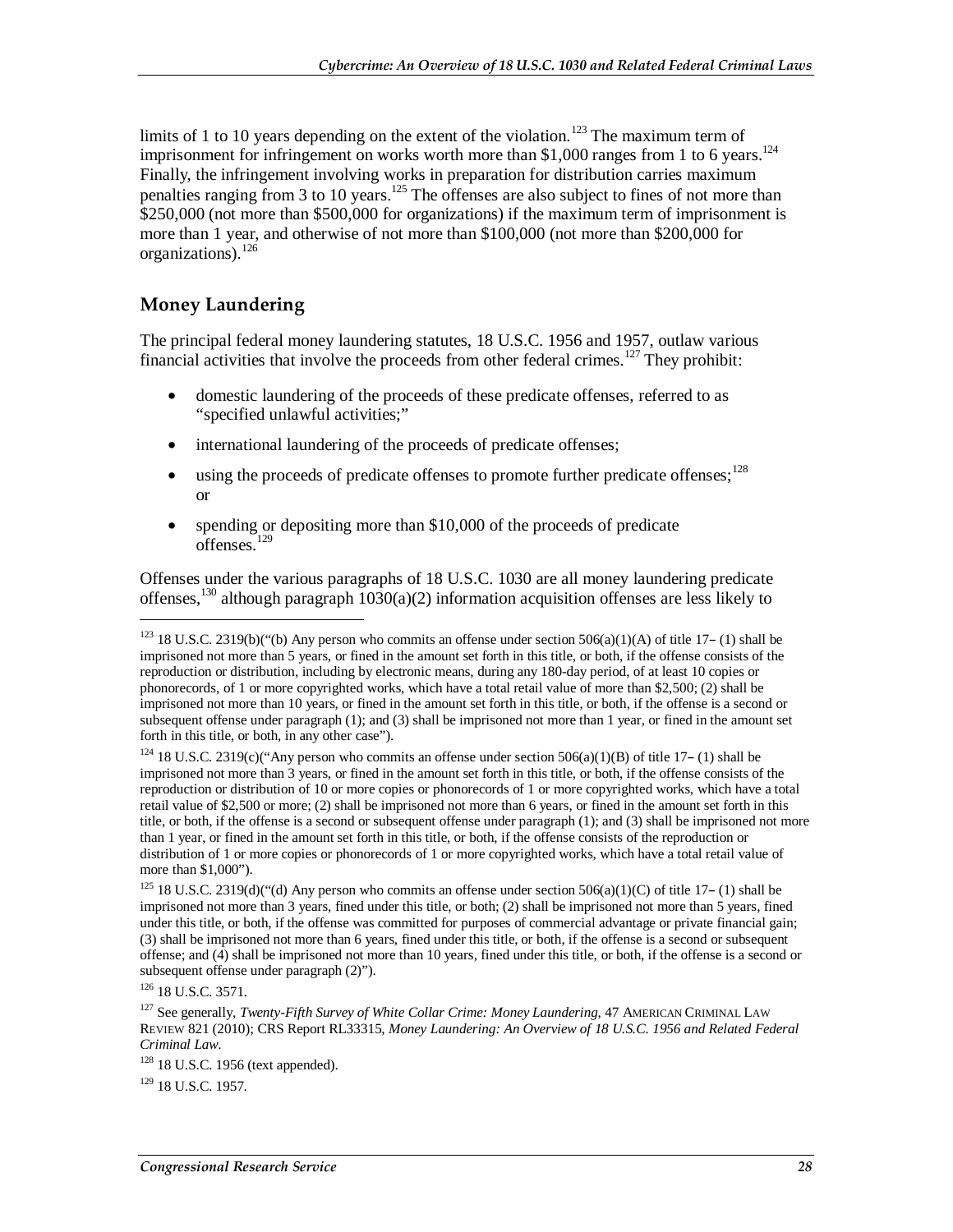generate proceeds than are the fraud and espionage offenses of paragraphs 1030(a)(4) and 1030(a)(1).

# **Causing Computer Damage (18 U.S.C. 1030(a)(5))**

 *Whoever ... (5)(A) knowingly causes the transmission of a program, information, code, or command, and as a result of such conduct, intentionally causes damage*<sup>131</sup> without *authorization, to a protected computer;132*

 *(B) intentionally accesses a protected computer without authorization, and as a result of such conduct, recklessly causes damage; or* 

 *(C) intentionally accesses a protected computer without authorization, and as a result of such conduct, causes damage and loss.* 

### **Intent**

Paragraph  $1030(a)(5)$  establishes crimes of dual intent – the intent to knowingly or intentionally intrude and the intent to damage. Paragraph  $1030(a)(5)$  establishes three computer damage offenses, distinguishable on the basis of the offender's intent to intrude and cause damage: (A) *intentionally causing damage without authorization* to a protected computer through a *knowing transmission*; (B) *recklessly causing damage* to a protected computer by *intentional* unauthorized access; and (C) *causing damage and loss* to a protected computer by *intentional* unauthorized access. This feature, added in 1996 and amended in the USA PATRIOT and Homeland Security Acts, preserves the earlier understanding that anyone who intentionally secures unauthorized access is punishable for any resulting damage regardless of whether they intended to cause it, or were recklessly indifferent as to whether they did so. $^{133}$ 

<sup>(...</sup>continued)

 $130$  18 U.S.C. 1956(c)(7)(D), 1957(f)(3).

<sup>&</sup>lt;sup>131</sup> "The term 'damage' means any impairment to the integrity or availability of data, a program, a system, or information ... the term 'loss' means an reasonable cost to any victim, including the cost of responding to an offense, conducting a damage assessment, and restoring the data, program, system, or information to its condition prior to the offense, and any revenue lost, cost incurred, or other consequential damages incurred because of interruption of service," 18 U.S.C. 1030(e)(8), (11).

 $132$  "As used in this section ... (2) the term 'protected computer' means a computer—(A) exclusively for the use of a financial institution or the United States Government, or, in the case of a computer not exclusively for such use, used by or for a financial institution or the United States Government and the conduct constituting the offense affects that use by or for the financial institution or the Government; or (B) which is used in *or affecting* interstate or foreign commerce or communication including a computer located outside the United States that is used in a manner that affects interstate or foreign commerce or communication of the United States," 18 U.S.C. 1030(e)(2). The Identity Theft Enforcement and Restitution Act added the phrase "or affecting" to the definition, sec. 207, P.L. 110-326, 122 Stat. 3563 (2008).

 $133$  Even under an earlier version of the paragraph  $1030(a)(5)$  that outlawed "intentional access ... without authorization, and by means of ... such conduct ... prevent [ing] authorized use of any such computer ... and thereby causes loss to one or more others of a value aggregating \$1,000 or more ...," the government was not required to show that the defendant intentionally prevented use nor that he intentionally caused damage "aggregating \$1,000 or more"; a demonstration that he intentionally accessed a protected computer without authorization was sufficient, *United States v. Morris*, 928 F.2d 504 (2d Cir. 1991)(Morris, a computer graduate student, was convicted under 18 U.S.C. 1030(a)(5) for releasing a "worm" on the Internet that "spread and multiplied, eventually causing computers at various educational institution and military sites to crash or cease functioning,"  $928$  F.2d at 505); *United States v. Sablan*,  $92$  F.3d 865, 868 (9<sup>th</sup> Cir. 1996). Sablan, a disgruntled former bank employee, surreptitiously entered the bank after hours and "called up" and damaged several files from the bank's mainframe on the computer to which she had been assigned prior to her discharge.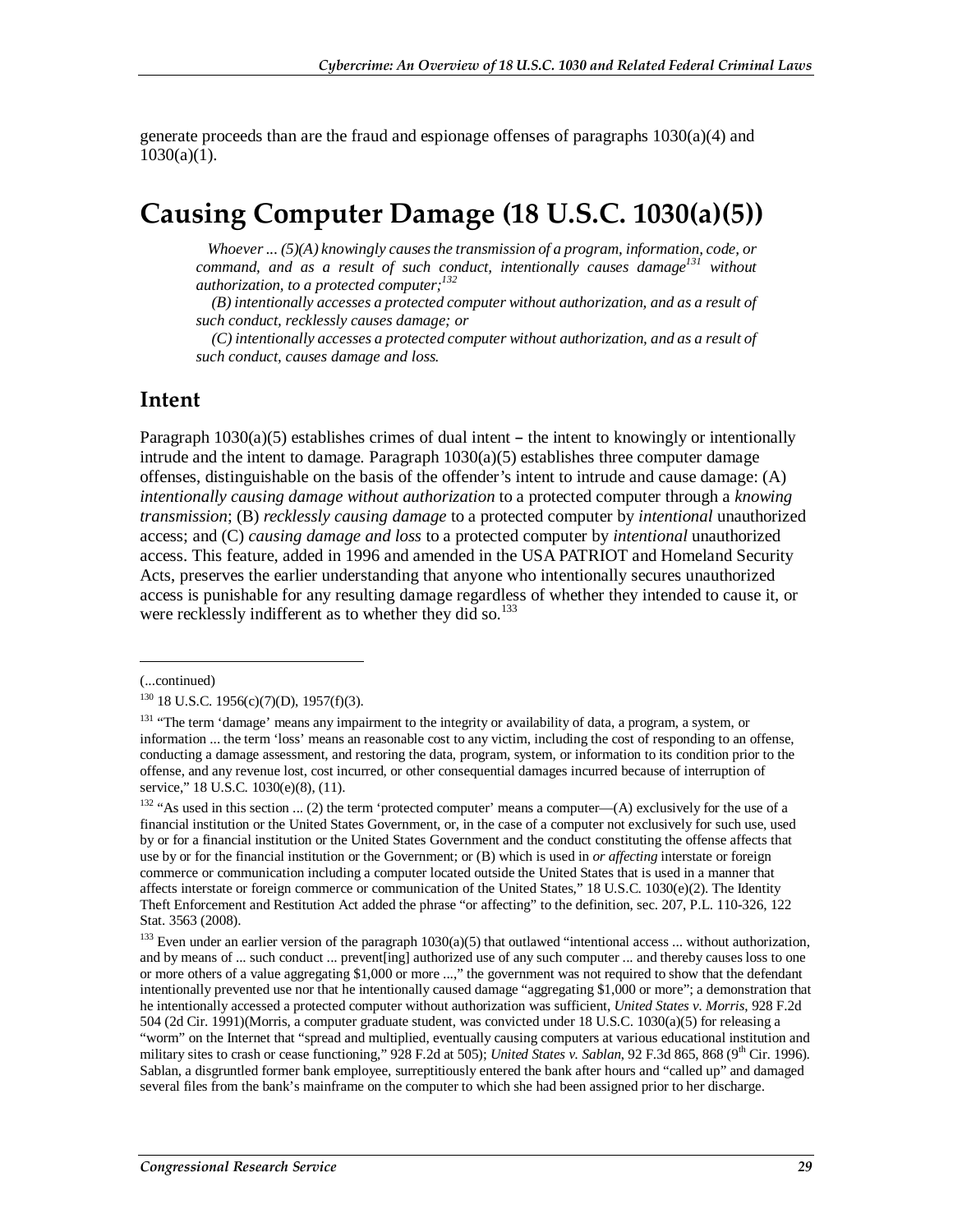When subparagraph  $1030(a)(5)(A)$  proscribes knowing transmission rather than the intentional access proscribed in subparagraphs  $1030(a)(5)(B)$  and (C), it reaches the both the direct and indirect infliction of damage.<sup>134</sup> To establish the transmission element of the intentional damage offense in subparagraph  $1030(a)(5)(A)$ , "the government must offer sufficient proof that the person charged is the same person who sent the transmission. Circumstantial evidence is sufficient to prove that the transmission occurred. $1.135$  Moreover, transmission includes installation of a destructive program.<sup>136</sup>

Where the other paragraphs of 18 U.S.C. 1030 speak of unauthorized access, they mention "exceeding authorized access" as an alternative.<sup>137</sup> Subparagraph  $1030(a)(5)(B)$  and (C) reckless and simple provisions do not; they speak only of unauthorized access. The difference has been construed to mean that only outsiders may violate the reckless and simple damage clauses.<sup>138</sup>

## **Damage**

The Identity Theft Enforcement and Restitution Act rewrote the damage offenses of paragraph 1030(a)(5). Prior to amendment, the paragraph only reached cases involving serious damage,  $139$ which it punished as felonies when the harm was intentionally or recklessly caused and as a misdemeanor in simple damage cases.<sup>140</sup> Intentionally or recklessly causing serious computer damage is still covered and treated as a felony, but now intentionally or recklessly causing less serious computer damage is also covered and treated as a misdemeanor.<sup>141</sup> Simple damage is still treated as a misdemeanor, but unlike its companions for which proof of damage alone is sufficient the subparagraph  $1030(a)(5)(C)$  simple damage offense requires proof of damage and of a loss.

Damage is still defined as "any impairment to the integrity or availability of data, a program, a system, or information."<sup>142</sup> Damages are limited to economic damages.<sup>143</sup> Loss is described as

<sup>&</sup>lt;sup>134</sup> *DoJ Computer Crimes*, at 32 ("Section 1030(a)(5)(A)[] requires proof only of the knowing transmission of something to damage a computer without authorization. The government does not need to prove 'access.' Because it is possible to damage a computer without 'accessing' it, this element is easier to prove (except for the mental state requirement). For example, most worms and trojans spread through self-replication, without personally accessing the affecting systems").

<sup>&</sup>lt;sup>135</sup> *United States v. Shea*, 493 F.3d 1110, 1115 (9<sup>th</sup> Cir. 2007).

<sup>136</sup> *Patrick Patterson Custom Homes, Inc. v. Bach,* 586 F.Supp.2d 1026, 1034-35 (N.D. Ill. 2008), citing, *International Airport Centers v. Citrin,* 440 F.3d 418, 419-20 (7<sup>th</sup> Cir. 2006).

 $137$  E.g., 18 U.S.C. 1030(a)(4)(emphasis added)("Whoever ...(4) knowingly and with intent to defraud, accesses a protected computer *without authorization, or exceeds authorized access* ...")

<sup>&</sup>lt;sup>138</sup> S.Rept. 104-357, at 11 (1996)("In sum under the bill, insiders, who are authorized to access a computer, face criminal liability only if they intend to cause damage to a computer, not for recklessly or negligently causing damage. By contrast, outside hackers who break into a computer could be punished for any intentional, reckless, or other damage they cause by their trespass"), quoted in, *United States v. Phillips*, 477 F.3d 215, 219 (5<sup>th</sup> Cir. 2007); *DoJ Computer Crimes*, at 33 ("Subsections 1030(a)(5)(A)(ii) and (iii) require proof that the defendant intentionally accessed a protected computer without authorization. These subsections do not include the phrase 'exceeds authorized access.' Thus, these subsections do not apply to authorized users of a computer who exceed their authorization (insiders)").

<sup>&</sup>lt;sup>139</sup> That is, damage that either caused a loss over the course of a year exceeding \$5,000; or "modifie[d], impair[ed], or could modify or impair medical services; cause[d] physical injury; threaten[ed] public health or safety; or affect[ed] a justice, national defense, or national security entity computer,"  $18 \text{ U.S.C. } 1030(a)(5)(B)(2006 ed.).$ 

 $140$  18 U.S.C. 1030(a)(5), (c) (2006 ed.).

 $141$  18 U.S.C. 1030(a)(5)(A), (B), (C).

<sup>142 18</sup> U.S.C. 1030(e)(8); *Czech v. Wall Street on Demand, Inc.*, 674 F.Supp.2d 1102, 1107 (D. Minn. 2009).

<sup>143 18</sup> U.S.C. 1030(g).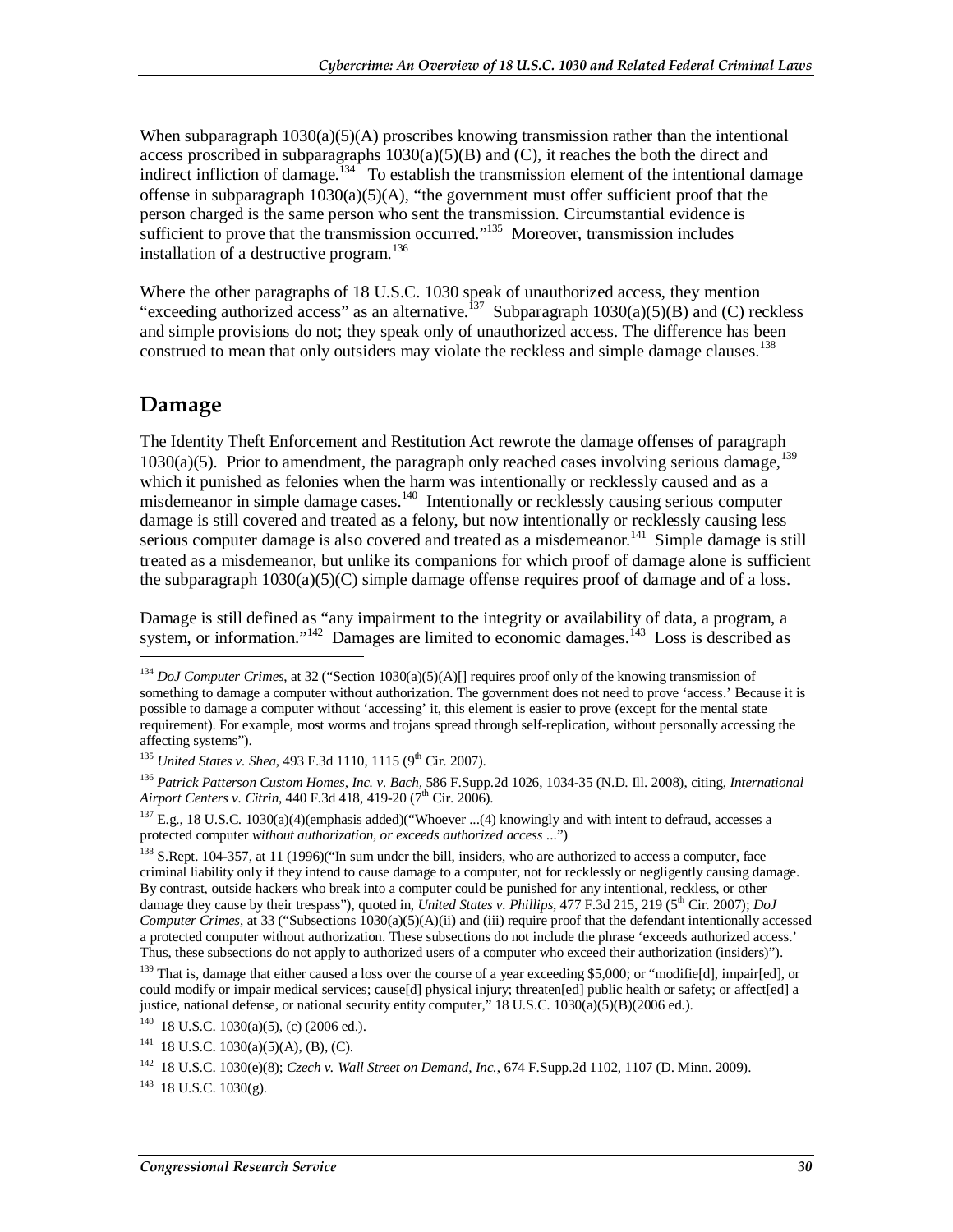"any reasonable cost to any victim, including the cost of responding to an offense, conducting a damage assessment, and restoring the data, program, system, or information to its condition prior to the offense, and any revenue lost, cost incurred, or other consequential damages incurred because of interruption of service."<sup>144</sup>

# **Jurisdiction**

Computer damage is only a federal crime under paragraph  $1030(a)(5)$ , however, if it involves a "protected computer." Five types of computers or computer systems are "protected." The five include those:

- used exclusively for or by the United States government;
- used exclusively for or by a bank or other financial institution;
- used in part for or by the United States government where the damage "affects" the government use or use on the government's behalf;
- used in part for or by a bank or other financial institution where the damage "affects" use by or on behalf of the institution; and
- used in *or affecting* interstate or foreign commerce or communications including a computer outside the country whose use affects U.S. commerce.<sup>145</sup>

What is a "computer ... used in interstate or foreign commerce or communications"? The legislative history shows that the phrase means computer damage which might affect interstate or foreign commerce or interstate or foreign communications. The phrase appears in Section 1030 after the 1994 amendments when it was first used to supplement (and in the 1996 amendments to replace) the phrase "computer ... which is one of two or more computers used in committing the offense, not all of which are located in the same State."146 The change was made because under the earlier language "hackers who attacked other computers in their own State were not subject to Federal jurisdiction, notwithstanding the fact that their actions may have severely affected interstate or foreign commerce. For example, individuals who attack[ed] telephone switches m[ight] disrupt interstate and foreign calls. The 1994 change remedied that defect."<sup>147</sup> The inherently interstate nature of the Internet is such that a computer used to access the Internet is a computer used in interstate or foreign commerce, and consequently a computer whose protection is within Congress's power to regulate. $148$ 

A computer "affecting interstate or foreign commerce" need apparently have no Internet connection nor be part of any interstate communications network. If the phrase is given its ordinary meaning, no more is required than that the computer or computer system have some

<u>.</u>

<sup>144 18</sup> U.S.C. 1030(e)(11); *A.V. ex rel. Vanderhye*, 562 F.3d 630, 645-46 (4th Cir. 2008); *In re Apple & At & TM Antitrust Litigation*, 596 F.Supp.2d 1288, 1308 (N.D. Cal. 2008).

<sup>&</sup>lt;sup>145</sup> 18 U.S.C. 1030(e)(2). Section 207 of the Identity Theft Enforcement and Restitution Act added the phrase "or affecting" to the definition of protected computers, sec. 207, 122 Stat. 3563 (2008).

<sup>&</sup>lt;sup>146</sup> Compare 18 U.S.C. 1030(a)(5), (e)(2)(1986 Supp.), with 18 U.S.C. 1030(a)(5), (e)(2)(1994 ed.).

 $147$  S.Rept. 104-357 at 10 (1996).

<sup>&</sup>lt;sup>148</sup> *United States v. Trotter*, 478 F.3d 918, 921, 922 (8<sup>th</sup> Cir. 2007); *United States v. Sutcliffe*, 505 F.3d 944, 953 (9<sup>th</sup> Cir. 2007); *United States v. Mitra*, 405 F.3d 492, 496 (7<sup>th</sup> Cir. 2005).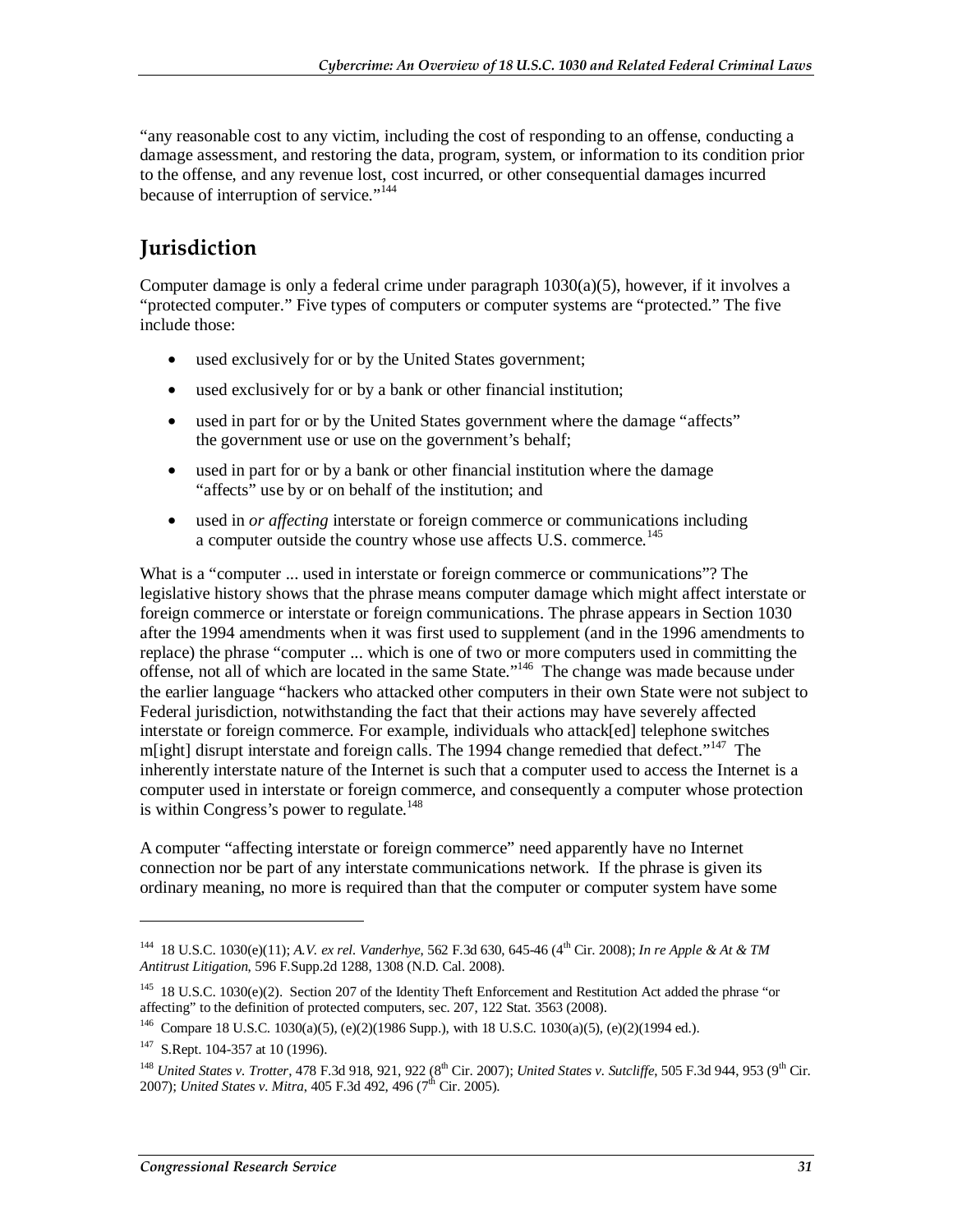slight impact on interstate or foreign commerce.<sup>149</sup> This seems to have been the intent of its sponsors.<sup>150</sup>

Precisely which government computers are protected is a bit more uncertain. Although terms used elsewhere in section 1030 such as "governmental entity" and "department of the United States" are expressly defined, <sup>151</sup> there is no definition of either the phrase "United States" Government" or the phrase "Government of the United States" used from the beginning to describe the scope of protection provided federal computers. The reports do not explain its meaning. In the trespassing provisions of paragraph  $1030(a)(3)$ , however, the phrase is used in juxtaposition with the phrase "department or agency of the United States"152 suggesting that the term embodies the meaning assigned to that phrase by the definition subsection of section 1030<sup>153</sup> and by the definition section generally applicable to title 18 of the United States Code.<sup>154</sup> On the other hand, it would not be unreasonable for a court to conclude that the phrases "United States Government" and "Government of the United States" should be construed narrowly since when Congress intended an expansive definition it provided one. The definition of financial institutions whose computers are protected<sup>155</sup> differs only slightly from the definition generally applicable in title 18.<sup>156</sup>

 $153$  18 U.S.C. 1030(e)(7).

 $<sup>149</sup>$  The courts have generally held that only a slight impact on commerce is necessary to satisfy an offense's "affect on</sup> interstate or foreign commerce" element, *United States v. Kincaid-Chauncey*, 556 F.3d 923, 936 (9th Cir. 2009); *United States v. Mejia*, 545 F.3d 179, (2d Cir. 2008); *United States v. DeCologero*, 53 F.3d 36, 37-8 (1<sup>st</sup> Cir. 2008). <sup>150</sup> 153 *Cong. Rec.* S14570 (daily ed. Nov. 15, 2007)(remarks of Sen. Leahy).

<sup>&</sup>lt;sup>151</sup> "As used in this section ... (7) the term 'department of the United States' means the legislative or judicial branch of the Government or one of the executive departments enumerated in Section 101 of title  $5 \dots (9)$  the term 'government entity' includes the Government of the United States, any State or political subdivision of the United States, any foreign country, and any state, province, municipality, or other political subdivision of a foreign country," 18 U.S.C. 1030(e)(9).

<sup>152 &</sup>quot;Whoever ... intentionally, without authorization to access any nonpublic computer of a *department or agency of the United States*, accesses such a computer of *that department or agency that is exclusively for the use of the Government of the United States* or, in the case of a computer not exclusively for such use, is used by or for the Government of the United States and such conduct affects that use by or for the Government of the United States...." 18 U.S.C. 1030(a)(3)(emphasis added).

<sup>&</sup>lt;sup>154</sup> "As used in this title: The term 'department' means one of the executive departments enumerated in Section 1 [now Section 1010] of Title 5, unless the context shows that such term was intended to describe the executive, legislative, or judicial branches of the government. The term 'agency' includes any department, independent establishment, commission, administration, authority, board or bureau of the United States or any corporation in which the United States has a proprietary interest, unless the context shows that such term was intended to be used in a more limited sense," 18 U.S.C. 6.

<sup>&</sup>lt;sup>155</sup> "(e) As used in this section ... (4) the term 'financial institution' means—(A) an institution with deposits insured by the Federal Deposit Insurance Corporation; (B) the Federal Reserve or a member of the Federal Reserve including any Federal Reserve Bank; (C) a credit union with accounts insured by the National Credit Union Administration; (D) a member of the Federal home loan bank system and any home loan bank; (E) any institution of the Farm Credit System under the Farm Credit Act of 1971; (F) a broker-dealer registered with the Securities and Exchange Commission pursuant to Section 15 of the Securities Exchange Act of 1934; (G) the Securities Investor Protection Corporation; (H) a branch or agency of a foreign bank (as such terms are defined in paragraphs (1) and (3) of Section 1(b) of the International Banking Act of 1978); (I) an organization operating under section 25 or section 25(a) of the Federal Reserve Act," 18 U.S.C. 1030(e)(4).

 $156$  "As used in this title, the term 'financial institution' means—(1) an insured depository institution (as defined in section  $3(c)(2)$  of the Federal Deposit Insurance Act); (2) a credit union with accounts insured by the National Credit Union Share Insurance Fund; (3) a Federal home loan bank or a member, as defined in section 2 of the Federal Home Loan Bank Act (12 U.S.C. 1422), of the Federal home loan bank system; (4) a System institution of the Farm Credit System, as defined in section 5.35(3) of the Farm Credit Act of 1971; (5) a small business investment company, as (continued...)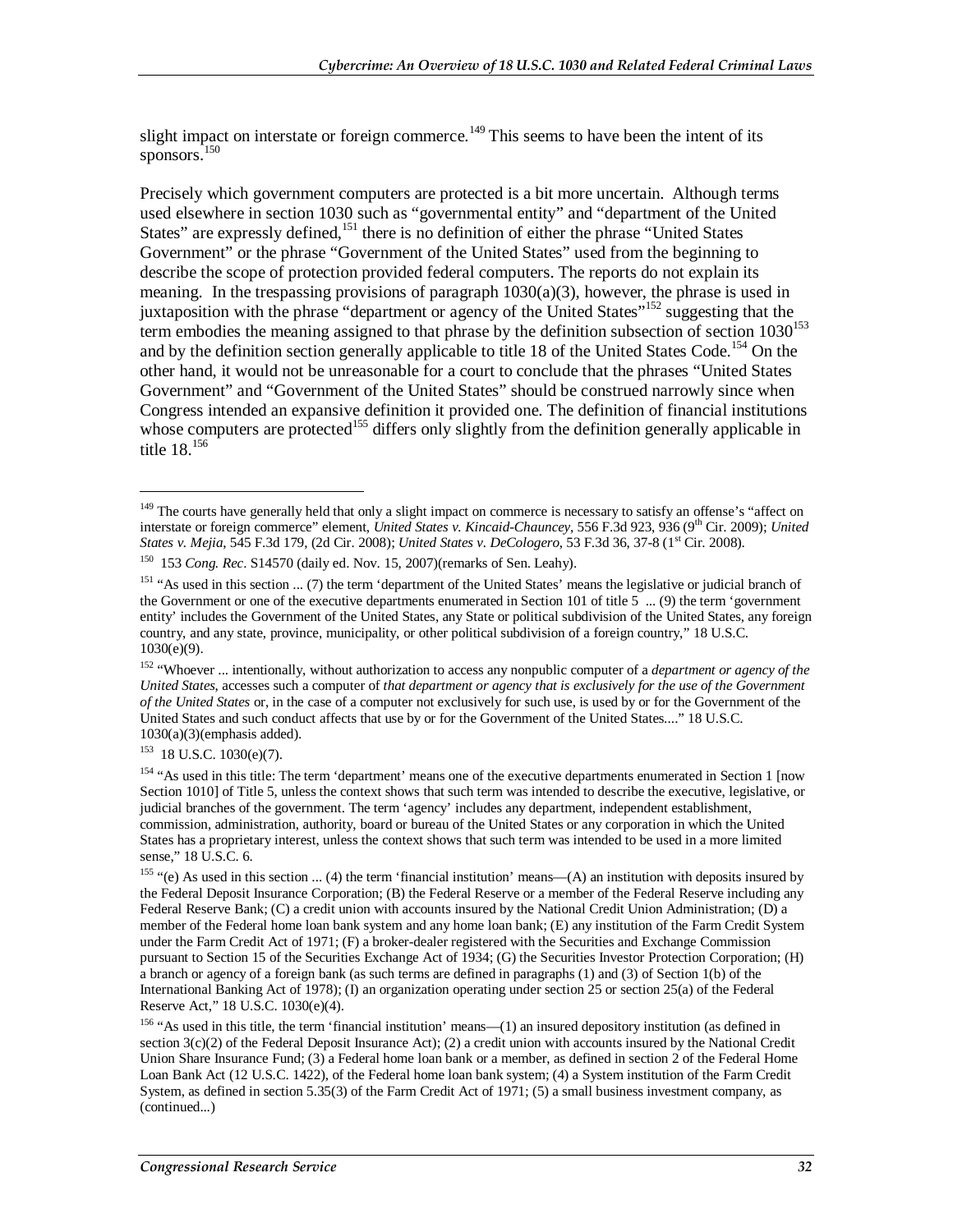The question persists as to whether by specifically mentioning overseas computers in the interstate and foreign commerce basis for jurisdiction ("including a computer outside the country whose use affects U.S. commerce"), Congress intended to preclude overseas application of the other bases for jurisdiction (e.g., damage to government computers).

### **Consequences**

### **Penalties**

The paragraph punishes causing serious damage recklessly or intentionally inflicted more severely than causing damage without necessarily intending to do so or than causing less serious damage intentionally or recklessly. It also punishes repeat offenders more severely. Thus, a violation of either subparagraphs  $1030(a)(5)(A)$ , (B), or (C), committed by a first-time offender, that does not result in serious damage is punishable by imprisonment of not more than one year and/or a fine of not more than \$100,000 (not more than \$200,000 for organizations).<sup>157</sup> When an offender with a prior conviction causes damage that is not serious in violation of subparagraph  $1030(a)(5)(C)$ , he is punishable by imprisonment for more by 10 years and/or a fine of not more than \$250,000 (not more than \$500,000 for an organization).<sup>158</sup> Offenders with a prior conviction who intentionally or recklessly cause damage that is not serious in violation of subparagraphs  $1030(a)(5)(A)$  or (B) are punishable by imprisonment for not more than 20 years and/or a fine of not more than \$250,000 (not more than \$500,000 for an organization).<sup>159</sup>

On the other hand, intentionally causing serious damage through a knowing transmission to a protected computer under subparagraph  $1030(a)(5)(A)$  is punishable by imprisonment for not more than 10 years (not more than 20 years for a second or subsequent offense) and/or a fine of not more than \$250,000 (not more than \$500,000 for an organization).<sup>160</sup> Recklessly causing serious damage following unauthorized access or attempted access carries a penalty of imprisonment for not more than 5 years (not more than 20 years for a second or subsequent offense), and/or a fine of not more than \$250,000 (not more than \$500,000 for an organization) for both first-time and repeat offenders.<sup>161</sup> An offender who knowingly or recklessly causes or attempts to cause serious bodily injury or death by knowingly causing an intentionally damaging transmission to a protected computer is punishable by imprisonment for not more than 20 years (any term of years or life if death results) and/or fine of \$250,000 (\$500,000 for an organization).<sup>162</sup>

<u>.</u>

<sup>(...</sup>continued)

defined in Section 103 of the Small Business Investment Act of 1958 (15 U.S.C. 662); (6) a depository institution holding company (as defined in section  $3(w)(1)$  of the Federal Deposit Insurance Act; (7) a Federal Reserve bank or a member bank of the Federal Reserve System; (8) an organization operating under section 25 or section 25(a) of the Federal Reserve Act; or (9) a branch or agency of a foreign bank (as such terms are defined in paragraphs (1) and (3) of Section 1(b) of the International Banking Act of 1978)," 18 U.S.C. 20.

 $157$  18 U.S.C.  $1030(c)(4)(G)$ ,  $(c)(4)(D)$ , 3571.

 $158$  18 U.S.C. 1030(c)(4)(D), 3571.

<sup>159 18</sup> U.S.C. 1030(c)(4)(C), 3571.

 $160$  18 U.S.C.  $1030(c)(4)(B)$ ,  $(c)(4)(C)$ , 3571.

<sup>&</sup>lt;sup>161</sup> 18 U.S.C. 1030(c)(4)(A), (c)(4)(C), 3571.

 $162$  18 U.S.C. 1030(c)(4)(E), (c)(4)(F), 3571. The Homeland Security Act added this provision, 116 Stat. 2158 (2002). The applicable Sentencing Guideline sets the sentencing ranges for paragraph  $1030(a)(5)$  violations according to the (continued...)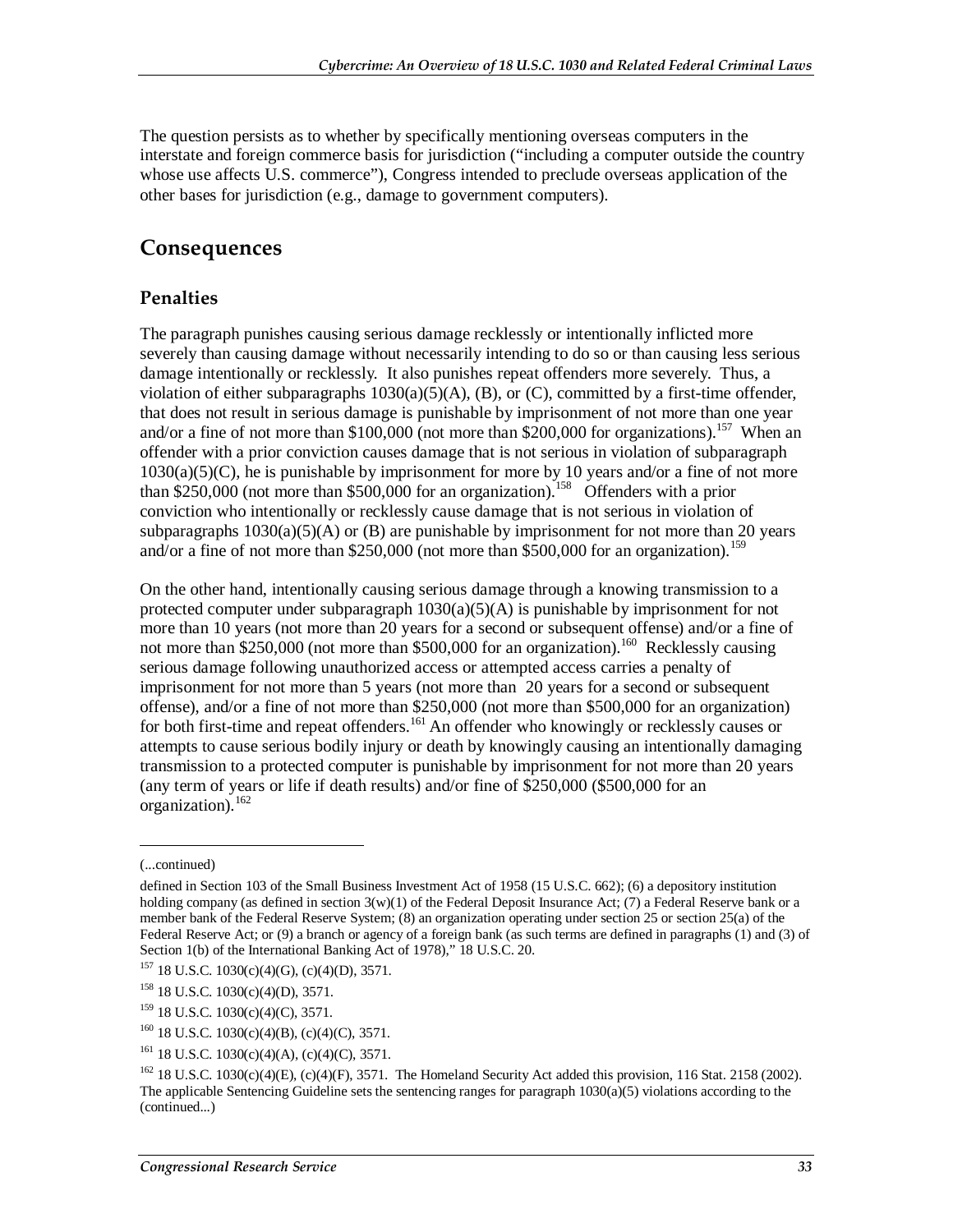The other types of serious damage that trigger more severe punishment have changed little over the years. They consist of damage that:

- causes a loss that over the course of a year exceeds  $$5,000$ ;<sup>163</sup>
- modifies, impairs, or could modify or impair medical services;
- causes physical injury;
- threatens public health or safety;
- affects a justice, national defense, or national security entity computer; or
- affects 10 or more protected computers over the course of a year.<sup>164</sup>

The section's legislative history provides some insight into why the damage thresholds are set as they are. In the case of damage in excess of \$5,000, another earlier prohibition had spoken of intrusions that "cause[d] *loss or damage* to one or more other persons of value aggregating \$1,000 or more during any 1-year period."165 The Senate Committee report accompanying the 1996 amendments observed that use of the term "damage" contemplated the inclusion of all economic harm attributable to the intrusion and that the increased dollar limitation was expected to restrict federal felony prosecutions to the more serious cases:

The 1994 amendment required both 'damage' and 'loss,' but it is not always clear what constitutes 'damage.' For example, intruders often alter existing log-on programs so that user passwords are copied to a file which the hackers can retrieve later. After retrieving the newly created password file, the intruder restores the altered log-on file to its original condition. Arguably, in such a situation, neither the computer nor its information is damaged. Nonetheless, this conduct allows the intruder to accumulate valid user passwords to the system, requires all system users to change their passwords, and requires the system administrator to devote resources to resecuring the system. Thus, although there is arguably no 'damage,' the victim does suffer 'loss.' If the loss to the victim meets the required monetary threshold, the conduct should be criminal, and the victim should be entitled to relief. The bill therefore defines 'damage' in new subsection 1030(e)(8), with a focus on the harm that the law seeks to prevent. As in the past, the term 'damage' will require ... significant financial losses. S.Rept. 104-357 at 11 (1996).

Ordinarily, the presence of a separate hacker prohibition with less severe penalties would argue against allowing "damage assessment" and "security enhancement" costs to be used to reach the \$5,000 threshold for the more severe penalty. The report language might be read to rebut such a presumption, but it might also be characterized as asserting no more than that the cost of new locks ("resecuring the system") can be considered damage when the keys ("passwords") are stolen.

<sup>(...</sup>continued)

amount of damage done, the number of victims, and any risk of death or serious injury, U.S.S.G. §2B1.1.

 $163$  More precisely, "(A)(i) ... if the offense caused (or, in the case of an attempted offense, would, if completed, have caused) $-$  (I) loss to 1 or more persons during any 1-year period (and, for purposes of an investigation, prosecution, or other proceeding brought by the United States only, loss resulting from a related course of conduct affecting 1 or more other protected computers) aggregating at least \$5,000 in value," 18 U.S.C. 1030(c)(4)(A)(i)(I).

<sup>&</sup>lt;sup>164</sup> 18 U.S.C. 1030(c)(4)(A)(i), (c)(4)(B)(i).

<sup>&</sup>lt;sup>165</sup> 18 U.S.C. 1030(a)(5)(A)(ii)(II)(1994 ed.)(emphasis added).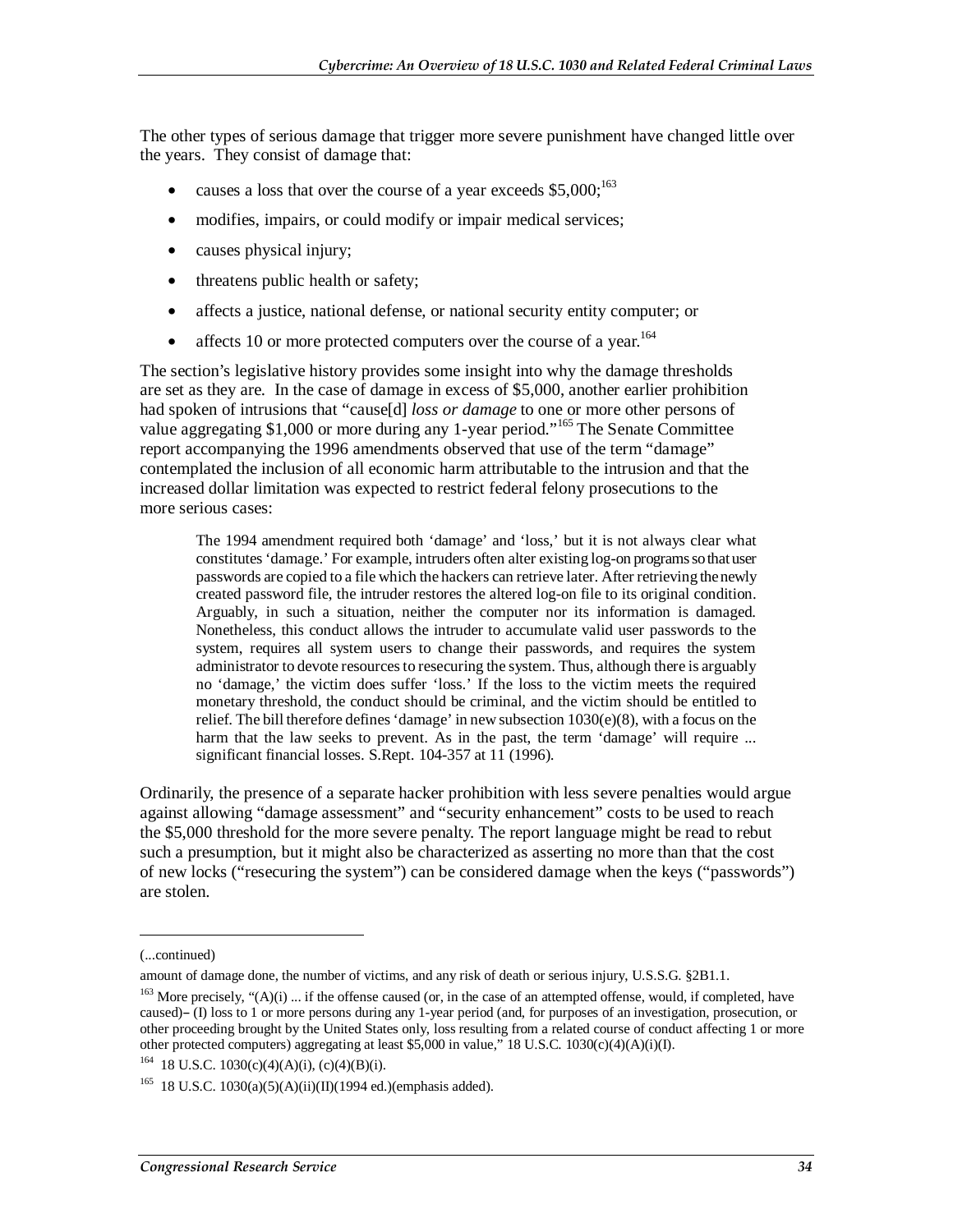The USA PATRIOT Act reduced the prospect of misconception by supplying an explicit definition of "loss" as used here: "the term 'loss' means any reasonable cost to any victim, including the cost of responding to an offense, conducting a damage assessment, and restoring the data, program, system, or information to its condition prior to the offense, and any revenue lost, cost incurred, or other consequential damages incurred because of interruption of service," 18 U.S.C. 1030(e)(11). Thus, the losses incurred by a contractor employed to manage the damaged computer system may properly be included to reach the \$5,000 threshold.<sup>166</sup>

It also eliminated a second potential problem. The 1996 amendments, perhaps inadvertently, rephrased the aggregate \$5,000 damage-loss threshold describing the victims as "individuals" rather than the term previously employed, "persons."<sup>167</sup> The change stimulated contentions that Congress intended to limit the cases where the threshold could be reached entirely to the damages and losses suffered by human beings without any reference to the damages and losses suffered by corporate or other legal entities.<sup>168</sup> The USA PATRIOT Act negated the problem by describing the damage-loss victims as "persons" and by defining persons to include individuals and any "legal or other entity."<sup>169</sup>

The long-standing medical tampering element has no monetary threshold and has remained essentially unchanged since it was added in response to an incident in which juvenile hackers broke into the computer system of the Memorial Sloan-Kettering Cancer Center.<sup>170</sup>

The inclusion of computer tampering that causes physical injuries or threatens public health or safety, on the other hand, is new with the 1996 amendments and is designed to reach more general threats:

As the NII [National Information Infrastructure] and other network infrastructures continue to grow, computers will increasingly be used for access to critical services such as emergency response systems and air traffic control, and will be critical to other systems which we cannot yet anticipate. S.Rept. 104-357 at 11 (1996).

The last entry is the work of the Identity Theft Enforcement and Restitution Act.<sup>171</sup> Its Senate sponsor explained that it addressed

the increasing number of cyber attacks on multiple computers, by making it a felony to employ spyware or keyloggers to damage 10 or more computers, regardless of the aggregate amount of damage caused. By making this crime a felony, the bill ensures that the most egregious identity thieves will not escape with minimal punishment under Federal cyber crime laws. 153 *Cong. Rec.*S14570 (daily ed. Nov. 15, 2008)(remarks of Sen. Leahy).

<u>.</u>

<sup>&</sup>lt;sup>166</sup> *United States v. Millot,* 433 F.3d 1057, 1060-61 (8<sup>th</sup> Cir. 2006).

<sup>&</sup>lt;sup>167</sup> Compare "causes loss or damage to one or more other *persons* of value aggregating \$1,000 or more during any 1-year period," 18 U.S.C. 1030(a)(5)(A)(ii)(II)(aa)(1994 ed.) (emphasis added), with "causes loss aggregating at least \$5,000 in value during any 1-year period to one or more *individuals*," 18 U.S.C. 1030(e)(8)(A)(2000 ed.)(emphasis added).

<sup>&</sup>lt;sup>168</sup> The argument was made but rejected in *United States v. Middleton*, 231 F.3d 1207, 1210 (9<sup>th</sup> Cir. 2000).<br><sup>169</sup> 18 U.S.C. 1030(a)(5)(B)(i), (e)(12).

 $170$  S.Rept. 99-432 at 2-3 (1986). The medical records offense had always been tied to the use of interstate computers; 1996 amendments also permit prosecution when the medical records tampering involves one of the other four jurisdictional moorings (i.e., the involvement of federal computers or the computers of financial institutes, or adversely affecting the use of computers by the government or financial institutions).

 $171$  Sec. 204(a)(2)(C), P.L. 110-326, 122 Stat. 3562 (2008).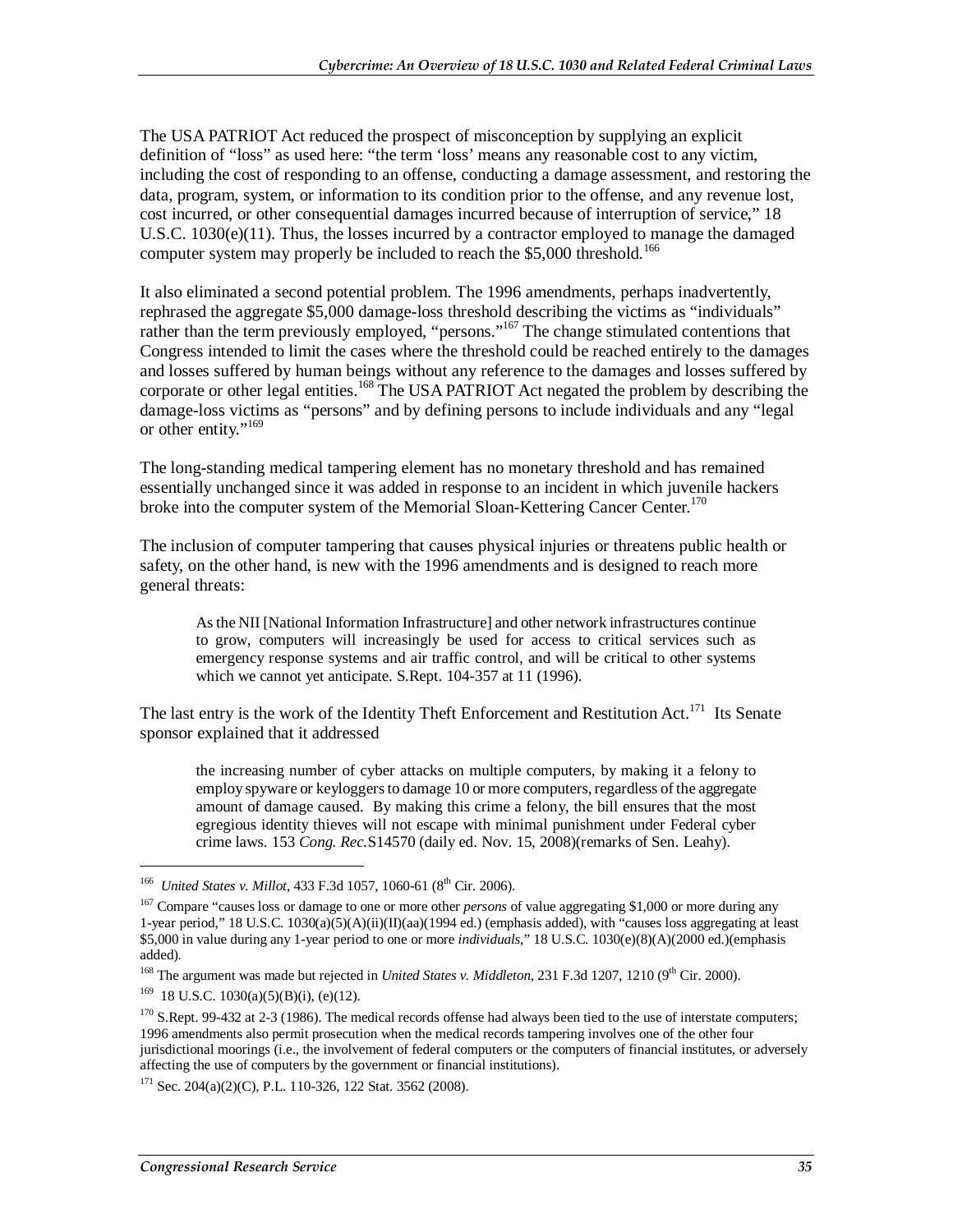### **Juveniles**

Here as elsewhere, offenses committed by juveniles are more likely to result in state rather than federal proceedings.172 Many of the other auxiliary provisions of law such as those relating to the Sentencing Guidelines, forfeiture, and the like, which have little relevance in the case of simple trespassing, may have real consequences in the case of the damage offenses proscribed in paragraph 18 U.S.C. 1030(a)(5).

### **Sentencing Guidelines**

The Sentencing Guidelines operate in paragraph  $1030(a)(5)$  damage cases much as they do in paragraph  $1030(a)(2)$  information acquisition cases.<sup>173</sup> The offenses are assigned to the same guideline, U.S.S.G. §2B1.1. Some of that guideline's escalators, however, are more obviously relevant in damage cases. For example, there is a minimum enhancement of 4 levels when a paragraph 1030(a)(5) offense involves the intentional infliction of damage,  $174$  and another range of enhancements when an offense has multiple victims.<sup>175</sup> In addition, although the two offenses trigger the same range of enhancements based on the extent of loss or damage caused by the offense, the amount of damage or loss is often greater in a damage case.<sup>176</sup>

### **Forfeiture and Restitution**

Property derived from, or facilitating the commission of, a violation of any paragraph of 18 U.S.C. 1030 is subject to confiscation.<sup>177</sup> Restitution is mandatory when related to a violation of a paragraph which proscribes fraud or property damage,  $178$  and is fairly common.<sup>179</sup> When confiscation was limited to the offender's ill-gotten gains, forfeiture in a damage case was

 $172$  18 U.S.C. 5032.

<sup>&</sup>lt;sup>173</sup> See e.g., *United States v. O'Brien*, 435 F.3d 36, 41 (1<sup>st</sup> Cir. 2006)("The district judge calculated the guideline range ... adding 6 levels for a loss of \$25,000-\$40,000, U.S.S.G. \$2B1.1, and then adding 2 levels for obstruction of justice, U.S.S.G. §3C1.1, and 2 levels for use of a special skill, U.S.S.G. §3B1.3"). The court noted that the special skill finding was warranted given the defendant's proficiency in the victimized software which permitted him to instruct others on its use, *id.*

<sup>&</sup>lt;sup>174</sup> "(Apply the greatest) If the defendant was convicted of an offense under ...(ii) 18 U.S.C. 1030(a)(5)(A)(i) [intentionally damaging a protected computer], increase by 4 levels. (iii) 18 U.S.C. 1030, and the offense caused a substantial disruption of a critical infrastructure, increase by 6 levels," U.S.S.G. §2B1.1(b)(15)(A)(ii), (iii).

<sup>&</sup>lt;sup>175</sup> "(Apply the greatest) If the offense—(A) (i) involved 10 or more victims ... increase by 2 levels; (B) involved 50 or more victims, increase by 4 levels; or (C) involved 250 or more victims, increase by 6 levels," U.S.S.G. §2B1.1(b)(2).

<sup>&</sup>lt;sup>176</sup> U.S.S.G. §2B1.1(b)(1). Accompanying Application Note  $(3)(A)(v)(III)$  provides, "Offenses Under 18 U.S.C. §1030.—In the case of an offense under 18 U.S.C. §1030, actual loss includes the following pecuniary harm, regardless of whether such pecuniary harm was reasonably foreseeable: any reasonable cost to any victim, including the cost of responding to an offense, conducting a damage assessment, and restoring the data, program, system, or information to its condition prior to the offense, and any revenue lost, cost incurred, or other damages incurred because of interruption of service."

<sup>177 18</sup> U.S.C. 981(a)(1)(C), 982(a)(2)(B), 1030(i),(j).

 $178$  18 U.S.C. 3663A(c)(1)(A)(ii).

<sup>&</sup>lt;sup>179</sup> E.g., *United States v. Shea*, 493 F.3d 1110, 1114 (9<sup>th</sup> Cir. 2007); *United States v. Perry*, 479 F.3d 885, 888 (D.C. Cir. 2007); *United States v. Phillips*, 477 F.3d 215, 217 (5th Cir. 2007); *United States v. Schuster*, 467 F.3d 614, 616 (7<sup>th</sup> Cir. 2006); *United States v. Millot*, 433 F.3d 1057, 1060 (8<sup>th</sup> Cir. 2006).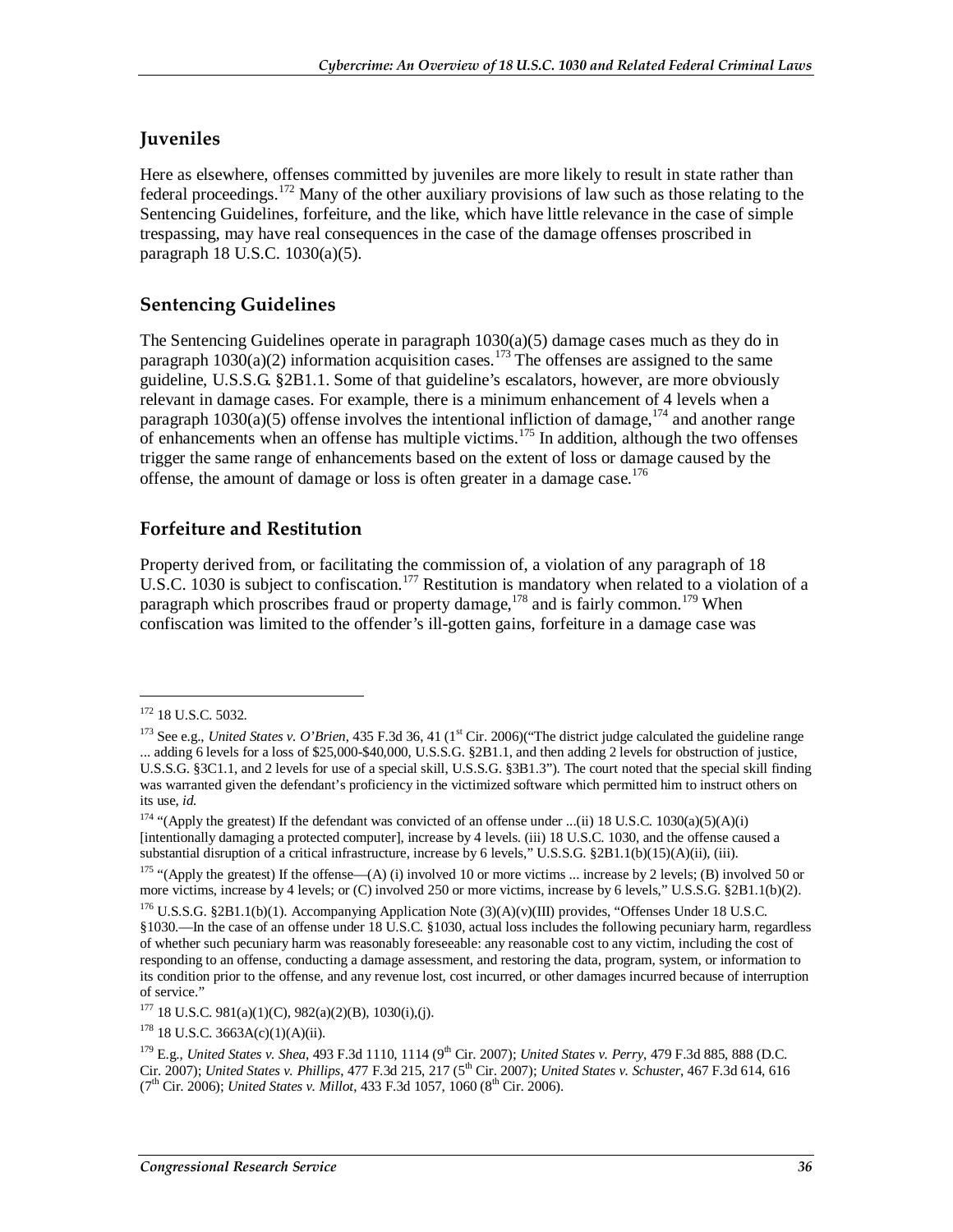uncommon. Confiscation may become more prevalent now that property used to inflict damage in violation of paragraph  $1030(a)(5)$  is subject to forfeiture.<sup>180</sup>

#### **Cause of Action**

<u>.</u>

Regardless of the criminal sanctions imposed, offenders of paragraph  $1030(a)(5)$  may also incur civil liability for serious damage caused.<sup>181</sup>

Victims of a violation of paragraph 1030(a)(5) or any violation of subsection 1030(a) resulting in the requisite serious harm have a cause of action for damages and equitable relief if suit is brought within two years, id. Damages to medical records, or damage causing physical injury or endangering public safety, or damage of certain government computers may also subject the offender to "compensatory" damages beyond "economic" damages—a difference that may entitle a victim to pecuniary damages as well as damages for pain and suffering but probably not exemplary damages.<sup>182</sup> When the victim's claim is based solely upon the fact that more than \$5,000 worth of harm has been inflicted, recovery is limited to economic damages.

A victim is described as "any person who suffers loss or damage by reason of a violation of this section," but until recently there was no specific definition of the term "person" in either Section 1030 or in the definitions applicable to Title 18 generally.<sup>183</sup> The legislative history offered no further edification and the courts had left the issue unaddressed. "Person" could have meant

The damages described in clauses  $(c)(4)(A)(i)(I)$  through  $(V)$  are: " $(I)$  loss to 1 or more persons during any 1-year period (and, for purposes of an investigation, prosecution, or other proceeding brought by the United States only, loss resulting from a related course of conduct affecting 1 or more other protected computers) aggregating at least \$5,000 in value; (II) the modification or impairment, or potential modification or impairment, of the medical examination, diagnosis, treatment, or care of 1 or more individuals; (III) physical injury to any person; (IV) a threat to public health or safety; or (V) damage affecting a computer system used by or for a government entity in furtherance of the administration of justice, national defense, or national security." See, *America Online, Inc. v. National Health Care Discount, Inc.,* 174 F.Supp.2d 890, 899 (N.D. Iowa 2001)(sending bulk unauthorized and unsolicited e-mail to the Internet service provider's customers violated paragraph 1030(a)(2)).

 Although subsection 1030(g) applies to any violation under any of the paragraphs of Section 1030, it is discussed at greater length below in connection with paragraph 1030(a)(5)(relating to inflicting damage upon a computer).

<sup>182</sup> Black's defines compensatory damages as those damages "sufficient in amount to indemnify the injured person for the loss suffered," BLACK's LAW DICTIONARY, *Damages* (8<sup>th</sup> ed. 2004). It recognizes no separate definition for "economic damages," but the term is defined elsewhere in Title 18 of the United States Code as "the replacement costs of lost or damaged property or records, the cost of repeating an interrupted or invalidated experiment, or the loss of profits," 18 U.S.C. 43(d)(3).

<sup>&</sup>lt;sup>180</sup> Section 208 of the Identity Theft Enforcement and Restitution Act, P.L. 110-326, 122 Stat. 3563 (2008), amended section 1030 to authorize both civil and criminal forfeiture of property used to facilitate a violation of the section, 18 U.S.C. 1030(i), (j).

<sup>&</sup>lt;sup>181</sup> 18 U.S.C. 1030(g)("Any person who suffers damage or loss by reason of a violation of this section may maintain a civil action against the violator to obtain compensatory damages and injunctive relief or other equitable relief. A civil action for a violation of this section may be brought only if the conduct involves 1 of the factors set forth in subclause  $(I), (II), (III), (IV),$  or  $(V)$  of subsection  $(c)(4)(A)(i)$ . Damages for a violation involving only conduct described in subsection (a)(4)(A)(i)(I) are limited to economic damages. No action may be brought under this subsection unless such action is begun within 2 years of the date of the act complained of or the date of the discovery of the damage. No action may be brought under this subsection for the negligent design or manufacture of computer hardware, computer software, or firmware," 18 U.S.C. 1030(g).

<sup>&</sup>lt;sup>183</sup> The courts have extended the right to civil remedies under the statute to third parties. The court in *Theofel v. Farey*-*Jones*, 359 F.3d 1066, 1078 (9<sup>th</sup> Cir. 2004), emphasized that the statute extends a civil remedy to *any* person who suffers loss or damage, thus "[i]ndividuals other than the computer's owner may be proximately harmed by unauthorized access, particularly if they have rights to data stored on it."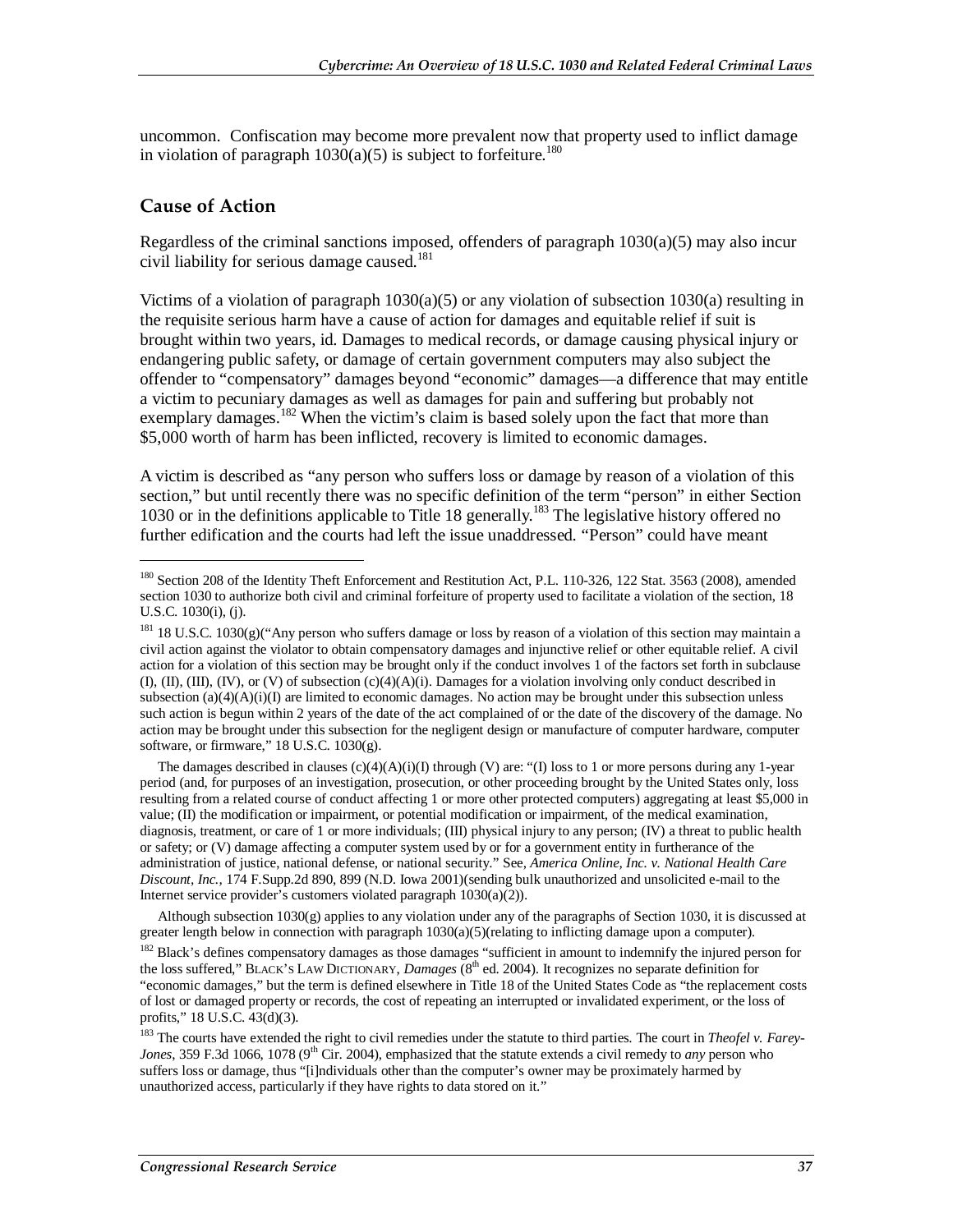individuals, or individuals and other legal entities including governmental entities, or individuals and other legal entities but not including governmental entities. Credible arguments could have been advanced for each of the possible readings, but the fact that Congress elected to use the term "person" to mean only individuals in paragraph  $1030(a)(7)$ (extortionate threats)<sup>184</sup> might have seemed to favor a similar interpretation in subsection 1030(g). The USA PATRIOT Act resolved the question and answered several others.

First, it supplied a definition of person—"the term 'person' means any individual, firm, corporation, educational institution, governmental entity, or legal or other entity."185 Then, it added an equally generous definition of the kinds of losses that might give rise to civil liability— "the term 'loss' means any reasonable cost to any victim, including the cost of responding to an offense, conducting a damage assessment, and restoring the data, program, system, or information to its condition prior to the offense, and any revenue lost, cost incurred, or other consequential damages incurred because of interruption of service."<sup>186</sup> Finally, it made clear that subsection  $1030(g)$  does not create a cause of action for loss or damage attributable to "the negligent design or manufacture of computer hardware, computer software, or firmware," 18 U.S.C.  $1030(g)$ .<sup>187</sup>

### **Crimes of Terrorism**

Several consequences flow from designation of an offense as a federal crime of terrorism. Among the paragraph  $1030(a)$  offenses only the paragraph  $(a)(1)$  espionage offenses and the paragraph (a)(5) serious damage offenses (not including those considered serious only because they involve damage in excess of  $$5,000$ ) have been classified as federal crimes of terrorism.<sup>188</sup> Designation as a federal crime of terrorism triggers the application of several other substantive and procedural criminal statutes, regardless of any further nexus to terrorism. Federal crimes of terrorism are subject to an 8-year statute of limitations rather than the 5-year period that governs most federal crimes.189 The maximum term of supervised release for a federal crime of terrorism is life, rather than the 5-year maximum that applies in most other instances.<sup>190</sup> An individual

<sup>184 &</sup>quot;Whoever ... (7) with intent to extort from any *person, firm, association, educational institution, financial institution, government entity, or other legal entity, any money or other thing of value ...*" 18 U.S.C. 1030(a)(7) (emphasis added)(the 2002 amendments struck out "firm, association, educational institution, financial institution, government entity, or other legal entity").

 $185$  18 U.S.C. 1030(e)(12).

 $186$  18 U.S.C. 1030(e)(11).

<sup>&</sup>lt;sup>187</sup> For some of the difficulties associated with possible manufacturer liability under subsection 1030(g) prior to amendment see, *In re America Online, Inc.*, 168 F.Supp.2d 1359 (S.D.Fla. 2001)(allegations that provider's software damaged customers' computers); *Thurmond v. Compaq Computer Corp.*, 171 F.Supp.2d 667 (E.D. Tex. 2001)(floppy disk controllers that allegedly corrupted or destroyed data); *Hayes v. Packard Bell NEC, Inc.*, 193 F.Supp.2d 910 (E.D.Tex. 2001)(same); *Christian v. Sony Corp. of America*, 152 F.Supp.2d 1184 (D.Minn. 2001)(same).

<sup>&</sup>lt;sup>188</sup> The USA PATRIOT Act enlarged the definition of federal crimes of terrorism, 18 U.S.C. 2332b(g)(5)(B), to include intentionally damaging a protected computer if the offense involves either impairing medical care, causing physical injury, threatening public health or safety, or damaging a governmental justice, national defense, or national security computer system, 18 U.S.C.  $2332b(g)(5)(B)(i)$  ("the term 'federal crime of terrorism means' means an offense that ... (B) is a violation of—(i) section ...  $1030(a)(5)(A)$  resulting in damage as defined in  $1030(c)(4)(A)(i)(I)$  through (VI) ... of this title").

<sup>&</sup>lt;sup>189</sup> 18 U.S.C. 3286(a). A federal crime of terrorism that results in or involves the risk of serious injury can be prosecuted at any time, 18 U.S.C. 3286(b).

<sup>&</sup>lt;sup>190</sup> 18 U.S.C. 3583. Federal courts generally impose a term of supervised release whenever they sentence an offender to prison for more than one year, *id.,* U.S.S.G. §5D1.1. Other than for certain drug offenses and sex crimes, the maximum length of a term of supervised release is 5 years, 18 U.S.C. 3583(b). Conditions of supervised release are not unlike (continued...)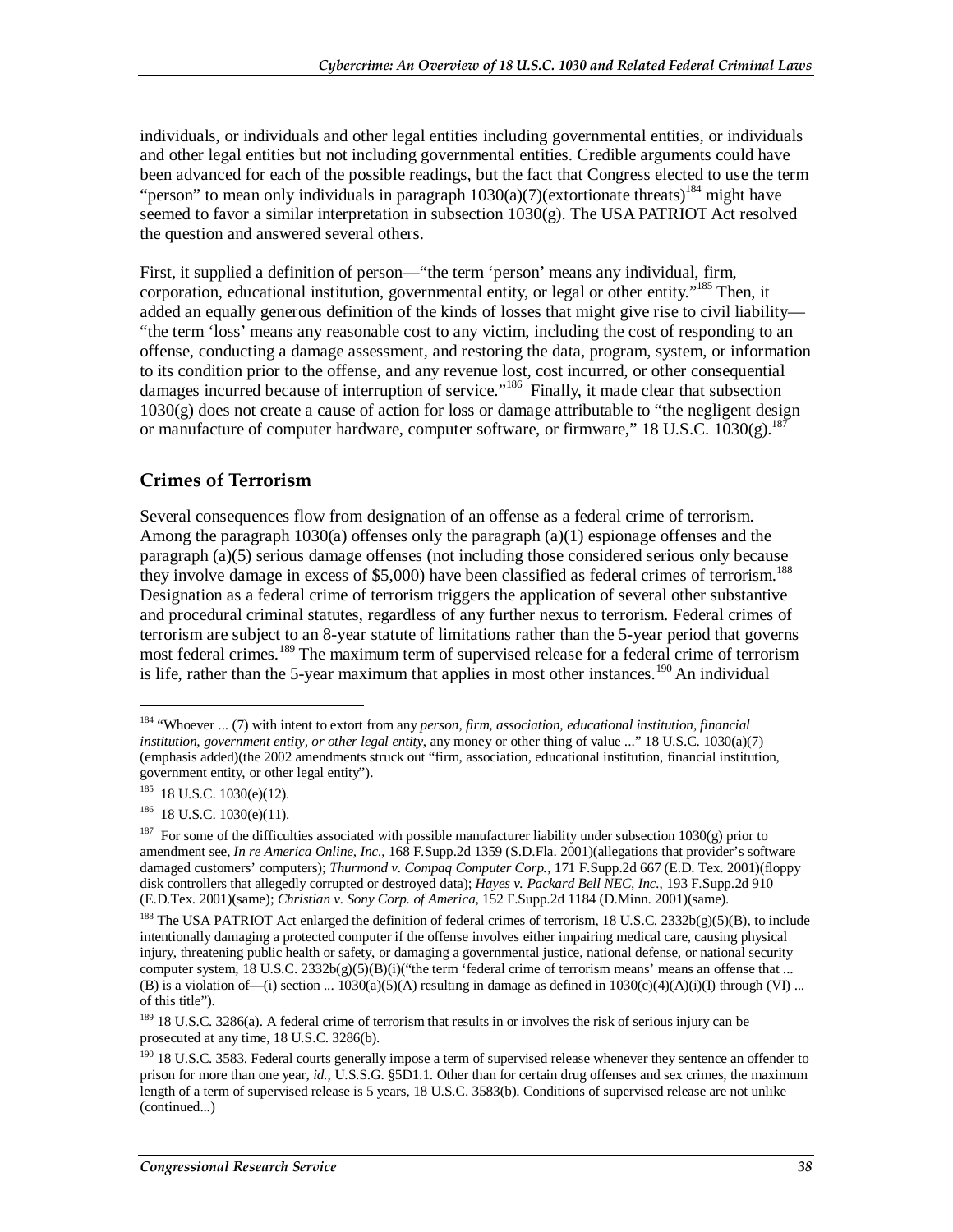charged with a federal crime of terrorism is presumed to be an inappropriate subject for release on bail prior to his criminal trial.<sup>191</sup> The maximum term of imprisonment for aggravated identity theft is 5 years when the offense is committed in relation to a federal crime of terrorism rather than the 2-year maximum that would otherwise apply.<sup>192</sup> It is a separate federal crime punishable by imprisonment for any term of years or for life to knowingly provide maritime transportation to an individual intending to commit, or in flight from the commission of, a federal crime of terrorism<sup>193</sup>

Federal crimes of terrorism are also by definition RICO predicate offenses.<sup>194</sup> Among other things, RICO outlaws the patterned commission of predicate offenses ("racketeering activities") in order to acquire or conduct the affairs of an enterprise whose activities affect interstate or foreign commerce.<sup>195</sup> Offenders face imprisonment for up to 20 years, as well as the prospect of civil liability.196 Any RICO predicate offense is in turn a money laundering predicate offense under 18 U.S.C. 1956 which among other things outlaws laundering the proceeds of a predicate offense or plowing them back into further predicate offenses.

### **Attempt, Conspiracy, and Complicity**

The same general observations concerning attempt, conspiracy, and aiding and abetting noted for the simple trespass paragraph apply here. It is a separate crime to attempt or conspire to violate paragraph  $1030(a)(5)$  or any of the other paragraphs of subsection  $1030(a)$ .<sup>197</sup> Those who attempt or conspire to violate, or who aid and abet the violation of another, are subject to the same penalties as those who commit the substantive offense.<sup>198</sup>

## **Other Crimes**

### **Damage or Destruction of Federal Property**

There are more than a few other federal statutes that might be implicated by damage or destruction of federal property, of the property of financial institutions, or of property used in interstate or foreign commerce. The principal uncertainty is whether these general statutes can be

<sup>(...</sup>continued)

those for probation or parole; the offender comes under the supervision of the Probation Service subject to court designated restrictions and obligations, 18 U.S.C. 3583(d).

 $191$  18 U.S.C. 3143(e).

<sup>192 18</sup> U.S.C. 1028A.

<sup>&</sup>lt;sup>193</sup> 18 U.S.C. 2284.

<sup>&</sup>lt;sup>194</sup> 18 U.S.C. 1961(1).

<sup>&</sup>lt;sup>195</sup> "(b) It shall be unlawful for any person through a pattern of racketeering activity or through collection of an unlawful debt to acquire or maintain, directly or indirectly, any interest in or control of any enterprise which is engaged in, or the activities of which affect, interstate or foreign commerce.

 <sup>&</sup>quot;(c) It shall be unlawful for any person employed by or associated with any enterprise engaged in, or the activities of which affect, interstate or foreign commerce, to conduct or participate, directly or indirectly, in the conduct of such enterprise's affairs through a pattern of racketeering activity or collection of unlawful debt," 18 U.S.C. 1962(b), (c).

<sup>&</sup>lt;sup>196</sup> 18 U.S.C. 1963, 1964. 197 18 U.S.C. 1030(b).

 $198$  18 U.S.C. 1030(b), (c), 2.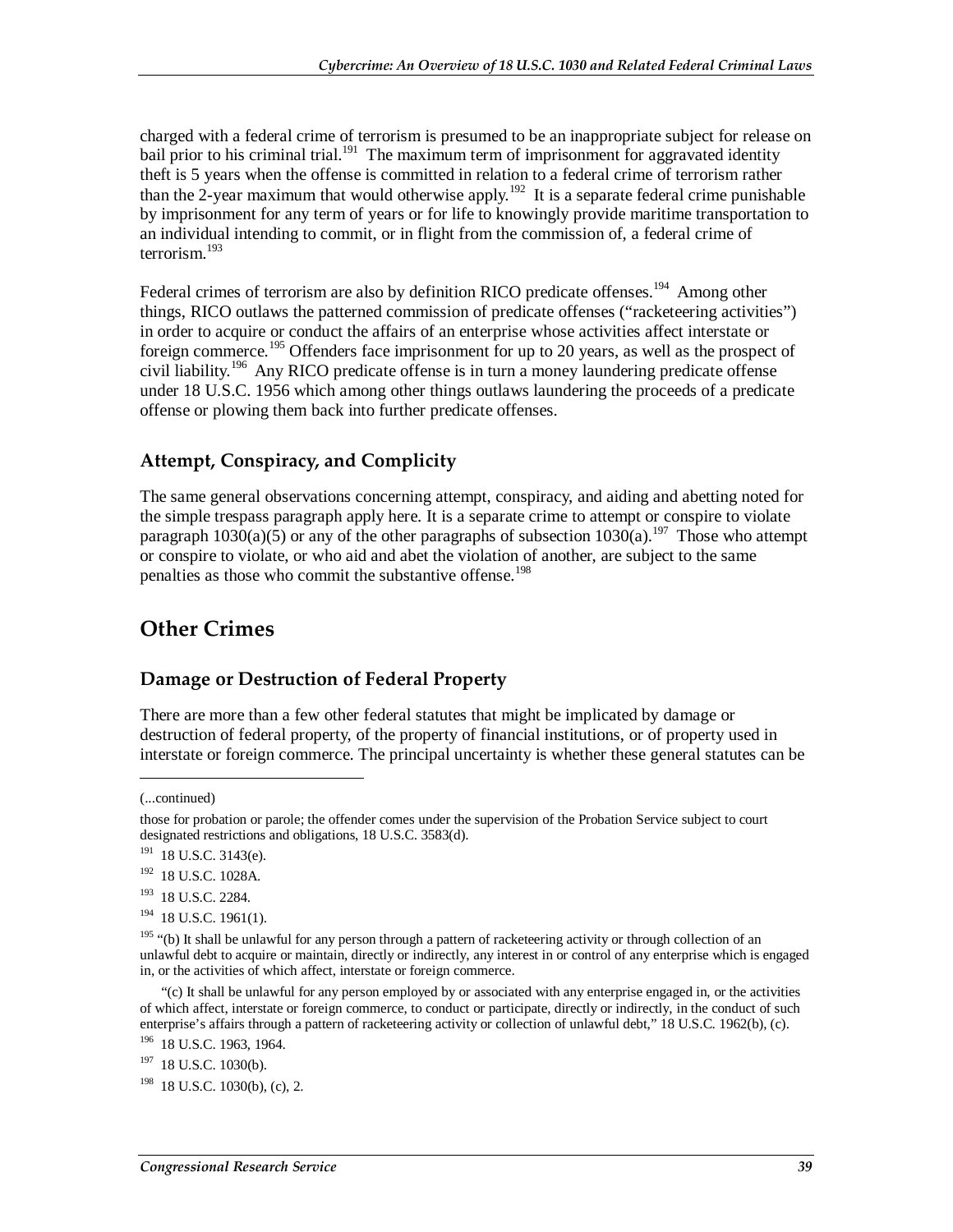applied to protect intangible property, like information in computer storage. Even if computerstored data is considered tangible property (electronic files rather than paper files), several statutes that outlaw damage or destruction may be unavailable because they either call for a specific means of destruction (destruction by fire or explosives) or because they protect a particular kind of property (timber or buildings).<sup>199</sup>

*Destruction of Government Records.* It is a federal crime for anyone to unlawfully "conceal, remove, mutilate, obliterate, or destroy ... any record, proceeding, map, book, paper, document, or other thing, filed or deposited with ... any judicial or public officer of the United States."<sup>200</sup> The damage or destruction of government, computer-stored records will fall within the coverage of section 2071 only if it can meet each of the action (obliterate or destroy), object (any record or other thing) and place (filed with a federal judicial or public officer) tests.

The phrase "conceal, remove, mutilate, obliterate, or destroy" may lend itself to the argument that it extends to destruction or complete inaccessibility, but perhaps not to less than totally destructive damage, of computerized records. Electronic destruction seems to fit under either "obliterate" ("to make undecipherable by obscuring")<sup>201</sup> or "destroy." Absent obliteration or destruction, the section may be thought to protect only tangibles, since the word "mutilate" has obvious physical connotations. Yet one court among the few to construe section 2071 held that it did not prohibit photocopying of government records—not because that would constitute the removal of an intangible (information), but because the statute was designed to prevent "any conduct which deprives the Government of the use of its documents."<sup>202</sup>

The phrase "any record, proceeding, map, book, paper, document, or other thing, filed or deposited with" would seem to cover any "thing" capable of being "filed or deposited." In these days of "electronic filing"<sup>203</sup> any contention that federal computer records do not fit the phrase seems untenable.

<u>.</u>

<sup>199 &</sup>quot;(f)(1) Whoever maliciously damages or destroys, or attempts to damage or destroy, *by means of fire or an explosive*, any building, vehicle, or other personal or real property in whole or in part owned or possessed by, or leased to, the United States, or any department or agency thereof, shall be imprisoned for not less than 5 years and not more than 20 years, fined under this title, or both.... 18 U.S.C. 844(f)(emphasis added).

 <sup>&</sup>quot;Whoever unlawfully cuts, or wantonly injures or destroys any tree growing, standing, or being upon any land of the United States ... shall be fined under this title or imprisoned not more than one year, or both," 18 U.S.C. 1853.

<sup>&</sup>lt;sup>200</sup> "(a) Whoever willfully and unlawfully conceals, removes, mutilates, obliterates, or destroys, or attempts to do so, or, with intent to do so takes and carries away any record, proceeding, map, book, paper, document, or other thing, filed or deposited with any clerk or officer of any court of the United States, or in any public office, or with any judicial or public officer of the United States, shall be fined under this title or imprisoned not more than three years, or both.

 <sup>&</sup>quot;(b) Whoever, having the custody of any such record, proceeding, map, book, document, paper, or other thing, willfully and unlawfully conceals, removes, mutilates, obliterates, falsifies, or destroys the same, shall be fined under this title or imprisoned not more than three years, or both; and shall forfeit his office and be disqualified from holding any office under the United States. As used in this subsection, the term "office" does not include the office held by any person as a retired officer of the Armed Forces of the United States," 18 U.S.C. 2071.

 $^{201}$  MERRIAM WEBSTER'S COLLEGIATE DICTIONARY,  $802$  ( $10^{th}$  ed. 1996).

<sup>202</sup> *United States v. Rosner*, 352 F.Supp. 915, 919 (S.D.N.Y. 1972).

<sup>&</sup>lt;sup>203</sup> See, e.g., 26 U.S.C. 6011(e)(1)("The Secretary shall prescribe regulations providing standards for determining which returns must be filed on magnetic media or in other machine-readable form."); IRS Pub. 3112 (2007); 26 C.F.R. §301.7502-1(d) ("Electronically filed documents-(1) In general. A document filed electronically with an electronic return transmitter ... in the manner and time prescribed by the Commissioner is deemed to be filed on the date of the electronic postmark ... given by the authorized electronic return transmitter. Thus, if the electronic postmark is timely, the document is considered filed timely although it is received by the agency, officer, or office after the last date, or the last day of the period, prescribed for filing such document").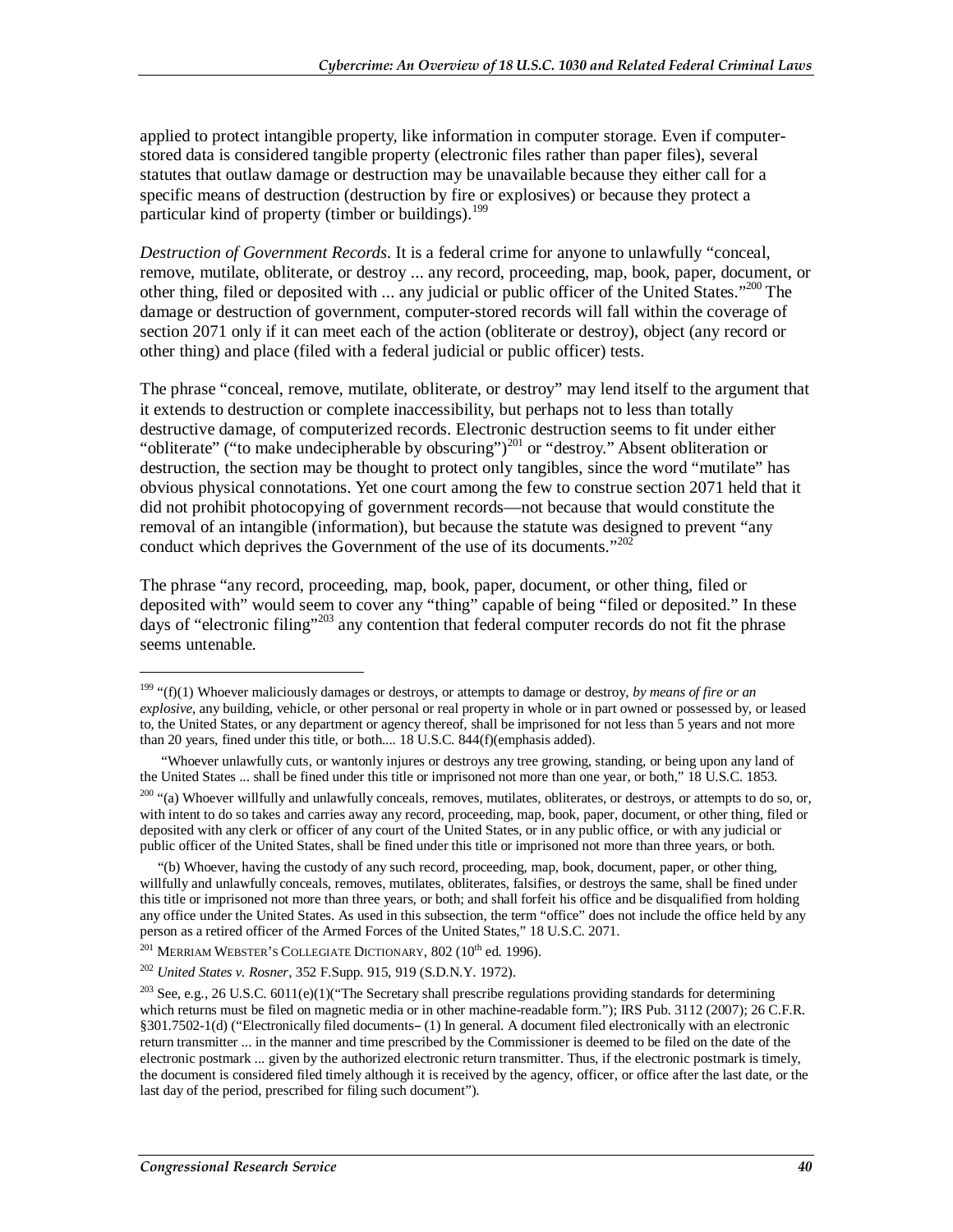The final requirement might appear to protect only those records based on deposits with federal court or administrative officials, but the scant case law available suggests coverage extends to any record maintained by the government.<sup>204</sup>

Violations of Section 2071 are punishable by imprisonment for not more than three years and/or a fine of not more than \$250,000, or both fine and imprisonment, 18 U.S.C. 2071, 3571.

*Destruction of Federal Property.* It is a federal crime to "willfully injure or commit any depredation against any property of the United States...."<sup>205</sup> Although an offender must be shown to have to injured or depredated the property, the government need not show that the defendant knew the property belonged to the government.<sup>206</sup> The federal courts have permitted prosecution under Section 1361 of a defendant who used a hammer and drill to destroy a federal computer.<sup>207</sup> There does not appear to be any reported cases in which Section 1361 was used to prosecute electronic computer abuse for damaging federal property, and federal authorities used an earlier version of the computer abuse statute, 18 U.S.C. 1030, to prosecute one of the first cases of electronic computer abuse resulting in damage. $^{208}$ 

Damage or destruction of federal property is punishable by imprisonment for not more than 10 years and/or a fine of not more than \$250,000 (or not more than one year and/or a fine of not more than \$100,000 if the damage causes amounts to \$1,000 or less and no one dies as a result of the offense). $209$ 

*Destruction of Federal Communications Systems.* Willful or malicious interference or disruption "in any way" with any communications system owned by the United States or used by the United States for military or civil defense purposes is punishable by imprisonment for not more than 10 years and/or a fine of not more than \$250,000.210 The language of section 1362 leaves little

<sup>&</sup>lt;sup>204</sup> *United States v. Lang*, 364 F.3d 1210 (10<sup>th</sup> Cir. 2004)(copy of officially filed court document), rem'd for reconsideration in light of *United States v. Booker*, 543 U.S. 220 (2005), reinstated in part, 405 F.3d 1060 (10<sup>th</sup> Cir. 2005);*United States v. Poindexter*, 725 F.Supp. 13, 19 (D.D.C. 1989)(National Security Council records); *Coplon v. United States*, 191 F.2d 749 (D.C.Cir. 1951)(FBI counter-intelligence reports).

<sup>&</sup>lt;sup>205</sup> "Whoever willfully injures or commits any depredation against any property of the United States, or of any department or agency thereof, or any property which has been or is being manufactured or constructed for the United States, or any department or agency thereof, or attempts to commit any of the foregoing offenses, shall be punished as follows:

 <sup>&</sup>quot;If the damage or attempted damage to such property exceeds the sum of \$1,000, by a fine under this title or imprisonment for not more than ten years, or both; if the damage or attempted damage to such property does not exceed the sum of \$1,000, by a fine under this title or by imprisonment for not more than one year, or both." 18 U.S.C. 1361.

<sup>&</sup>lt;sup>206</sup> *United States v. Urfer* 287 F.3d 663, 666 (7<sup>th</sup> Cir. 2002); but see, *United States v. Bangert*, 645 F.2d 1297, 1305 (8<sup>th</sup> Cir. 1981).

<sup>&</sup>lt;sup>207</sup> *United States v. Komisaruk*, 885 F.2d 490 (9<sup>th</sup> Cir. 1989).

<sup>208</sup> *United States v. Morris*, 928 F.2d 504 (2d Cir. 1991).

 $209$  Organizations are subject to fines of not more than \$500,000 if they cause more than \$1,000 in damage and not more than \$200,000 otherwise, 18 U.S.C. 1361, 3571.

<sup>210 18</sup> U.S.C. 1362, 3571. Section 1362 provides in full that: "Whoever willfully or maliciously injures or destroys any of the works, property, or material of any radio, telegraph, telephone or cable, line, station, or system, or other means of communication, operated or controlled by the United States, or used or intended to be used for military or civil defense functions of the United States, whether constructed or in process of construction, or willfully or maliciously interferes in any way with the working or use of any such line, or system, or willfully or maliciously obstructs, hinders, or delays the transmission of any communication over any such line, or system, or attempts or conspires to do such an act, shall be fined under this title or imprisoned not more than ten years, or both.

 <sup>&</sup>quot;In the case of any works, property, or material, not operated or controlled by the United States, this section shall (continued...)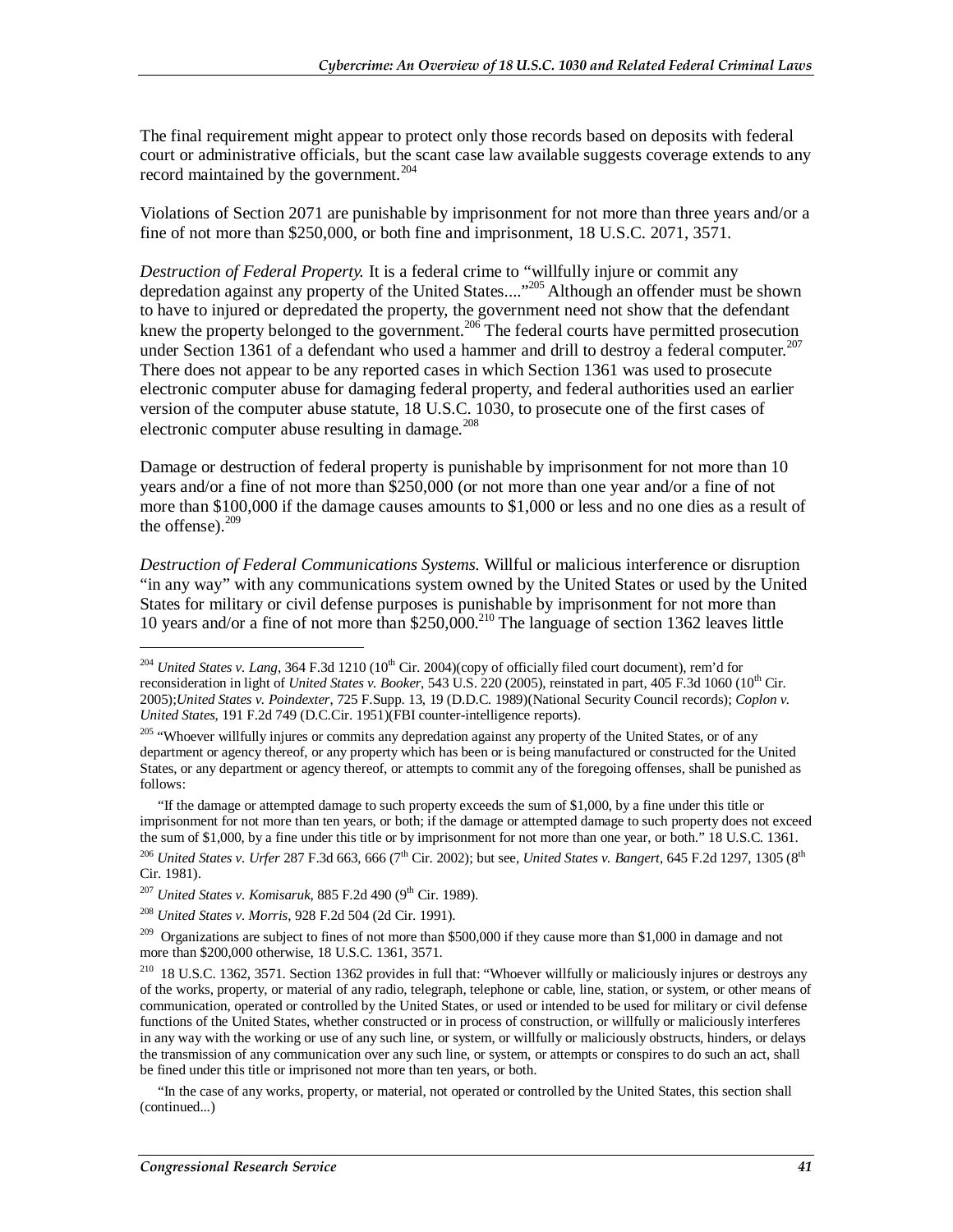room for any contention that it does not apply to computer abuse aimed at federal communications facilities.

#### **Damage or Destruction of Financial Institution Property**

A handful of federal statutes protect financial institutions from theft in one form or another, but not property damage or destruction. Section 1030 appears to be the only statute that includes a specific provision designed to protect the property of financial institutions from damage or destruction. As with *Morris*, a defendant prosecuted under an earlier version of paragraph 1030(a)(5) questioned what level of intent was required with respect to the damage caused.<sup>211</sup>

#### **Damage or Destruction to Property in Interstate Commerce**

*Transportation.* The federal statutes, other than paragraph 1030(a)(5), most likely to cover the computerized damage or destruction to property in interstate commerce, involve transportation. Each of the provisions that proscribe interference with air, motor, rail and sea transportation appear to have been drafted with sufficient breadth to reach damage or destruction of at least some of the computer systems incidental to those transportation facilities.

For example, the provisions applicable to the destruction of aircraft and aircraft facilities penalize anyone who "damages, destroys, or disables any air navigation facility ... if such ... damaging, destroying, [or] disabling ... is likely to endanger the safety of any such aircraft."<sup>212</sup> This would

<sup>(...</sup>continued)

not apply to any lawful strike activity, or other lawful concerted activities for the purposes of collective bargaining or other mutual aid and protection which do not injure or destroy any line or system used or intended to be used for the military or civil defense functions of the United States."

<sup>&</sup>lt;sup>211</sup> *United States v. Sablan*, 92 F.3d 865, 867-69 (9<sup>th</sup> Cir. 1996). As originally worded, the paragraph penalized anyone who "intentionally accesse[d] a Federal interstate computer ... and by means of ... such conduct ... damage[d] ... information in such ... computer," 18 U.S.C. 1030(a)(5)(1988 ed.). Defendants in *Morris* and *Sablan* argued unsuccessfully that the government was required to show that the offender had both intentionally accessed a federal computer *and* had intentionally damaged information in the computer. The current wording eliminates the grounds for such contentions.

 $212$  18 U.S.C. 32(a)(3). Violations, attempted violations, and conspiracies to violate the provisions of section 32 are all punishable by imprisonment for not more than 20 years and/or a fine of not more than \$250,000 (not more than \$500,000 for organizations), 18 U.S.C. 32(a), 3571; violations that result in death are punishable by life imprisonment or death, 18 U.S.C. 34. Section 32 reads in pertinent part: "(a) Whoever willfully—(1) sets fire to, damages, destroys, disables, or wrecks any aircraft in the special aircraft jurisdiction of the United States or any civil aircraft used, operated, or employed in interstate, overseas, or foreign air commerce; (2) places or causes to be placed a destructive device or substance in, upon, or in proximity to, or otherwise makes or causes to be made unworkable or unusable or hazardous to work or use, any such aircraft, or any part or other materials used or intended to be used in connection with the operation of such aircraft, if such placing or causing to be placed or such making or causing to be made is likely to endanger the safety of any such aircraft; (3) sets fire to, damages, destroys, or disables any air navigation facility, or interferes by force or violence with the operation of such facility, if such fire, damaging, destroying, disabling, or interfering is likely to endanger the safety of any such aircraft in flight; (4) with the intent to damage, destroy, or disable any such aircraft, sets fire to, damages, destroys, or disables or places a destructive device or substance in, upon, or in proximity to, any appliance or structure, ramp, landing area, property, machine, or apparatus, or any facility or other material used, or intended to be used, in connection with the operation, maintenance, loading, unloading or storage of any such aircraft or any cargo carried or intended to be carried on any such aircraft; (5) interferes or disables, with intent to endanger the safety of any person or with a reckless disregard for the safety of human life, anyone engaged in the authorized operation of such aircraft or any air navigation facility aiding in the navigation of any such aircraft; (6)performs an act of violence against or incapacitates any individual on any such aircraft, if such act of violence or incapacitation is likely to endanger the safety of such aircraft; (7) communicates (continued...)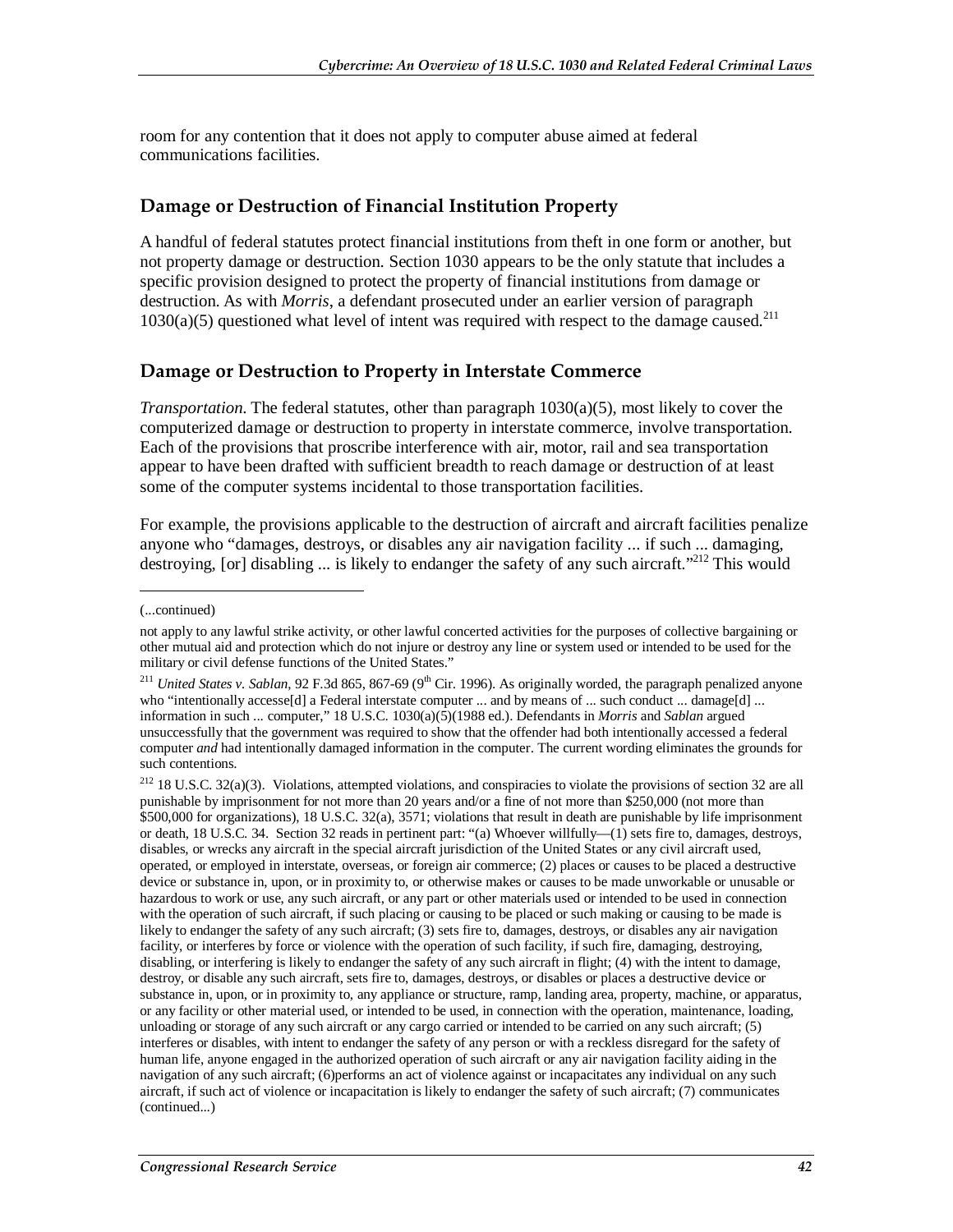presumably protect air traffic control systems, but not computerized passenger information, that is, gridlock is not proscribed unless it "endanger[s] the safety" of air travel.

The language of the provisions outlawing interference with maritime navigation is strikingly comparable: "a person who unlawfully and intentionally ... destroys or seriously damages maritime navigational facilities or seriously interferes with their operation, if such act is likely to endanger the safe navigation of a ship" or attempts or conspires to do so is punishable by imprisonment for not more than 20 years and/or a fine of not more than \$250,000, or if death results from commission of the offense, by imprisonment for life or death.<sup>213</sup> Federal jurisdiction

1

shall be fined under this title or imprisoned not more than twenty years or both.

shall be fined under this title or imprisoned not more than twenty years, or both. There is jurisdiction over an offense under this subsection if a national of the United States was on board, or would have been on board, the aircraft; an offender is a national of the United States; or an offender is afterwards found in the United States....

 "(c) Whoever willfully imparts or conveys any threat to do an act which would violate any of paragraphs (1) through (5) of subsection (a) or any of paragraphs (1) through (3) of subsection (b) of this section, with an apparent determination and will to carry the threat into execution shall be fined under this title or imprisoned not more than five years, or both."

<sup>213</sup> 18 U.S.C. 2280; 18 U.S.C. 3571. Section 2280 provides in pertinent part: "(a)(1) In general.- A person who unlawfully and intentionally ... (C) destroys a ship or causes damage to a ship or to its cargo which is likely to endanger the safe navigation of that ship; (D) places or causes to be placed on a ship, by any means whatsoever, a device or substance which is likely to destroy that ship, or cause damage to that ship or its cargo which endangers or is likely to endanger the safe navigation of that ship; (E) destroys or seriously damages maritime navigational facilities or seriously interferes with their operation, if such act is likely to endanger the safe navigation of a ship; (F) communicates information, knowing the information to be false and under circumstances in which such information may reasonably be believed, thereby endangering the safe navigation of a ship; (G) injures or kills any person in connection with the commission or the attempted commission of any of the offenses set forth in subparagraphs (A) through (F); or (H) attempts or conspires to do any act prohibited under subparagraphs  $(A)$  through  $(G)$ ,

shall be fined under this title, imprisoned not more than 20 years, or both; and if the death of any person results from conduct prohibited by this paragraph, shall be punished by death or imprisoned for any term of years or for life.

"(2) Threat to navigation.—A person who threatens to do any act prohibited under paragraph  $(1)$  (B), (C) or (E), with apparent determination and will to carry the threat into execution, if the threatened act is likely to endanger the safe navigation of the ship in question, shall be fined under this title, imprisoned not more than 5 years, or both.

"(b) Jurisdiction.-There is jurisdiction over the activity prohibited in subsection  $(a)$ — $(1)$  in the case of a covered ship, if—(A) such activity is committed—(i) against or on board a ship flying the flag of the United States at the time the prohibited activity is committed; (ii) in the United States; or (iii) by a national of the United States or by a stateless person whose habitual residence is in the United States; (B) during the commission of such activity, a national of the United States is seized, threatened, injured or killed; or (C) the offender is later found in the United States after such activity is committed;

 "(2) in the case of a ship navigating or scheduled to navigate solely within the territorial sea or internal waters of a country other than the United States, if the offender is later found in the United States after such activity is committed; and

 "(3) in the case of any vessel, if such activity is committed in an attempt to compel the United States to do or abstain from doing any act....

"(e) Definitions.- In this section—'covered ship' means a ship that is navigating or is scheduled to navigate into, through or from waters beyond the outer limit of the territorial sea of a single country or a lateral limit of that country's (continued...)

<sup>(...</sup>continued)

information, knowing the information to be false and under circumstances in which such information may reasonably be believed, thereby endangering the safety of any such aircraft in flight; or (8) attempts or conspires to do anything prohibited under paragraphs (1) through (7) of this subsection;

 <sup>&</sup>quot;(b) Whoever willfully ... (2) destroys a civil aircraft registered in a country other than the United States while such aircraft is in service or causes damage to such an aircraft which renders that aircraft incapable of flight or which is likely to endanger that aircraft's safety in flight; ... or (4) attempts or conspires to commit an offense described in paragraphs (1) through (3) of this subsection;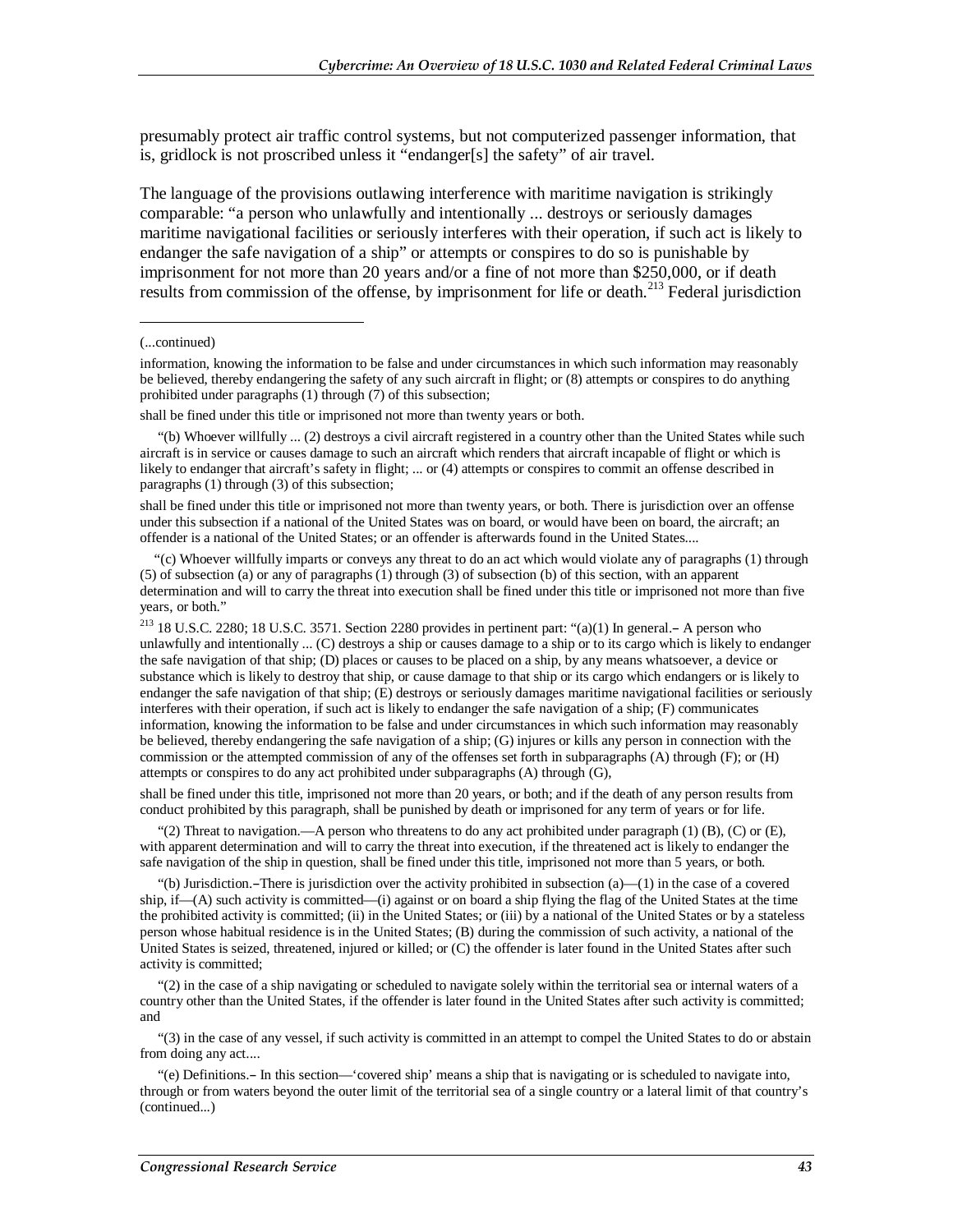for prosecution exists if the offense occurs within American territorial waters, if the vessel or vessels engaged are of American registry, or if committed by an American or by someone later found in this country.  $2^{14}$ 

Similarly, attacks on mass transit are punishable by imprisonment for not more than 20 years and/or a fine of not more than \$250,000 (not more than \$500,000 for organizations), and if death results from commission of the offense, by imprisonment for life or death.<sup>215</sup> Once again, computer abuse that targets rail traffic control is almost certainly covered; computer abuse that targets ticket control is almost certainly not.

The language of the federal law outlawing the destruction of motor vehicle facilities seems only slightly more modest, for it extends to anyone who "with a reckless disregard for the safety of human life," willfully "damages, destroys ... tampers with," or otherwise makes "unworkable, unusable, or hazardous to work or use" any "facility used in the operation of, or in support of the operation of, motor vehicles engaged in interstate or foreign commerce," 18 U.S.C.  $33(a)$ .<sup>216</sup> Computer abuse that damages or destroys motor traffic control systems in a manner threatening to human safety would seem to fall within the reach of section 33.

1

<sup>216</sup> Violations are punishable by imprisonment for not more than 20 years and/or a fine of not more than \$250,000 (not more than \$500,000 for organizations) or, if death results from commission of the offense, by imprisonment for life or death, 18 U.S.C. 33(a); 18 U.S.C. 34, 3571.

 Section 18 U.S.C. 33 states in full: "(a) Whoever willfully, with intent to endanger the safety of any person on board or anyone who he believes will board the same, or with a reckless disregard for the safety of human life, damages, disables, destroys, tampers with, or places or causes to be placed any explosive or other destructive substance in, upon, or in proximity to, any motor vehicle which is used, operated, or employed in interstate or foreign commerce, or its cargo or material used or intended to be used in connection with its operation; or

 "Whoever willfully, with like intent, damages, disables, destroys, sets fire to, tampers with, or places or causes to be placed any explosive or other destructive substance in, upon, or in proximity to any garage, terminal, structure, supply, or facility used in the operation of, or in support of the operation of, motor vehicles engaged in interstate or foreign commerce or otherwise makes or causes such property to be made unworkable, unusable, or hazardous to work or use; or

 "Whoever, with like intent, willfully disables or incapacitates any driver or person employed in connection with the operation or maintenance of the motor vehicle, or in any way lessens the ability of such person to perform his duties as such; or

"Whoever willfully attempts to do any of the aforesaid acts -

shall be fined under this title or imprisoned not more than twenty years, or both.

 "(b) Whoever is convicted of a violation of subsection (a) involving a motor vehicle that, at the time the violation occurred, carried high-level radioactive waste (as that term is defined in section 2(12) of the Nuclear Waste Policy Act of 1982 (42 U.S.C. 10101(12))) or spent nuclear fuel (as that term is defined in section 2(23) of the Nuclear Waste Policy Act of 1982 (42 U.S.C. 10101(23))), shall be fined under this title and imprisoned for any term of years not less than 30, or for life.

<sup>(...</sup>continued)

territorial sea with an adjacent country; 'national of the United States' has the meaning stated in Section 101(a)(22) of the Immigration and Nationality Act (8 U.S.C. 1101(a)(22)); 'territorial sea of the United States' means all waters extending seaward to 12 nautical miles from the baselines of the United States determined in accordance with international law; 'ship' means a vessel of any type whatsoever not permanently attached to the sea-bed, including dynamically supported craft, submersibles or any other floating craft, but does not include a warship, a ship owned or operated by a government when being used as a naval auxiliary or for customs or police purposes, or a ship which has been withdrawn from navigation or laid up; 'United States,' when used in a geographical sense, includes the Commonwealth of Puerto Rico, the Commonwealth of the Northern Mariana Islands and all territories and possessions of the United States."

<sup>214 18</sup> U.S.C. 2280(b).

<sup>215 18</sup> U.S.C. 1992, 3571.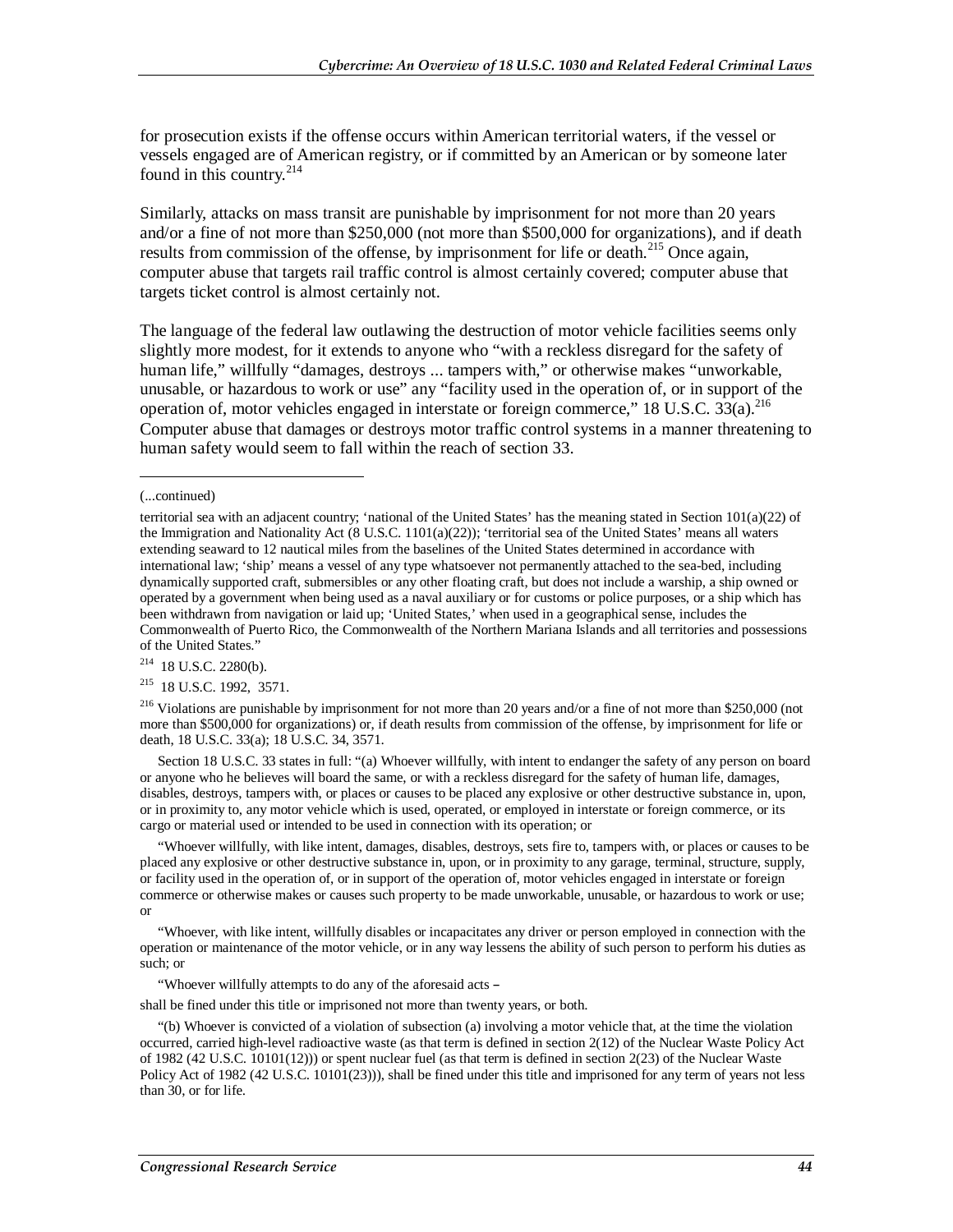*Other Damage Crimes.* Other federal crimes that might be implicated by damaging computer systems used in interstate or foreign commerce include those that cover damage to an energy facility<sup>217</sup> or proscribe interference with the operation of a communications or weather satellite.<sup>218</sup> Most of the states also outlaw damaging computer equipment, software, or systems.<sup>219</sup>

### **RICO**

1

Those paragraph  $1030(a)(5)$  damage offenses that qualify as federal crimes of terrorism damaging a protected computer and thereby impairing medical care, causing physical injury, or threatening public health or safety; or damaging a governmental justice, national defense, or national security computer system—are by virtue of that fact RICO predicate offenses.<sup>220</sup> Among other things, RICO outlaws conducting the business of a commercial enterprise through the patterned commission of predicate offenses.<sup>221</sup>

#### $220$  18 U.S.C. 1961(1), 2332b(g)(5)(B).

<sup>221</sup> "It shall be unlawful for any person employed by or associated with any enterprise engaged in, or the activities of which affect, interstate or foreign commerce, to conduct or participate, directly or indirectly, in the conduct of such enterprise's affairs through a pattern of racketeering activity or collection of unlawful debt.

 "(d) It shall be unlawful for any person to conspire to violate any of the provisions of subsection ... (c) of this section," 18 U.S.C. 1962(c)(d). See generally, CRS Report 96-950, *RICO: A Brief Sketch*.

<sup>&</sup>lt;sup>217</sup> "(a) Whoever knowingly and willfully damages or attempts to damage the property of an energy facility in an amount that in fact exceeds or would if the attempted offense had been completed have exceeded \$100,000, or damages or attempts to damage the property of an energy facility in any amount and causes or attempts to cause a significant interruption or impairment of a function of an energy facility, shall be punishable by a fine under this title or imprisonment for not more than 20 years, or both.

 <sup>&</sup>quot;(b) Whoever knowingly and willfully damages or attempts to damage the property of an energy facility in an amount that in fact exceeds or would if the attempted offense had been completed have exceeded \$5,000 shall be punishable by a fine under this title, or imprisonment for not more than five years, or both.

 <sup>&</sup>quot;(c) For purposes of this section, the term 'energy facility' means a facility that is involved in the production, storage, transmission, or distribution of electricity, fuel, or another form or source of energy, or research, development, or demonstration facilities relating thereto, regardless of whether such facility is still under construction or is otherwise not functioning, except a facility subject to the jurisdiction, administration, or in the custody of the Nuclear Regulatory Commission or an interstate gas pipeline facility as defined in section 60101 of title 49.

 <sup>&</sup>quot;(d) Whoever is convicted of a violation of subsection (a) or (b) that has resulted in the death of any person shall be subject to imprisonment for any term of years or life," 18 U.S.C. 1366.

<sup>&</sup>lt;sup>218</sup> (a) Whoever, without the authority of the satellite operator, intentionally or maliciously interferes with the authorized operation of a communications or weather satellite or obstructs or hinders any satellite transmission shall be fined in accordance with this title or imprisoned not more than ten years or both," 18 U.S.C. 1367.

<sup>219</sup> See, e.g., ALA.CODE §§13A-8-102, 13A-8-103; ALASKA STAT. §§11.46.482, 11/46/484; ARIZ. REV.STAT.ANN. §13- 2316; ARK.CODEANN. §5-41-202; CAL.PENAL CODE §502; COLO.REV. STAT.ANN. §18-5.5-102; CONN.GEN.STAT.ANN. §53a-251; DEL.CODEANN. tit.11 §§934, 936; FLA. STAT.ANN. §§815.04, 815.06; GA.CODEANN. §16-9-93; HAWAII REV.STAT. §§708-892, 708-892.5; IDAHO CODE §18-2202; ILL.COMP.LAWS ANN. ch.720 §§5/16D-3, 5/16D-4; IND. CODE ANN. §35-43-1-4; IOWA CODE ANN. §716.6B; KAN.STAT.ANN. §21-3755; KY. REV.STAT.ANN. §§434.850, 434.851; LA.REV.STAT.ANN. §§14:73.2 to 14:73.4, 14:73.7; ME. REV.STAT.ANN. tit.17-A §433; MD.CRIM.CODE ANN. §7-302; MASS GEN. LAWS ANN. ch. 266, §127; MICH.COMP.LAWS ANN. §752.795; MINN. STAT.ANN. §609.88; MISS. CODE ANN. §§97-45-7, 97-45-9; MO.ANN.STAT. §§569.095 to 569.099; MONT.CODE ANN. §45-6-311; NEB.REV.STAT. §28-1345; NEV.REV. STAT. §205.4765; N.H. REV.STAT.ANN. §638:17;N.J.STAT.ANN. §2C:20-25; N.MEX.STAT. ANN. §30-45-4; N.Y.PENAL LAW §§156.10 to 156.27; N.C.GEN.STAT. §§14-455 to 14-458; N.D. CENT. CODE §12.1-06.1-08; OHIO REV.CODE ANN. §2913.04; OKLA.STAT.ANN. tit.21 §1953; ORE.REV.STAT. §164.377; PA. STAT. ANN. tit.18 §§ 7612, 7615, 7616; R.I.GEN.LAWS §§11-52-3, 11-52-4.1; S.C.CODE ANN. §16-16-20; S.D.COD. LAWS §43-43B-1; TENN. CODE ANN. §39-14-602; TEX.PENAL CODE ANN. §33.02; UTAH CODE ANN. §76-6-703; VT.STAT.ANN. tit.13 §§4104- 4105; VA.CODE. §18.2-152.4; WASH.REV.CODE ANN. §§9A.48.070 to 9A.48.100; W.VA.CODE ANN. §61-3C-7; WIS.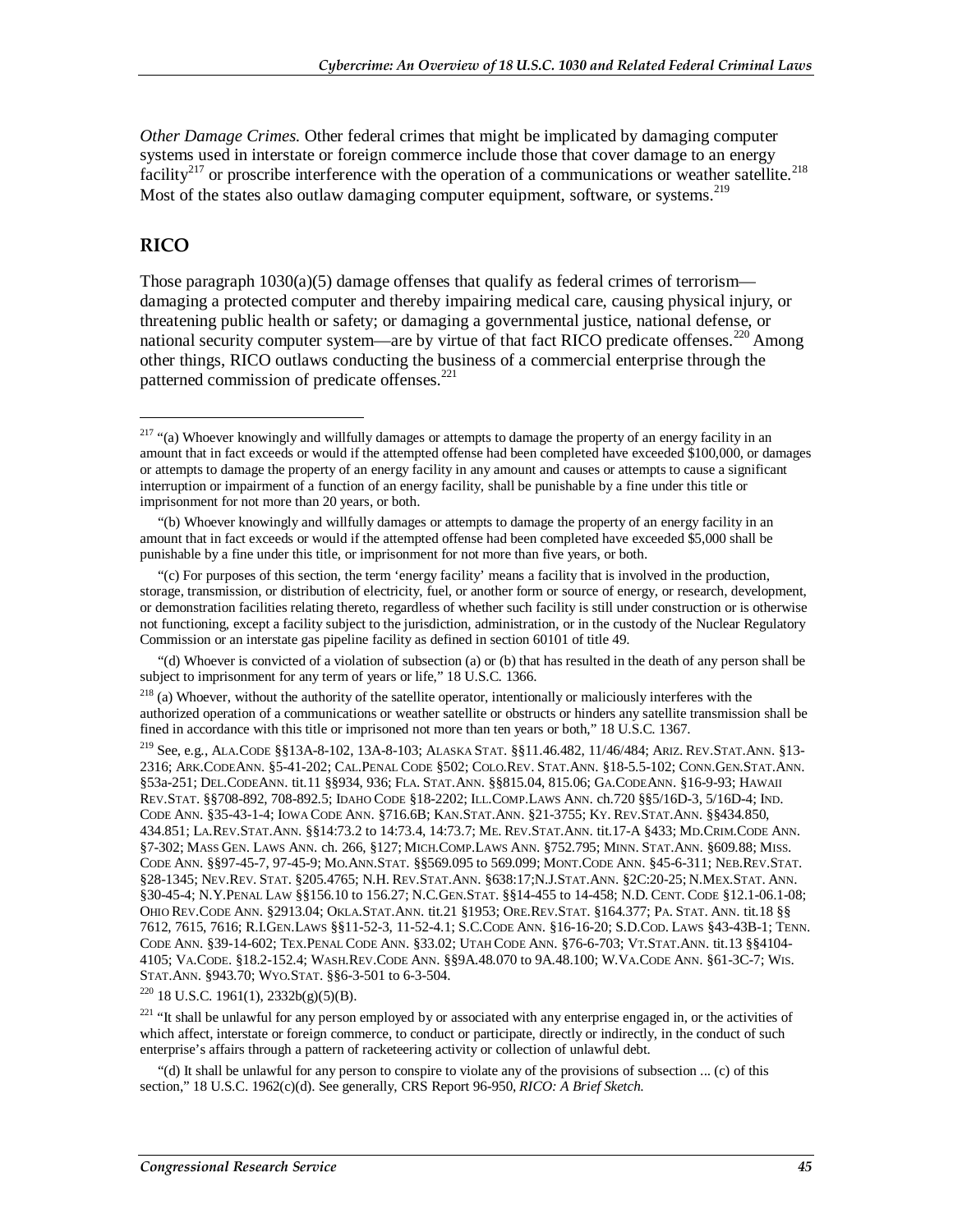Violations are punishable by (a) forfeiture of any property acquired through a RICO violation and of any property interest in the enterprise involved in the violation, and (b) imprisonment for not more than 20 years, or life if one of the predicate offenses carries such a penalty, and/or a fine of not more than \$250,000 (not more than \$500,000 for organizations).<sup>222</sup>

RICO violations also subject the offender to civil liability. The courts may award anyone injured by a RICO violation treble damages, costs and attorneys' fees, and may enjoin RICO violations, order divestiture, dissolution or reorganization, or restrict an offender's future professional or investment activities. $^{223}$ 

### **Money Laundering**

The principal federal money laundering statutes, 18 U.S.C. 1956 and 1957, outlaw various financial activities that involve the proceeds from other federal crimes.<sup>224</sup> They prohibit:

- domestic laundering of the proceeds of these predicate offenses, referred to as "specified unlawful activities;"
- international laundering of the proceeds of predicate offenses;
- using the proceeds of predicate offenses to promote further predicate offenses;<sup>225</sup> or
- spending or depositing more than \$10,000 of the proceeds of predicate offenses.<sup>226</sup>

Offenses under the various paragraphs of 18 U.S.C. 1030 are all money laundering predicate offenses.<sup>227</sup> although paragraph  $1030(a)(5)$  computer damage offenses are less likely to generate proceeds than are the fraud and espionage offenses of paragraphs  $1030(a)(4)$  and  $1030(a)(1)$ .

# **Computer Fraud (18 U.S.C. 1030(a)(4))**

*(a) Whoever ... (4) knowingly and with intent to defraud, accesses a protected computer without authorization, or exceeds authorized access, and by means of such conduct furthers the intended fraud and obtains anything of value, unless the object of the fraud and the thing obtained consists only of the use of the computer and the value of such use is not more than \$5,000 in any 1-year period ... shall be punished as provided in subsection (c) of this section.*

Paragraph 1030(a)(4) outlaws fraud by computer intrusion. Its elements consist of:

• knowingly and with intent to defraud;

<u>.</u>

<sup>222 18</sup> U.S.C. 1963, 3571.

<sup>223 18</sup> U.S.C. 1964.

<sup>&</sup>lt;sup>224</sup> See generally, *Twenty-Fifth Survey of White Collar Crime: Money Laundering*, 47 AMERICAN CRIMINAL LAW REVIEW 821 (2010); CRS Report RL33315, *Money Laundering: An Overview of 18 U.S.C. 1956 and Related Federal Criminal Law*.

 $225$  18 U.S.C. 1956 (text appended).

 $226$  18 U.S.C. 1957.

 $227$  18 U.S.C. 1956(c)(7)(D), 1957(f)(3).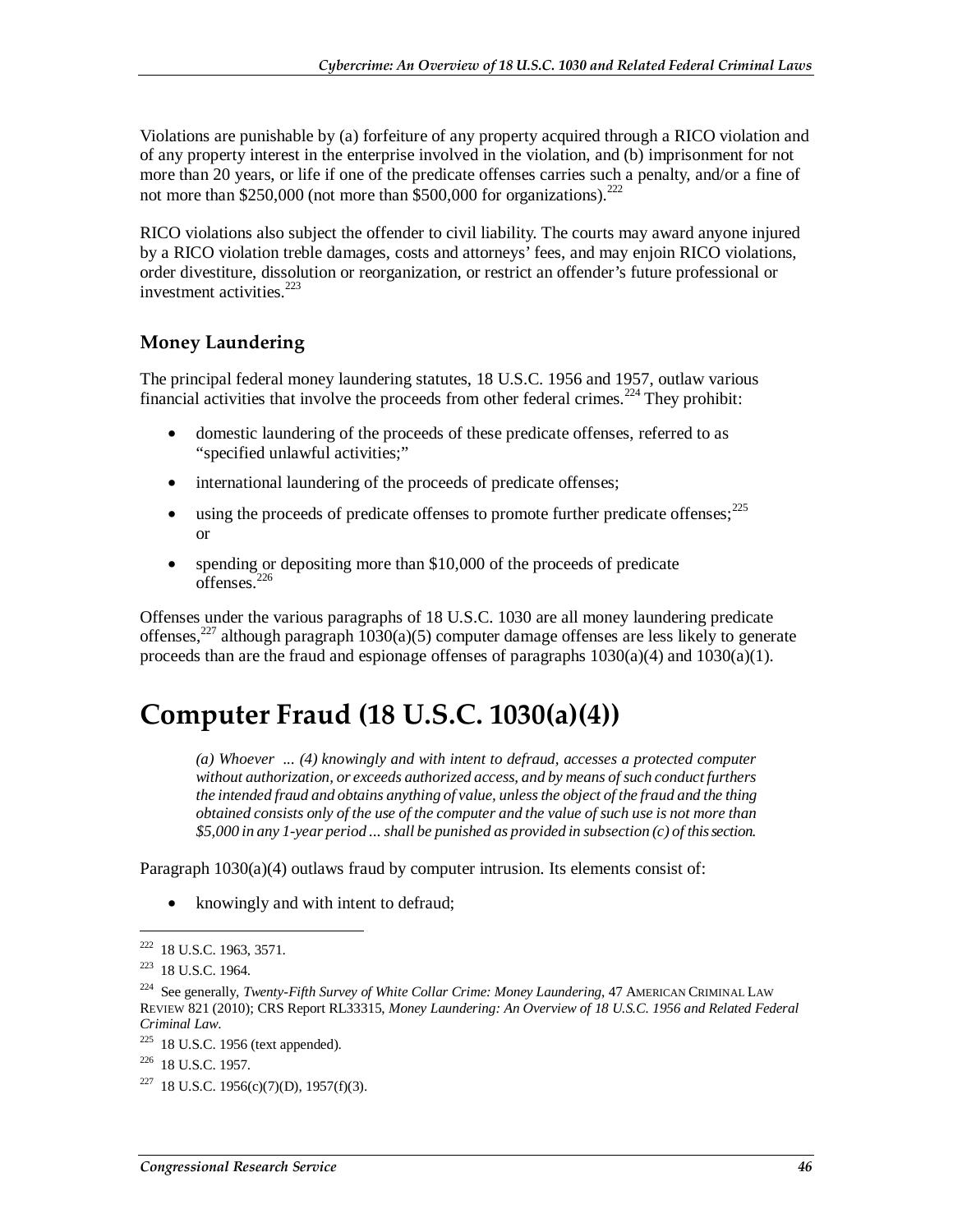- accessing a protected computer without authorization, or exceeding authorization;
- thereby furthering a fraud and obtaining anything of value (other than a minimal amount of computer time, i.e., more than \$5,000 over the course of a year).<sup>228</sup>

# **Jurisdiction**

Paragraph 1030(a)(4) outlaws fraud against "protected computers," that is, computers used in or affecting interstate or foreign commerce,<sup>229</sup> those used by or for "the United States Government," or those used by or for a financial institution.<sup>230</sup> As noted earlier, there may be some real doubt whether the phrase "United States Government" computers includes computers of the legislative and judicial branches or of the independent federal agencies, or whether it encompasses only those within the executive branch. The wording of some of the paragraphs of Section 1030 clearly anticipates expansive coverage. Having declined to take advantage of those terms of art with respect to paragraph 1030(a)(4), should Congress be presumed to have intended a more limited reach? As noted earlier, the counterpoint is that in one paragraph of Section 1030, Congress uses the phrase "Government of the United States" interchangeably with the more expansive phrase "department or agency of the United States."

The committee reports indicate that Congress understood the phrase "used in interstate or foreign commerce" to be the equivalent of "affecting interstate or foreign commerce."<sup>231</sup> When the Identity Theft Enforcement and Restitution Act recast the jurisdictional base to expressly include computers "affecting" interstate or foreign commerce,<sup>232</sup> it seemed to reinforce the committee's expansive understanding.

Congress amended the definition of protected computer used in interstate or foreign commerce by adding the phrase "including a computer located outside the United States that is used in a manner that affects interstate or foreign commerce."<sup>233</sup> In doing so, it might be thought to have intended to preclude overseas application of the paragraphs of 18 U.S.C. 1030 under any other circumstances, for example, a federal computer located outside the United States that is not used in a manner that affects commerce.

<u>.</u>

<sup>228</sup> *Cenveo, Inc. v. Rao*, 659 F.Supp.2d 312, 316 (D. Conn. 2009)( "To state a claim for relief under the plain words of 18 U.S.C. §1030(a)(4) Cenveo must plead factual content showing that (1) Ms. Rao accessed a protected computer without authorization or in excess of her authorization; (2) she did so knowingly and with intent to defraud; (3) through such access Ms. Rao both furthered her intended fraud and obtained something of value; and (4) Ms. Rao's conduct caused Cenveo to suffer losses 'aggregating at least \$5,000 in value.'"); *P.C. Yonkers, Inc. v. Celebrations the Party and Seasonal Superstore, LLC*, 428 F.3d 504, 508 (3d Cir. 2005).<br><sup>229</sup> 18 U.S.C. 1020(a)(2)(D), 14 U.S

<sup>18</sup> U.S.C. 1030(e)(2)(B); *Multiven, Inc. v. Cisco Systems, Inc.*, \_\_\_ F.Supp.2d \_\_, \_\_\_ (N.D. Cal. July 20, 2010), quoting *United States v. Sutcliffe*, 505 F.3d 944, 953 (9<sup>th</sup> Cir. 2007)("[A]s both the means to engage in commerce and the method by which transactions occur, the Internet is an instrumentality and channel of interstate commerce").

<sup>230 18</sup> U.S.C. 1030(e)(2)(A).

<sup>231</sup> S.Rept. 104-357 at 10 (1996).

<sup>232</sup> P.L. 110-326, 122 Stat. 3563 (2008).

 $233$  18 U.S.C. 1030(e)(2).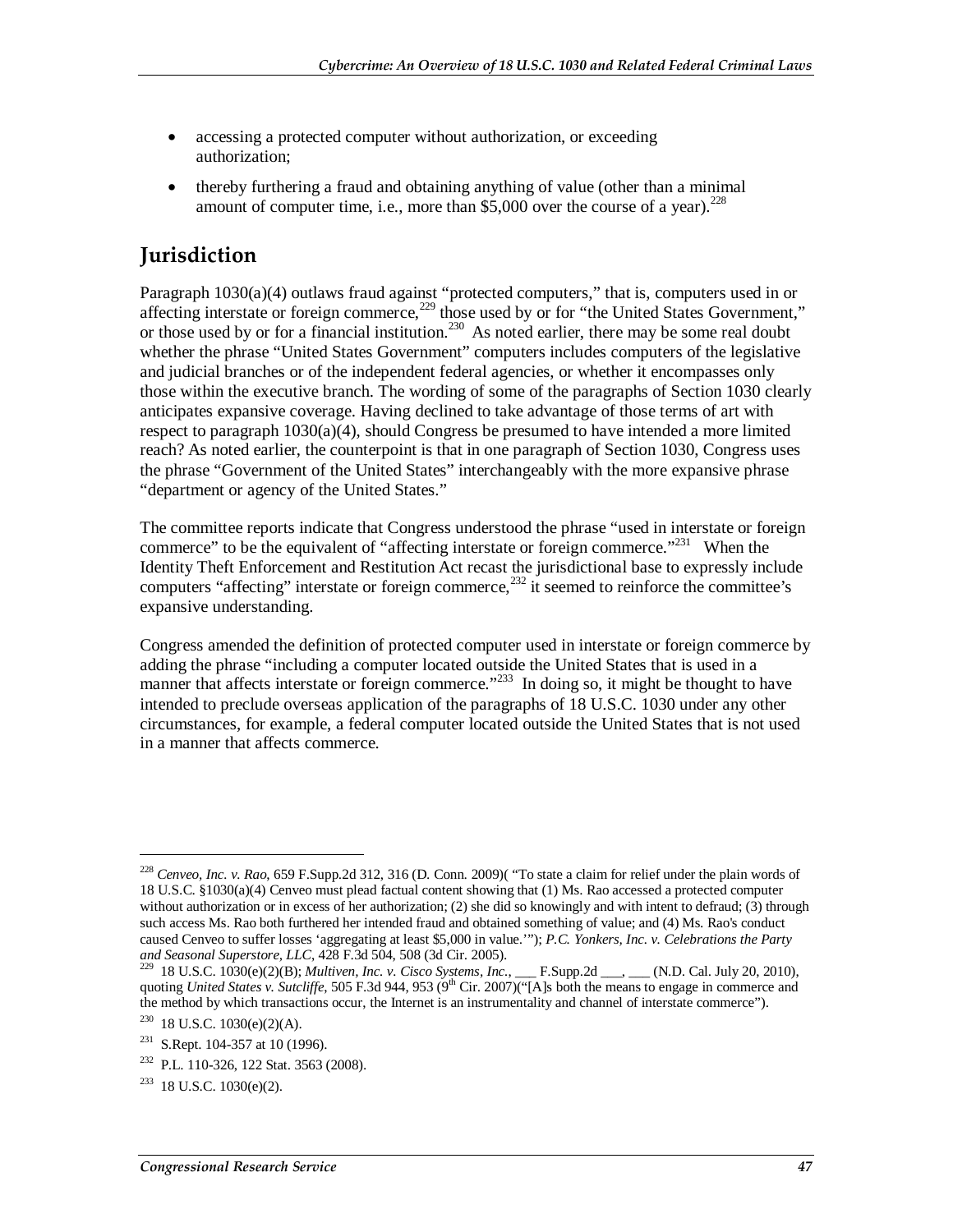# **Unauthorized or Excessive Access**

Thus far, the courts have been unable to agree on the meaning of "without authorization" or "exceeds authorized access" as used in paragraph  $1030(a)(4)$  and the other paragraphs of 18 U.S.C. 1030, even though the statute supplies a specific definition of the term "exceeds authorized access."<sup>234</sup> Some have applied the terms to access by authorized employees who use their access in any unauthorized manner or for unauthorized purposes and to outsiders who have been granted access subject to explicit reservations.<sup>235</sup> Others have concluded that "a person who 'intentionally accesses a computer without authorization'  $\S$ §1030(a)(2) and (4), accesses a computer without any permission at all, while a person who 'exceeds authorized access,' *id.,* has permission to access the computer, but accesses information on the computer that the person is not entitled to access."<sup>236</sup>

# **Fraud and Intent**

1

Paragraph  $1030(a)(4)$  was proposed as part of the original statute in  $1984$ <sup>237</sup> but only enacted with the 1986 amendments.<sup>238</sup> The reports accompanying the 1986 amendments note that the intent element—"knowingly and with intent to defraud"—"is the same standard used for 18 U.S.C. 1029 relating to credit card fraud."<sup>239</sup> The phrase as used in the credit card fraud statute means that the offender is conscious of the natural consequences of his action (i.e., that it is likely that someone will be defrauded) and intends that those consequences should occur (i.e., he intends that someone should be defrauded). $240$ 

<sup>234 18</sup> U.S.C. 1030(e)(6)("the term 'exceeds authorized access' means to access a computer with authorization and to use such access to obtain or alter information in the computer that the accesser is not entitled so to obtain or alter").

<sup>&</sup>lt;sup>235</sup> United States v. John, 597 F.3d 263, 270-73 (5<sup>th</sup> Cir. 2010); *YourNetDating v. Mitchell*, 88 F. Supp. 2d 870 (N.D. Ill. 2000) (former employee found to be exceeding authorized access because he used his access codes to divert users from his ex-employer's website); *Shurgard Storage Centers v. Safeguard Self Storage*, 119 F. Supp. 2d 1121 (W.D. Wash. 2000) (unauthorized access found when employees used their access to benefit a competitor); *Southwest Airlines Co. v. Farecase, Inc.*, 318 F.Supp.2d 435, 439-40 (N.D. Tex. 2004) (use of software to gather fare information from airline's website in spite of "no scraping" warnings constitutes a violation of paragraph 1030(a)(2)); *Guest-Tek Interactive Entertainment v. Pullen*, 665 F.Supp.2d 42, 44-46(D. Mass. 2009).

<sup>&</sup>lt;sup>236</sup> LVRC Holdings LLC v. Brekka, 581 F.3d 1127, 1133 (9<sup>th</sup> Cir. 2009); *Lewis-Burke Assoc. LLC*, \_\_\_ F.Supp.2d \_ \_\_\_ (D.D.C. July 28, 2010); *US Bioservices Corp. v. Lugo*, 595 F.Supp.2d 1189, 1192 (D.Kan. 2009)(citing cases).

 $237$  H.Rept. 98-894 at 27 (1984).

<sup>238</sup> P.L. 99-474, 100 Stat. 1213 (1986), 18 U.S.C. 1030 (1986 Supp.).

<sup>239</sup> S.Rept. 99-432 at 10 (1986); H.Rept. 99-612 at 12 (1986).

<sup>&</sup>lt;sup>240</sup> H.Rept. 98-894 at 16-7 (1984)("A knowing state of mind with respect to an element of the offense is (1) an awareness of the nature of one's conduct, and (2) an awareness of or a firm belief in the existence of a relevant circumstance such as whether an access device was counterfeit before it was used or trafficked in. The Committee intends that the knowing state of mind requirement may be satisfied by proof that the actor was aware of a high probability of the existence of the circumstances, although a defense should succeed if it is proven that the actor actually believed that the circumstance did not exist after taking reasonable steps to warrant such belief.... The Committee intends that the term 'with the intent' have the same culpable state of mind as the term 'purpose' as used in the proposed Model Penal Code (§2.02). The distinction from a knowing state of mind was recently restated by Justice Rehnquist, '... a person who causes a particular result is said to act purposefully if he consciously desires that result, whatever the likelihood of that result happening from his conduct, while he is said to act knowingly if he is aware that result is practically certain to follow from his conduct, whatever his desire may be as to that result.' *United States v. Bailey*, 444 U.S. 394, 404 (1980)").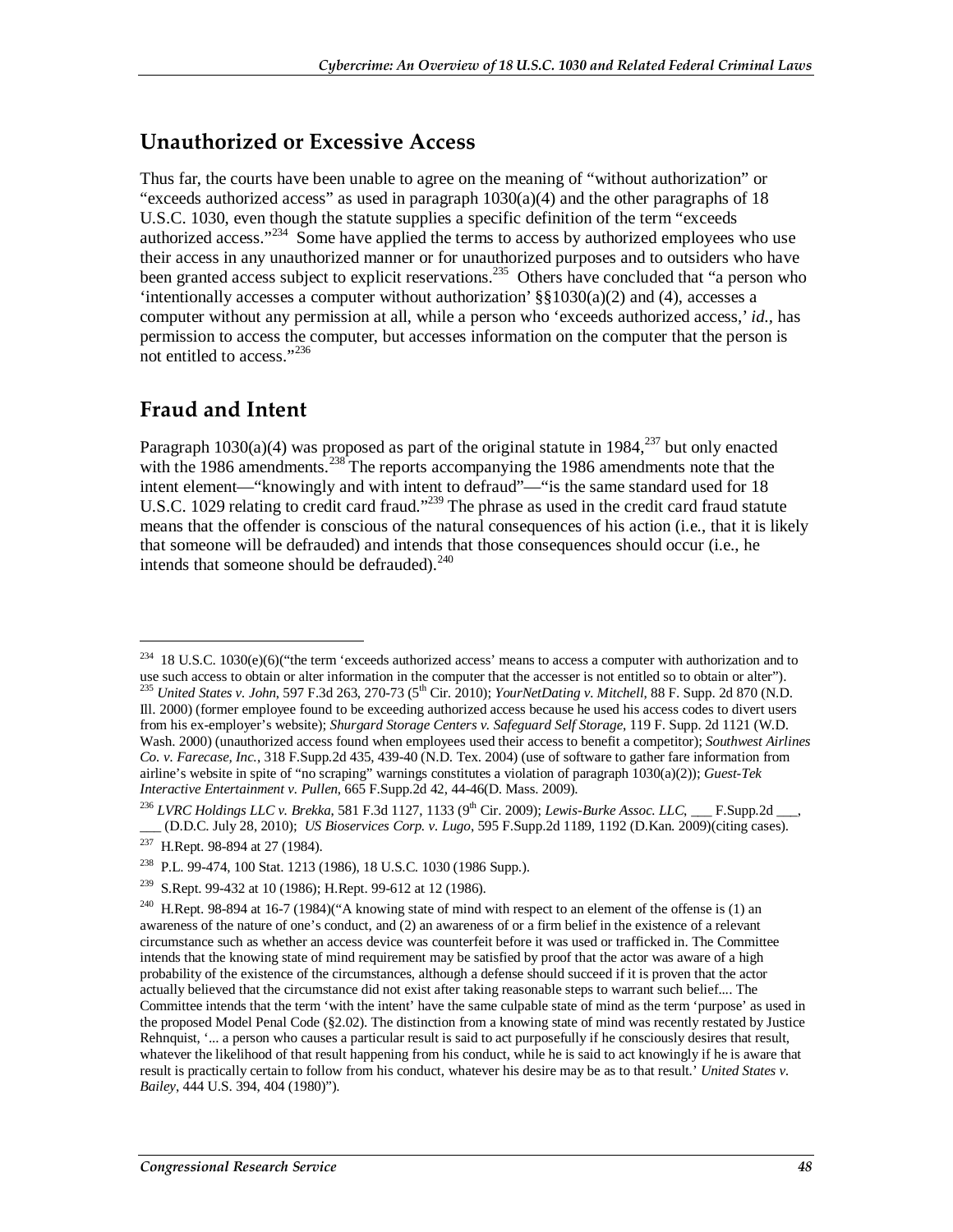The phrase "thereby furthers a fraud" insures that prosecutions are limited to cases where use of a computer is central to a criminal scheme rather those where a computer is used simply as a record-keeping convenience.<sup>241</sup>

Similarly, the demand that the value of converted property exceed \$5,000 avoids the possibility that mere computer trespassing would be prosecuted as fraud under the theory that lost computer time could satisfy the "thing of value" element that separates the two offenses. The \$5,000 threshold overcomes this problem while permitting prosecution for repeated intrusions.<sup>242</sup>

The case law confirms that the difficulty of maintaining a prosecution against even a repeated trespasser under paragraph 1030(a)(4), as *United States v. Czubinski*, 106 F.3d 1069 (1<sup>st</sup> Cir. 1997), demonstrates. *Czubinski* involved an Internal Revenue Service employee who conducted a number of unauthorized searches of taxpayer files in an IRS computer system. The Court of Appeals overturned his conviction on four counts of violating paragraph 1030(a)(4) because it felt the government had failed to prove that the government had been defrauded, that is, deprived of anything of value. $^{243}$ 

### **Consequences**

<u>.</u>

Violations are punishable by imprisonment for not more than five years (not more than 10 years for subsequent offenses) and/or a fine of not more than \$250,000 (not more than \$500,000 for organizations).<sup>244</sup> The same sentencing guideline covers both fraud under paragraph  $1030(a)(4)$ , and damage under paragraph 1030(a)(5), although the escalators based on the amount of loss

<sup>&</sup>lt;sup>241</sup> S.Rept. 99-432 at 9 (1986)("The Committee was concerned that computer usage that is wholly extraneous to an intended fraud might nevertheless be covered by this subsection if the subsection were patterned directly after the current mail fraud and wire fraud laws. If it were so patterned, the subsection might be construed as covering an individual who had devised a scheme or artifice to defraud solely because used a computer to keep records or to add up his potential 'take' from the crime. The Committee does not believe that a scheme or artifice to defraud should fall under the ambit of subsection (a)(4) merely because the offender signed onto a computer at some point near to the commission or execution of the fraud. While such a tenuous link might be covered under current law where the instrumentality used is the mails or the wires, the Committee does not consider that link sufficient with respect to computers. To be prosecuted under this subsection, the use of the computer must be more directly linked to the intended fraud. That is, it must be used by the offender without authorization or in excess of his authorization to obtain property of another, which property furthers in the intended fraud").

<sup>&</sup>lt;sup>242</sup> S.Rept. 104-357 at 9 (1996).

<sup>&</sup>lt;sup>243</sup> "The plain language of Section 1030(a)(4) emphasizes that more than mere unauthorized use is required: the 'thing obtained' may not merely be the unauthorized use. It is the showing of some additional end—to which the unauthorized access is a means—that is lacking here. The evidence did not show that Czubinski's end was anything more than to satisfy his curiosity by viewing information about friends, acquaintances, and political rivals. No evidence suggests that he printed out, recorded, or used the information he browsed. No rational jury could conclude beyond a reasonable doubt that Czubinski intended to use or disclose that information, and merely viewing information cannot be deemed the same as obtaining something of value for the purposes of this statute. [The district court, in denying a motion to dismiss the computer fraud counts in the indictment, found that the indictment sufficiently alleged that the confidential taxpayer information was itself a thing of value to Czubinski, given his ends. The indictment, or course, alleged specific uses for the information, such as creating dossiers on KKK members, that were not proven at trial]," *United States v. Czubinski*, 106 F.3d at 1078 (portions of footnote 17 of the Court's opinion in brackets). See also, *United States v. DeMonte*, 25 F.3d 343 (6<sup>th</sup> Cir. 1994)(authority of sentencing court to order probation instead of imprisonment pursuant to a downward departure, on the basis of extraordinary circumstances, from the applicable sentencing guidelines for a violation of 18 U.S.C. 1030(4) that occurred when the defendant, a Veterans' Administration supervisory accountant made fraudulent entries in a VA computer system that result in payments to a fictitious company).

<sup>244 18</sup> U.S.C. 1030(c)(4), 3571.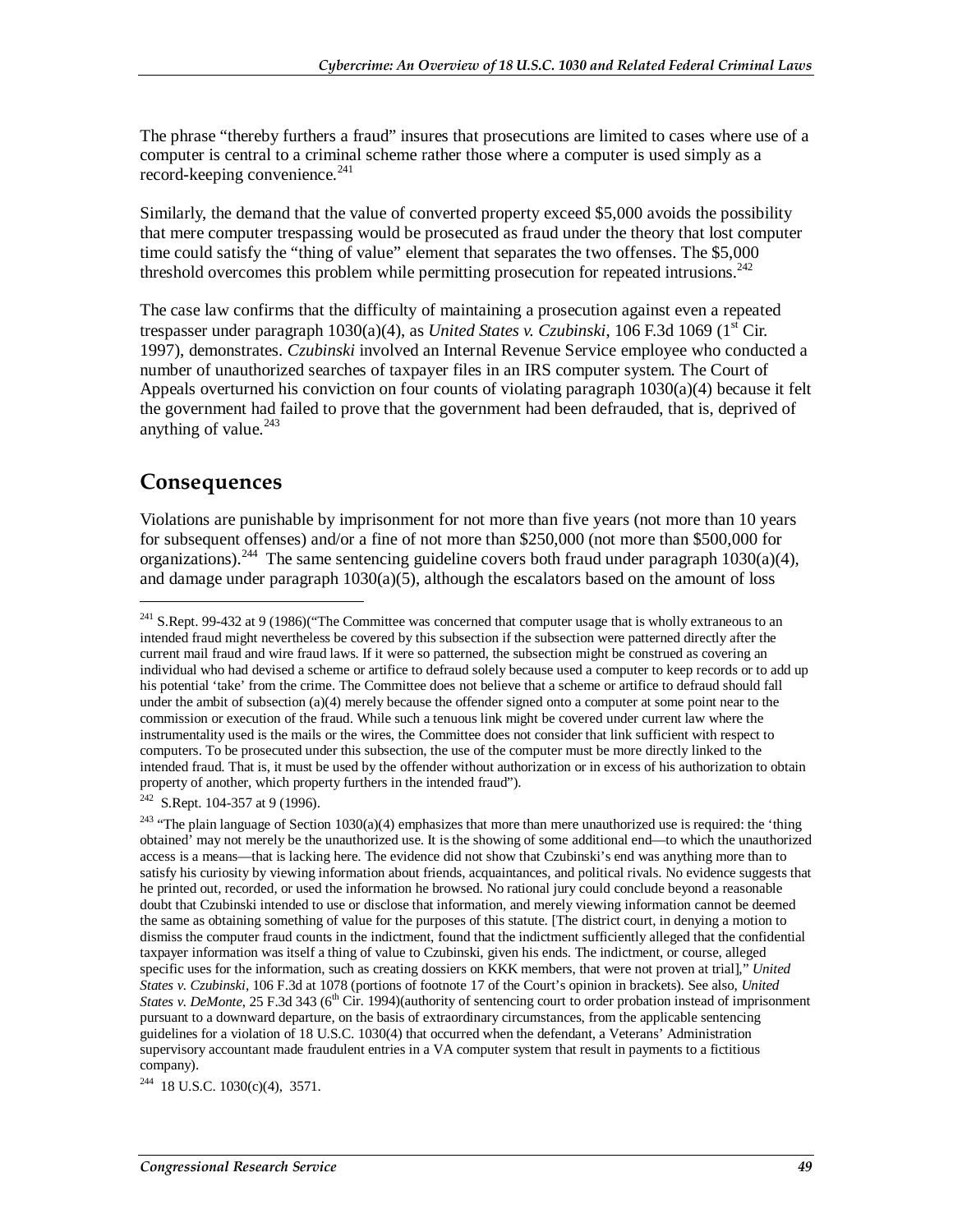inflicted are likely to be more telling in the case of wide-spread damage caused by the release of a worm or virus.<sup>245</sup> The attempt, conspiracy, and complicity provisions apply to paragraph 1030(a)(4) offenses in much the same way as those provisions apply to the other paragraphs of the section.<sup>246</sup> As discussed earlier, conviction of a paragraph  $1030(a)(4)$  offense requires an order to make restitution and may lead to the confiscation of the fruits and instrumentalities of the offense.247 Victims may sue for compensatory damages and/or injunctive relief under subsection  $1030(g)$ <sup>248</sup>

# **Other Crimes**

1

Paragraph 1030(a)(4) prohibits unauthorized use of a government computer, a bank computer or a computer used in interstate or foreign commerce as an integral part of a fraud. Its companions at federal criminal law include general criminal statutes, statutes proscribing theft or fraud of federal property, those that outlaw the theft or fraud of the property of financial institutions, and those that prohibit theft or fraud involving property with an interstate or foreign commerce nexus.

### **Interstate and Foreign Commerce**

*Wire Fraud.* Although the wire fraud statute, 18 U.S.C. 1343, does not refer to "things of value," a phrase that encompasses both the tangible and the intangible, neither does it refer exclusively to physical items such as "goods, wares, merchandises, securities or money." Rather it condemns the use of interstate or foreign wire communications pursuant to a scheme to defraud another of "money or property."<sup>249</sup> The Supreme Court has made it clear that "property" within its purview may include confidential information,<sup>250</sup> and various federal courts have made it clear that confidential information in computer storage is no less favored.<sup>251</sup> In fact, one commentator

<sup>&</sup>lt;sup>245</sup> The governing Sentencing Guideline calculates the applicable sentencing ranges below the statutory 5 and 10 year maximum penalties based on the amount of loss and the number of victims related to the offense, U.S.S.G. §2B1.1.

<sup>&</sup>lt;sup>246</sup> Conspiracy to violate paragraph 1030(a)(4) may also be charged under the general conspiracy statute, 18 U.S.C. 371, see e.g., *United States v. Schaffer*, 586 F.3d 414, 422 (6<sup>th</sup> Cir. 2009).

<sup>247 18</sup> U.S.C. 981(a)(1)(C), 982(a)(2)(B), 1030(i), 1030(j), 3663A.

<sup>&</sup>lt;sup>248</sup> Civil plaintiffs utilizing  $1030(g)$  tend to have been more likely to successfully litigate under a violation of  $1030(a)\dot{4}$ ) than in the criminal context. See, e.g., *Creative Computing v. Getloaded.com*, 386 F.3d 930 (9<sup>th</sup> Cir. 2004)(court found that plaintiff successfully demonstrated loss of business as economic damages, and that the evidence supported a damage award and injunctive relief).

<sup>&</sup>lt;sup>249</sup> "Whoever, having devised or intending to devise any scheme or artifice to defraud, or for obtaining money or property by means of false or fraudulent pretenses, representations, or promises, transmits or causes to be transmitted by means of wire, radio, or television communication in interstate or foreign commerce, any writings, signs, signals, pictures, or sounds for the purpose of executing such scheme or artifice, shall be fined under this title or imprisoned not more than five years, or both. If the violation affects a financial institution, such person shall be fined not more than \$1,000,000 or imprisoned not more than 30 years, or both," 18 U.S.C. 1343; see generally, *Twenty-Fifth Survey of White Collar Crime: Mail and Wire Fraud*, 47 AMERICAN CRIMINAL LAW REVIEW 797 (2010); *Criminal and Civil RICO: Traditional Canons of Statutory Interpretation and the Liberal Construction Clause*, 30 COLUMBIA JOURNAL OF LAW & SOCIAL PROBLEMS 41 (1996); Lynch, *RICO: The Crime of Being a Criminal*, 87 COLUMBIA LAW REVIEW 661 (Pts. I & II), 920 (Pts. III & IV) (1987).

<sup>250</sup> *Carpenter v. United States*, 484 U.S. 19, 26 (1987).

<sup>&</sup>lt;sup>251</sup> *United States v. Martin*, 228 F.3d 1, 16 (1<sup>st</sup> Cir. 2000); *United States v. Czubinski*, 106 F.3d 1069, 1073-76 (1<sup>st</sup> Cir. 1997); *United States v. Wang*, 898 F.Supp. 758, 760 (D.Colo. 1995); *United States v. Seidlitz*, 589 F.2d 152, 160 (4th Cir. 1978).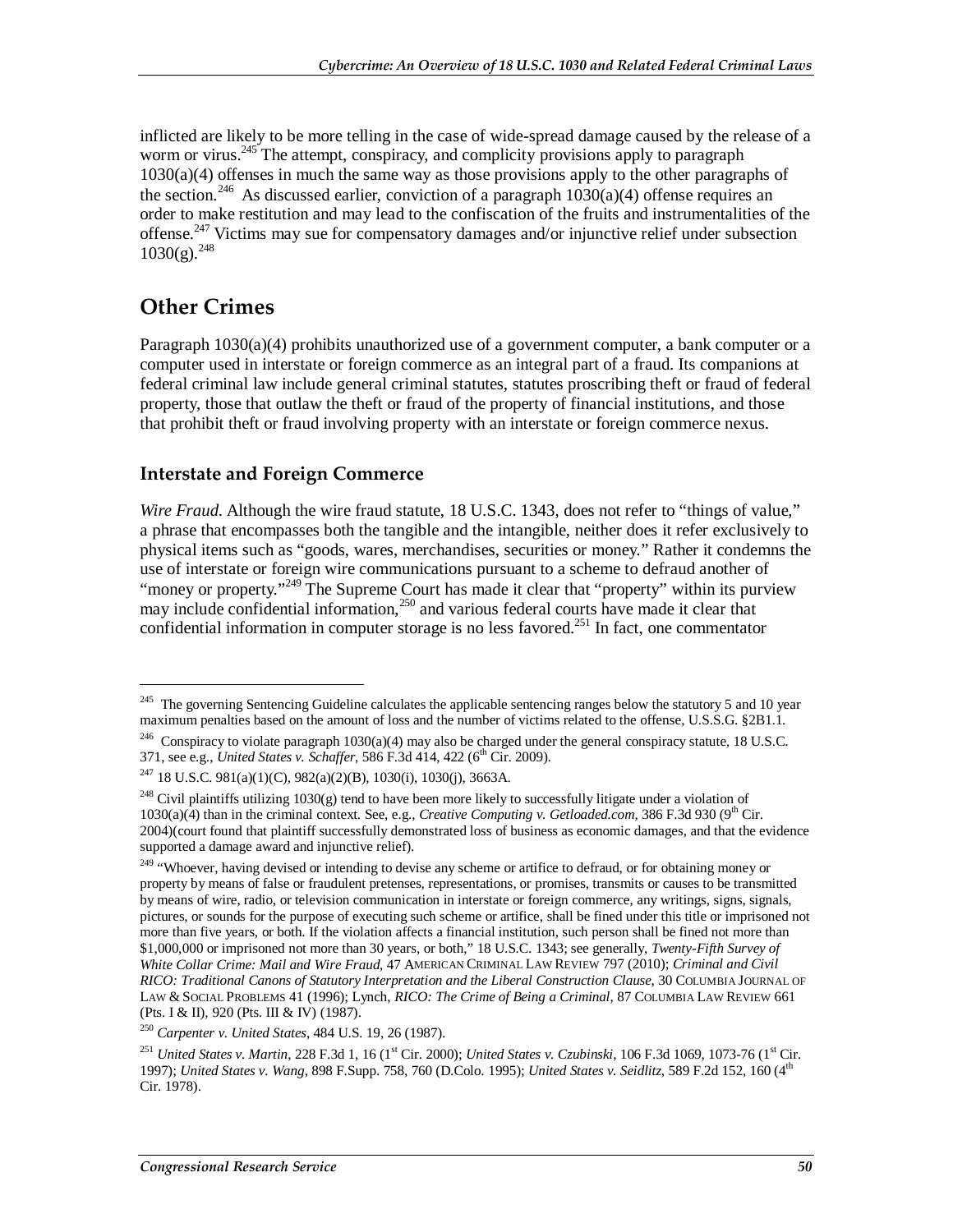claims that "[t]he wire fraud statute, 18 U.S.C. 1343, has produced more convictions for computer-related crimes than §1030 or any other computer-specific statute.<sup> $252$ </sup>

*Credit Card Fraud.* Section 1029 of title 18 (credit card fraud) and Section 1030 (computer fraud) share a common history.<sup>253</sup> Like section 1030, section 1029 has undergone rather regular finetuning since its initial passage in 1984 as part of the Comprehensive Crime Control Act of that year.<sup>254</sup> Unlike section 1030, it has a single, uniformly applicable jurisdictional base: it applies to offenses that "affect interstate or foreign commerce."<sup>255</sup>

The two overlap where section 1029 outlaws the deception of commercial computer systems through the improper use of an "access device" to acquire cash, credit, merchandise, or services.<sup>256</sup>

An access device is (1) any—

- card,
- personal identification number,
- plate,
- electronic serial number,
- code,

<u>.</u>

• mobile identification number, or

<sup>254</sup> P.L. 98-473, 98 Stat. 2183, 2190 (1984). Section 1029 was amended by P.L. 99-646, 100 Stat. 3601 (1986); P.L. 101-647, 104 Stat. 4831 (1990); P.L. 103-322, 108 Stat. 2087, 2148 (1994); P.L. 103-414, 108 Stat. 4291 (1994); P.L. 104-294, 110 Stat. 3501 (1996); P.L. 105-172, 112 Stat. 53 (1998); P.L. 107-25,115 Stat. 342 (2001); P.L. 107-273, 116 Stat. 1808 (2002).

<sup>252</sup> Olivenbaum, *<CTRL><ALT><DELETE>: Rethinking Federal Computer Crime Legislation*, SETON HALL LAW REVIEW 574, 625 (1997).

<sup>&</sup>lt;sup>253</sup> Each was enacted in part due to concerns about the breadth of a more narrowly crafted ancestor whose prohibitions continue in effect. In the case of Section 1029, there were questions whether 15 U.S.C. 1644 (Truth in Lending Act) that outlaws the fraudulent use of credit cards could reach counterfeiting or the use of stolen credit card account numbers, H.Rept. 98-894, at 5 (1984). In the case of Section 1030, similar questions were raised about the sweep of 15 U.S.C. 1693n (Electronic Funds Transfer Act) that outlaws the fraudulent use of bank debit cards), Id. See generally, *What Constitutes Violation of 18 USCS §1029, Prohibiting Fraud or Related Activity in Connection with Credit Card or Other Credit Access Device*, 115 ALR FED 213.

<sup>&</sup>lt;sup>255</sup> The cases suggest that the interstate nexus must be clearly identifiable but have yet to identify the point, if any, at which the connection becomes too tenuous to support a claim of an affect on interstate commerce, see e.g., *United States v. Bolton*, 68 F.3d 396, 400 n.3 (10<sup>th</sup> Cir. 1995)(large majority of stolen credit cards in the defendant's possession had out of state addresses printed on them); *United States v. Clayton*, 108 F.3d 1114, 1118 (9<sup>th</sup> Cir. 1997). Since the misconduct proscribed is commercial in nature the question is not one of Congressional power but whether in a given case the government can and has proven that the particular misconduct "affects interstate or foreign commerce," compare *United States v. Morrison*, 529 U.S. 598, 608-9 (2000) and *United States v. Lopez*, 514 U.S. 549, 558-59 (1995)(Congress may regulate the instrumentalities and use of the channels of interstate commerce and activities that have a substantial relation to interstate commerce), with, *Jones v. United States*, 529 U.S. 848, 852 (2000) (a statute that outlaws the destruction of property "used" in commerce does not protect residential property not shown to have been used for any commercial purpose) and *Gonzales v. Raich*, 545 U.S. 1, 17 (2005) (Congress may "regulate purely local activities that are part of an economic 'class of activities' that have a substantial effect on interstate commerce").

 $256$  As discussed below section 1029 also overlaps paragraph  $1030(a)(6)$  that relates to trafficking in a particular access device, computer passwords.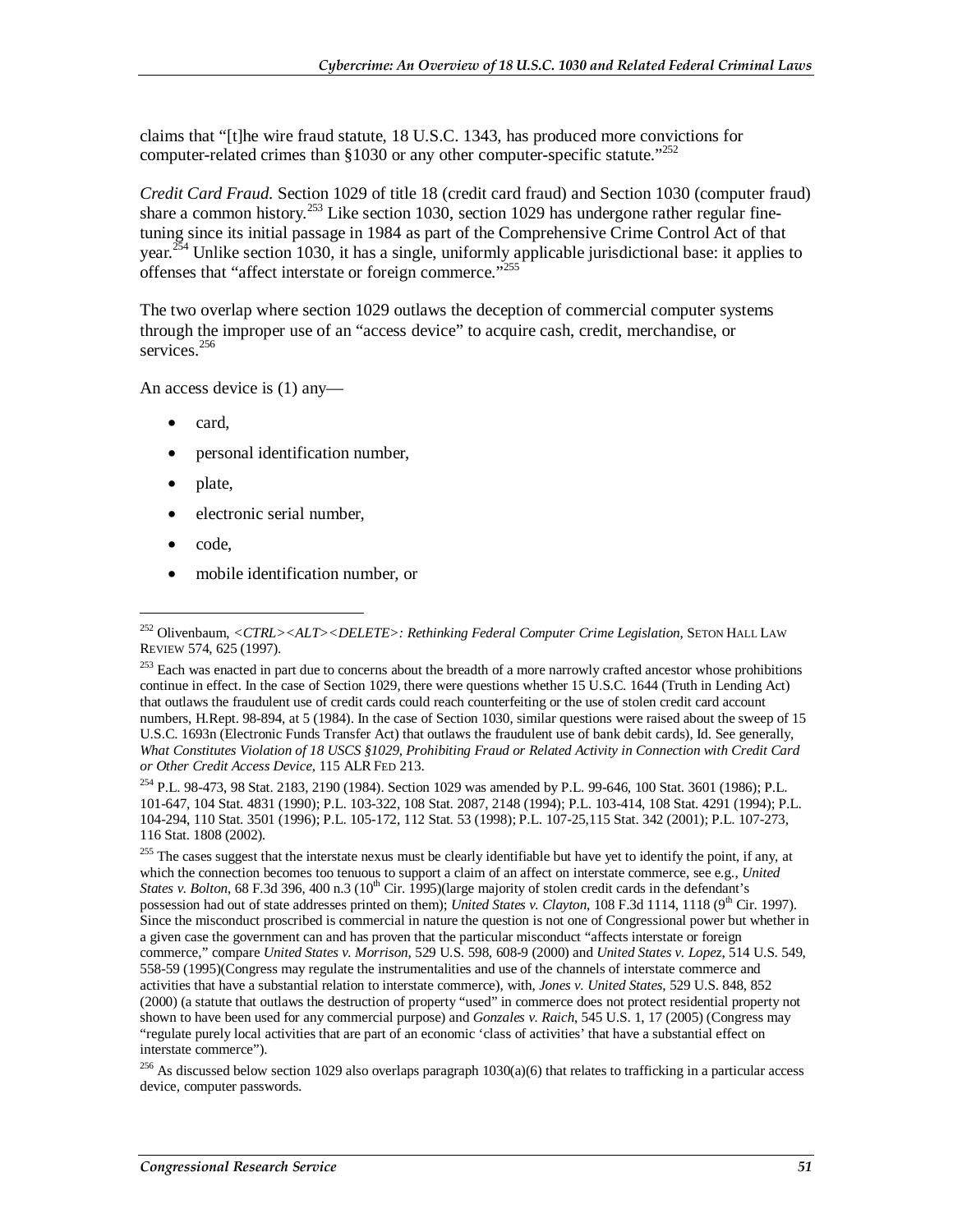• any account number or other telecommunications service, equipment, or instrument identifier, or other means of account access;

(2) that either

(a) can be used, alone or in conjunction with another access device, to obtain money, goods, services, or any other thing of value, or

(b) can be used to initiate a transfer of funds (other than a transfer originated solely by paper instrument). $^{257}$ 

The level of intent for each of the several crimes established in section 1029 is the same as that often used for section 1030—"knowing and with the intent to defraud." Thus, criminal liability under section 1029 requires that the offender know that his or her actions are likely to deprive another of something of value and demands that the offender means for that deprivation to occur.<sup>258</sup>

Section 1029 establishes three types of crimes: misuse of access devices, conduct in anticipation of misuse of access devices, and attempts or conspiracies to commit one of these substantive violations. The misuse crimes include:

- use of a *counterfeit* access device;<sup>259</sup> a "counterfeit access device" is one that is "counterfeit, fictitious, altered, or forged, or an identifiable component of an access device or a counterfeit access device;"<sup>260</sup>
- use of an *unauthorized* access device resulting in a loss or gain over the course of one year worth than  $$1,000;^{261}$  an "unauthorized access device" is one that has been "lost, stolen, expired, revoked, canceled, or obtained with intent to defraud;"262 and

1

 $262$  18 U.S.C. 1029(e)(3).

 $257$  18 U.S.C. 1029(e)(1).

<sup>&</sup>lt;sup>258</sup> "'With intent to defraud' means that the offender has a conscious objective, desire or purpose to deceive another person, and to induce such other person, in reliance upon such deception, to assume, create, transfer, alter or terminate a right, obligation, or power with reference to property," S.Rept. 368 at 7.

<sup>&</sup>lt;sup>259</sup> 18 U.S.C. 1029(a)(1)(emphasis added)("Whoever—(1) knowingly and with intent to defraud produces, uses, or traffics in one or more counterfeit access devices ... shall, if the offense affects interstate or foreign commerce, be punished as provided in subsection (c) of this section").

 $260$  18 U.S.C. 1029(e)(2). "The term 'fictitious' is intended to cover a number of different types of counterfeit devices, including representations, depictions or facsimiles of an access device. The definition is intended to be sufficiently broad to cover components of an access device or a counterfeit access device, but would exclude indistinguishable raw materials. The components would include elements of devices that are legitimate but obtained or used with an intent to defraud. Thus, any identifiable component, whether it is in fact an actual component that has been obtained in some fashion by a perpetrator with an intent to defraud or a false or counterfeit substitute for a legitimate component, would fall within the definition of counterfeit access device. The committee intends the term 'component' to include incomplete access devices or counterfeit access devices, such as any mag strips, holograms, signature panels, microchips, and blank cards of so-called 'white plastic.'" H.Rept. 98-894 at 19 (1984).

 $^{261}$  18 U.S.C. 1029(a)(2)(emphasis added)("Whoever ... knowingly and with intent to defraud traffics in or uses one or more unauthorized access devices during any one-year period, and by such conduct obtains anything of value aggregating \$1,000 or more during that period ... shall, if the offense affects interstate or foreign commerce, be punished as provided in subsection (c) of this section").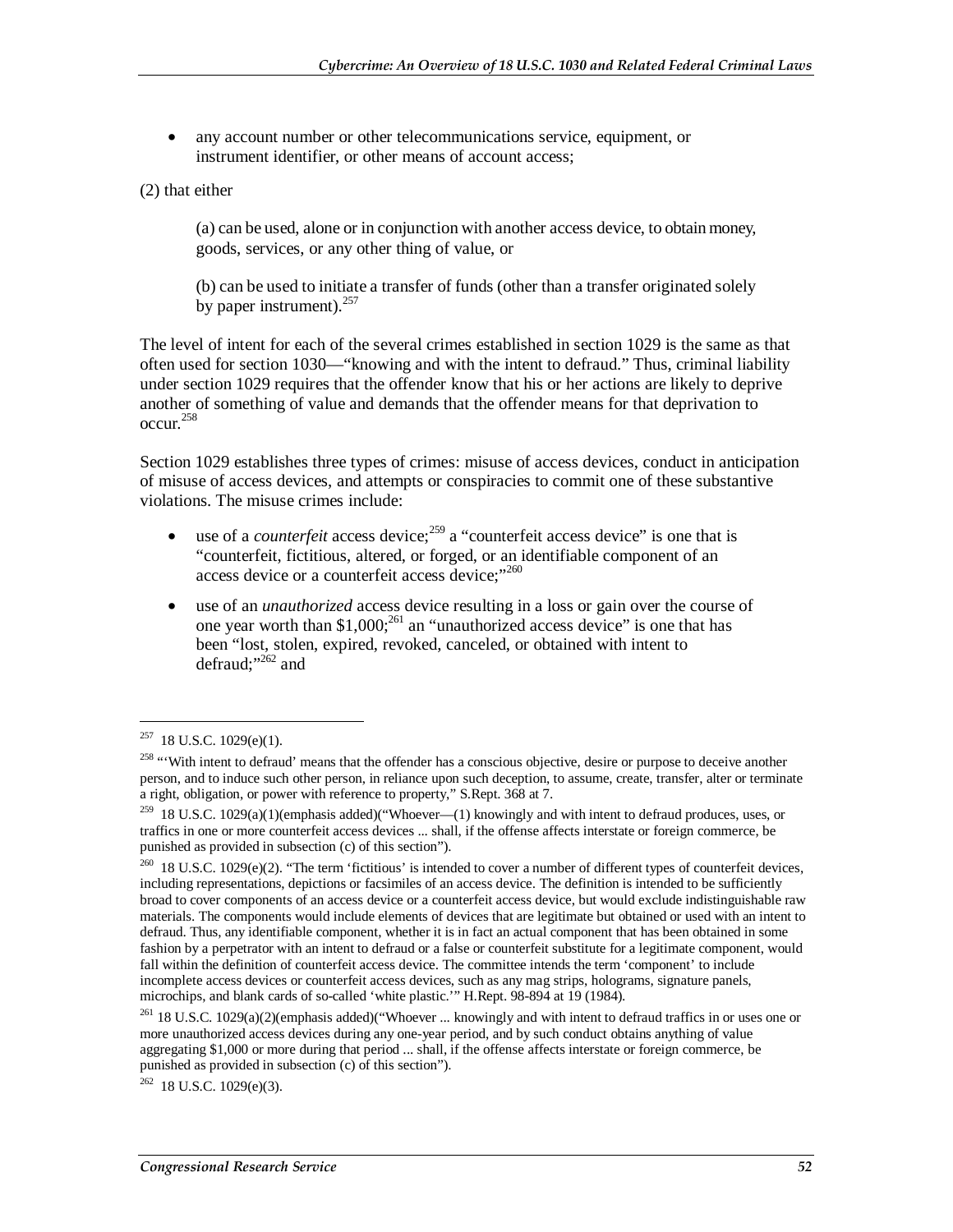• use of an access device "issued to another person" resulting in a loss or gain over the course of one year worth \$1,000 or more; again each of the uses is only criminal if done knowingly and with an intent to defraud: $^{263}$ 

The "preparation" offenses of Section 1029 each extend only to misconduct that affects interstate or foreign commerce and only to misconduct committed knowingly and with an intent to defraud.<sup>264</sup> They include:

- possession of 15 or more counterfeit or unauthorized access devices;  $^{265}$
- possession of "device-making" equipment  $(\S 1029(a)(4))$ <sup>266</sup> essentially counterfeiting paraphernalia;  $267$
- offering another an access device or offering to sell information concerning an access device, without the authorization of the issuer of the device;<sup>268</sup>
- use of a telecommunications device modified or altered to permit the unauthorized receipt of telecommunications services;<sup>269</sup>
- use of a scanner:  $270$  that is, illegal wiretapping or electronic eavesdropping equipment; $^{271}$
- possession of computer equipment used to avoid telecommunications charges, that is, possession of "hardware or software used for altering or modifying

1

<sup>268</sup> "Whoever ... without the authorization of the issuer of the access device, knowingly and with intent to defraud solicits a person for the purpose of—(A) offering an access device; or (B) selling information regarding or an application to obtain an access device ... shall, if the offense affects interstate or foreign commerce, be punished as provided in subsection (c) of this section,"  $18 \text{ U.S.C. } 1029(a)(6)$ .

<sup>&</sup>lt;sup>263</sup> 18 U.S.C. 1029(a)(5)("Whoever ... knowingly and with intent to defraud effects transactions, with 1 or more access devices issued to another person or persons, to receive payment or any other thing of value during any 1-year period the aggregate value of which is equal to or greater than \$1,000 ... shall, if the offense affects interstate or foreign commerce, be punished as provided in subsection (c) of this section").

<sup>264 18</sup> U.S.C. 1029(a).

<sup>&</sup>lt;sup>265</sup> "Whoever ... knowingly and with intent to defraud possesses fifteen or more devices which are counterfeit or unauthorized access devices ... shall, if the offense affects interstate or foreign commerce, be punished as provided in subsection (c) of this section,"  $18$  U.S.C.  $1029(a)(3)$ .

<sup>&</sup>lt;sup>266</sup> "Whoever ... knowingly, and with intent to defraud, produces, traffics in, has control or custody of, or possesses device-making equipment ... shall, if the offense affects interstate or foreign commerce, be punished as provided in subsection (c) of this section,"  $18$  U.S.C.  $1029(a)(4)$ .

<sup>&</sup>lt;sup>267</sup> "As used in this section ... the term 'device-making equipment' means any equipment, mechanism, or impression designed or primarily used for making an access device or a counterfeit access device," 18 U.S.C. 1029(e)(6).

<sup>&</sup>lt;sup>269</sup> "Whoever ... knowingly and with intent to defraud uses, produces, traffics in, has control or custody of, or possesses a telecommunications instrument that has been modified or altered to obtain unauthorized use of telecommunications services ... shall, if the offense affects interstate or foreign commerce, be punished as provided in subsection (c) of this section," 18 U.S.C. 1029(a)(7).

<sup>&</sup>lt;sup>270</sup> "Whoever ... knowingly and with intent to defraud uses, produces, traffics in, has control or custody of, or possesses a scanning receiver ... shall, if the offense affects interstate or foreign commerce, be punished as provided in subsection (c) of this section," 18 U.S.C. 1029(a)(8).

<sup>&</sup>lt;sup>271</sup> "The term 'scanning receiver' means a device or apparatus that can be used to intercept a wire or electronic communication in violation of chapter 119 or to intercept an electronic serial number, mobile identification number, or other identifier of any telecommunications service, equipment, or instrument," 18 U.S.C. 1029(e)(8).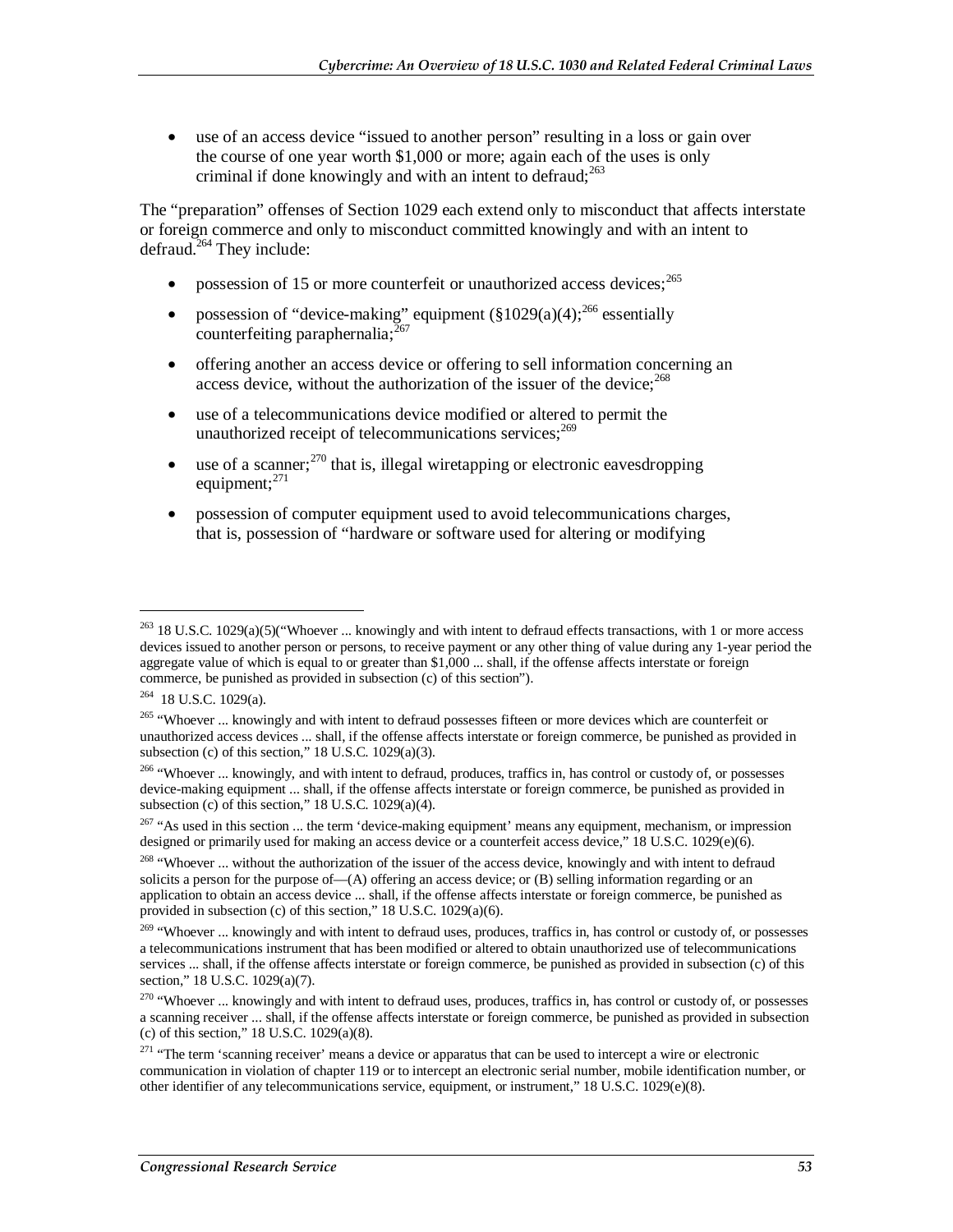telecommunications instruments to obtain unauthorized access to telecommunications services"; $^{272}$  and

• causing another to present credit card slips for payment with the intent to defraud.273

Paragraph 1029(b)(1) makes it a separate offense to attempt to commit any of the substantive crimes in subsection 1029(a) just described.<sup>274</sup> Paragraph 1029(b)(2) makes it a separate offense to conspire to commit any of them.<sup>275</sup> Attempt carries the same penalties as the completed offense (imprisonment either for not more than 10 or not more than 15 years), but conspiracy is punishable by imprisonment for not more than half the maximum terms applicable to the underlying offense (imprisonment for not more than 5 or not more than  $7.5$  years).<sup>276</sup> One reason for the distinction may be that while attempt is merged in the completed offense so that an offender may be punished for either but not both, the crime of conspiracy is ordinarily not merged in the substantive offense so that punishment for either or both is permitted.

In any event, the maximum penalties are determined by those set for the underlying violations of subsection 1029: (1) imprisonment for not more than 10 years for first time offenses involving:

- use of counterfeit access devices; $277$
- use of unauthorized access devices; $278$
- possession of 15 or more counterfeit or unauthorized access devices;  $279$
- unauthorized sale of an access device: $280$
- possession of a device designed to avoid telephone charges; $^{281}$  or

<u>.</u>

<sup>&</sup>lt;sup>272</sup> "Whoever ... knowingly and with intent to defraud uses, produces, traffics in, has control or custody of, or possesses hardware or software, knowing it has been configured to insert or modify telecommunication identifying information associated with or contained in a telecommunications instrument so that the instrument may be used to obtain telecommunications service without authorization ... shall, if the offense affects interstate or foreign commerce, be punished as provided in subsection (c) of this section," 18 U.S.C. 1029(a)(9).

 $273$  "Whoever ... without the authorization of the credit card system member\* or its agent, knowingly and with intent to defraud causes or arranges for another person to present to the member or its agent, for payment, 1 or more evidences or records of transactions made by an access device; shall, if the offense affects interstate or foreign commerce, be punished as provided in subsection (c) of this section," 18 U.S.C. 1029(a)(10).

<sup>\* &</sup>quot;As used in this section ... [t]he term 'credit card system member' means a financial institution or other entity that is a member of a credit card system, including an entity, whether affiliated with or identical to the credit card issuer, that is the sole member of a credit card system," 18 U.S.C. 1029(e)(7).

<sup>&</sup>lt;sup>274</sup> "Whoever attempts to commit an offense under subsection (a) of this section shall be punished as provided in subsection (c) of this section," 18 U.S.C. 1029(b)(1).

<sup>&</sup>lt;sup>275</sup> "Whoever is a party to a conspiracy of two or more persons to commit an offense under subsection (a) of this section, if any of the parties engages in any conduct in furtherance of such offense, shall be fined an amount not greater than the amount provided as the maximum fine for such offense under subsection (c) of this section or imprisoned not longer than one-half the period provided as the maximum imprisonment for such offense under subsection (c) of this section, or both," 18 U.S.C. 1029(b)(2).

<sup>276 18</sup> U.S.C. 1029(b).

 $277$  18 U.S.C. 1029(a)(1).

 $278$  18 U.S.C. 1029(a)(2).

<sup>279 18</sup> U.S.C. 1029(a)(3).

 $280$  18 U.S.C. 1029(a)(6).

 $281$  18 U.S.C. 1029(a)(7).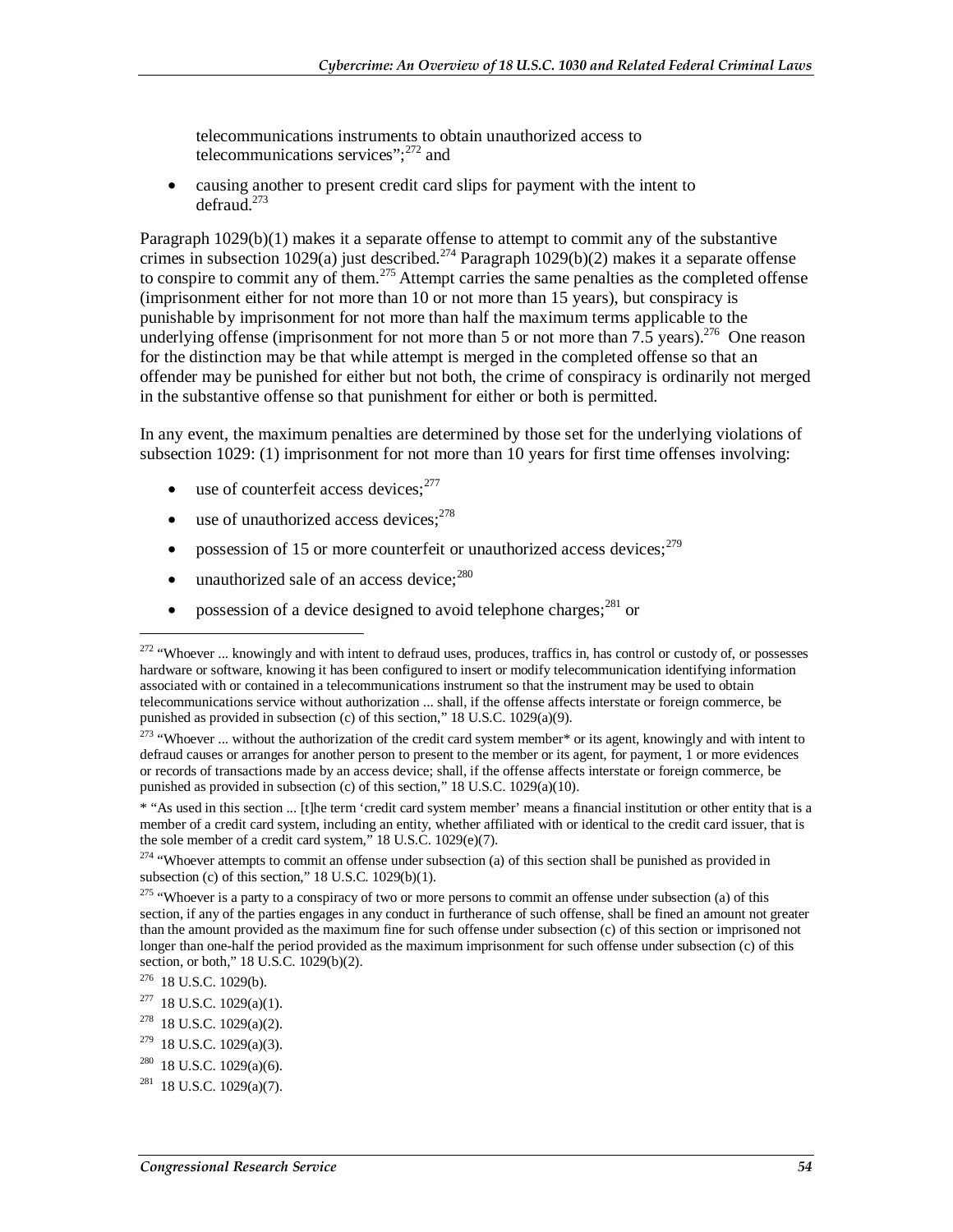• fraudulently causing another to present credit card slips for payment; $^{282}$ 

and (2) imprisonment for not more than 15 years for first time offenses involving:

- possession of counterfeiting equipment;<sup>283</sup>
- use of another's access device to defraud; $^{284}$
- possession of a scanner; $^{285}$  or
- possession of equipment designed to avoid communications service charges.<sup>286</sup>

### **Defrauding the Federal Government**

*Conspiracy.* The same statute that makes it a crime to conspire to violate federal law also makes it a federal crime to conspire to defraud the United States,  $18$  U.S.C. 371.<sup>287</sup> Unlike the mail and wire fraud statutes, a successful prosecution for conspiracy to defraud the United States does not require a showing that the defendant sought to deprive the United States or anyone else of money or property.<sup>288</sup> This lesser known branch of the statute has extraordinary range and "reaches any conspiracy for the purpose of impairing, obstructing or defeating the lawful function of any department of the Government."<sup>289</sup> There need be no evidence of any other underlying substantive offense or purpose.<sup>290</sup> "The government need only show  $(1)$  that the defendant entered

1

"(2) Forfeiture procedure.-The forfeiture of property under this section, including any seizure and disposition of the property and any related administrative and judicial proceeding, shall be governed by section 413 of the Controlled Substances Act, except for subsection (d) of that section," 18 U.S.C. 1029(c).

<sup>287</sup> "If two or more persons conspire ... to defraud the United States, or any agency thereof in any manner or for any purpose, and one or more of such persons do any act to effect the object of the conspiracy, each shall be fined under this title or imprisoned not more than five years, or both," 18 U.S.C. 371.

<sup>288</sup> *United States v. Goldberg*, 105 F.3d 770, 773 (1<sup>st</sup> Cir. 1997); *United States v. Clark*, 139 F.3d 485, 488-89 (5<sup>th</sup> Cir. 1998); *United States v. Gosselin World Wide Moving*, 411F.3d 502, 516 (4th Cir. 2005); *United States v. Shellef*, 507 F.3d 82, 104 (2d Cir. 2007).

<sup>289</sup> *Tanner v. United States*, 483 U.S. 107, 128 (1987), citing, *Dennis v. United States*, 384 U.S. 855, 861 (1966); *Hass v. Henkel*, 216 U.S. 462, 479 (1910); *Glasser v. United States*, 315 U.S. 60, 66 (1942); *Hammerschmidt v. United States*, 265 U.S. 182, 188 (1924); *Gosselin World Wide Moving*, 411 F.3 502, 516 (4th Cir.2005); *United States v. McKee*, 506 F.3d 225, 238 (3d Cir. 2007).

 $282$  18 U.S.C. 1029(a)(10).

 $283$  18 U.S.C. 1029(a)(4).

 $284$  18 U.S.C. 1029(a)(5).

 $285$  18 U.S.C. 1029(a)(8).

 $286$  18 U.S.C. 1029(a)(9). Offenders are subject to fines and forfeiture as well, "(1) ... The punishment for an offense under subsection (a) of this section is—(A) in the case of an offense that does not occur after a conviction for another offense under this section—(i) if the offense is under paragraph  $(1)$ ,  $(2)$ ,  $(3)$ ,  $(6)$ ,  $(7)$ , or  $(10)$  of subsection (a), a fine under this title or imprisonment for not more than 10 years, or both; and (ii) if the offense is under paragraph (4), (5), (8), or (9), of subsection (a), a fine under this title or imprisonment for not more than 15 years, or both; (B) in the case of an offense that occurs after a conviction for another offense under this section, a fine under this title or imprisonment for not more than 20 years, or both; and (C) in either case, forfeiture to the United States of any personal property used or intended to be used to commit the offense.

<sup>290</sup> *United States v. Ballistrea*, 101 F.3d 827, 832 (2d Cir. 1996)("so long as deceitful or dishonest means are employed to obstruct governmental functions, the impairment need not involve the violation of a separate statute"); *United States v. Khalife*, 106 F.3d 1300, 1303 (6<sup>th</sup> Cir. 1997); *United States v. Douglas*, 398 F.3d 407, 412 (6<sup>th</sup> Cir. 2005)("a conviction under section 371 does not require the government to prove a violation of a separate substantive statute").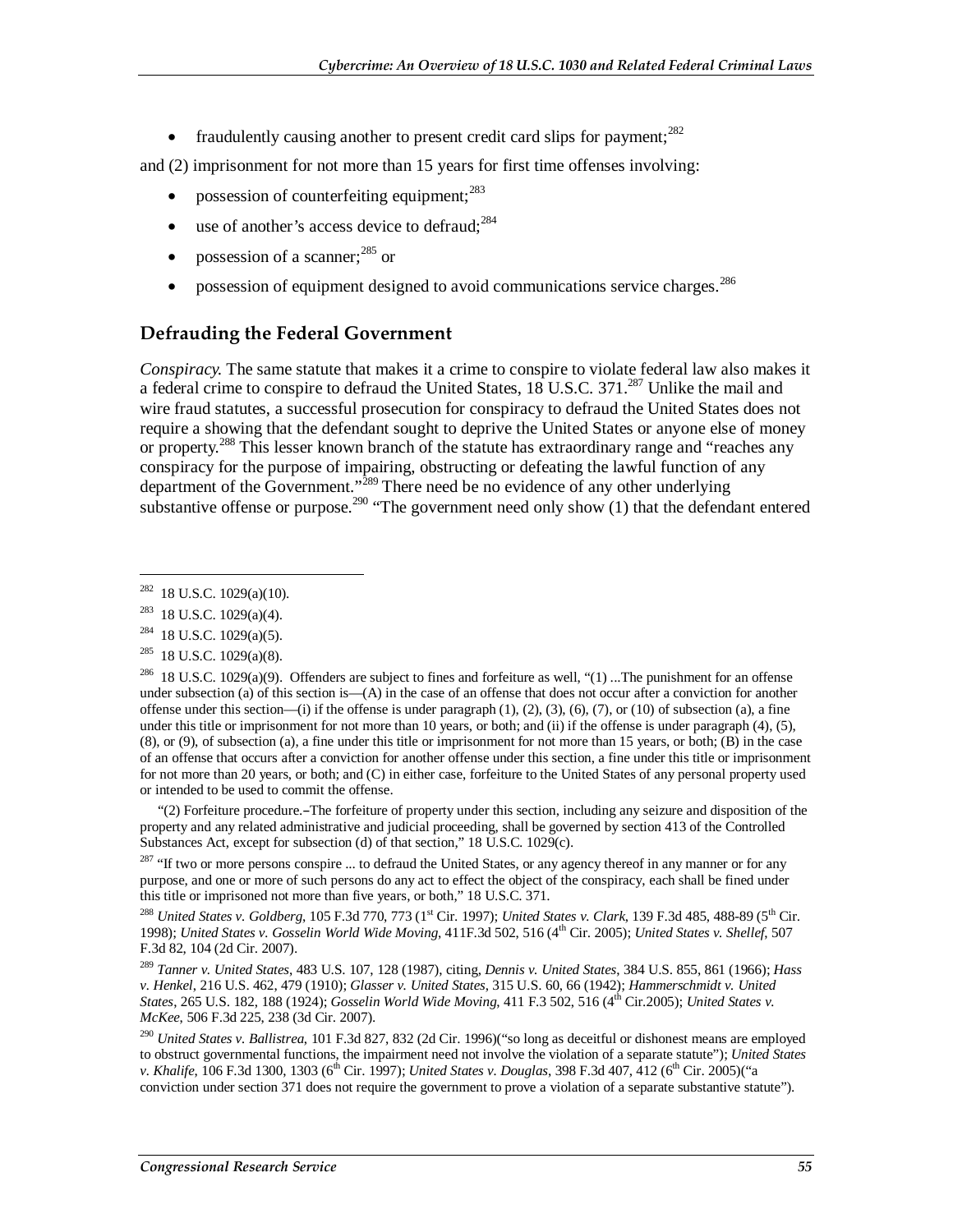into an agreement (2) to obstruct a lawful function of the government (3) by deceitful or dishonest means and  $(4)$  at least one overt act in furtherance of the conspiracy."<sup>291</sup>

*Fraud Involving Government Computers.* There are also a host of federal criminal statutes that proscribe fraud in one form or other, more than a few of which would cover the unauthorized manipulation of federal computers as an integral part of a scheme to defraud. Two of the more prominent, the false statement statute, 18 U.S.C. 1001 (false statements on a matter within the jurisdiction of a federal agency or department) and conspiracy to defraud the United States, 18 U.S.C. 371, have already been mentioned. Others include 18 U.S.C. 1031 (major procurement fraud against the United States);<sup>292</sup> 18 U.S.C. 1035 (false statements relating to health care);<sup>293</sup> 18 U.S.C. 1014 (false statements on federally insured loan and credit applications);<sup>294</sup> 18 U.S.C.

<u>.</u>

<sup>291</sup> *United States v. Shellef*, 507 F.3d 82, 107 (2d Cir. 2007); *United States v. Dean*, 55 F.3d 640, 647 (D.C.Cir. 1994); *United States v. Hansen*, 262 F.3d 1217, 1246  $(11<sup>th</sup> Cir. 2001)$  ("To obtain a conviction under 18 U.S.C. § 371, the government must show: (1) the existence of an agreement to achieve an unlawful objective; (2) the defendant's knowing and voluntary participation in the conspiracy; and (3) the commission of an overt act in furtherance of the conspiracy").

 $292$  "(a) Whoever knowingly executes, or attempts to execute, any scheme or artifice with the intent—(1) to defraud the United States; or (2) to obtain money or property by means of false or fraudulent pretenses, representations, or promises—in any procurement of property or services as a prime contractor with the United States or as a subcontractor or supplier on a contract in which there is a prime contract with the United States, if the value of the contract, subcontract, or any constituent part thereof, for such property or services is \$1,000,000 or more shall, subject to the applicability of subsection (c) of this section, be fined not more than \$1,000,000, or imprisoned not more than 10 years, or both.

<sup>&</sup>quot;(b) The fine imposed for an offense under this section may exceed the maximum otherwise provided by law, if such fine does not exceed \$5,000,000 and—(1) the gross loss to the Government or the gross gain to a defendant is \$500,000 or greater; or (2) the offense involves a conscious or reckless risk of serious personal injury.

<sup>&</sup>quot;(c) The maximum fine imposed upon a defendant for a prosecution including a prosecution with multiple counts under this section shall not exceed \$10,000,000...." 18 U.S.C. 1031.

 $293$  "Whoever, in any matter involving a health care benefit program, knowingly and willfully—(1) falsifies, conceals, or covers up by any trick, scheme, or device a material fact; or (2) makes any materially false, fictitious, or fraudulent statements or representations, or makes or uses any materially false writing or document knowing the same to contain any materially false, fictitious, or fraudulent statement or entry, in connection with the delivery of or payment for health care benefits, items, or services, shall be fined under this title or imprisoned not more than five years, or both," 18 U.S.C. 1035(a).

<sup>&</sup>lt;sup>294</sup> "Whoever knowingly makes any false statement or report, or willfully overvalues any land, property or security, for the purpose of influencing in any way the action of the Farm Credit Administration, Federal Crop Insurance Corporation or a company the Corporation reinsures, the Secretary of Agriculture acting through the Farmers Home Administration or successor agency, the Rural Development Administration or successor agency, any Farm Credit Bank, production credit association, agricultural credit association, bank for cooperatives, or any division, officer, or employee thereof, or of any regional agricultural credit corporation established pursuant to law, or a Federal land bank, a Federal land bank association, a Federal Reserve bank, a small business investment company, as defined in Section 103 of the Small Business Investment Act of 1958 (15 U.S.C. 662), or the Small Business Administration in connection with any provisions of that act, a Federal credit union, an insured State-chartered credit union, any institution the accounts of which are insured by the Federal Deposit Insurance Corporation, the Office of Thrift Supervision, any Federal home loan bank, the Federal Housing Finance Board, the Federal Deposit Insurance Corporation, the Resolution Trust Corporation, the Farm Credit System Insurance Corporation, or the National Credit Union Administration Board, a branch or agency of a foreign bank (as such terms are defined in paragraphs (1) and (3) of Section 1(b) of the International Banking Act of 1978), or an organization operating under section 25 or section 25(a) of the Federal Reserve Act, upon any application, advance, discount, purchase, purchase agreement, repurchase agreement, commitment, or loan, or any change or extension of any of the same, by renewal, deferment of action or otherwise, or the acceptance, release, or substitution of security therefor, shall be fined not more than \$1,000,000 or imprisoned not more than 30 years, or both...." 18 U.S.C. 1014.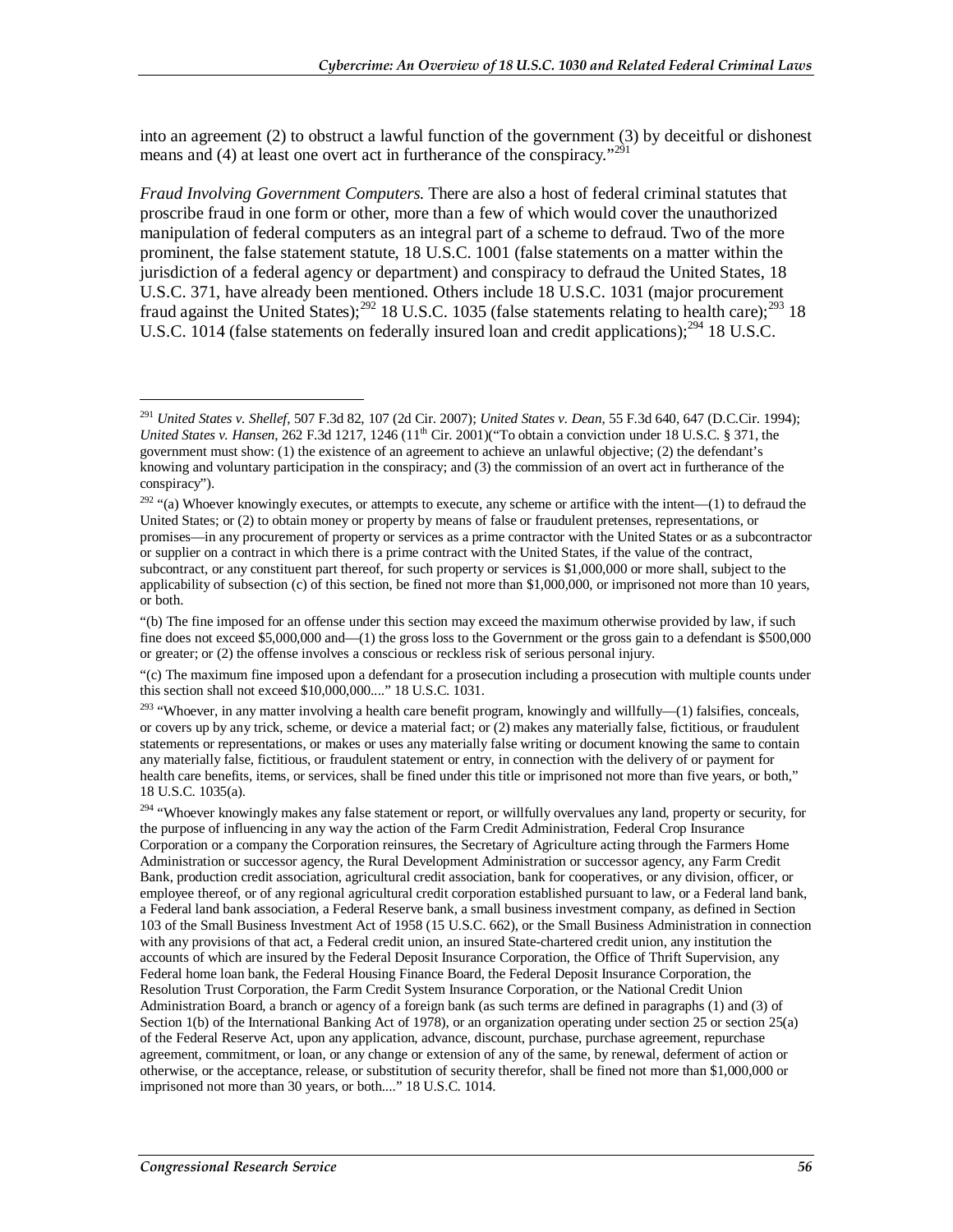1010, 1012 (false statements concerning various HUD transactions);<sup>295</sup> and 18 U.S.C. 287 (false claims against the United States). $296$ 

#### **Bank Fraud**

1

Although less numerous, several federal criminal statutes outlaw defrauding financial institutions in language similar to the prohibitions against defrauding the United States, most notably the general bank fraud provision,  $18$  U.S.C.  $1344^{297}$  and the laws that proscribe embezzlement and similar misconduct by bank officers and employees. $298$ 

<sup>298</sup>"Whoever, being an officer, director, agent or employee of, or connected in any capacity with any Federal Reserve bank, member bank, depository institution holding company, national bank, insured bank, branch or agency of a foreign bank, or organization operating under section 25 or section 25(a) of the Federal Reserve Act [12 U.S.C.A. ss 601 et seq., 611 et seq.], or a receiver of a national bank, insured bank, branch, agency, or organization or any agent or employee of the receiver, or a Federal Reserve Agent, or an agent or employee of a Federal Reserve Agent or of the Board of Governors of the Federal Reserve System, embezzles, abstracts, purloins or willfully misapplies any of the moneys, funds or credits of such bank, branch, agency, or organization or holding company or any moneys, funds, assets or securities intrusted to the custody or care of such bank, branch, agency, or organization, or holding company or to the custody or care of any such agent, officer, director, employee or receiver, shall be fined not more than \$1,000,000 or imprisoned not more than 30 years, or both; but if the amount embezzled, abstracted, purloined or misapplied does not exceed \$1,000, he shall be fined under this title or imprisoned not more than one year, or both," 18 U.S.C. 656; see also, 18 U.S.C. 657 (theft or embezzlement by officer or employee of lending, credit or insurance institution); 1005 (false entries by bank officers or employees); 1006 (false entries by officers or employees of federal credit institutions); 1007 (false statements to influence the Federal Deposit Insurance Corporation).

<sup>&</sup>lt;sup>295</sup> "Whoever, for the purpose of obtaining any loan or advance of credit from any person, partnership, association, or corporation with the intent that such loan or advance of credit shall be offered to or accepted by the Department of Housing and Urban Development for insurance, or for the purpose of obtaining any extension or renewal of any loan, advance of credit, or mortgage insured by such Department, or the acceptance, release, or substitution of any security on such a loan, advance of credit, or for the purpose of influencing in any way the action of such Department, makes, passes, utters, or publishes any statement, knowing the same to be false, or alters, forges, or counterfeits any instrument, paper, or document, or utters, publishes, or passes as true any instrument, paper, or document, knowing it to have been altered, forged, or counterfeited, or willfully overvalues any security, asset, or income, shall be fined under this title or imprisoned not more than two years, or both," 18 U.S.C. 1010.

<sup>&</sup>quot;Whoever, with intent to defraud, makes any false entry in any book of the Department of Housing and Urban Development or makes any false report or statement to or for such Department; or whoever receives any compensation, rebate, or reward, with intent to defraud such Department or with intent unlawfully to defeat its purposes; or whoever induces or influences such Department to purchase or acquire any property or to enter into any contract and willfully fails to disclose any interest which he has in such property or in the property to which such contract relates, or any special benefit which he expects to receive as a result of such contract—shall be fined under this title or imprisoned not more than one year, or both," 18 U.S.C. 1012.

<sup>&</sup>lt;sup>296</sup> "Whoever makes or presents to any person or officer in the civil, military, or naval service of the United States, or to any department or agency thereof, any claim upon or against the United States, or any department or agency thereof, knowing such claim to be false, fictitious, or fraudulent, shall be imprisoned not more than five years and shall be subject to a fine in the amount provided in this title," 18 U.S.C. 287; see generally, *Twenty-Fifth Survey of White Collar Crime: False Statements and False Claims*, 47 AMERICAN CRIMINAL LAW REVIEW 527 (2010).

<sup>&</sup>lt;sup>297</sup> "Whoever knowingly executes, or attempts to execute, a scheme or artifice— $(1)$  to defraud a financial institution; or (2) to obtain any of the moneys, funds, credits, assets, securities, or other property owned by, or under the custody or control of, a financial institution, by means of false or fraudulent pretenses, representations, or promises—shall be fined not more than \$1,000,000 or imprisoned not more than 30 years, or both," 18 U.S.C. 1344; see generally, *Twenty-Fifth Survey of White Collar Crime: Financial Institution Fraud*, 47 AMERICAN CRIMINAL LAW REVIEW 595 (2010).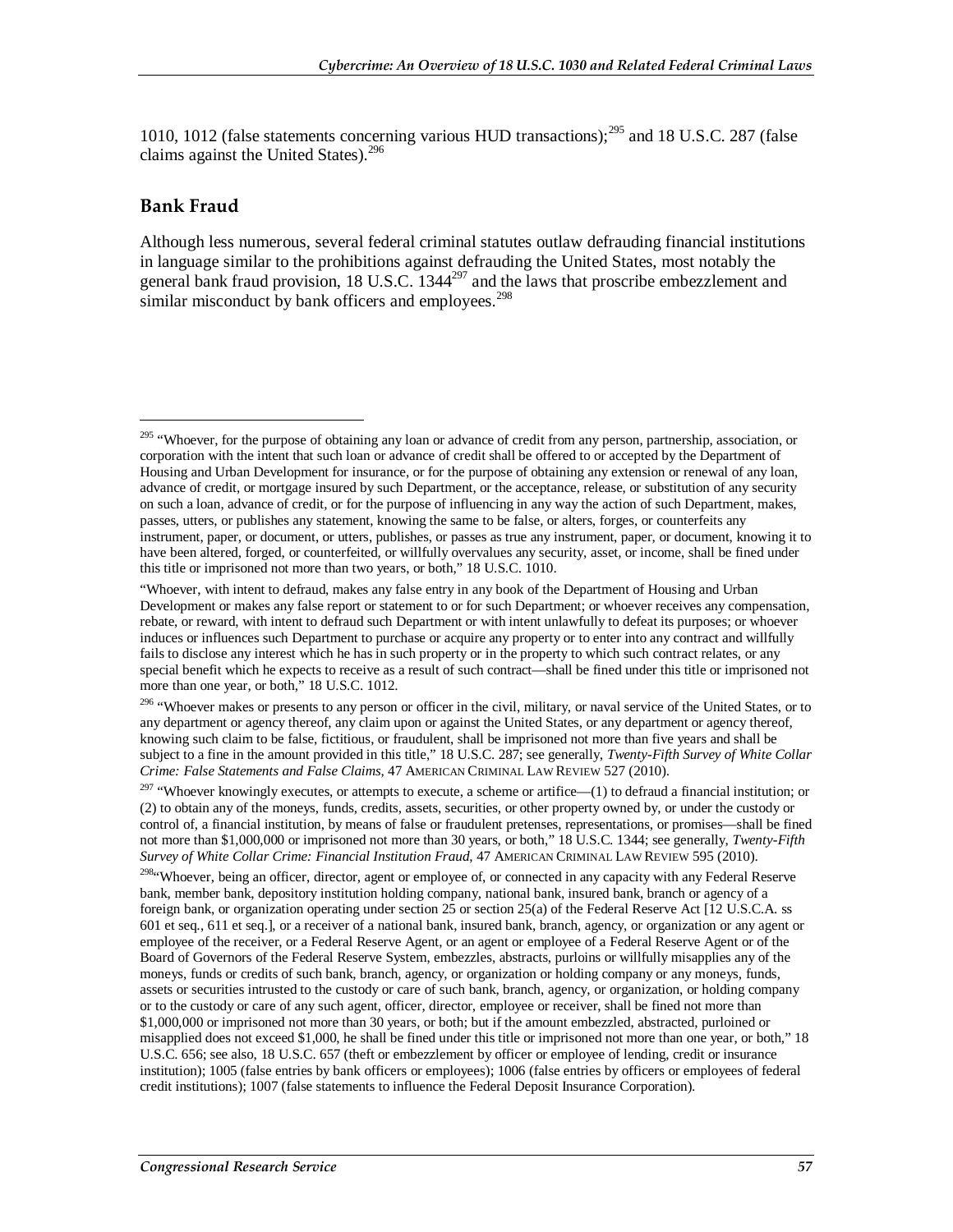#### **General Crimes**

*CAN-SPAM Act.* The most likely overlap may be with the CAN-SPAM Act of 2003, 18 U.S.C. 1037. The CAN-SPAM Act offers protection to all "protected computers."299 The criminal provisions of the Controlling the Assault of Non-Solicited Pornography and Marketing Act of 2003 (CAN-SPAM) generally broaden the type of coverage provided by the 1030 paragraphs and add to the federal government's ability to prosecute hackers who use e-mail for fraudulent purposes. More precisely, section 1037 proscribes, when done knowingly and in a manner in or affecting interstate or foreign commerce:

- accessing a protected computer and intentionally sending multiple e-mails (multiple means more than 100 a day month, 1,000 a month, or 10,000 a year); $^{300}$
- using a protected computer to send commercial e-mails with the intent to deceive or mislead as to their source; $301$
- materially altering an e-mail header and sending out multiple e-mails under the falsified header:  $3$
- registering for 5 or more e-mail accounts or 2 or domain names providing false identification and using them to send out multiple commercial e-mails; $303$  or
- providing false identification to registrant of 5 or more IP addresses and using the addresses to send out multiple commercial e-mails, or conspires to do so.  $304$

Offenders face one of a number of sentences ranging from imprisonment for not more than a year to imprisonment for not more than 5 years depending on the extent and regularity of the offense, among other factors.<sup>305</sup> When the offense is punishable by imprisonment for not more than a year, offenders also face to a fine of not more than \$100,000 (not more than \$200,000 for

<sup>&</sup>lt;sup>299</sup> The definition of "protected computer" in Section 1037 defers to the definition in  $1030(e)(2(B))$ , which covers any computer "used in interstate or foreign commerce or communication" and implicates any computer connected to the Internet.

<sup>300 18</sup> U.S.C. 1037(a)(1), (d)(3).

<sup>301 18</sup> U.S.C. 1037(a)(2).

 $302$  18 U.S.C. 1037(a)(3), (d)(3).

 $303$  18 U.S.C. 1037(a)(4), (d)(3).

 $304$  18 U.S.C. 1037(a)(5), (d)(3).

<sup>&</sup>lt;sup>305</sup> "The punishment for an offense under subsection (a) is—(1) a fine under this title, imprisonment for not more than 5 years, or both, if—(A) the offense is committed in furtherance of any felony under the laws of the United States or of any State; or (B) the defendant has previously been convicted under this section or Section 1030, or under the law of any State for conduct involving the transmission of multiple commercial electronic mail messages or unauthorized access to a computer system;

 <sup>&</sup>quot;(2) a fine under this title, imprisonment for not more than 3 years, or both, if—(A) the offense is an offense under subsection (a)(1); (B) the offense is an offense under subsection (a)(4) and involved 20 or more falsified electronic mail or online user account registrations, or 10 or more falsified domain name registrations; (C) the volume of electronic mail messages transmitted in furtherance of the offense exceeded 2,500 during any 24-hour period, 25,000 during any 30-day period, or 250,000 during any 1-year period; (D) the offense caused loss to one or more persons aggregating \$5,000 or more in value during any 1-year period; (E) as a result of the offense any individual committing the offense obtained anything of value aggregating \$5,000 or more during any 1-year period; or (F) the offense was undertaken by the defendant in concert with three or more other persons with respect to whom the defendant occupied a position of organizer or leader; and

 <sup>&</sup>quot;(3) a fine under this title or imprisonment for not more than 1 year, or both, in any other case," 18 U.S.C. 1037(b).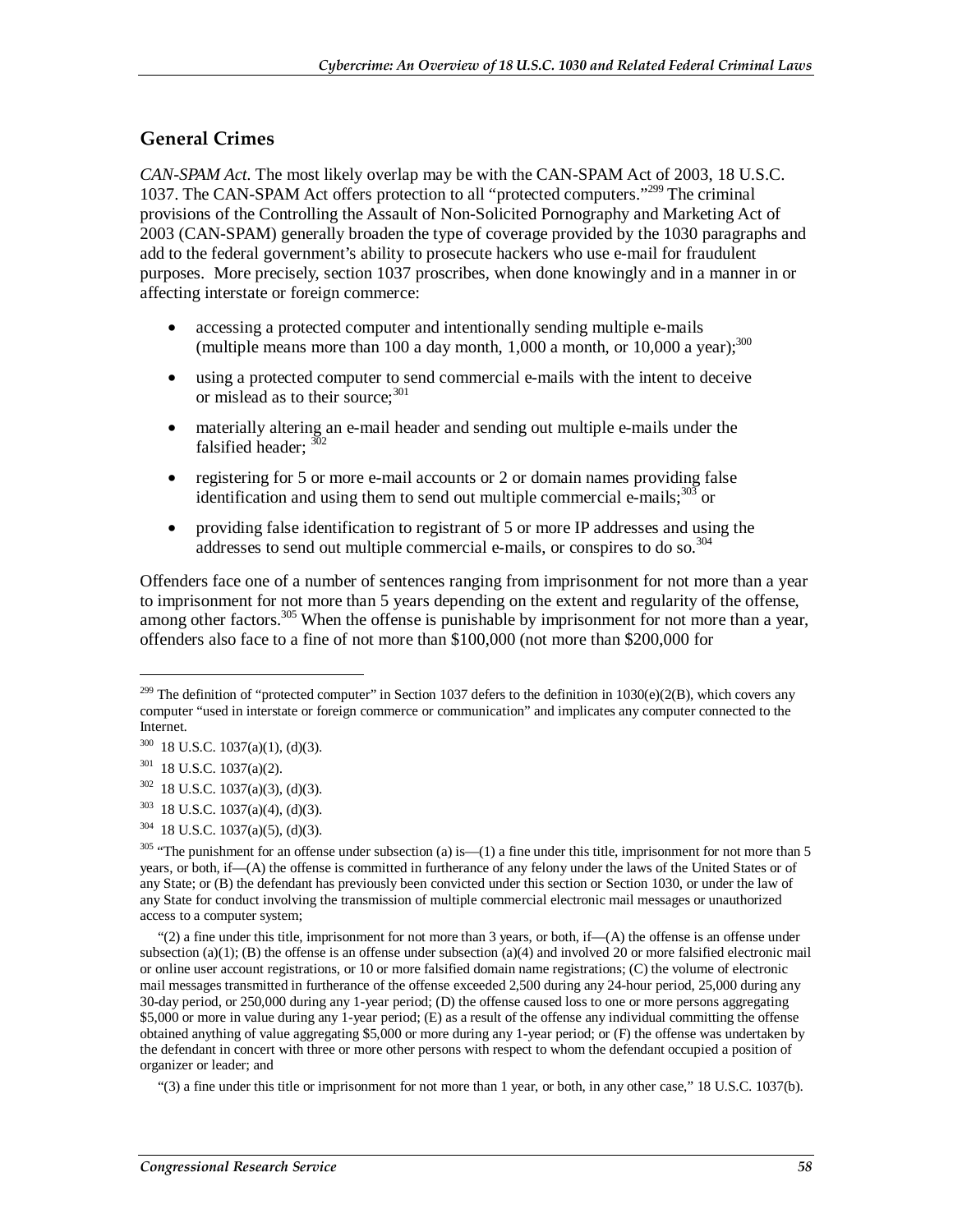organizations); those guilty of other violations of section 1037 face fines of not more than \$250,000 (not more than \$500,000 for organizations).<sup>306</sup> Any property used in, or realized through, the commission of the offense is subject to confiscation.<sup>307</sup>

*Money Laundering.* The principal federal money laundering statutes, 18 U.S.C. 1956 and 1957, outlaw various financial activities that involve the proceeds from other federal crimes. They prohibit:

- domestic laundering the proceeds of these predicate offenses, referred to as "specified unlawful activities;"
- international laundering the proceeds of predicate offenses;
- $\bullet$  using the proceeds of predicate offenses to promote further predicate offenses:  $308$ or
- spending or depositing more than \$10,000 of the proceeds of predicate offenses.<sup>309</sup>

Offenses under the various paragraphs of 18 U.S.C. 1030 are all money laundering predicate offenses.310 Directly or indirectly they will support a money laundering prosecution as will several of the crimes that may be implicated whenever a paragraph  $1030(a)(4)$  fraud offense is involved: that is, credit card fraud (18 U.S.C. 1029), and wire fraud (18 U.S.C. 1343).

Financial transactions are defined broadly for money laundering purposes to encompass virtually every possible transfer of wealth,  $311$  as long as they "in any way or degree affect[] interstate or foreign commerce ... or ... involving the use of a financial institution which is engaged in, or the activities of which affect, interstate or foreign commerce in any way or degree.<sup>"312</sup> The proof required to satisfy this "any way or degree" jurisdictional element, has been characterized as "de minimis," "minimal," "slight," or "incidental," even after the Supreme Court pointed out that Congress's legislative authority under the commerce clause is not boundless.<sup>313</sup>

1

\* "The term 'transaction' includes a purchase, sale, loan, pledge, gift, transfer, delivery, or other disposition, and with respect to a financial institution includes a deposit, withdrawal, transfer between accounts, exchange of currency, loan, extension of credit, purchase or sale of any stock, bond, certificate of deposit, or other monetary instrument, use of a safe deposit box, or any other payment, transfer, or delivery by, through, or to a financial institution, by whatever means effected," 18 U.S.C. 1956(c)(3).

\*\* "The term 'monetary instruments' means (i) coin or currency of the United States or of any other country, travelers' checks, personal checks, bank checks, and money orders, or (ii) investment securities or negotiable instruments, in bearer form or otherwise in such form that title thereto passes upon delivery," 18 U.S.C. 1956(c)(5).

<sup>306 18</sup> U.S.C. 3571.

<sup>307 18</sup> U.S.C. 1037(c).

<sup>308 18</sup> U.S.C. 1956 (text appended).

<sup>309 18</sup> U.S.C. 1957.

 $310$  18 U.S.C. 1956(c)(7)(D), 1957(f)(3).

<sup>311 &</sup>quot;(4) the term 'financial transaction' means (A) a transaction\* which in any way or degree affects interstate or foreign commerce (i) involving the movement of funds by wire or other means or (ii) involving one or more monetary instruments, \*\* or (iii) involving the transfer of title to any real property, vehicle, vessel, or aircraft, or (B) a transaction involving the use of a financial institution which is engaged in, or the activities of which affect, interstate or foreign commerce in any way or degree,"  $18$  U.S.C.  $1956(c)(4)$ .

 $312$  18 U.S.C. 1956(c)(4).

<sup>313</sup> *United States v. Ables*, 167 F.3d 1021, 1029 (6th Cir. 1999); *United States v. Owens*, 167 F.3d 739, 755 (1st Cir. (continued...)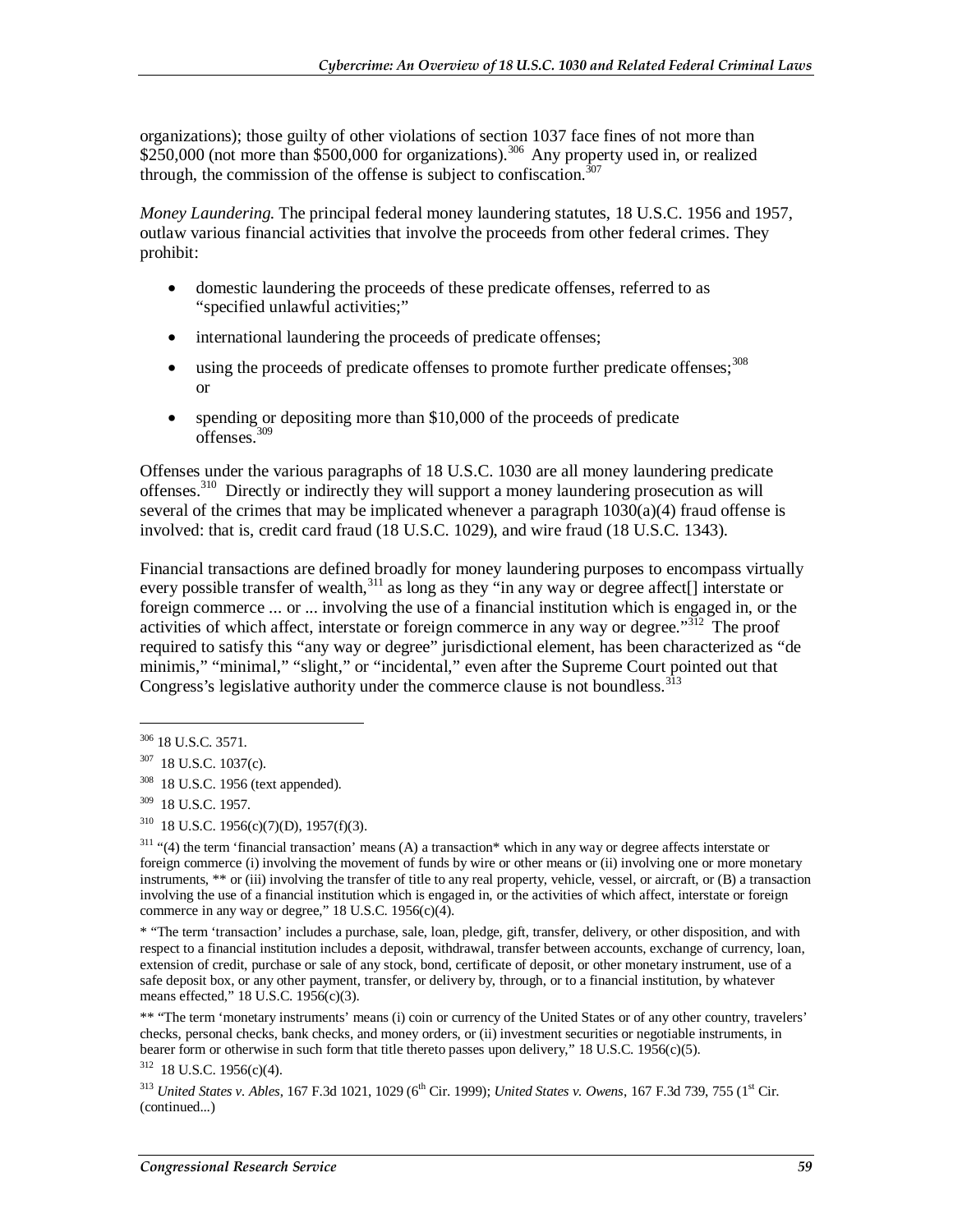To establish "promotion" the government need show little more than that the transaction is intended to further the illicit scheme, activity or business.<sup>314</sup>

"The elements necessary to prove a violation of §1957 are that:

- (1) the defendant engage or attempt to engage
- (2) in a monetary transaction
- (3) in criminally derived property that is of a value greater than \$10,000
- (4) knowing that the property is derived from unlawful activity, and
- (5) the property is, in fact, derived from 'specified unlawful activity.'"<sup>315</sup>

The predicate offenses are the same as those for section  $1956$ ,<sup>316</sup> the meaning of "monetary" transaction" closely tracks that of a "financial transaction" in section 1956,  $3^{17}$  and the definition

<u>.</u>

<sup>315</sup> *United States v. Sokolow*, 91 F.3d 396, 408 (3d Cir. 1996); *United States v. Rivera-Hernandez*, 497 F3d 71,76 (1st Cir. 2007); *United States v. Rayborn*, 491 F.3d 513, 517 (6<sup>th</sup> Cir. 2007).

 Or more precisely, "(a) Whoever, in any of the circumstances set forth in subsection (d), knowingly engages or attempts to engage in a monetary transaction in criminally derived property that is of a value greater than \$10,000 and is derived from specified unlawful activity, shall be punished as provided in subsection (b).

 $\mathcal{L}(b)(1)$  Except as provided in paragraph (2), the punishment for an offense under this section is a fine under title 18, United States Code, or imprisonment for not more than ten years or both. (2) The court may impose an alternate fine to that imposable under paragraph (1) of not more than twice the amount of the criminally derived property involved in the transaction.

 "(c) In a prosecution for an offense under this section, the Government is not required to prove the defendant knew that the offense from which the criminally derived property was derived was specified unlawful activity.

 "(d) The circumstances referred to in subsection (a) are—(1) that the offense under this section takes place in the United States or in the special maritime and territorial jurisdiction of the United States; or (2) that the offense under this section takes place outside the United States and such special jurisdiction, but the defendant is a United States person (as defined in section 3077 of this title, but excluding the class described in paragraph  $(2)(D)$  of such section) ... "18 U.S.C. 1957(a)-(d).

#### 316 18 U.S.C. 1957(f)(3).

<sup>(...</sup>continued)

<sup>1999);</sup> *United States v. Meshack*, 225 F.3d 556, 572 (5th Cir. 2000); *United States v. Oliveros*, 275 F.3d 1299, 1303 (11th Cir. 2001); *United States v. Gotti*, 459 F.3d 296, 336 (2d Cir. 2006). In *United States v. Lopez*, 514 U.S. 549 (1995), the United States Supreme Court held that Gun Free School Zone Act, which purported to make it a federal crime to possess a gun in or near a school, failed to claim or exhibit the nexus to interstate or foreign commerce necessary to constitute the valid exercise of Congress's legislative authority under the Constitution's commerce clause; see also, *United States v. Morrison*, 529 U.S. 598 (2000); *United States v. Comstock*, 130 S.Ct. 1949 (2010).

<sup>&</sup>lt;sup>314</sup> *United States v. Williamson*, 339 F.3d 1295, 1302 (11<sup>th</sup> Cir. 2003) (depositing and cashing checks of proceeds of fraud promoted present and future unlawful activities); *United States v. Rivera*, 295 F.3d 461, 469 (5<sup>th</sup> Cir. 2002)(bank withdrawal of a portion of the proceeds of a fraudulent scheme to pay a co-conspirator his share constituted "promotion"); see also, *United States v. Febus*, 218 F.3d 784, 790 (7<sup>th</sup> Cir. 1999) (operator of illegal gambling enterprise "promoted" the venture for money laundering purposes by paying off winning customers and thereby ensuring their continued patronage); *United States v. Meshack*, 225 F.3d 556, 573 (5<sup>th</sup> Cir. 2000)(defendant's use of drug money to pay the rent on his girlfriend's apartment where drugs were stored and which was used "in an attempt to conceal the conspiracy" was sufficient to establish promotion of the drug trafficking conspiracy); *United States v. Bockius*, 228 F.3d 305, 310 n.8 (3d Cir. 2000)(noting its holding in *United States v. Paramo*, 998 F.2d 1212, 1218 (3d Cir. 1993) (that a rational jury could have concluded that cashing embezzled IRS checks was intended to promote the antecedent frauds).

<sup>&</sup>lt;sup>317</sup> "As used in this section—(1) the term 'monetary transaction' means the deposit, withdrawal, transfer, or exchange, (continued...)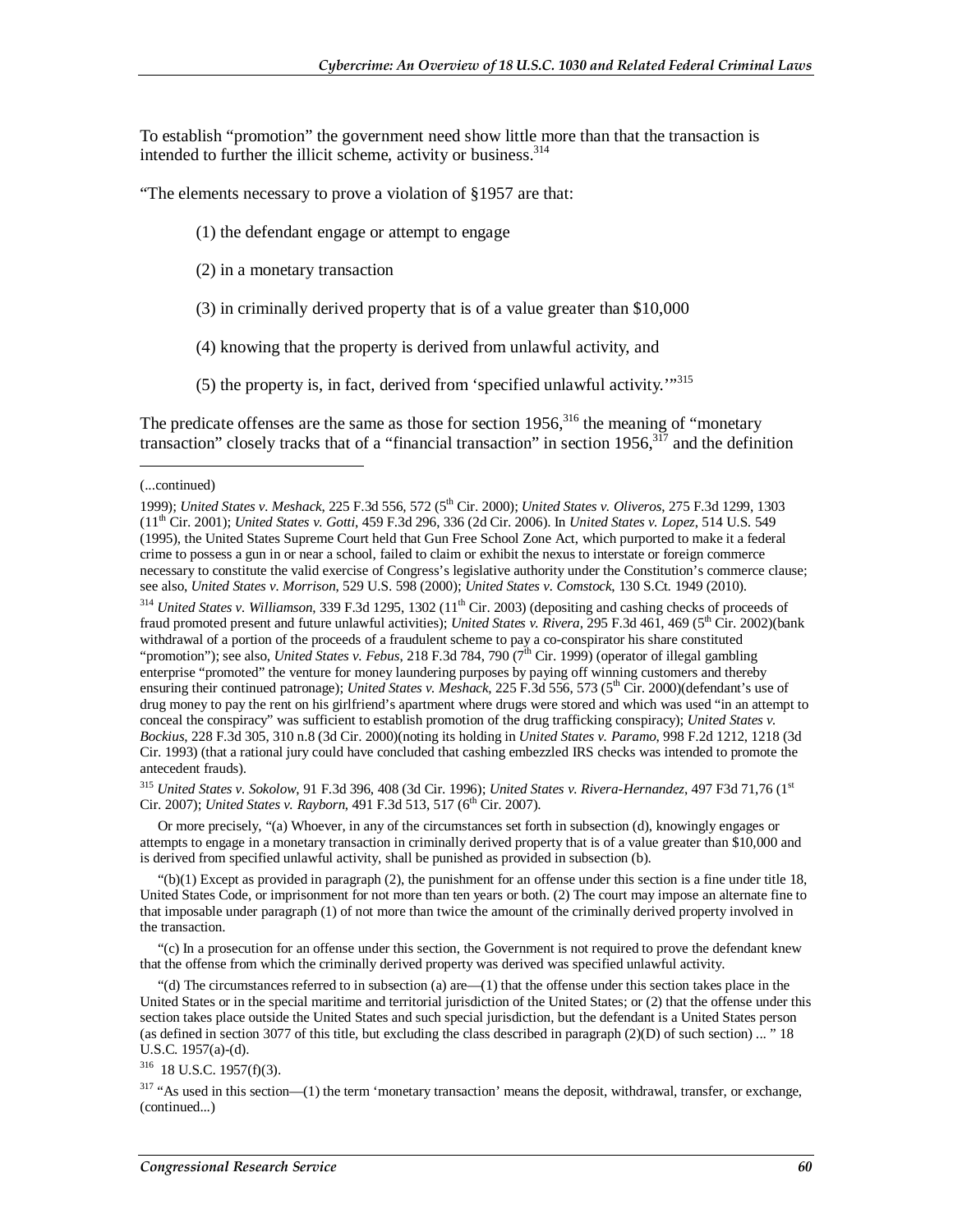of monetary transaction includes the jurisdiction component of the offense, that is, that the transaction occurs "in or affecting interstate or foreign commerce,"318 which requires no more than the de minimis nexus demanded of section  $1956$ <sup>319</sup>

*State Computer Fraud Law.* Although the elements vary considerably, most states have explicit statutory prohibitions against computer fraud. $320$ 

# **Extortionate Threats (18 U.S.C. 1030(a)(7))**

*Whoever ... (7) with intent to extort from any person any money or other thing of value, transmits in interstate or foreign commerce any communication containing any –* 

 *(A) threat to cause damage to a protected computer;* 

 *(B) threat to obtain information from a protected computer without authorization or in excess of authorization or to impair the confidentiality of information obtained from a protected computer without authorization or by exceeding authorized access; or* 

 *(C) demand or request for money or other thing of value in relation to damage to a protected computer, where such damage was caused to facilitate the extortion; shall be punished as provided in subsection (c) of this section.*

Congress enacted subparagraph  $1030(a)(7)(A)$  in 1996 out of concern that "the 'property' protected under existing laws, such as the Hobbs Act, 18 U.S.C. 1951 (interference with commerce by extortion), or 18 U.S.C. 875(d)(interstate communication of threat to injury property of another), does not clearly include the operation of a computer, the data or programs stored in a computer or its peripheral equipment, or the decoding keys to encrypted data." $32$ 

It enacted subparagraphs  $1030(a)(7)(B)$  and (C) in 2008 following the recommendation of the Department of Justice to "cover the situation in which a criminal has already stolen the

<sup>(...</sup>continued)

in or affecting interstate or foreign commerce, of funds or a monetary instrument (as defined in Section 1956(c)(5) of this title) by, through, or to a financial institution (as defined in Section 1956 of this title), including any transaction that would be a financial transaction under Section  $1956(c)(4)(B)$  of this title, but such term does not include any transaction necessary to preserve a person's right to representation as guaranteed by the sixth amendment to the Constitution," 18 U.S.C. 1957(f)(1).

 $318$  18 U.S.C. 1957(f)(1).

<sup>&</sup>lt;sup>319</sup> *United States v. Aramony*, 88 F.3d 1369, 1386 (4<sup>th</sup> Cir. 1996); *United States v. Kunzman*, 54 F.3d 1522, 1527 (10<sup>th</sup> Cir. 1995); it is enough, for example, for the government to show that the transaction involved a federally insured bank, *United States v. Benjamin, 252 F.3d 1, 8 (1<sup>st</sup> Cir. 2001); <i>United States v. Ford, 184 F.3d 566, 583-84 (6<sup>th</sup> Cir. 1999)*; *United States v. Wadena*, 152 F.3d 831, 853 (8<sup>th</sup> Cir. 1998).

<sup>320</sup> ALASKA STAT. §11.46.740; ARIZ.REV. STAT.ANN. §13-2316; ARK.CODE ANN. §5-41-103; CAL.PENAL CODE §502; COLO.REV. STAT.ANN. §18-5.5-102; FLA.STAT. ANN. §815.06; GA.CODE ANN. §16-9-93, 93.1; HAWAII REV.STAT. §708-891, 891.5; IDAHO CODE §18-2202; ILL. COMP.STAT.ANN. ch. 720 §5/16D-5; IOWA CODE ANN. §715.4; KAN. STAT.ANN. §21-3755; KY.REV.STAT. ANN. §434.845; LA. REV.STAT.ANN. §14:73.5; MICH.COMP.LAWS ANN. §752.794; MISS. CODE ANN. §97-45-3; MONT.CODE ANN. §45-6-311; NEB.REVSTAT. §28-1344; NEV.REV. STAT. §§205.4765, 481; N.H.REV.STAT.ANN. §§638:17, 638.18; N.J.STAT.ANN. §2C:20-25; N.MEX.STAT.ANN. §30-45-3; N.C.GEN.STAT. §§14-454, 14-454.1, 14-458; N.D. CENT.CODE §12.1-06.1-08; OHIO REV. CODE ANN. §2913.04; OKLA.STAT.ANN. tit.21 § 1953; ORE.REV.STAT. §164.377; PA.STAT.ANN. tit.18 §§7611, 7613; R.I.GEN.LAWS §11-52-2; S.C. CODE ANN. §16- 16-20; TENN.CODE ANN. §39-14-602; TEX.PENAL CODE ANN. §33.02; UTAH CODE ANN. §76-10-1801; VT.STAT.ANN. tit.13 §4103; VA.CODE §18.2-152.3; WASH. REV.CODE ANN. §9A.52.110; W.VA.CODE ANN. §61-3C-4; WIS.STAT.ANN. §943.70; WYO.STAT. §6-3-502.

 $321$  S.Rept. 104-357 at 12 (1996).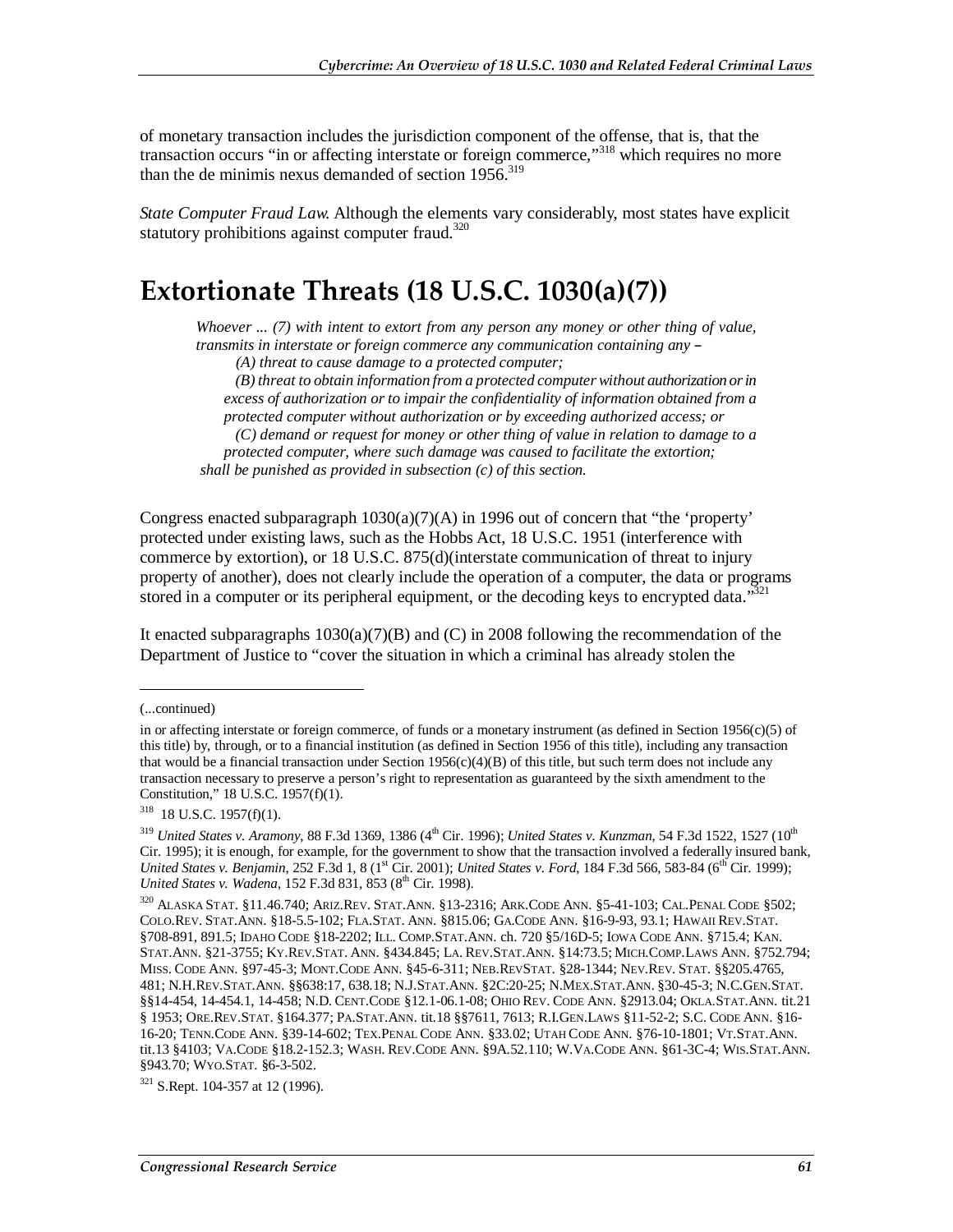information and threatens to disclose it unless paid off" and in which "other criminals cause damage first—such as by accessing a corporate computer without authority and encrypting critical data—and then threaten that they will not correct the problem unless the victim pays."<sup>322</sup>

# **Jurisdiction**

Paragraph 1030(a)(7) stands on dual jurisdictional footings. First, a successful prosecution is only possible if a threat or demand has been transmitted in interstate or foreign commerce, an element that may be satisfied even in the case of intrastate communications under some circumstances.<sup>323</sup> Second, conviction can only be had if the transmitted threat is directed against a protected computer, that is, one used in or affecting interstate or foreign commerce, one used by or for the federal government, or one used by or for a financial institution.<sup>324</sup>

Prior to the 2001 amendment to the definition of "protected computer," a paragraph  $1030(a)(7)$ extortion proscription was said to apply to an extortionate threat initiated overseas but directed at a computer within this country.<sup>325</sup> Then in 2001, Congress noted that the class of computers, protected because of their use in interstate or foreign commerce, $326$  should be understood to "include a computer located outside the United States that is used in a manner than affects interstate or foreign commerce or communication of the United States."<sup>327</sup> The question arises whether by specifying this particular form of overseas application Congress intended to exclude all others left unmentioned. $328$ 

# **Threat of "Damage"**

Subparagraph  $1030(a)(7)(A)$  proscribes threats to cause computer "damage" and the legislative history describes its reach in terms consistent with the common understanding of the word "damage":

"New Section 1030(a)(7) would close [the] gap in the law and provide penalties for the interstate or international transmission of threats directed against computers and computer systems. This covers any interstate or international transmission of threats against computers, computer networks, and their data and programs whether the threat is received by mail, a

<sup>322</sup> *H.R. 4175, the Privacy and Cybercrime Enforcement Act of 2007: Hearings Before the Subcomm. on Crime, Terrorism, and Homeland Security of the House Comm. on the Judiciary*, 110<sup>th</sup> Cong., 1<sup>st</sup> Sess. (2007) (statement of Acting Principal Deputy Assistant Attorney General Andrew Lourie), available on April 9, 2009 at http://judiciary.house.gov/hearings/hear\_121807.html.

<sup>&</sup>lt;sup>323</sup> See e.g., *United States v. Kammersell*, 196 F.3d 1137, 1138-140 (10<sup>th</sup> Cir. 1999)(a threat communicated between two computers in Utah involved interstate communications because the communication was forwarded by way of AOL's server in Virginia).

<sup>324 18</sup> U.S.C. 1030(e)(2).

<sup>325</sup> *United States v. Ivanov*, 175 F.Supp.2d 367, 374 (D.Conn. 2001).

<sup>326 18</sup> U.S.C. 1030(e)(2)(B)(2000 ed.).

 $327$  Section 814(d)(1), P.L. 107-56, 115 Stat. 384 (2001), amending 18 U.S.C. 1030(e)(2)(B).

<sup>&</sup>lt;sup>328</sup> Congress's uncertainty notwithstanding, at least one district court has confirmed the extraterritorial application of various statutes—paragraph 1030(a)(7), as well as 18 U.S.C. 1951 (Hobbs Act), 18 U.S.C. 371 (conspiracy), 18 U.S.C.  $1029$  (access device offenses), and paragraph  $1030(a)(4)$ (fraud)—to misconduct arising out of an overseas extortionate threat against a commercial computer system in this country, *United States v. Ivanov*, 175 F.Supp.2d 367 (D.Conn. 2001).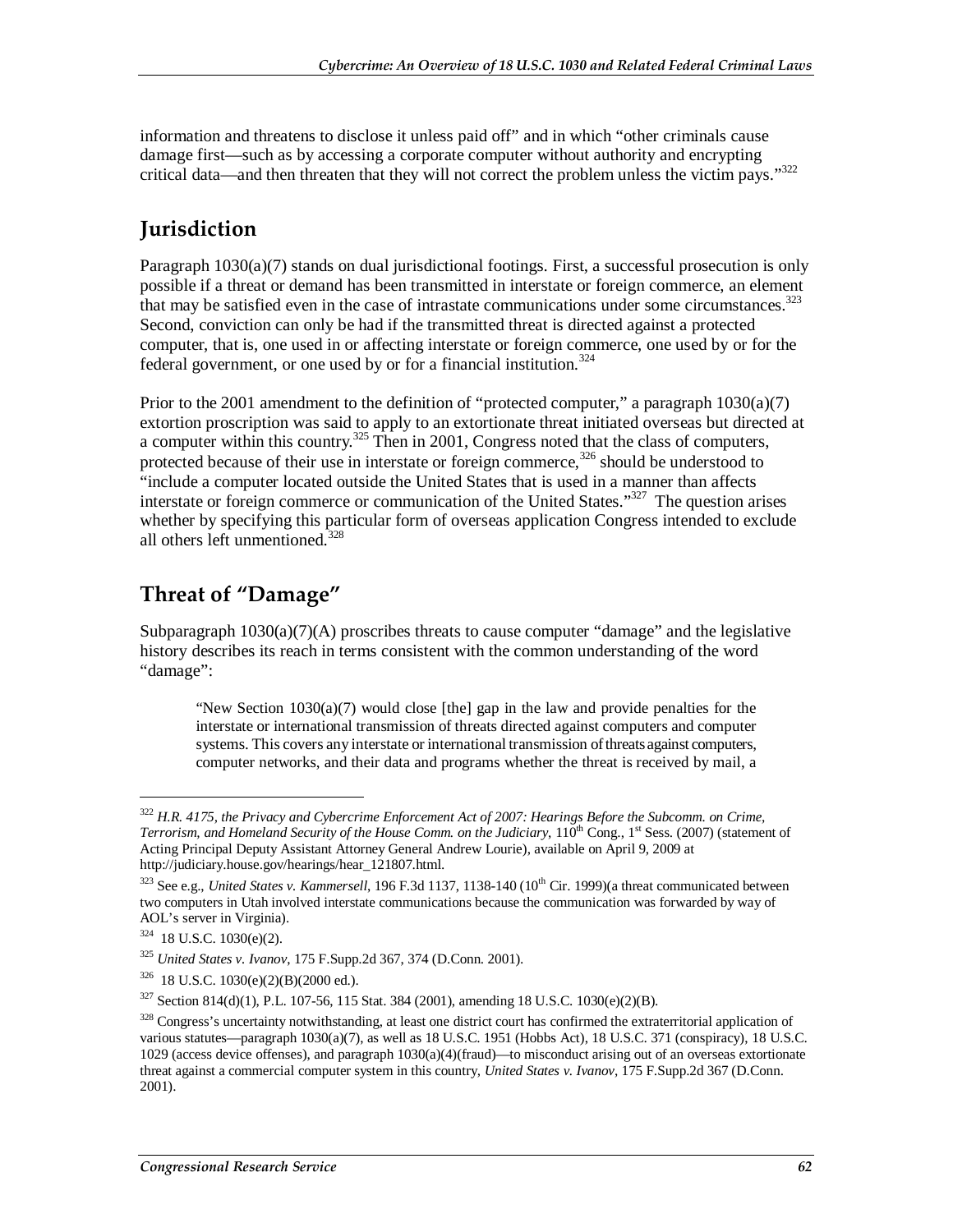telephone call, electronic mail, or through a computerized messaging service. *Unlawful threats could include interference in any way with the normal operation of the computer or system in question*, such as denying access to authorized users, erasing or corrupting data or programs, slowing down the operation of the computer or system, or encrypting data and then demanding money for the key."<sup>329</sup>

Prior to the USA PATRIOT Act amendments, the paragraph did not cover all threats to interfere with the normal operation of protected computers, but only threats to "damage" protected computers and only "damage" as then defined in Section 1030, that is, "any impairment to the integrity or availability of data, a program, a system, or information, that—(A) causes loss aggregating at least \$5,000 in value during any 1-year period to one or more individuals; (B) modifies or impairs, or potentially modifies or impairs, the medical examination, diagnosis, treatment, or care of one or more individuals; (C) causes physical injury to any person; or (D) threatens public health or safety."330 The USA PATRIOT Act expanded the damage definition and thus the coverage of the paragraph by reducing the definition to "any impairment to the integrity or availability of data, a program, a system, or information."331

Construction of other threat statutes may provide useful insight, however, into what constitutes a "threat" for purposes of subparagraph 1030(a)(7)(A). Although statements of political hyperbole may not always constitute true threats,<sup>332</sup> a threat is no less a threat because it is contingent, <sup>333</sup> because the speaker does not intend or is unable to carry it out,<sup>334</sup> because the threat was not directly communicated to the target, $335$  or because the language used might be considered cryptic or ambiguous.<sup>336</sup> Whether a particular communication constitutes a threat is a question determined by whether a reasonable person, considering all the circumstances, would regard the communication as a threat.<sup>337</sup> While the jurisdictional element, such as transmission in interstate

1

 $333$  *United States v. Patrick*, 117 F.3d 375, 377 ( $8<sup>th</sup>$  Cir. 1997)("that Patrick's threat was contingent upon his release from prison does not save him from violating section 876"); *United States v. Viefhaus*, 168 F.3d 392, 396 ( $10^{\text{th}}$  Cir. 1999); *United States v. Bly*, 510 F.3d 453, 459 ( $4<sup>th</sup>$  Cir. 2007); as the phrase "your money or your life" demonstrates, contingent threats are an essential component of robbery and extortion.

 $^{334}$  *United States v. Cassel*, 408 F.3d 622, 627-28 (9<sup>th</sup> Cir. 2005);*United States v. Saunders*, 166 F.3d 907, 914 (7<sup>th</sup> Cir. 1999); *United States v. Martin*, 163 F.3d 1212, 1216 (10<sup>th</sup> Cir. 1998).

335 *United States v. Floyd*, 458 F.3d 844, 849 (8<sup>th</sup> Cir. 2006); *United States v. Hinkson*, 349 F. Supp. 2d 1350, 1355 (D. Idaho 2004).

<sup>336</sup> *United States v. Fulmer*, 108 F.3d 1486, 1492 (1st Cir. 1997); *United States v. Malik*, 16 F.3d 45, 49 (2nd Cir. 1994).

<sup>329</sup> S.Rept. 104-357 at 12 (1996)(emphasis added).

<sup>330 18</sup> U.S.C. 1030(e)(8)(2000 ed.).

 $331$  18 U.S.C. 1030(e)(8).

<sup>332</sup> *United States v. Hinkson,* 349 F.Supp.2d 1350, 1355 (D. Idaho 2004) ("Certain expressions, including 'vehement, caustic, and sometimes unpleasantly sharp attacks on Government and public officials[,]' may be protected free speech")(citing *Watts v. United States*, 394 U.S. 705, 708 (1969)); *United States v. Bly*, 510 F.3d 453, 458 (4th Cir. 2007). Moreover, "generally, a person who informs someone that he or she is in danger from a third party has not made a threat," *New York ex rel. Spitzer v. Operation Rescue National*, 273 F.3d 184, 196 (2d Cir. 2001).

<sup>337</sup> *United States v. England*, 507 F.3d 581, 589 (7th Cir. 2007); *United States v. Francis*, 164 F.3d 120, 123 (2d Cir. 1999); *United States v. Morales*, 272 F.3d 284, 287 (5<sup>th</sup> Cir. 2001). *United States v. Stewart*, 411 F.3d 825, 828 (7<sup>th</sup> Cir. 2005) ("the government must prove that the statement came in a context or under such circumstances wherein a reasonable person would foresee that the statement would be interpreted by those to whom the maker communicates a statement as a serious expression of an intention to inflict bodily harm upon or to take the life of [another individual].")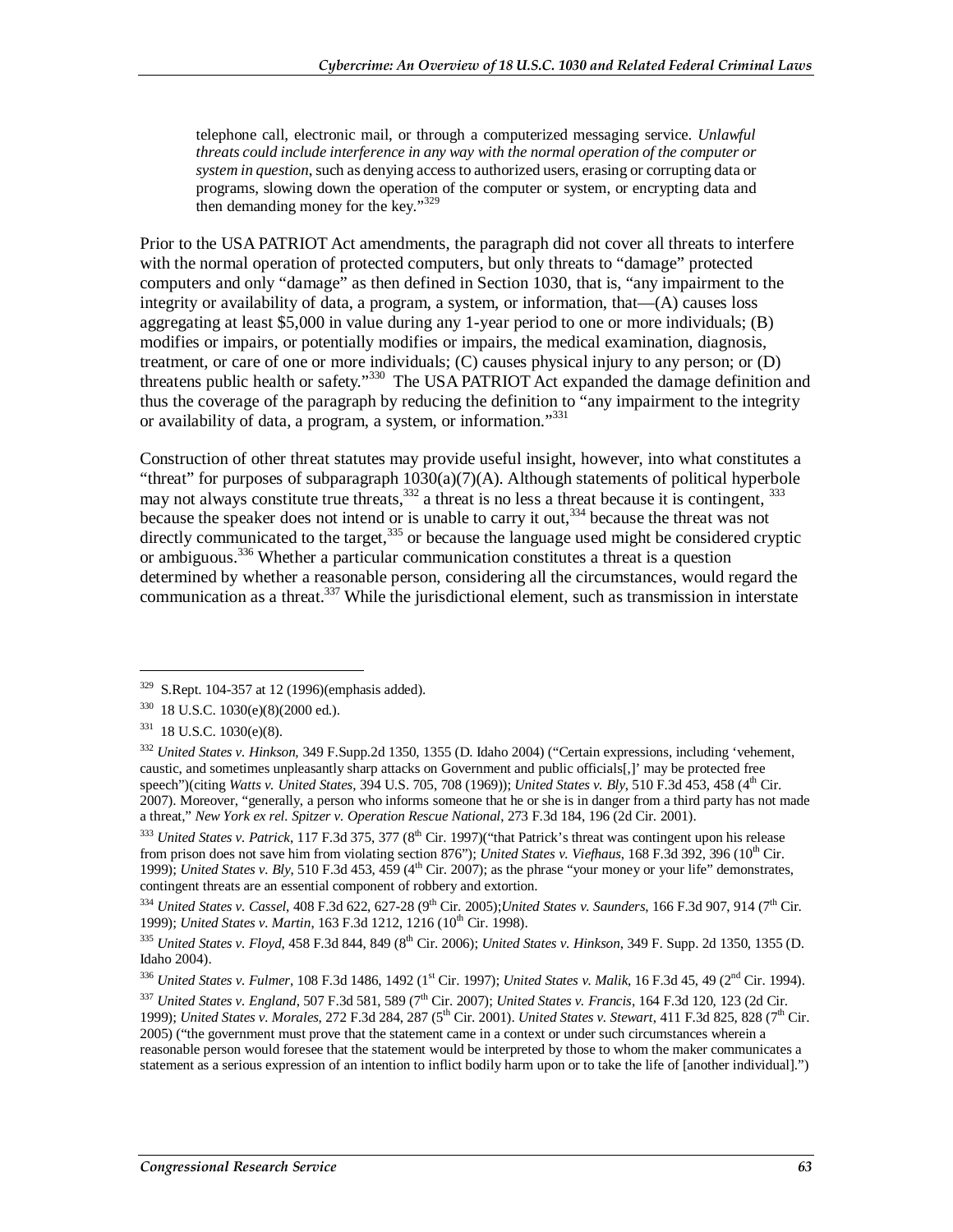commerce, must be established, $338$  the government need not show the defendant knew that the threat had been transmitted in interstate commerce.<sup>339</sup>

Subparagraphs  $1030(a)(7)(B)$  and (C) differ from the usual threats. Subparagraph (B) addresses not threats to damage a computer or its data, but threats to breach the confidentiality of that data. Subparagraph (C) addresses not threats of future damage, but threats to fail to undo damage already inflicted if extortionate demands are not met.

### **Intent**

1

The level of intent required for a violation of paragraph  $1030(a)(7)$  differs from the level used for the fraud provisions of Section 1030. Rather than demand that the offense be committed "knowingly and with an intent to defraud," each of the offenses under paragraph  $1030(a)(7)$  must be committed "with the intent to extort." Because the crimes are only complete if committed with this intent to extort, the paragraph anticipates that the offender will have intended his victim to feel threatened. It thereby avoids some of the uncertainty that has plagued the threat statutes.<sup>340</sup>

### **Consequences**

### **Penalties and Civil Liability**

Violations are punishable by imprisonment for not more than five years (not more than 10 years for second and subsequent offenses) and/or a fine of not more than \$250,000 (not more than \$500,000 for organizations).<sup>341</sup> In cases involving more than \$5,000 damage or some other qualifying circumstance, victims may claim the advantages of the civil cause of action for

<sup>&</sup>lt;sup>338</sup> *United States v. Korab*, 893 F.2d 212, 214-15 (9<sup>th</sup> Cir. 1989).

<sup>339</sup> *United States v. Darby*, 37 F.3d 1059, 1063-64; (4th Cir. 1994); see also, *United States v. Kammersell*, 196 F.3d 1137, 1139-140 ( $10^{th}$  Cir. 1999)(a threatening computer message from defendant in Utah to his girlfriend's place of employment within the same state constituted transmission of a threatening communication in interstate commerce because the message was transmitted by way of the defendant's service provider's main server in Virginia; see also *United States v. Guerva*, 408 F.3d 252, 259 (5<sup>th</sup> Cir. 2005)(court finding that threat that led to the temporary closing of a federal building and the shutting down of various federal agencies resulted in threat affecting interstate commerce).

<sup>&</sup>lt;sup>340</sup> The circuits are divided over the question of whether in order to convict under some of the threat statutes, the government must show that the defendant intended the victim to feel threatened or merely intended the conduct that a reasonable person would consider threatening. *United States v. Darby*, 37 F.3d 1059, 1963-66 (4th Cir. 1994)(and the conflicting cases cited there)("to establish a violation of section 875(c) the government must establish that the defendant intended to transmit the interstate communication and that the communication contained a true threat.... The government does not have to prove that the defendant subjectively intended for the recipient to understand the communication as a threat"); *United States v. Alkhabaz (Baker)*, 104 F.3d 1492, 1495 (6<sup>th</sup> Cir. 1997)("to constitute a communication containing a threat under Section 875 $(c)$ , a communication must be such that a reasonable person  $(1)$ would take the statement as a serious express of an intention to inflict bodily harm (the mens rea), and (2) would perceive such expression as being communicated to effect some change or achieve some goal through intimidation (the actus reus)"); *United States v. Stewart*, 411 F.3d 825, 828 ( $7<sup>th</sup>$  Cir. 2005)("guilt is not dependent upon what the defendant intended, but whether the recipient could reasonably have regarded the defendant's statement as a threat")(court declines to follow contradictory Ninth Circuit precedent, *id*. at 828 n.4); *United States v. Parr*, 545 F.3d 491, 498-99 ( $7<sup>th</sup>$  Cir. 2008).

 $341$  18 U.S.C. 1030(c)(3), 3571.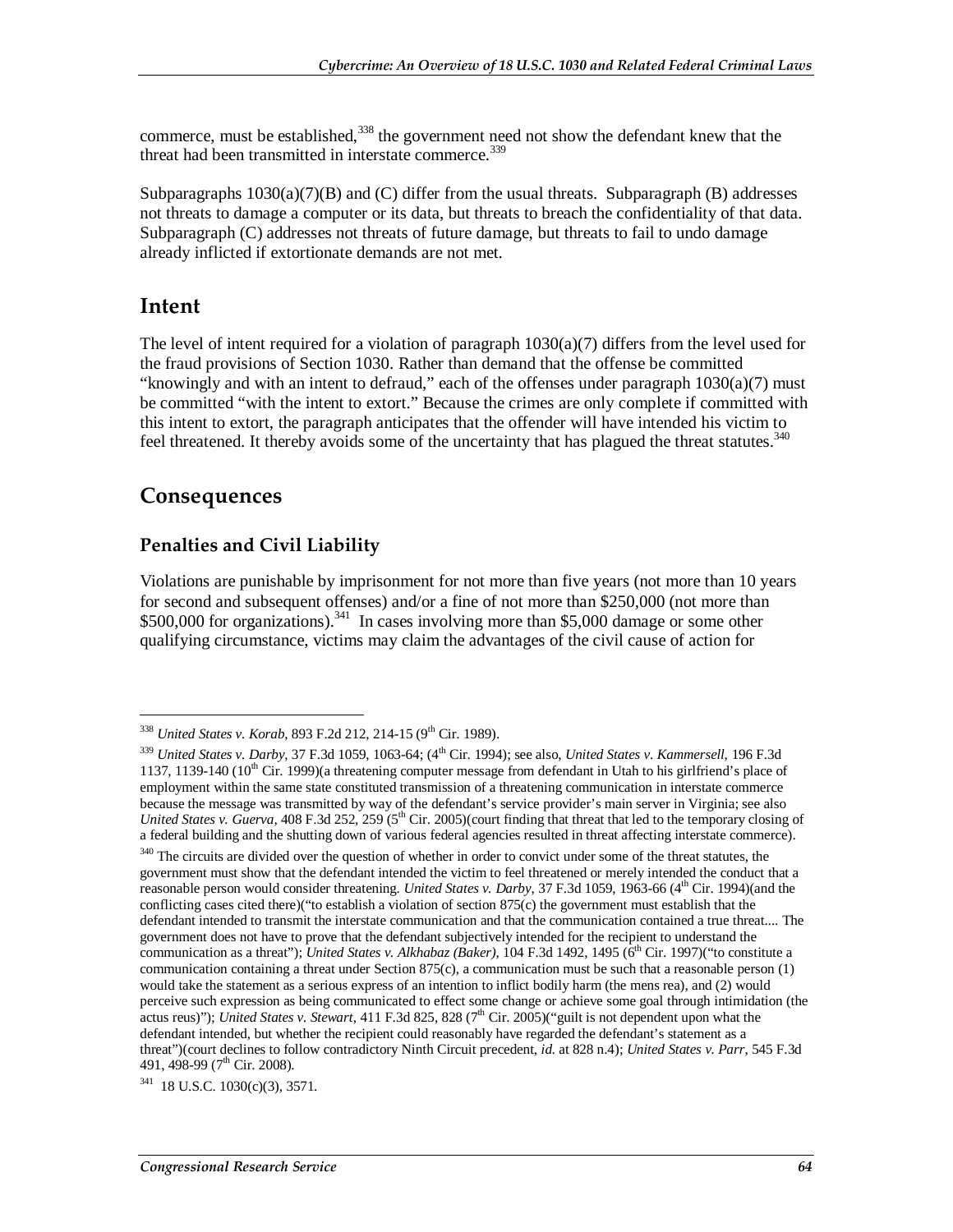damages available under subsection  $1030(g)$ .<sup>342</sup> The general fraud/damage sentencing guideline, U.S.S.G. §2B1.1, applies to violations of paragraph 1030(a)(7).

#### **Other Consequences**

Property derived from, or used to facilitate, an extortion offense under paragraph 1030(a)(7) is subject to confiscation.<sup>343</sup> Offenders may also be ordered to pay restitution.<sup>344</sup> Offenses under the paragraph are not considered federal crimes of terrorism. however.<sup>345</sup>

### **Attempt, Conspiracy, and Complicity**

The same general observations concerning attempt, conspiracy and aiding and abetting noted with respect to the other paragraphs of 1030(a) apply here. It is a separate crime to attempt or conspire to violate paragraph  $1030(a)(7)$ <sup>346</sup> Those who attempt or aid and abet the violation of another are subject to the same penalties as those who commit the substantive offense.<sup>347</sup> The same is true of conspiracies except that conspiracy to commit a felony carries a five year maximum of imprisonment.<sup>348</sup>

### **Other Crimes**

### **Hobbs Act**

1

The Hobbs Act, 18 U.S.C. 1951, prohibits extortion that affects commerce. More precisely, among other things, it declares that "Whoever in any way or degree obstructs, delays, or affects commerce or the movement of any article or commodity in commerce, by ... extortion or attempts or conspires so to do ... shall be fined under this title or imprisoned not more than twenty years, or both."<sup>349</sup> For Hobbs Act purposes, "'extortion' means the obtaining of property from another, with his consent, induced by wrongful use of ... fear."<sup>350</sup> The government need show only a

<sup>&</sup>lt;sup>342</sup> " ... A civil action for a violation of this section may be brought only if the conduct involves 1 of the factors set forth in clause (i), (ii), (iii), (iv), or (v) of subsection (a)(5)(B) ..." 18 U.S.C. 1030(g). The qualifying circumstances described in clauses (a)(5)(B)(i) through (v) are: "(i) loss to 1 or more persons during any 1-year period (and, for purposes of an investigation, prosecution, or other proceeding brought by the United States only, loss resulting from a related course of conduct affecting 1 or more other protected computers) aggregating at least \$5,000 in value; (ii) the modification or impairment, or potential modification or impairment, of the medical examination, diagnosis, treatment, or care of 1 or more individuals; (iii) physical injury to any person; (iv) a threat to public health or safety; or (v) damage affecting a computer system used by or for a government entity in furtherance of the administration of justice, national defense, or national security."

<sup>343 18</sup> U.S.C. 981(a)(1)(C), 982(a)(2)(B), 1030(i), 1030(j).

<sup>344 18</sup> U.S.C. 3663.

 $345$  18 U.S.C. 2332b(g)(5).

<sup>346 18</sup> U.S.C. 1030(b), 371.

 $347$  18 U.S.C. 1030(c), 2.

<sup>348 18</sup> U.S.C. 371.

<sup>349 18</sup> U.S.C. 1951(a). For a general discussion see *Elements of Offense Proscribed by the Hobbs Act (18 USCS §1951) Against Racketeering in Interstate or Foreign Commerce*, 4 ALR FED. 881.

 $350$  18 U.S.C. 1951(b)(2).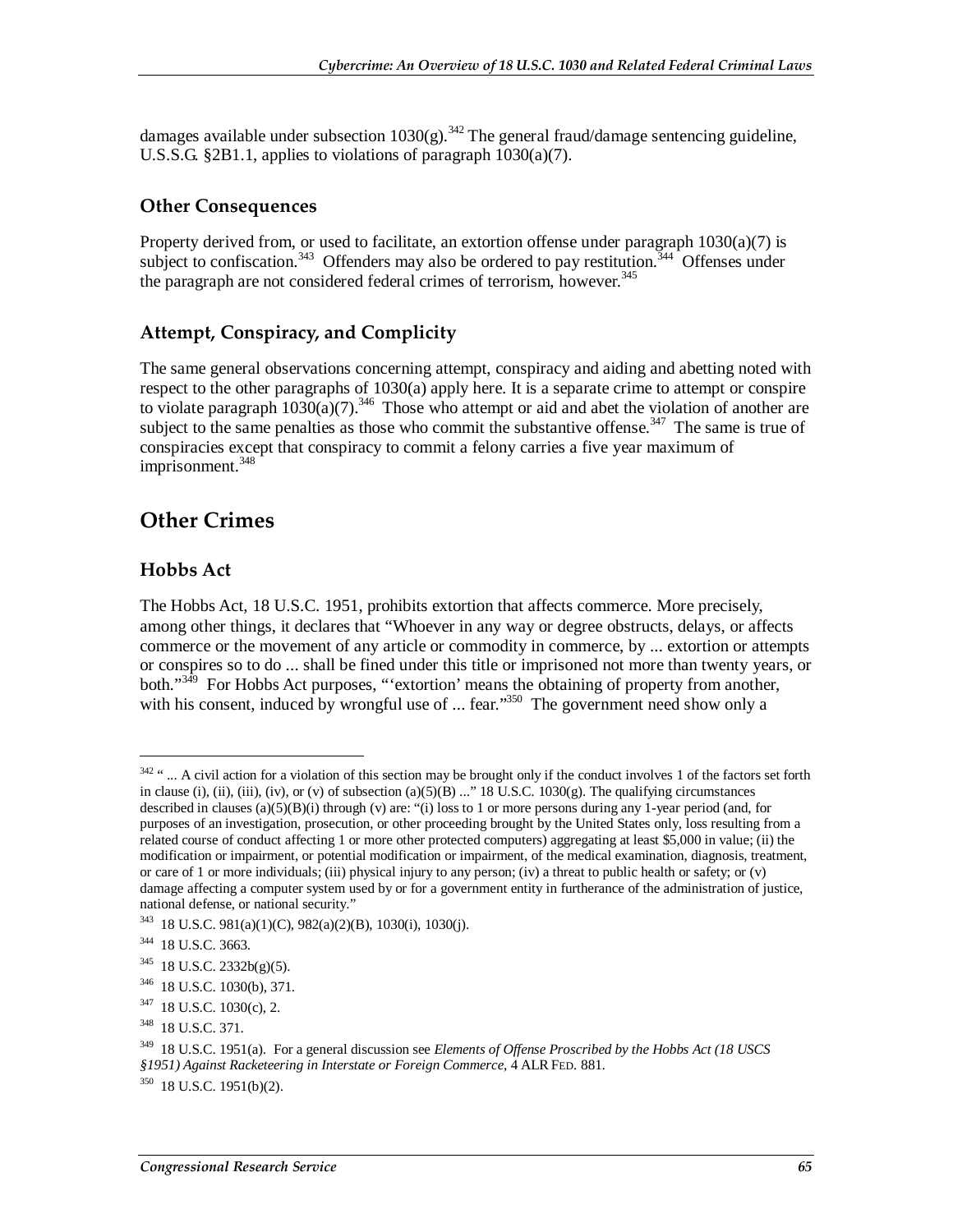minimal impact on interstate or foreign commerce to satisfy the jurisdictional element of the Hobbs Act. $351$ 

Facially, paragraph 1030(a)(7) might seem little more than a more specific version of the Hobbs Act: the Hobbs Act prohibits the extortionate acquisition of property, generally, in a manner that affects interstate or foreign commerce; while paragraph  $1030(a)(7)$  prohibits extortionate acquisition of property, specifically acquired by a threat to damage computers, in a manner that affects interstate or foreign commerce. But much of §1030 can be explained by Congress's concern that its purposes could be frustrated by too narrow a definition of "property." In most instances, the fear has been that computer systems or information in computer storage or on computer disks will be considered too intangible to claim the legal protection available to more tangible property. The applicability of the Hobbs Act and of the various "threats with intent to extort" statutes present an additional "property" complication, for they may involve both property under threat and property sought by the extortionist.

There is little question that the Hobbs Act guards against threats to both tangible and intangible property. The cases are replete with the observation that wrongful exploitation of a reasonable fear of economic loss in order to obtain property constitutes extortion for purposes of §1951.<sup>352</sup> The case law gives credence to Congress's concern that some may conclude that the Hobbs Act does not always reach cases where the "property" obtained by the extortionist is an intangible benefit rather than tangible property like money.<sup>353</sup>

<sup>351</sup> *United States Needham*, 604 F.3d 673, 677-78 (2d Cir. 2010); *United States v. Catalan-Roman*, 585 F.3d 453, 462 (1st Cir. 2009); *United States v. Carter*, 530 F.3d 565, 572 (7th Cir. 2008); *United States v. Davis*, 473 F.3d 680, 681-83 (6th Cir. 2007); *United States v. Vallejo*, 297 F.3d 1154, 1166 (11th Cir. 2002); *United States v. Malone*, 222 F.3d 1286, 1294-295 ( $10^{th}$  Cir. 2000). Some circuits may be more demanding where the victim is an individual rather than a business, *United States v. Mann*, 493 F.3d 484, 494-95 (5th Cir. 2007); *United States v. Perrotta*, 313 F.3d 33, 36 (2d Cir. 2002); *United States v. Lynch*, 282 F.3d 1049, 1052-55 (9<sup>th</sup> Cir. 2002).

<sup>352</sup> *United States v. Vazquez-Botet*, 532 F.3d 37, 60 (1st Cir. 2008); *Sanchez v. Triple-S Management, Corp.*, 492 F.3d 1, 12 (1st Cir. 2007); *United States v. Mitov*, 460 F.3d 901, 907 (7th Cir. 2006);*United States v. Edwards*, 303 F.3d 606, 635 (5th Cir. 2002); *United States v. Collins*, 78 F.3d 1021, 1029-30 (6th Cir. 1996); *United States v. Middlemiss*, 217 F.3d 112, 118 ( $2<sup>nd</sup>$  Cir. 2000).

<sup>&</sup>lt;sup>353</sup> Compare *National Organization for Women, Inc. v. Scheidler*, 267 F.3d 687, 709 (7<sup>th</sup> Cir. 2001), rev'd, 537 U.S. 393 (2003)(rejecting a contention that neither women's right to receive medical services from abortion clinics nor the clinics' right to provide such services constituted "property" whose relinquishment under threat would constitute extortion for Hobbs Act purposes), and *United States v. Gigante*, 39 F.3d 42, 49-51 (2d Cir. 1994)(holding that the Hobbs Act extended to a benefit realized when the victim of the threat agreed not to engage in competitive bidding on a public contract against firms paying kickbacks to the extortionists); with *Town of West Hartford v. Operation Rescue*, 915 F.2d 92, 101-2 ( $2<sup>nd</sup>$  Cir. 1990)(despite recognition that "property' under the [Hobbs] Act 'includes in a broad sense, any valuable right considered as a source or element of wealth' including a right to solicit business ... the term 'property' cannot plausible be construed to encompass altered official conduct," i.e., increased police and other emergency services), and *United States v. Edwards*, 303 F.3d 606, 635 (5<sup>th</sup> Cir. 2002)(noting that the "property" threatened for Hobbs Act purposes does not include potential benefits or opportunities). The Supreme Court subsequently resolved the Hobbs Act issue – not by determining whether the extraction of intangible property is sufficient to constitute extortion under the Hobbs Act – but by concluding that Hobbs Act extortion requires that the offender "obtain" something, merely compelling the victim to forego the exercise of a prerogative is insufficient, *Scheidler v. National Organization for Women, Inc.*, 537 U.S. 393, 402-10 (2003); see also *United States v. McFall,*  558 F.3d 951, 956-58 (9<sup>th</sup> Cir. 2009).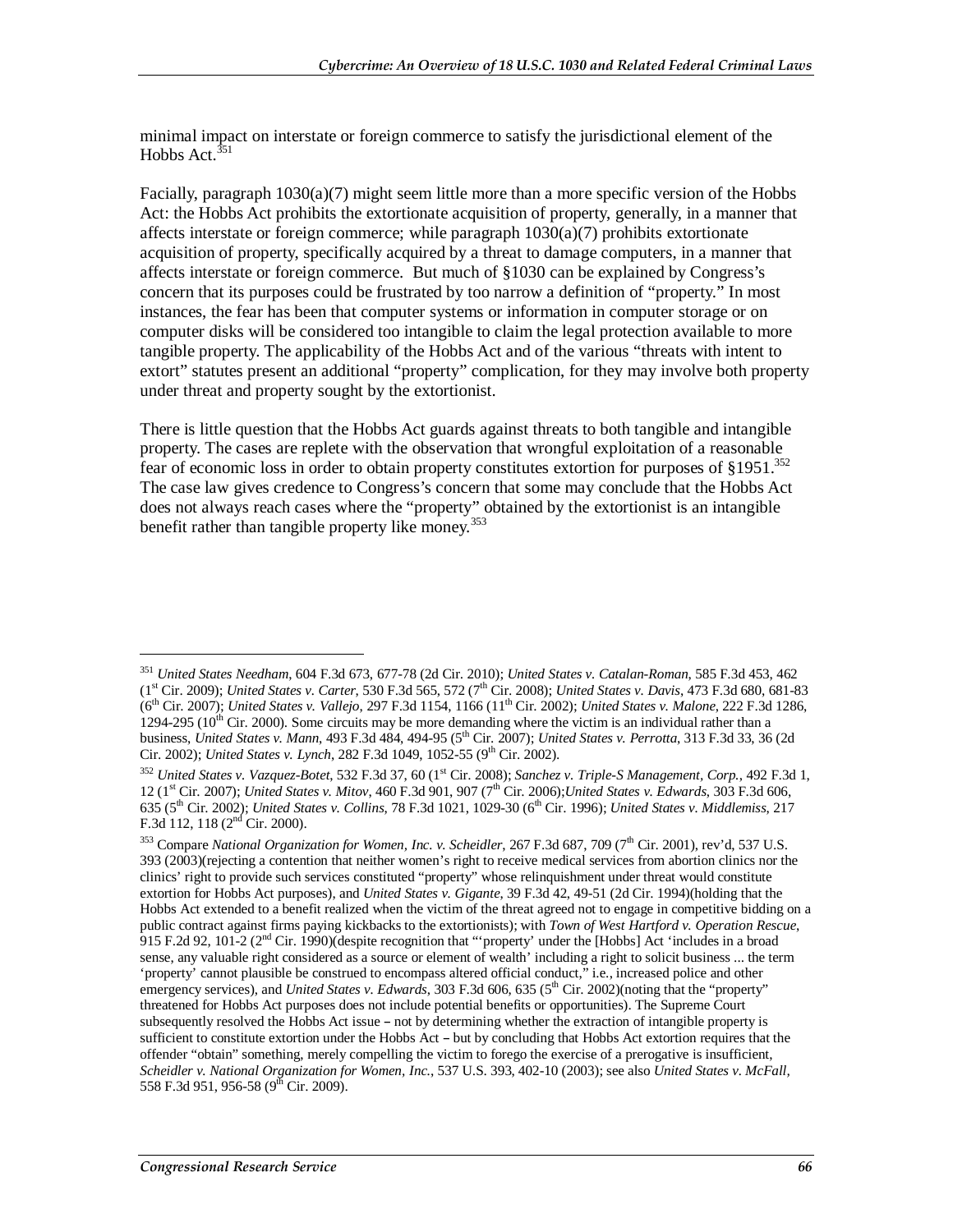#### **Threat Statutes**

1

Several federal statutes prohibit threats against "property" made with extortionate intent. Here the Hobbs Act puzzle is reversed. Here it is the meaning of the "property" protected from threat that is uncertain; while the meaning of "property" sought by the extortionist is conceded and spacious.

The statutes in question include at a minimum 18 U.S.C. 875 (threats transmitted in interstate commerce),  $354$  18 U.S.C. 876 (mailing threatening communications),  $355$  18 U.S.C. 877 (mailing threatening communications from a foreign country),  $356$  and 18 U.S.C. 880 (receipt of the proceeds of extortion).<sup>357</sup> Other than the receipt statute, they are essentially alike, jurisdictional elements aside. Each prohibits the communication of a threat to injure the property of the addressee or of another conveyed with extortionate intent. Each identifies "money or other thing of value" as the extortionist's objective, and each punishes offenders by imprisonment for not more than two years and/or a fine of not more than \$250,000.

As noted earlier, the courts see extraordinary elasticity in the term "thing of value" when used in federal criminal law,<sup>358</sup> but not infrequently are divided over which intangibles may legitimately be considered "property" for purposes of federal criminal statutes. In the context of mail and wire fraud, for instance, the Supreme Court held that an earlier version of those statutes did not reach schemes to defraud another of intangibles in the form of the honest services of public officials, (*McNally*) nor a scheme to fraudulently acquire a state-issued license (*Cleveland*), but

<sup>&</sup>lt;sup>354</sup> "Whoever, with intent to extort from any person, firm, association, or corporation, any money or other thing of value, transmits in interstate or foreign commerce any communication containing any threat to injure the property ... of the addressee or of another ... shall be fined under this title or imprisoned not more than two years, or both," 18 U.S.C. 875(d).

<sup>&</sup>lt;sup>355</sup> "Whoever, with intent to extort from any person any money or other thing of value, knowingly so deposits or causes to be delivered, as aforesaid, any communication, with or without a name or designating mark subscribed thereto, addressed to any other person and containing any threat to injure the property ... of the addressee or of another ... shall be fined under this title or imprisoned not more than two years, or both. If such a communication is addressed to a United States judge, a federal law enforcement officer, or an official who is covered by Section 1114 [any federal employee], the individual shall be fined under this title, imprisoned not more than 10 years, or both," 18 U.S.C. 876(d).

<sup>&</sup>lt;sup>356</sup> " ... Whoever, with intent to extort from any person any money or other thing of value, knowingly so deposits as aforesaid, any communication, for the purpose aforesaid, containing any threat to injure the property ... of the addressee or of another ... shall be fined under this title or imprisoned not more than two years, or both," 18 U.S.C. 877.

<sup>&</sup>lt;sup>357</sup> "A person who receives, possesses, conceals, or disposes of any money or other property which was obtained from the commission of any offense under this chapter that is punishable by imprisonment for more than 1 year, knowing the same to have been unlawfully obtained, shall be imprisoned not more than 3 years, fined under this title, or both," 18 U.S.C. 880.

<sup>&</sup>lt;sup>358</sup> See, *United States v. Ramos-Arenas*, 596 F.3d 783, 787 (10<sup>th</sup> Cir. 2010)(law enforcement forbearance constitutes a thing of value); *United States v. Maneri,* 353 F.3d 165, 168 (2d Cir. 2003)(thing of value included opportunity for sexual encounter); *United States v. Freeman*, 208 F.3d 332, 341 (1<sup>st</sup> Cir. 2000)(night club owner's special treatment of police officer including access to dancers' dressing room constituted a thing of value); *United States v. Marmolejo*, 89 F.3d 1185, 1192-193 ( $5<sup>th</sup>$  Cir. 1996)(citing a wide range of intangible property benefits found to constitute "things of value" under various federal criminal statutes); *United States v. Bryant*, 117 F.3d 1464, 1468 n.7 (D.C.Cir. 1997) (noting that a forbearance from arrest constitutes a "thing of value" for purposes of 18 U.S.C. 912 even in a case where two members of the three judge panel expressed the view that the defendant should never have been charged, prosecuted or convicted); *United States v. Collins*, 56 F.3d 1416, 1420 (D.C.Cir. 1995)(noting the widespread acceptance of an expansive reading of the term "thing of value" the purposes of the theft of federal property statute, 18 U.S.C. 641). The things of value are not limited to those things that can be lawfully possessed, see e.g., *United States v. Sargent*, 504 F.3d 767, 770-71 (9th Cir. 2007)(marijuana); *United States v. Fink*, 502 F.3d 585, 586 (6th Cir. 2007)(child pornography).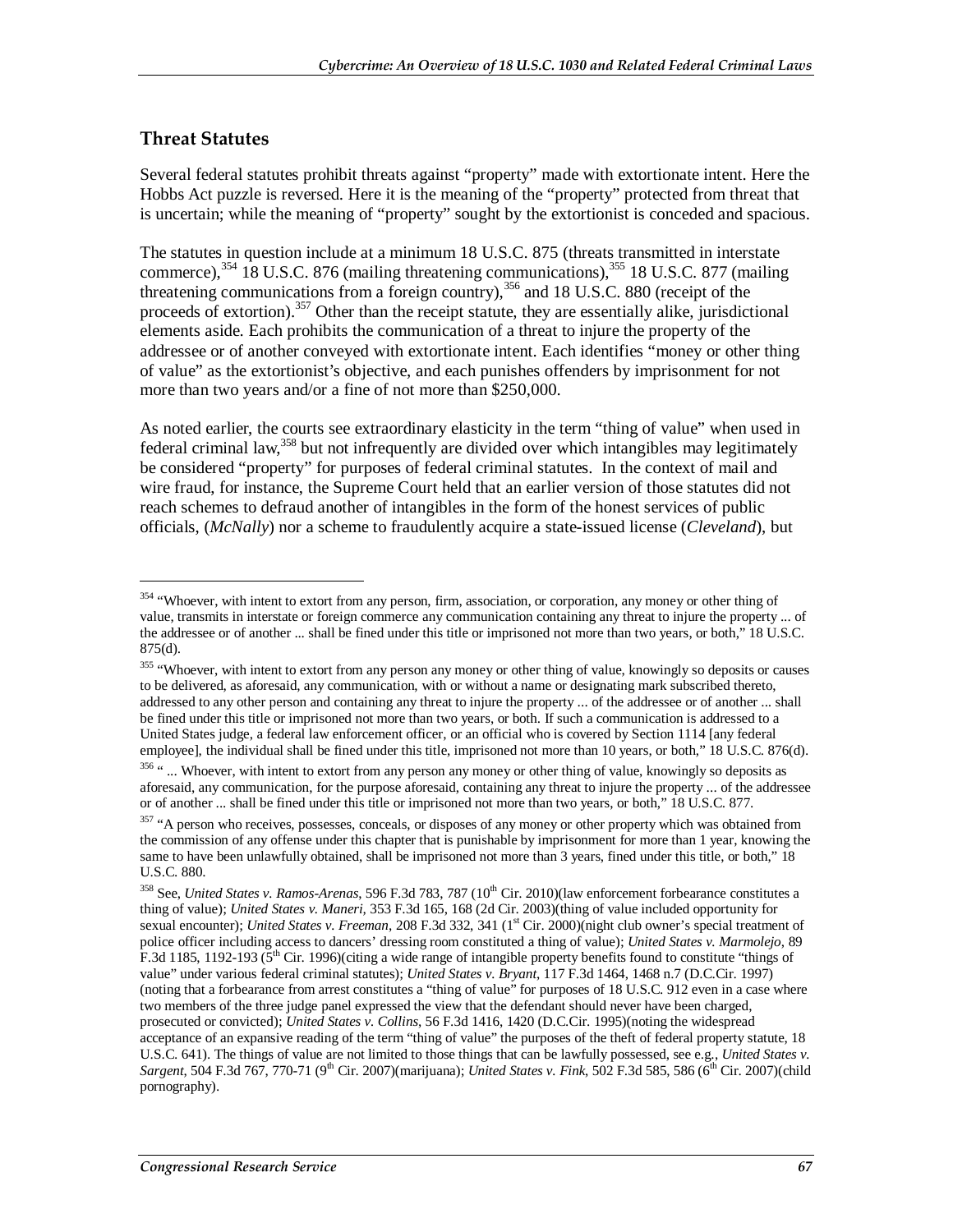did reach schemes to defraud another of confidential information (*Carpenter*).359 Again, even in the case of the more narrowly construed statutes, however, the data and other intangibles at issue in computer cases would seem to more clearly resemble the *Carpenter* "confidential information" property than the *McNally* "honest public services" or the *Cleveland* "unissued license" property.  $360$ 

#### **RICO, Money Laundering, and the Travel Act**

Section 1030 is a money laundering predicate offense.<sup>361</sup> Thus, financial transactions involving the proceeds from computer-related extortion that violate paragraph 1030(a)(7) may support a prosecution under 18 U.S.C. 1956 or 1957. Moreover, a violation of paragraph 1030(a)(7) may at the same time offend one of its companions that is a RICO predicate, for example, the Hobbs Act, 18 U.S.C. 875 (extortion affecting in interstate or foreign commerce), or the Travel Act (extortion is a Travel Act predicate), thereby raising the prospect of a RICO prosecution.

## **Trafficking in Computer Access (18 U.S.C. 1030(a)(6))**

*Whoever ... (6) knowingly and with intent to defraud traffics (as defined in Section 1029) in any password or similar information through which a computer may be accessed without authorization, if—(A) such trafficking affects interstate or foreign commerce; or (B) such computer is used by or for the Government of the United States ... shall be punished as provided in subsection (c) of this section.* 

Paragraph 1030(a)(6) outlaws misconduct similar to the access device proscriptions of 18 U.S.C.  $1029$ .<sup>362</sup> It was enacted to deal with the practice of hackers posting the passwords for various computer systems on electronic bulletin boards.<sup>363</sup> Although limited, it provides several distinct

<sup>359</sup> *McNally v. United States*, 483 U.S. 350, 356 (1987); *Carpenter v. United States*, 484 U.S. 19, 25-6 (1987*); United States v. Salvatore*, 110 F.3d 1131, 1139-141 (5<sup>th</sup> Cir. 1997)(noting the *McNally-Carpenter* distinction and the subsequent split of appellate courts on the question of whether unissued licenses may constitute "property" interests for purposes of the mail fraud statute, 18 U.S.C. 1341, a conflict which the Supreme Court subsequently resolved in *Cleveland v. United States*, 531 U.S. 12, 26-7 (2000) when it concluded that a state had not been defrauded of "property" for the purposes of Section 1341 when it was fraudulently induced to issue a license); see also *United States* 

*v. Delano*, 55 F.3d 720, 726-27 (2d Cir. 1995)(holding that labor or services cannot be considered "property" for purposes of a RICO charge based on an extortionate predicate offense). *United States v. Hedaithy*, 392 F.3d 580, 584 (3d Cir. 2004) (court found that mail fraud violation occurred when would-be test takers had others take a standardized test in their place; the court found that the testing service's property interests were violated because of the unauthorized use of its copyrighted and confidential materials and because, in obtaining a score report, the defendants possessed the "embodiment of the services that ETS provides").

<sup>&</sup>lt;sup>360</sup> Cf., *United States v. Bastian*, 603 F.3d 460, 466 (8<sup>th</sup> Cir. 2010)(receipt of bartered pornographic computer files constituted things of value); *United States v. Jordan*, 582 F.3d 1239, 1246 (11<sup>th</sup> Cir. 2009)(information from the FBI's computerized criminal record files (NCIC records) constituted a thing of value).

<sup>361 18</sup> U.S.C. 1956(c)(7)(D), 1957(f)(3).

<sup>&</sup>lt;sup>362</sup> "Whoever ... knowingly and with intent to defraud traffics in or uses one or more unauthorized access devices during any one-year period, and by such conduct obtains anything of value aggregating \$1,000 or more during that period ... shall, if the offense affects interstate or foreign commerce, be punished as provided in subsection (c) of this section," 18 U.S.C. 1029(a)(2).

<sup>363</sup> S.Rept. 99-432 at 13 (1986); H.Rept. 99-612 at 12-3 (1986).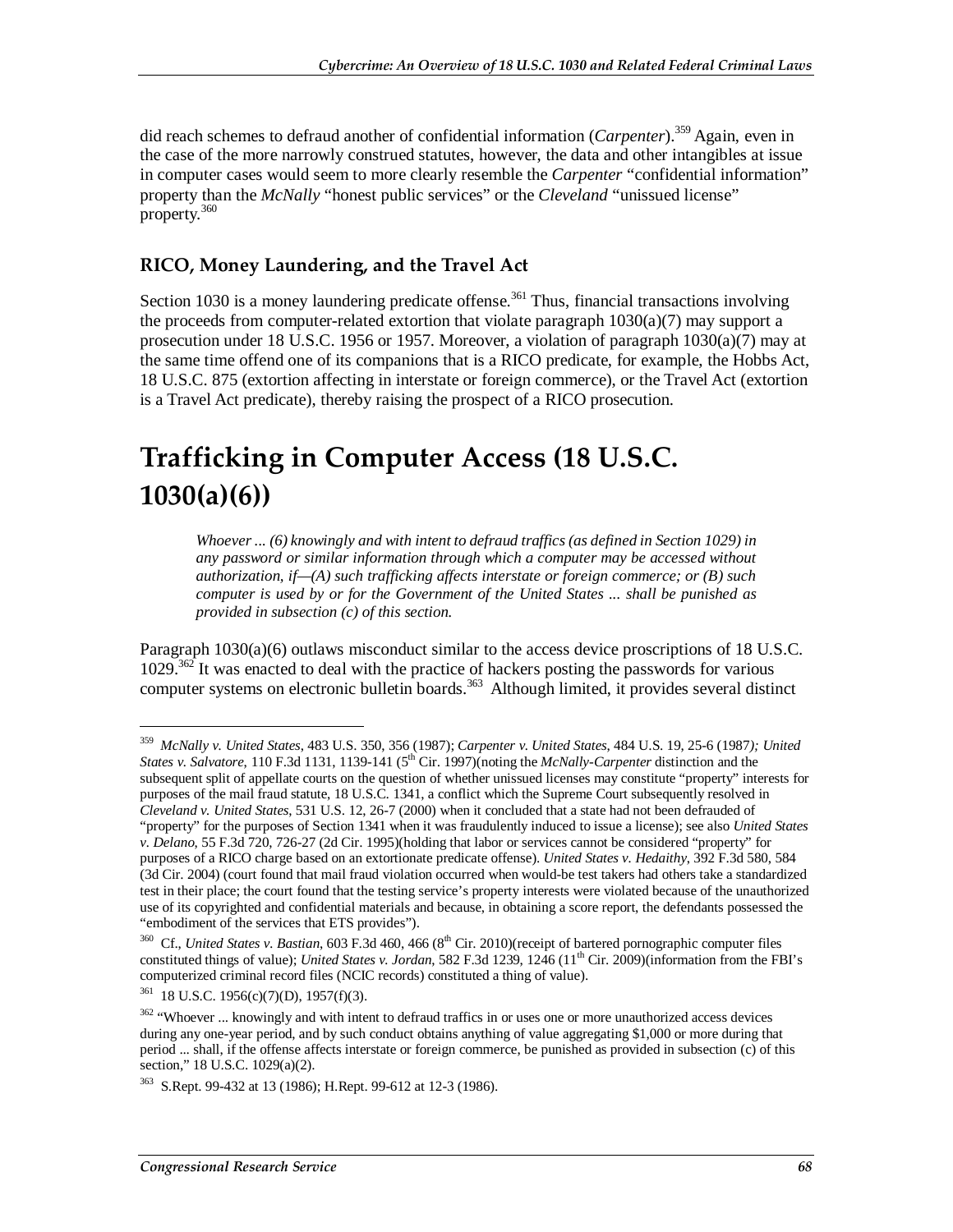advantages. First, it covers passwords for government computers more clearly than does §1029. Second, as something of a lesser included offense to §1029, it affords the government plea bargaining room in a case that it might otherwise be forced to bring under §1029 or abandon. Third, it contributes a means of cutting off the practice of publicly posting access to confidential computer systems without imposing severe penalties unless the misconduct persists. Fourth, it supplies a basis for private enforcement through the civil liability provisions of subsection  $1030(g)$  for misconduct that may be more appropriately addressed by the courts as a private wrong. The elements of the crime are:

- knowingly and with an intent to defraud;
- trafficking in (i.e., "to transfer, or otherwise dispose of, to another, or obtain control of with intent to transfer or dispose of" (18 U.S.C. 1029(e)(5)));
- a computer password or similar computer key; and
- either
	- of a federal computer or
	- in a manner that affects interstate or foreign commerce.

## **Jurisdiction**

Federal jurisdiction exists where the traffic affects interstate or foreign commerce,  $364$  or where the password or key is to a computer used by or for the Government of the United States.<sup>365</sup> As has been said of other paragraphs and government computers, it is unclear whether the protection of paragraph 1030(a)(6) cloaks legislative and judicial branch computers or is limited to those of the executive branch. The uncertainty is born of the section's care to define the phrase "department or agency of the United States" to include all three branches and its use of that phrase in establishing some crimes, contrasted with its failure to use that phrase in paragraph  $1030(a)(6)$ , discussed *supra*. The explicit reference to overseas application of offenses affecting commerce under subparagraph  $1030(e)(2)$ , without a similar statement concerning government computers, may raise further uncertainty. Was the omission an oversight or intended to signal a limitation?

#### **Intent**

<u>.</u>

The intent element is the same as that used in paragraph  $1030(a)(4)$ (fraud), and in the credit card fraud proscriptions of 18 U.S.C. 1029: knowingly and with the intent to defraud.<sup>366</sup> The phrase as used in the credit card fraud statute means that the offender is conscious of the natural consequences of his action (i.e., that it is likely that someone will be defrauded) and intends that those consequences should occur (i.e., he intends that someone should be defrauded).<sup>367</sup>

 $364$  18 U.S.C. 1030(a)(6)(A).

 $365$  18 U.S.C. 1030(a) (6)(B).

<sup>366</sup> S.Rept. 99-432 at 10 (1986); H.Rept. 99-612 at 12 (1986); *AtPac, Inc. v. Aptitude Solutions, Inc*., \_\_\_ F.Supp;2d \_\_\_, \_\_\_ (E.D. Cal. Aug. 4, 2010)("'[I]ntent to defraud' requires more than the intent to impermissible give access to another"); see also *State Analysis, Inc. v. American Financial Services Assoc*., 621 F.Supp.2d 309, 317 (E.D. Va. 2009)(holding that a simple unauthorized disclosure and use of a password does not constitute "trafficking" for purposes of paragraph 1030(a)(6)).

 $367$  H.Rept. 98-894 at 16-7 (1984).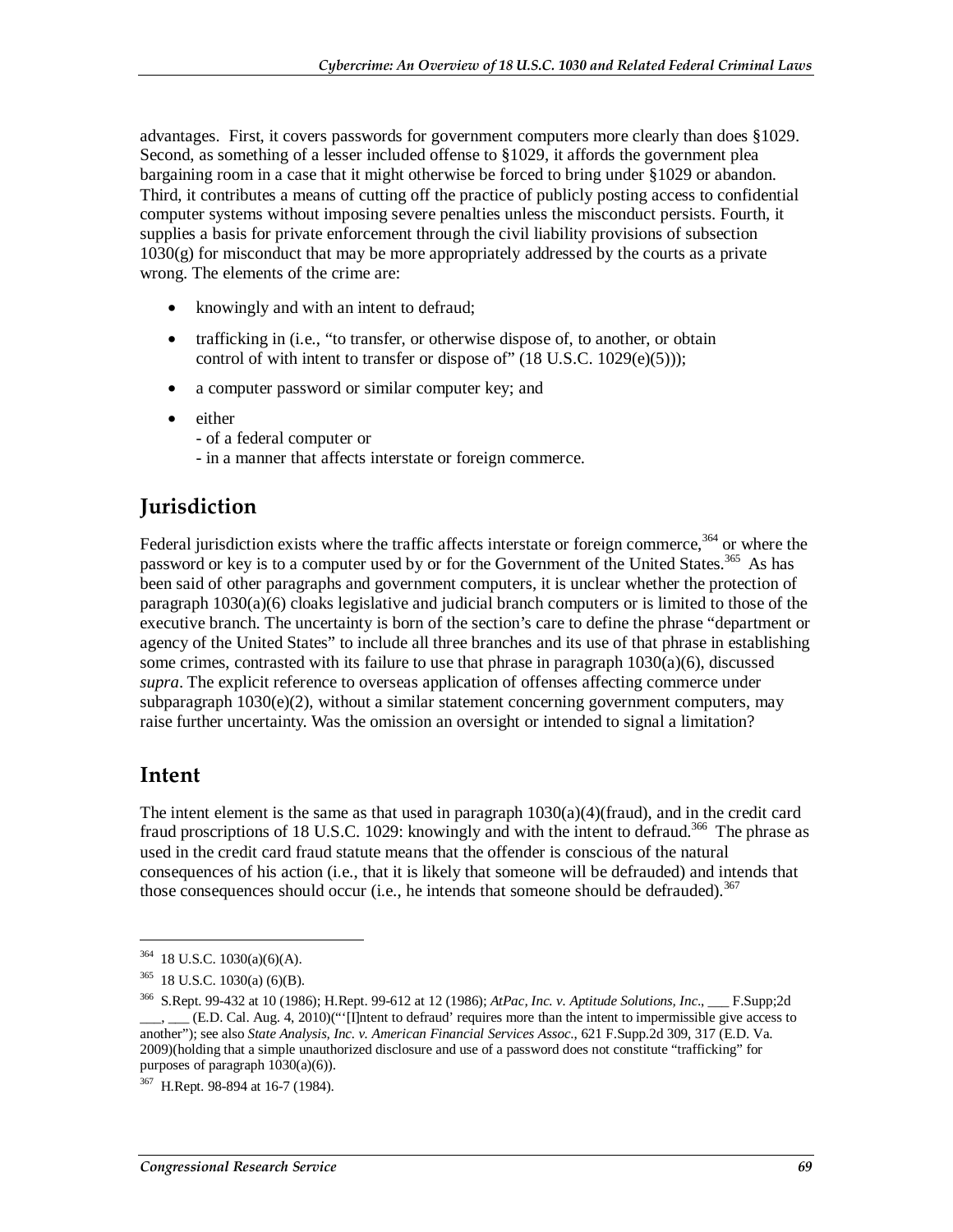### **Consequences**

#### **Penalties**

The first offense is punishable by imprisonment for not more than one year and/or a fine of not more than \$100,000 (not more \$200,000 for organizations); subsequent offenses are punishable by imprisonment for not more than 10 years and/or a fine of not more than \$250,000 (not more than  $$500,000$  for organizations).<sup>368</sup> The general theft/damage sentencing guideline, U.S.S.G. §2B1.1, covers violations of paragraph 1030(a)(6) (traffic in passwords) as it does fraud and damage under paragraphs  $1030(a)(4)$  and  $1030(a)(5)$ .

#### **Other Consequences**

Proceeds and property traceable to the proceeds of a violation of paragraph 1030(a)(6) trafficking offenses are subject to confiscation.  $369$  Upon conviction, defendants are ordered to pay restitution.370 And, offenders may also be subject to a cause of action for damages or injunctive relief $371$ 

## **Other Crimes**

The generally applicable provisions dealing with attempt, conspiracy and complicity will apply with equal force in cases involving paragraph  $1030(a)(6)$ . Paragraph  $1030(a)(6)$  appears to have few counterparts in federal law, other than the prohibition against trafficking in access devices (credit card fraud) under 18 U.S.C.  $1029(a)(2)^{372}$  and the wire fraud provisions of 18 U.S.C. 1343.<sup>373</sup> Nevertheless, violations of either of these—or of the money laundering proscriptions (18) U.S.C. 1956, 1957) for which §1030 is a predicate—may provide the foundation for a RICO (18 U.S.C. 1962) prosecution, so that should conduct in violation of paragraph 1030(a)(6) also offend either the mail fraud, credit card fraud, or money laundering prohibitions, a criminal breach of RICO may also have occurred. Brokering computer passwords without more may not be the ground upon which a sprawling criminal enterprise might be built, but violations of paragraph  $1030(a)(6)$ , with other crimes, might be part of a pattern of criminal activity used to operate such an enterprise.<sup>374</sup>

1

<sup>368 18</sup> U.S.C. 1030(c)(2), 3571.

 $369$  18 U.S.C.  $981(a)(1)(C)$ ,  $982(a)(2)(B)$ ,  $1030(i)$ , (j).

 $370$  18 U.S.C. 3663A(c)(1)(A)(ii).

 $371$  18 U.S.C. 1030(g).

 $372$  Prosecution under paragraph 1029(a)(2) requires a loss of at least \$1,000 over the course of a year and that the device permit access to an "account," 18 U.S.C. 1029(e)(1)(defining "access device"); paragraph  $1030(a)(6)$  imposes neither burden upon a prosecution. This is probably why paragraph 1030(a)(6) is punishable as a misdemeanor while paragraph 1029(a)(2) is a 10-year felony.

<sup>&</sup>lt;sup>373</sup> To establish wire fraud, the government must show an interstate wire transmission in furtherance of a scheme to defraud another of money or property, *United States v. Mann*, 493 U.S. 484, 493 (5<sup>th</sup> Cir. 2007); *United States v. Allen*, 491 F.3d 178, 185 (4<sup>th</sup> Cir. 2007); *United States v. Dowlin*, 408 F.3d 647, 658 n.5 (10<sup>th</sup> Cir. 2005); *United States v. Owens*, 301 F.3d 521, 528 (7<sup>th</sup> Cir. 2002).

<sup>&</sup>lt;sup>374</sup> Prosecution under 18 U.S.C. 1029 may also include charges of unauthorized access under paragraph 1030(a)(2), see e.g., *United States v. John*, 597 F.3d 263 (5<sup>th</sup> Cir. 2010).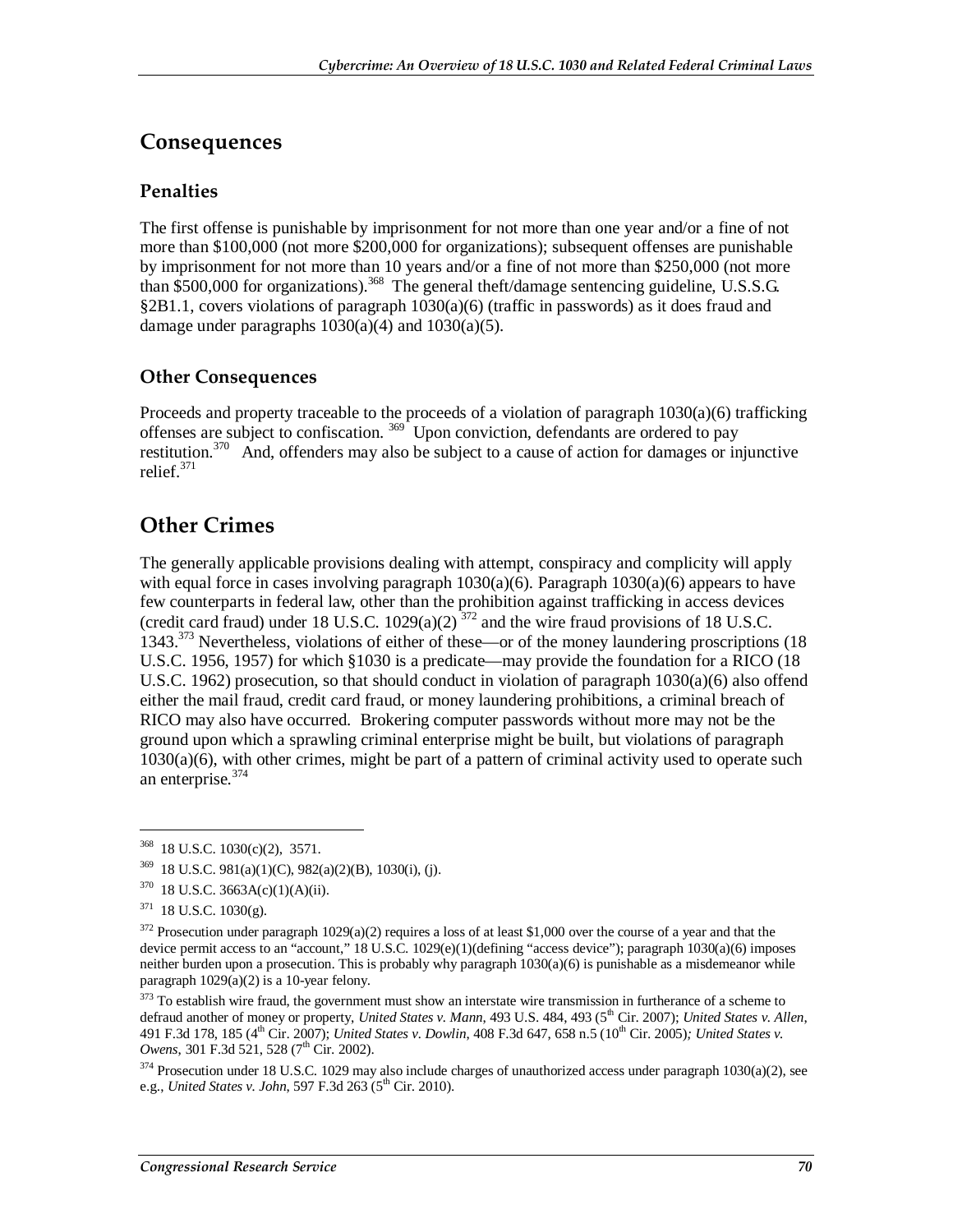## **Computer Espionage (18 U.S.C. 1030(a)(1))**

*Whoever ... (1) having knowingly accessed a computer without authorization or exceeding authorized access, and by means of such conduct having obtained information that has been determined by the United States Government pursuant to an Executive order or statute to require protection against unauthorized disclosure for reasons of national defense or foreign relations, or any restricted data, as defined in paragraph y of Section 11 of the Atomic Energy Act of 1954, with reason to believe that such information so obtained could be used to the injury of the United States, or to the advantage of any foreign nation willfully communicates, delivers, transmits, or causes to be communicated, delivered, or transmitted, or attempts to communicate, deliver, transmit or cause to be communicated, delivered, or transmitted the same to any person not entitled to receive it, or willfully retains the same and fails to deliver it to the officer or employee of the United States entitled to receive it ... shall be punished as provided in subsection (c) of this section.*

Paragraph 1030(a)(1) essentially tracks existing federal espionage laws—18 U.S.C. 793, 794 and 798—that ban disclosure of information potentially detrimental to U.S. national defense and well being, or more simply, laws that outlaw spying.<sup>375</sup> The paragraph was enacted as part of the original act and has been amended primarily to more closely track other espionage laws.<sup>376</sup> The distinctive feature of paragraph  $1030(a)(1)$  is its merger of elements of espionage and computer abuse.377 Broken down into a simplified version of its constituent elements it bars anyone from:

• either

- willfully disclosing,
- willfully attempting to disclose, or
- willfully failing to return
- classified information concerning national defense, foreign relations or atomic energy

<sup>375</sup> For a discussion of federal espionage laws generally see, 70 AMERICAN JURISPRUDENCE, 2D EDITION, *Sedition, Subversive Activities, and Treason* §§17-44; see also, Bazan, *Espionage and the Death Penalty*, 41 FEDERAL BAR NEWS & JOURNAL 615 (1994); Vladeck, *Inchoate Liability and the Espionage Act: The Statutory Framework and the Freedom of the Press*, 1 HARVARD LAW & POLICY REVIEW 219 (2007).

<sup>376 18</sup> U.S.C. 1030 (1982 ed. & 1984 Supp.); H.Rept. 98-894 at 21 (1984). Compare the language of 1030(a)(1) with that of 18 U.S.C. 793(e)("Whoever having unauthorized possession of, access to, or control over any document, writing, code book, signal book, sketch, photograph, photographic negative, blueprint, plan, map, model, instrument, appliance, or note relating to the national defense, or information relating to the national defense which information the possessor has reason to believe could be used to the injury of the United States or to the advantage of any foreign nation, willfully communicates, delivers, transmits or causes to be communicated, delivered, or transmitted, or attempts to communicate, deliver, transmit or cause to be communicated, delivered, or transmitted the same to any person not entitled to receive it, or willfully retains the same and fails to deliver it to the officer or employee of the United States entitled to receive it").

 $377$  "Although there is considerable overlap between 18 U.S.C. 793(3) and section 1030(a)(1), as amended by the NII Protection Act, the two statutes would not reach exactly the same conduct. Section 1030(a)(1) would target those persons who deliberately break into a computer to obtain properly classified Government secrets then try to peddle those secrets to others, including foreign governments. In other words, unlike existing espionage laws prohibiting the theft and peddling of Government secrets to foreign agents, section  $1030(a)(1)$  would require proof that the individual knowingly used a computer without authority, or in excess of authority, for the purpose of obtaining classified information. In this sense then, it is the use of the computer which is being proscribed, not the unauthorized possession of, access to, or control over the classified information itself," S.Rept. 104-357 at 6-7 (1996).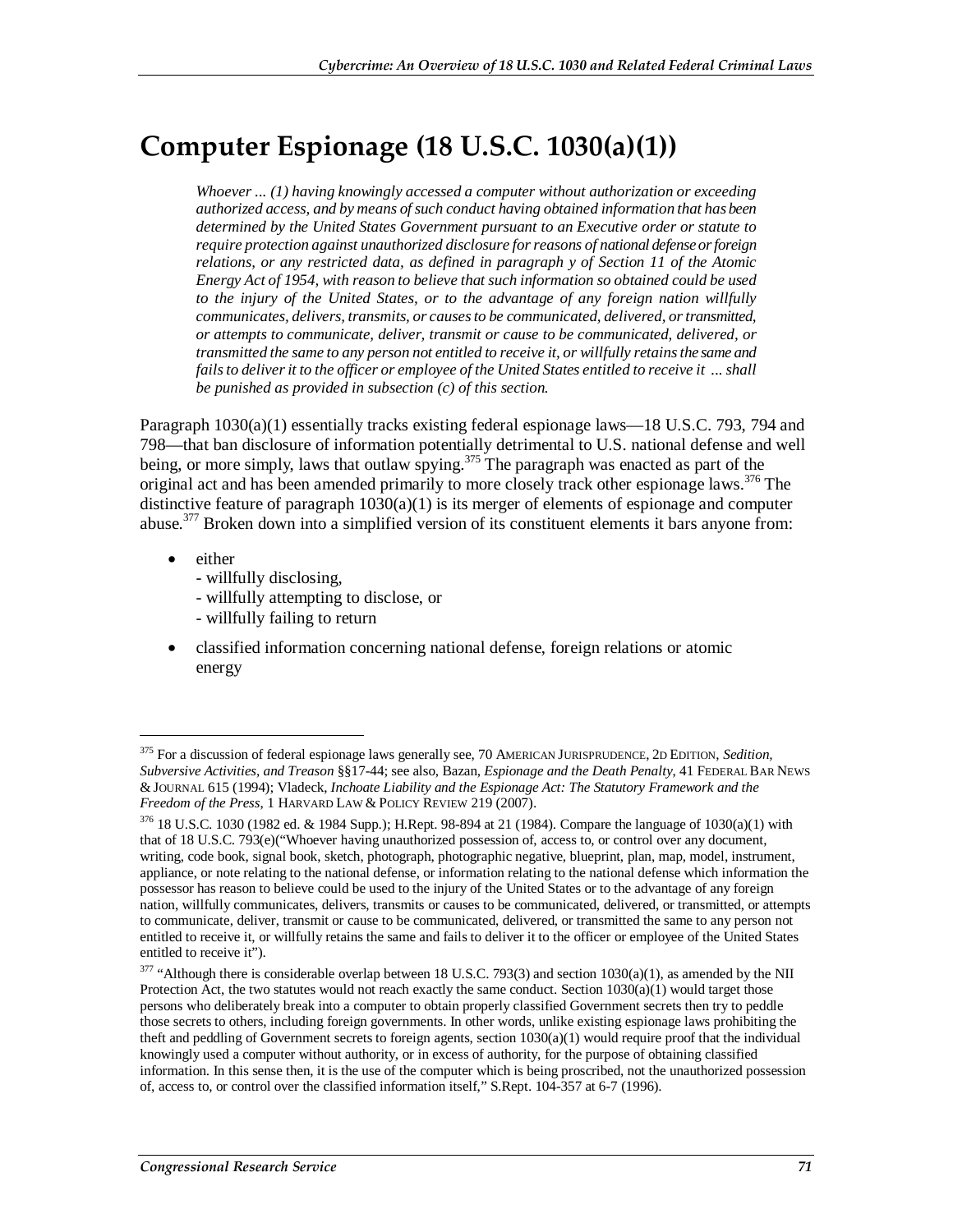- with reason to believe that the information either
	- could be used to injure the United States, or
	- could be used to the advantage of a foreign nation
- when the information was acquired by unauthorized computer access.

### **Jurisdiction**

The federal government is a creature of the Constitution. It enjoys only those powers that the Constitution grants it.<sup>378</sup> Since states are primarily responsible for the enactment and enforcement of criminal law, the validity of any federal criminal law depends upon a clear nexus to some power that the Constitution vests in the national government. Most of Section 1030 represents the execution of Congress's authority to enact laws for the regulation of interstate and foreign commerce, for example.<sup>379</sup> Paragraph  $1030(a)(1)$ , on the other hand, is anchored in the protection of the defense and foreign relations of the nation,<sup>380</sup> and so jurisdictional ties to interstate or foreign commerce are unnecessary.

#### **Intent**

The state of mind element for a breach of paragraph  $1030(a)(1)$  is pegged high. The offender must (1) purposefully transmit or retain information that (2) he has reason to believe could be used to the injure the United States or benefit another country, and (3) that he has obtained through access to a computer that he knows he had no authority to access.<sup>381</sup>

#### **Consequences**

#### **Penalties and Sentencing Guidelines**

Violations are punishable by imprisonment for not more than 10 years (not more than 20 years for second and subsequent offenses) and/or a fine of not more than \$250,000 (not more than \$500,000 for organizations).<sup>382</sup> The general espionage sentencing guideline, U.S.S.G. §2M3.2, applies to violations of paragraph  $(a)(1)$  which calls for a base sentencing level of 30 (carrying an initial sentencing range beginning at 8 years' imprisonment) and of 35 (an initial sentencing range beginning at 14 years) if top secret information is involved. Paragraph 1030(a)(1) offenses are federal crimes of terrorism.<sup>383</sup> Thus, if a violation is committed for terrorist purposes,<sup>384</sup> the minimum sentencing level is 32 and the criminal history category is VI which means the

<sup>378</sup> U.S. Const. Amend. IX, X.

<sup>379</sup> U.S. Const. Art.I, §8, cl.3.

<sup>380</sup> U.S.Const. Art. I, §8, cls. 11-16; Art. II, §2, cls.1, 2.

<sup>381</sup> H.Rept. 98-894 at 21 (1984)("As the Supreme Court stated in *Gorin v. U.S.*, (312 U.S. 19, 28), 'This requires those prosecuted to have acted in bad faith. The sanctions apply only when scienter is established'").

 $382$  18 U.S.C. 1030(c)(1), 3571.

 $383$  18 U.S.C. 2332b(g)(5)(B).

<sup>&</sup>lt;sup>384</sup> U.S.S.G. §3A1.4, cmt., app. n. 1("For purposes of this guideline, 'federal crime of terrorism' has the meaning given at that term in 18 U.S.C.  $\S2332b(g)(5)$ "); 18 U.S.C.  $2332b(g)(5)(A)$ ("The term 'Federal crime of terrorism' means an offense that—(A) is calculated to influence or affect the conduct of government by intimidation or coercion, or to retaliate against government conduct ...").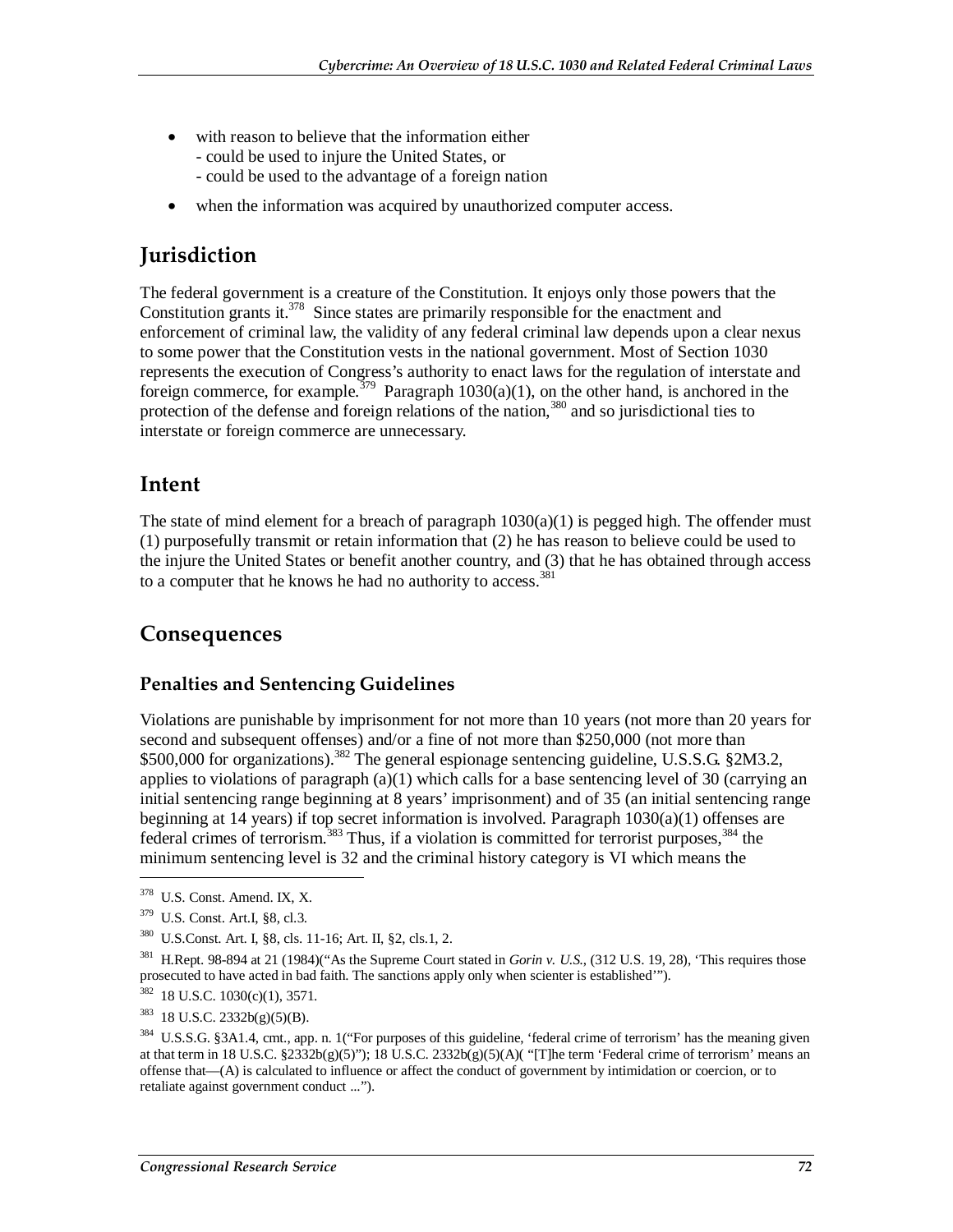sentencing range begins at 17.5 years' imprisonment (and begins at 24.33 years' imprisonment if top secret information is involved).<sup>385</sup>

#### **Federal Crime of Terrorism**

Because paragraph  $1030(a)(1)$  is a federal crime of terrorism.<sup>386</sup>

- the applicable statute of limitations is 8 years rather than 5 years;  $387$
- pretrial detention of defendants charged with a violation of paragraph  $1030(a)(1)$ is presumed; $388$  and
- conviction carries the prospect of life-time supervision by probation authorities;  $389$

#### **Other Consequences**

A paragraph  $1030(a)(1)$  offense will provide the basis for a sentencing enhancement or for additional charges, if it is committed in conjunction with:

- aggravated identity theft: $391$
- $-$  RICO;<sup>392</sup>
- money laundering;<sup>393</sup>
- maritime transportation of terrorists;<sup>394</sup> and
- providing material support for terrorist organizations.<sup>395</sup>

Moreover, proceeds from a paragraph 1030(a)(1) espionage offense are subject to confiscation.<sup>396</sup> Upon conviction, defendants are ordered to pay restitution.<sup>397</sup> And, offenders may also be subject to a cause of action for damages or injunctive relief.<sup>398</sup>

- $386$  18 U.S.C. 2332b(g)(5)(B).
- 387 18 U.S.C. 3286.
- 388 18 U.S.C. 3142.
- 389 18 U.S.C. 3583.
- 390 18 U.S.C. 2339A.
- 391 18 U.S.C. 1028.
- <sup>392</sup> 18 U.S.C. 1961.
- $393$  18 U.S.C. 1956(c)(7)(A), 1957(f)(3).
- 394 18 U.S.C. 2284.
- 395 18 U.S.C. 2339A.
- 396 18 U.S.C. 981(a)(1)(C), 982(a)(2)(B).
- $397$  18 U.S.C. 3663A(c)(1)(A)(ii).
- $398$  18 U.S.C. 1030(g).

<sup>385</sup> U.S.S.G. §3A1.4.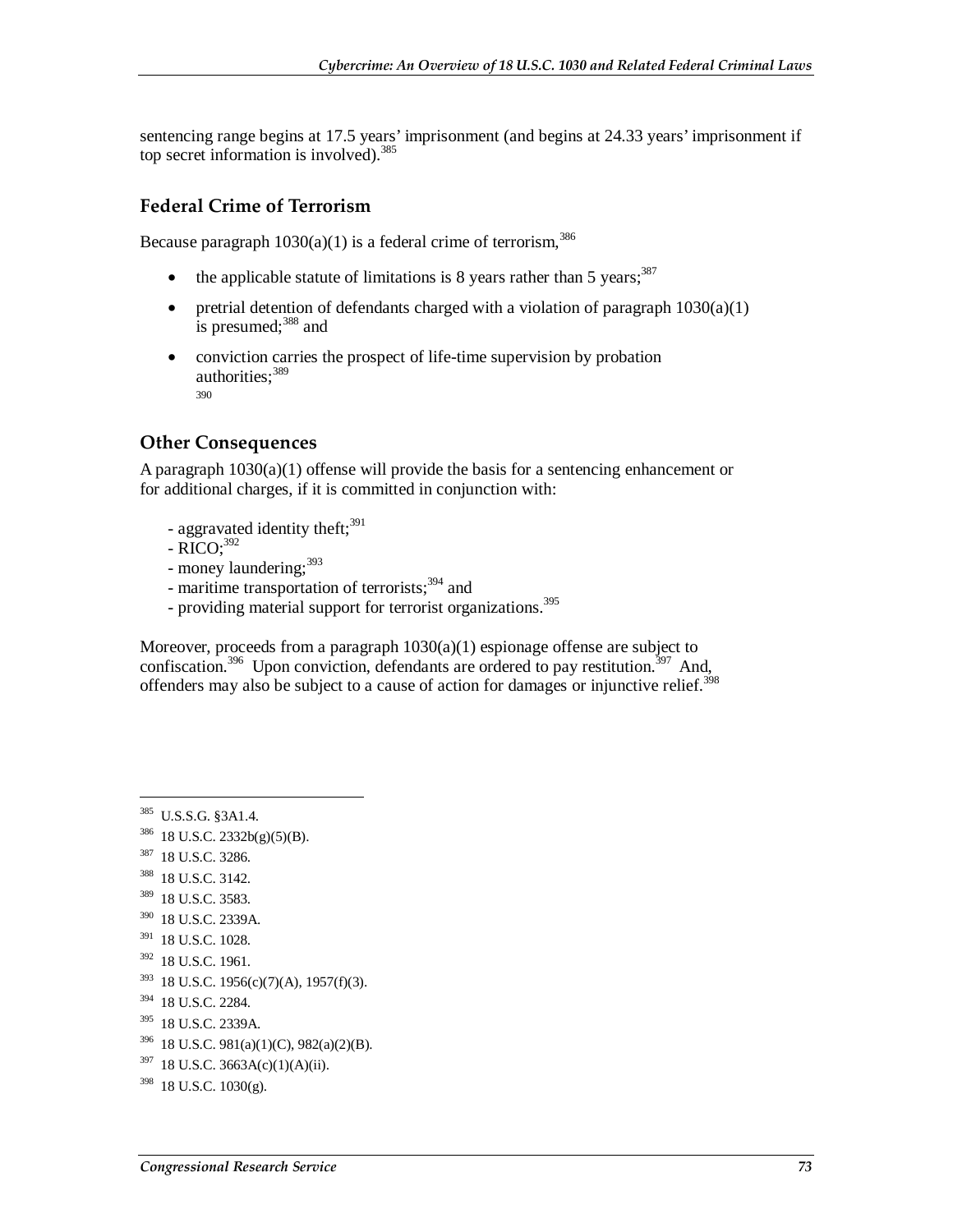#### **Attempt, Conspiracy, and Complicity**

The same general observations concerning attempt, conspiracy and aiding and abetting noted with respect to the other paragraphs of 1030(a) apply here. It is a separate crime to attempt to violate paragraph  $1030(a)(7)$ <sup>399</sup> Those who attempt or aid and abet the violation of another are subject to the same penalties as those who commit the substantive offense.<sup> $400$ </sup> The same is true of conspiracies except that conspiracy to commit a felony carries a five-year maximum of imprisonment, 18 U.S.C. 371.

### **Other Crimes**

Espionage prosecutions are not common. And there do not appear to have been any reported cases brought under paragraph  $1030(a)(1)$ . The overlap between paragraph  $1030(a)(1)$  and the espionage laws is such, however, that any case prosecutable under paragraph  $1030(a)(1)$  would likely also be prosecutable under one or more of the espionage statutes; in fact "the only reported 'espionage' case involving the unauthorized use of computers was prosecuted under §793, the much older, pre-electronic espionage statute and not under  $$1030(a)(1)$ .<sup>401</sup>

#### **Espionage Offenses**

The three espionage statutes share common ground under some circumstances. In general terms, they outlaw gathering and disseminating defense information (18 U.S.C. 793); gathering and disseminating defense information for a foreign country (18 U.S.C. 794); and disclosing classified information concerning government cryptography or communications intelligence (18 U.S.C. 798).

As already noted, 18 U.S.C. 793(e) is the generic twin of 1030(a)(1), but §793 has several other provisions that might also be implicated by a fact pattern sufficient to establish criminal liability under paragraph 1030(a)(1). Section 793 establishes six distinct offenses:

• intruding upon military facilities to gather national defense information;  $402$ 

1

<sup>402</sup> "Whoever, for the purpose of obtaining information respecting the national defense with intent or reason to believe that the information is to be used to the injury of the United States, or to the advantage of any foreign nation, goes upon, enters, flies over, or otherwise obtains information concerning any vessel, aircraft, work of defense, navy yard, naval station, submarine base, fueling station, fort, battery, torpedo station, dockyard, canal, railroad, arsenal, camp, factory, mine, telegraph, telephone, wireless, or signal station, building, office, research laboratory or station or other place connected with the national defense owned or constructed, or in progress of construction by the United States or under the control of the United States, or of any of its officers, departments, or agencies, or within the exclusive jurisdiction of the United States, or any place in which any vessel, aircraft, arms, munitions, or other materials or instruments for use in time of war are being made, prepared, repaired, stored, or are the subject of research or development, under any contract or agreement with the United States, or any department or agency thereof, or with any person on behalf of the United States, or otherwise on behalf of the United States, or any prohibited place so designated by the President by proclamation in time of war or in case of national emergency in which anything for the use of the (continued...)

<sup>399 18</sup> U.S.C. 1030(b).

 $400$  18 U.S.C. 1030(c), 2.

<sup>401</sup> Olivenbaum, *<CTRL><ALT><DELETE>: Rethinking Federal Computer Crime Legislation*, 27 SETON HALL LAW REVIEW 574, 594-95 (1997), citing *United States v. Poulsen*, 41 F.3d 1330 (9<sup>th</sup> Cir. 1994); see also, *DoJ Cyber Crime* at 13 ("Violations of this subsection are charged quite rarely. The reason for its lack of prosecution may well be the close similarities between sections  $1030(a)(1)$  and  $783(e)$ . In situations where both statutes are applicable, prosecutors may tend towards using section 793(e), for which guidance and precedent are more prevalent").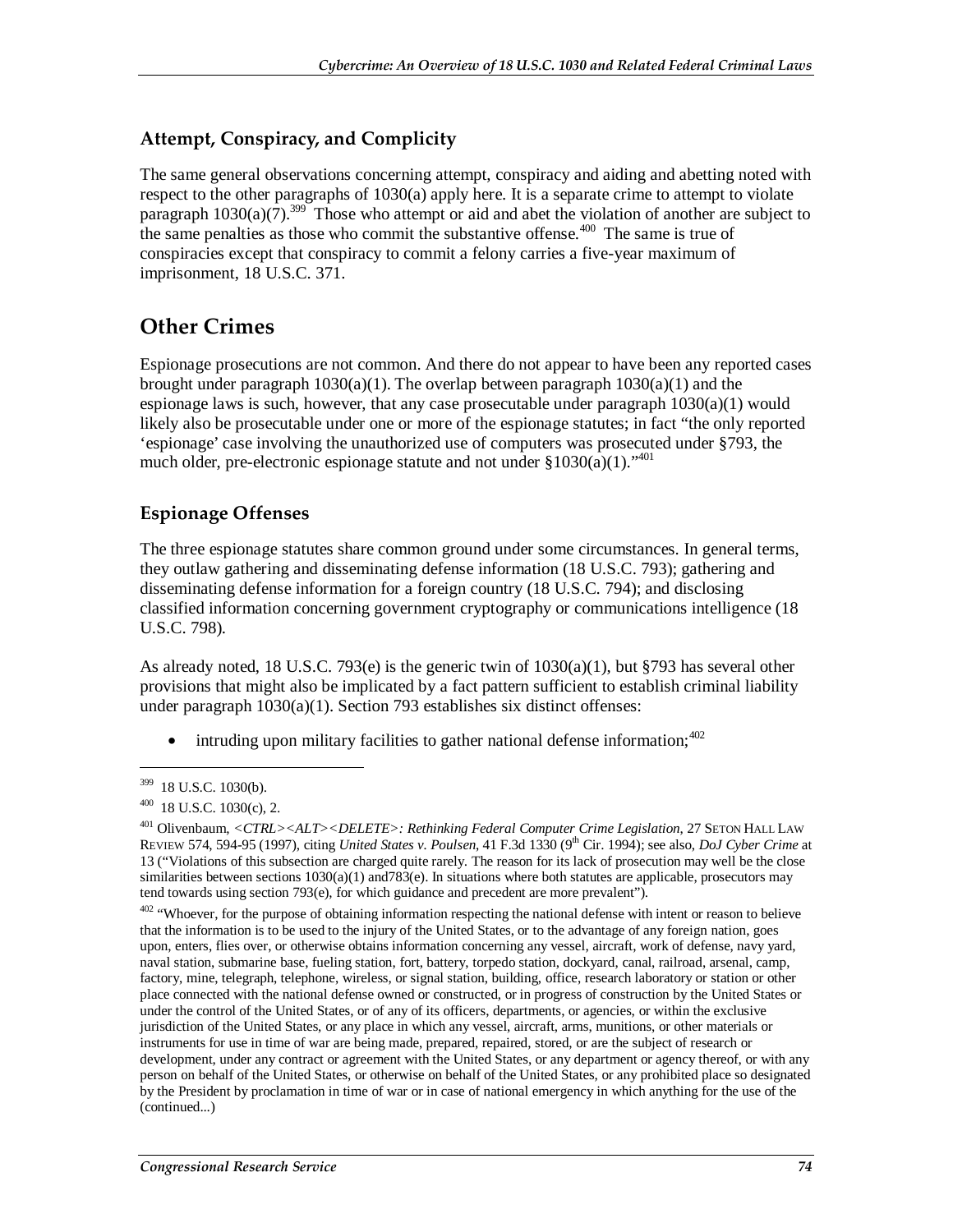- copying documents containing national defense information;<sup>403</sup>
- $\bullet$  unlawful receipt of national defense information:  $404$
- unlawful dissemination of national defense information by a lawful custodian;  $405$
- unauthorized possession of national defense information; $406$  and
- negligently losing national defense information. $407$

Conspiracy to violate Section 793 is likewise punishable by imprisonment for not more than 10 years (not more than 20 years for a subsequent offense) and/or a fine of not more than \$250,000 (not more than \$500,000 for organizations),408 and criminal forfeiture of any proceeds derived from the offense.<sup>409</sup>

1

<sup>404</sup> "Whoever, for the purpose aforesaid, receives or obtains or agrees or attempts to receive or obtain from any person, or from any source whatever, any document, writing, code book, signal book, sketch, photograph, photographic negative, blueprint, plan, map, model, instrument, appliance, or note, of anything connected with the national defense, knowing or having reason to believe, at the time he receives or obtains, or agrees or attempts to receive or obtain it, that it has been or will be obtained, taken, made, or disposed of by any person contrary to the provisions of this chapter ... Shall be fined under this title or imprisoned not more than ten years, or both,"18 U.S.C. 793(c).

<sup>405</sup> "Whoever, lawfully having possession of, access to, control over, or being entrusted with any document, writing, code book, signal book, sketch, photograph, photographic negative, blueprint, plan, map, model, instrument, appliance, or note relating to the national defense, or information relating to the national defense which information the possessor has reason to believe could be used to the injury of the United States or to the advantage of any foreign nation, willfully communicates, delivers, transmits or causes to be communicated, delivered, or transmitted or attempts to communicate, deliver, transmit or cause to be communicated, delivered or transmitted the same to any person not entitled to receive it, or willfully retains the same and fails to deliver it on demand to the officer or employee of the United States entitled to receive it ... Shall be fined under this title or imprisoned not more than ten years, or both,"18 U.S.C. 793(d).

<sup>406</sup> "Whoever having unauthorized possession of, access to, or control over any document, writing, code book, signal book, sketch, photograph, photographic negative, blueprint, plan, map, model, instrument, appliance, or note relating to the national defense, or information relating to the national defense which information the possessor has reason to believe could be used to the injury of the United States or to the advantage of any foreign nation, willfully communicates, delivers, transmits or causes to be communicated, delivered, or transmitted, or attempts to communicate, deliver, transmit or cause to be communicated, delivered, or transmitted the same to any person not entitled to receive it, or willfully retains the same and fails to deliver it to the officer or employee of the United States entitled to receive it ... Shall be fined under this title or imprisoned not more than ten years, or both," 18 U.S.C. 793(e)

<sup>407</sup> "Whoever, being entrusted with or having lawful possession or control of any document, writing, code book, signal book, sketch, photograph, photographic negative, blueprint, plan, map, model, instrument, appliance, note, or information, relating to the national defense, (1) through gross negligence permits the same to be removed from its proper place of custody or delivered to anyone in violation of his trust, or to be lost, stolen, abstracted, or destroyed, or (2) having knowledge that the same has been illegally removed from its proper place of custody or delivered to anyone in violation of his trust, or lost, or stolen, abstracted, or destroyed, and fails to make prompt report of such loss, theft, abstraction, or destruction to his superior officer ... Shall be fined under this title or imprisoned not more than ten years, or both," 18 U.S.C. 793(f).

408 18 U.S.C. 793(g).

 $409$  18 U.S.C. 793(h).

<sup>(...</sup>continued)

Army, Navy, or Air Force is being prepared or constructed or stored, information as to which prohibited place the President has determined would be prejudicial to the national defense ... Shall be fined under this title or imprisoned not more than ten years, or both," 18 U.S.C. 793(a).

<sup>&</sup>lt;sup>403</sup> "Whoever, for the purpose aforesaid, and with like intent or reason to believe, copies, takes, makes, or obtains, or attempts to copy, take, make, or obtain, any sketch, photograph, photographic negative, blueprint, plan, map, model, instrument, appliance, document, writing, or note of anything connected with the national defense ... Shall be fined under this title or imprisoned not more than ten years, or both,"18 U.S.C. 793(b).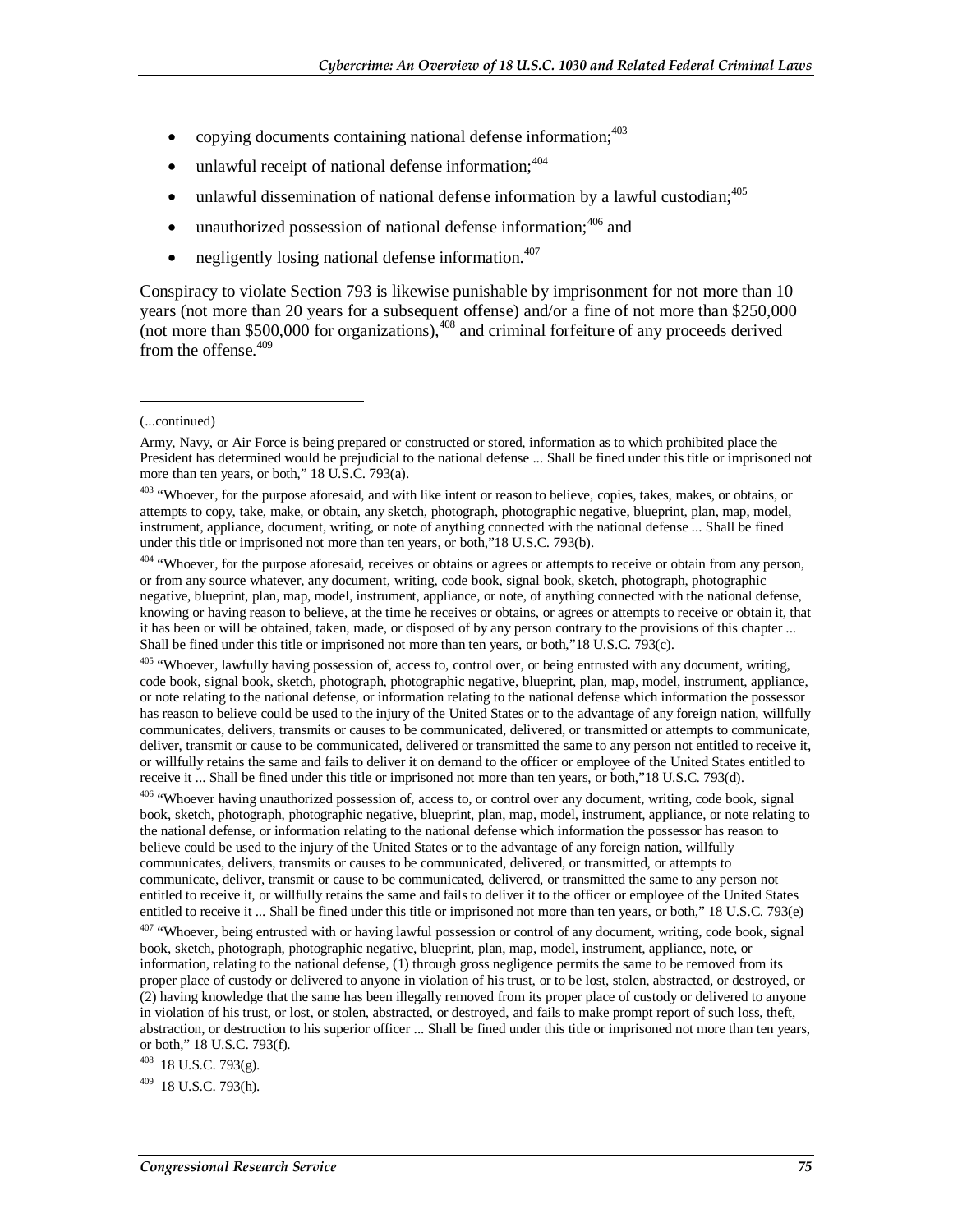Section 794 essentially subjects transgressions similar to those banned in Section 793 to more severe penalties, if they involve gathering national defense information for a foreign nation or to injure the United States,<sup>410</sup> particularly if the offense is committed in wartime.<sup>411</sup> Conspirators are subject to the same penalties, $4^{12}$  and property derived from a violation or used to facilitate a violation is subject to forfeiture. $413$ 

Section 798 protects military and diplomatic codes and government code breaking. It proscribes unlawful dissemination of classified information concerning communications intelligence and government cryptography.414 Violations are punishable by imprisonment for not more than 10

<sup>411</sup> "Whoever, in time of war, with intent that the same shall be communicated to the enemy, collects, records, publishes, or communicates, or attempts to elicit any information with respect to the movement, numbers, description, condition, or disposition of any of the Armed Forces, ships, aircraft, or war materials of the United States, or with respect to the plans or conduct, or supposed plans or conduct of any naval or military operations, or with respect to any works or measures undertaken for or connected with, or intended for the fortification or defense of any place, or any other information relating to the public defense, which might be useful to the enemy, shall be punished by death or by imprisonment for any term of years or for life," 18 U.S.C. 794(b).

412 18 U.S.C. 794(c).

1

413 18 U.S.C. 794(d).

414 "(a) Whoever knowingly and willfully communicates, furnishes, transmits, or otherwise makes available to an unauthorized person, or publishes, or uses in any manner prejudicial to the safety or interest of the United States or for the benefit of any foreign government to the detriment of the United States any classified information—(1) concerning the nature, preparation, or use of any code, cipher, or cryptographic system of the United States or any foreign government; or (2) concerning the design, construction, use, maintenance, or repair of any device, apparatus, or appliance used or prepared or planned for use by the United States or any foreign government for cryptographic or communication intelligence purposes; or (3) concerning the communication intelligence activities of the United States or any foreign government; or (4) obtained by the processes of communication intelligence from the communications of any foreign government, knowing the same to have been obtained by such processes—Shall be fined under this title or imprisoned not more than ten years, or both.

 "(b) As used in subsection (a) of this section—The term 'classified information' means information which, at the time of a violation of this section, is, for reasons of national security, specifically designated by a United States Government Agency for limited or restricted dissemination or distribution; The terms 'code,' 'cipher,' and 'cryptographic system' include in their meanings, in addition to their usual meanings, any method of secret writing and any mechanical or electrical device or method used for the purpose of disguising or concealing the contents, significance, or meanings of communications; The term 'foreign government' includes in its meaning any person or persons acting or purporting to act for or on behalf of any faction, party, department, agency, bureau, or military force of or within a foreign country, or for or on behalf of any government or any person or persons purporting to act as a government within a foreign country, whether or not such government is recognized by the United States; The term 'communication intelligence' means all procedures and methods used in the interception of communications and the obtaining of information from such communications by other than the intended recipients; The term 'unauthorized person' means any person who, or agency which, is not authorized to receive information of the categories set forth in subsection (a) of this section, by the President, or by the head of a department or agency of the United States Government which is expressly designated by the President to engage in communication intelligence activities for the (continued...)

<sup>&</sup>lt;sup>410</sup> "Whoever, with intent or reason to believe that it is to be used to the injury of the United States or to the advantage of a foreign nation, communicates, delivers, or transmits, or attempts to communicate, deliver, or transmit, to any foreign government, or to any faction or party or military or naval force within a foreign country, whether recognized or unrecognized by the United States, or to any representative, officer, agent, employee, subject, or citizen thereof, either directly or indirectly, any document, writing, code book, signal book, sketch, photograph, photographic negative, blueprint, plan, map, model, note, instrument, appliance, or information relating to the national defense, shall be punished by death or by imprisonment for any term of years or for life, except that the sentence of death shall not be imposed unless the jury or, if there is no jury, the court, further finds that the offense resulted in the identification by a foreign power (as defined in Section 101(a) of the Foreign Intelligence Surveillance Act of 1978) of an individual acting as an agent of the United States and consequently in the death of that individual, or directly concerned nuclear weaponry, military spacecraft or satellites, early warning systems, or other means of defense or retaliation against large-scale attack; war plans; communications intelligence or cryptographic information; or any other major weapons system or major element of defense strategy," 18 U.S.C. 794(a).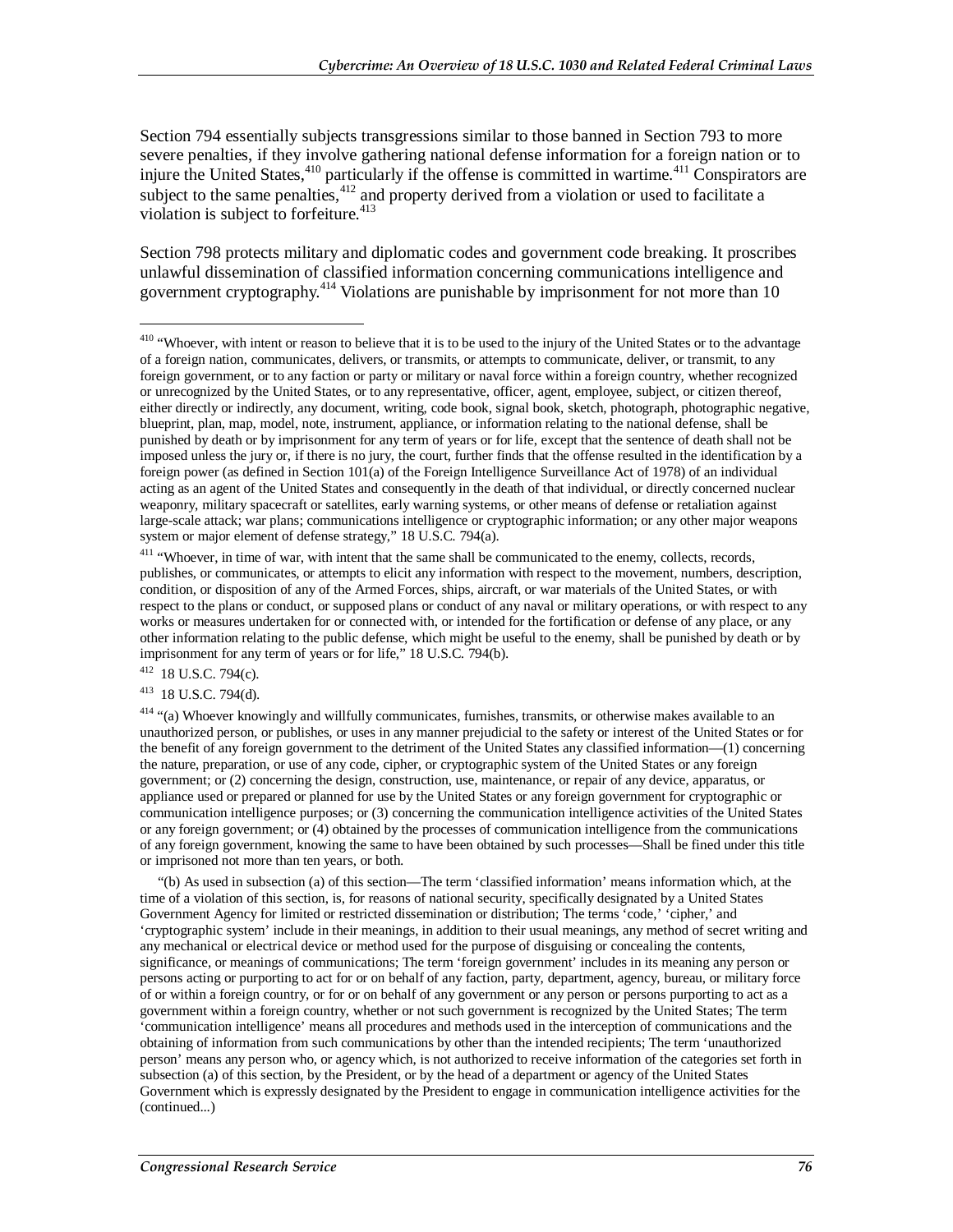years and/or a fine of not more than \$250,000,<sup>415</sup> and the confiscation of any property derived from the offense or used to facilitate its commission.<sup>416</sup>

#### **Economic Espionage**

The economic espionage prohibition, 18 U.S.C. 1831, outlaws stealing, copying, or unlawfully possessing a trade secret for the benefit of a foreign entity or attempting or conspiring to do so.<sup>417</sup> Offenders face imprisonment for not more than 15 years and a higher fine than is authorized for most felonies—not more than \$500,000 (not more than \$10 million for organizations).<sup>418</sup>

1

418 *Id*.

<sup>(...</sup>continued)

United States.

 <sup>&</sup>quot;(c) Nothing in this section shall prohibit the furnishing, upon lawful demand, of information to any regularly constituted committee of the Senate or House of Representatives of the United States of America, or joint committee thereof."

<sup>415 18</sup> U.S.C. 798(a), 3571.

<sup>416 18</sup> U.S.C. 798(d).

<sup>&</sup>lt;sup>417</sup> "Whoever, intending or knowing that the offense will benefit any foreign government, foreign instrumentality, or foreign agent, knowingly—(1) steals, or without authorization appropriates, takes, carries away, or conceals, or by fraud, artifice, or deception obtains a trade secret; (2) without authorization copies, duplicates, sketches, draws, photographs, downloads, uploads, alters, destroys, photocopies, replicates, transmits, delivers, sends, mails, communicates, or conveys a trade secret; (3) receives, buys, or possesses a trade secret, knowing the same to have been stolen or appropriated, obtained, or converted without authorization; (4) attempts to commit any offense described in any of paragraphs (1) through (3); or (5) conspires with one or more other persons to commit any offense described in any of paragraphs (1) through (3), and one or more of such persons do any act to effect the object of the conspiracy, shall, except as provided in subsection (b), be fined not more than \$500,000 or imprisoned not more than 15 years, or both," 18 U.S.C. 1831(a).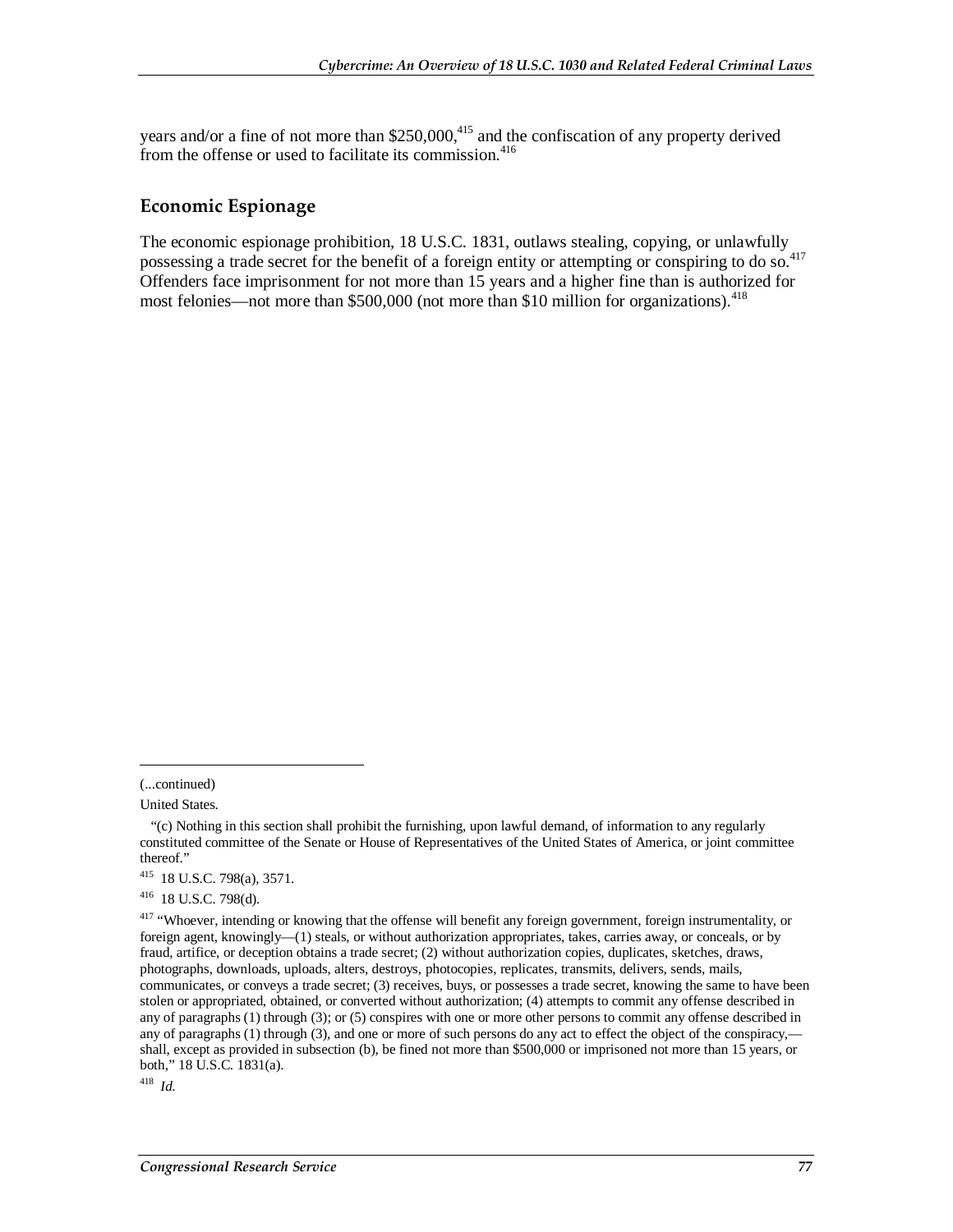# **Appendix A. 18 U.S.C. 1030. Computer Fraud and Abuse (text)**

(a) Whoever—

(1) having knowingly accessed a computer without authorization or exceeding authorized access, and by means of such conduct having obtained information that has been determined by the United States Government pursuant to an Executive order or statute to require protection against unauthorized disclosure for reasons of national defense or foreign relations, or any restricted data, as defined in paragraph y. of section 11 of the Atomic Energy Act of 1954, with reason to believe that such information so obtained could be used to the injury of the United States, or to the advantage of any foreign nation willfully communicates, delivers, transmits, or causes to be communicated, delivered, or transmitted, or attempts to communicate, deliver, transmit or cause to be communicated, delivered, or transmitted the same to any person not entitled to receive it, or willfully retains the same and fails to deliver it to the officer or employee of the United States entitled to receive it;

 (2) intentionally accesses a computer without authorization or exceeds authorized access, and thereby obtains—

 (A) information contained in a financial record of a financial institution, or of a card issuer as defined in section  $1602(n)$  of title 15, or contained in a file of a consumer reporting agency on a consumer, as such terms are defined in the Fair Credit Reporting Act 15 U.S.C. 1681 et seq.);

(B) information from any department or agency of the United States; or

(C) information from any protected computer;

 (3) intentionally, without authorization to access any nonpublic computer of a department or agency of the United States, accesses such a computer of that department or agency that is exclusively for the use of the Government of the United States or, in the case of a computer not exclusively for such use, is used by or for the Government of the United States and such conduct affects that use by or for the Government of the United States;

 (4) knowingly and with intent to defraud, accesses a protected computer without authorization, or exceeds authorized access, and by means of such conduct furthers the intended fraud and obtains anything of value, unless the object of the fraud and the thing obtained consists only of the use of the computer and the value of such use is not more than \$5,000 in any 1-year period;

 (5)(A) knowingly causes the transmission of a program, information, code, or command, and as a result of such conduct, intentionally causes damage without authorization, to a protected computer;

 (B) intentionally accesses a protected computer without authorization, and as a result of such conduct, recklessly causes damage; or

 (C) intentionally accesses a protected computer without authorization, and as a result of such conduct, causes damage and loss.

 (6) knowingly and with intent to defraud traffics (as defined in section 1029) in any password or similar information through which a computer may be accessed without authorization, if--

(A) such trafficking affects interstate or foreign commerce; or

(B) such computer is used by or for the Government of the United States.

 (7) with intent to extort from any person any money or other thing of value, transmits in interstate or foreign commerce any communication containing any—

(A) threat to cause damage to a protected computer;

 (B) threat to obtain information from a protected computer without authorization or in excess of authorization or to impair the confidentiality of information obtained from a protected computer without authorization or by exceeding authorized access; or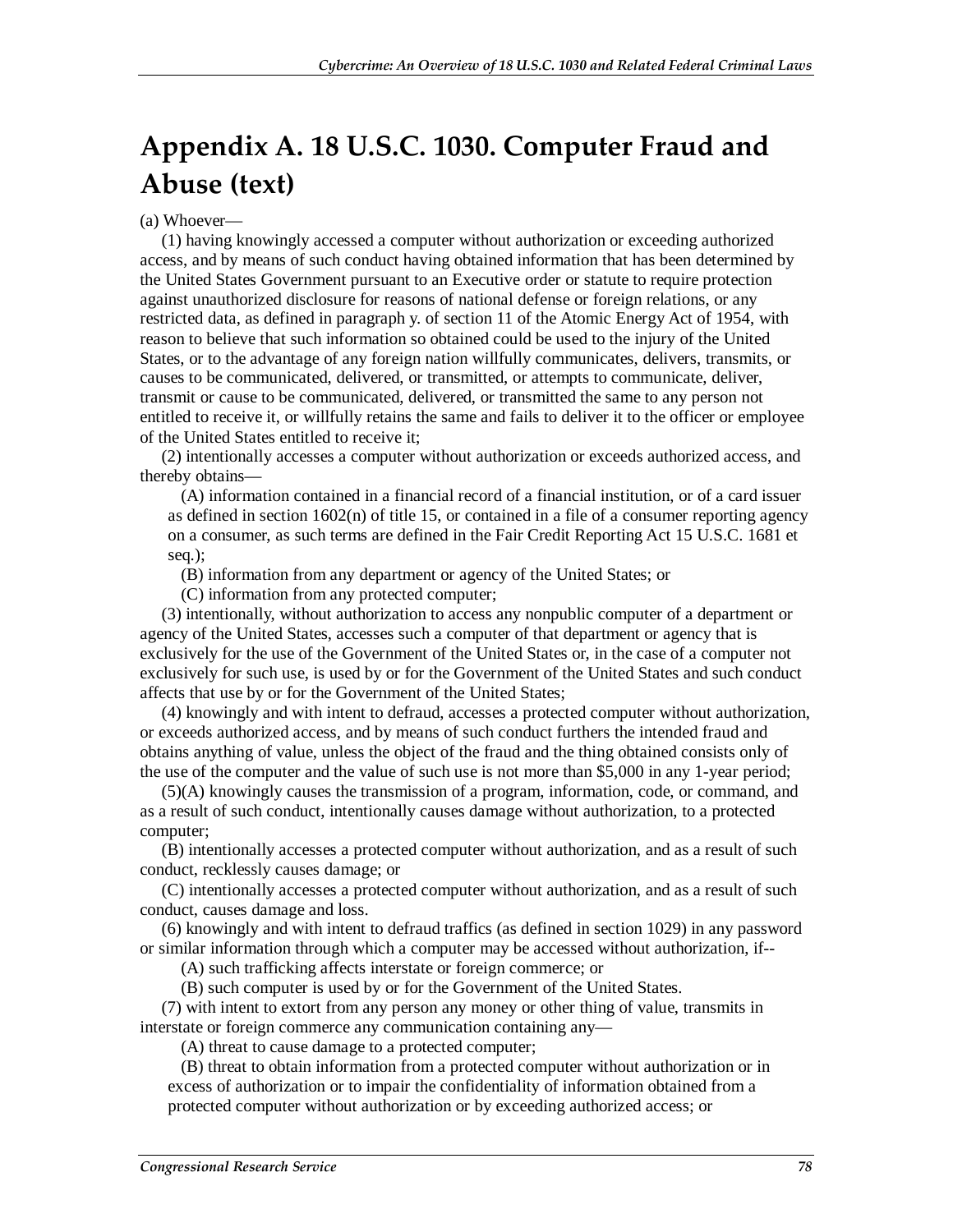(C) demand or request for money or other thing of value in relation to damage to a protected computer, where such damage was caused to facilitate the extortion;

shall be punished as provided in subsection (c) of this section.

(b) Whoever conspires to commit or attempts to commit an offense under subsection (a) of this section shall be punished as provided in subsection (c) of this section.

(c) The punishment for an offense under subsection (a) or (b) of this section is—

 (1)(A) a fine under this title or imprisonment for not more than ten years, or both, in the case of an offense under subsection  $(a)(1)$  of this section which does not occur after a conviction for another offense under this section, or an attempt to commit an offense punishable under this subparagraph; and

 (B) a fine under this title or imprisonment for not more than twenty years, or both, in the case of an offense under subsection  $(a)(1)$  of this section which occurs after a conviction for another offense under this section, or an attempt to commit an offense punishable under this subparagraph;

 (2)(A) except as provided in subparagraph (B), a fine under this title or imprisonment for not more than one year, or both, in the case of an offense under subsection  $(a)(2)$ ,  $(a)(3)$ , or  $(a)(6)$  of this section which does not occur after a conviction for another offense under this section, or an attempt to commit an offense punishable under this subparagraph;

 (B) a fine under this title or imprisonment for not more than 5 years, or both, in the case of an offense under subsection (a)(2), or an attempt to commit an offense punishable under this subparagraph, if—

 (i) the offense was committed for purposes of commercial advantage or private financial gain;

 (ii) the offense was committed in furtherance of any criminal or tortious act in violation of the Constitution or laws of the United States or of any State; or

(iii) the value of the information obtained exceeds \$5,000; and

 (C) a fine under this title or imprisonment for not more than ten years, or both, in the case of an offense under subsection (a)(2), (a)(3) or (a)(6) of this section which occurs after a conviction for another offense under this section, or an attempt to commit an offense punishable under this subparagraph;

 (3)(A) a fine under this title or imprisonment for not more than five years, or both, in the case of an offense under subsection (a)(4) or (a)(7) of this section which does not occur after a conviction for another offense under this section, or an attempt to commit an offense punishable under this subparagraph; and

 (B) a fine under this title or imprisonment for not more than ten years, or both, in the case of an offense under subsection (a)(4) or (a)(7) of this section which occurs after a conviction for another offense under this section, or an attempt to commit an offense punishable under this subparagraph;

 $(4)(A)$  except as provided in subparagraphs  $(E)$  and  $(F)$ , a fine under this title, imprisonment for not more than 5 years, or both, in the case of—

 $(i)$  an offense under subsection  $(a)(5)(B)$ , which does not occur after a conviction for another offense under this section, if the offense caused (or, in the case of an attempted offense, would, if completed, have caused)—

 (I) loss to 1 or more persons during any 1-year period (and, for purposes of an investigation, prosecution, or other proceeding brought by the United States only, loss resulting from a related course of conduct affecting 1 or more other protected computers) aggregating at least \$5,000 in value;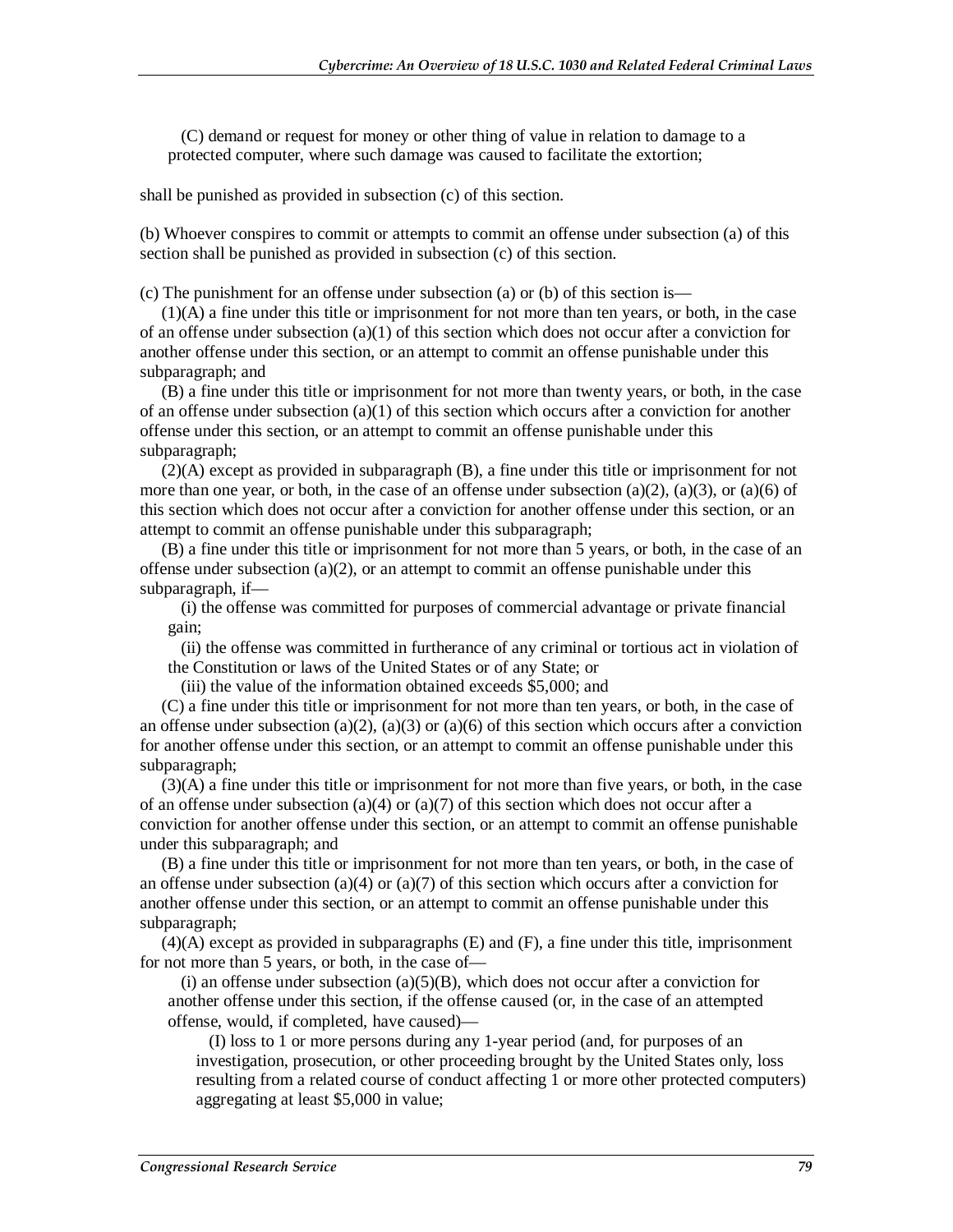(II) the modification or impairment, or potential modification or impairment, of the medical examination, diagnosis, treatment, or care of 1 or more individuals;

(III) physical injury to any person;

(IV) a threat to public health or safety;

 (V) damage affecting a computer used by or for an entity of the United States Government in furtherance of the administration of justice, national defense, or national security; or

 (VI) damage affecting 10 or more protected computers during any 1-year period; or (ii) an attempt to commit an offense punishable under this subparagraph;

 (B) except as provided in subparagraphs (E) and (F), a fine under this title, imprisonment for not more than 10 years, or both, in the case of—

(i) an offense under subsection  $(a)(5)(A)$ , which does not occur after a conviction for another offense under this section, if the offense caused (or, in the case of an attempted offense, would, if completed, have caused) a harm provided in subclauses (I) through (VI) of subparagraph  $(A)(i)$ ; or

(ii) an attempt to commit an offense punishable under this subparagraph;

 (C) except as provided in subparagraphs (E) and (F), a fine under this title, imprisonment for not more than 20 years, or both, in the case of—

(i) an offense or an attempt to commit an offense under subparagraphs (A) or (B) of

subsection (a)(5) that occurs after a conviction for another offense under this section; or (ii) an attempt to commit an offense punishable under this subparagraph;

(D) a fine under this title, imprisonment for not more than 10 years, or both, in the case of—

 $(i)$  an offense or an attempt to commit an offense under subsection (a)  $(5)(C)$  that occurs after a conviction for another offense under this section; or

(ii) an attempt to commit an offense punishable under this subparagraph;

 (E) if the offender attempts to cause or knowingly or recklessly causes serious bodily injury from conduct in violation of subsection  $(a)(5)(A)$ , a fine under this title, imprisonment for not more than 20 years, or both;

 (F) if the offender attempts to cause or knowingly or recklessly causes death from conduct in violation of subsection (a)(5)(A), a fine under this title, imprisonment for any term of years or for life, or both; or

(G) a fine under this title, imprisonment for not more than 1 year, or both, for—

(i) any other offense under subsection  $(a)(5)$ ; or

(ii) an attempt to commit an offense punishable under this subparagraph.

 $(5)$  Repealed.]

(d)(1) The United States Secret Service shall, in addition to any other agency having such authority, have the authority to investigate offenses under this section.

 (2) The Federal Bureau of Investigation shall have primary authority to investigate offenses under subsection  $(a)(1)$  for any cases involving espionage, foreign counterintelligence, information protected against unauthorized disclosure for reasons of national defense or foreign relations, or Restricted Data (as that term is defined in section 11y of the Atomic Energy Act of 1954 (42 U.S.C. 2014(y)), except for offenses affecting the duties of the United States Secret Service pursuant to section 3056(a) of this title.

 (3) Such authority shall be exercised in accordance with an agreement which shall be entered into by the Secretary of the Treasury and the Attorney General.

(e) As used in this section—

 (1) the term "computer" means an electronic, magnetic, optical, electrochemical, or other high speed data processing device performing logical, arithmetic, or storage functions, and includes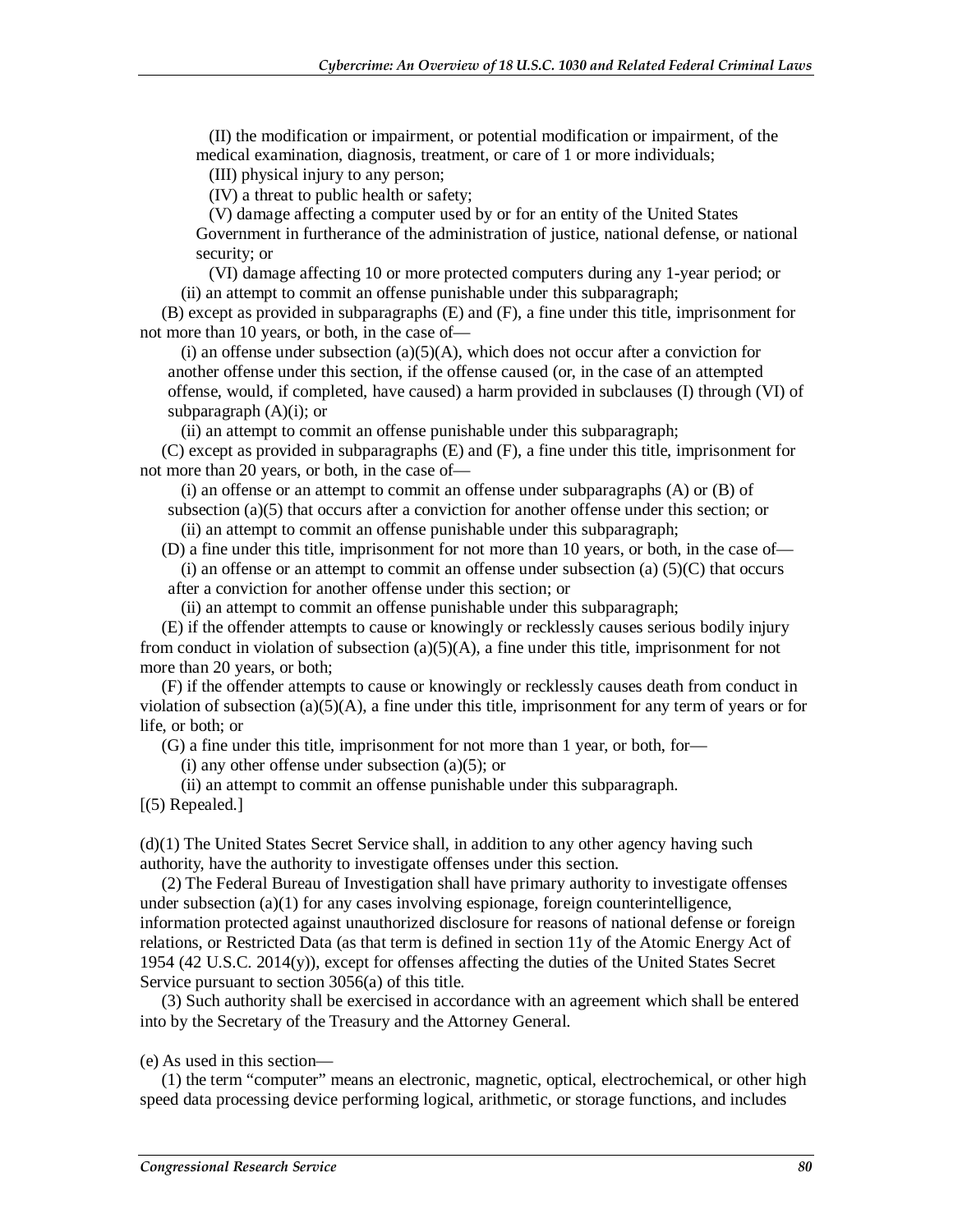any data storage facility or communications facility directly related to or operating in conjunction with such device, but such term does not include an automated typewriter or typesetter, a portable hand held calculator, or other similar device;

(2) the term "protected computer" means a computer—

 (A) exclusively for the use of a financial institution or the United States Government, or, in the case of a computer not exclusively for such use, used by or for a financial institution or the United States Government and the conduct constituting the offense affects that use by or for the financial institution or the Government; or

 (B) which is used in or affecting interstate or foreign commerce or communication, including a computer located outside the United States that is used in a manner that affects interstate or foreign commerce or communication of the United States;

 (3) the term "State" includes the District of Columbia, the Commonwealth of Puerto Rico, and any other commonwealth, possession or territory of the United States;

(4) the term "financial institution" means—

(A) an institution, with deposits insured by the Federal Deposit Insurance Corporation;

 (B) the Federal Reserve or a member of the Federal Reserve including any Federal Reserve Bank;

(C) a credit union with accounts insured by the National Credit Union Administration;

(D) a member of the Federal home loan bank system and any home loan bank;

(E) any institution of the Farm Credit System under the Farm Credit Act of 1971;

 (F) a broker-dealer registered with the Securities and Exchange Commission pursuant to section 15 of the Securities Exchange Act of 1934;

(G) the Securities Investor Protection Corporation;

 (H) a branch or agency of a foreign bank (as such terms are defined in paragraphs (1) and (3) of section 1(b) of the International Banking Act of 1978); and

(I) an organization operating under section 25 or section 25(a) of the Federal Reserve Act;

 (5) the term "financial record" means information derived from any record held by a financial institution pertaining to a customer's relationship with the financial institution;

 (6) the term "exceeds authorized access" means to access a computer with authorization and to use such access to obtain or alter information in the computer that the accesser is not entitled so to obtain or alter;

 (7) the term "department of the United States" means the legislative or judicial branch of the Government or one of the executive departments enumerated in section 101 of title 5;

 (8) the term "damage" means any impairment to the integrity or availability of data, a program, a system, or information;

 (9) the term "government entity" includes the Government of the United States, any State or political subdivision of the United States, any foreign country, and any state, province, municipality, or other political subdivision of a foreign country;

 (10) the term "conviction" shall include a conviction under the law of any State for a crime punishable by imprisonment for more than 1 year, an element of which is unauthorized access, or exceeding authorized access, to a computer;

 (11) the term "loss" means any reasonable cost to any victim, including the cost of responding to an offense, conducting a damage assessment, and restoring the data, program, system, or information to its condition prior to the offense, and any revenue lost, cost incurred, or other consequential damages incurred because of interruption of service; and

 (12) the term "person" means any individual, firm, corporation, educational institution, financial institution, governmental entity, or legal or other entity.

(f) This section does not prohibit any lawfully authorized investigative, protective, or intelligence activity of a law enforcement agency of the United States, a State, or a political subdivision of a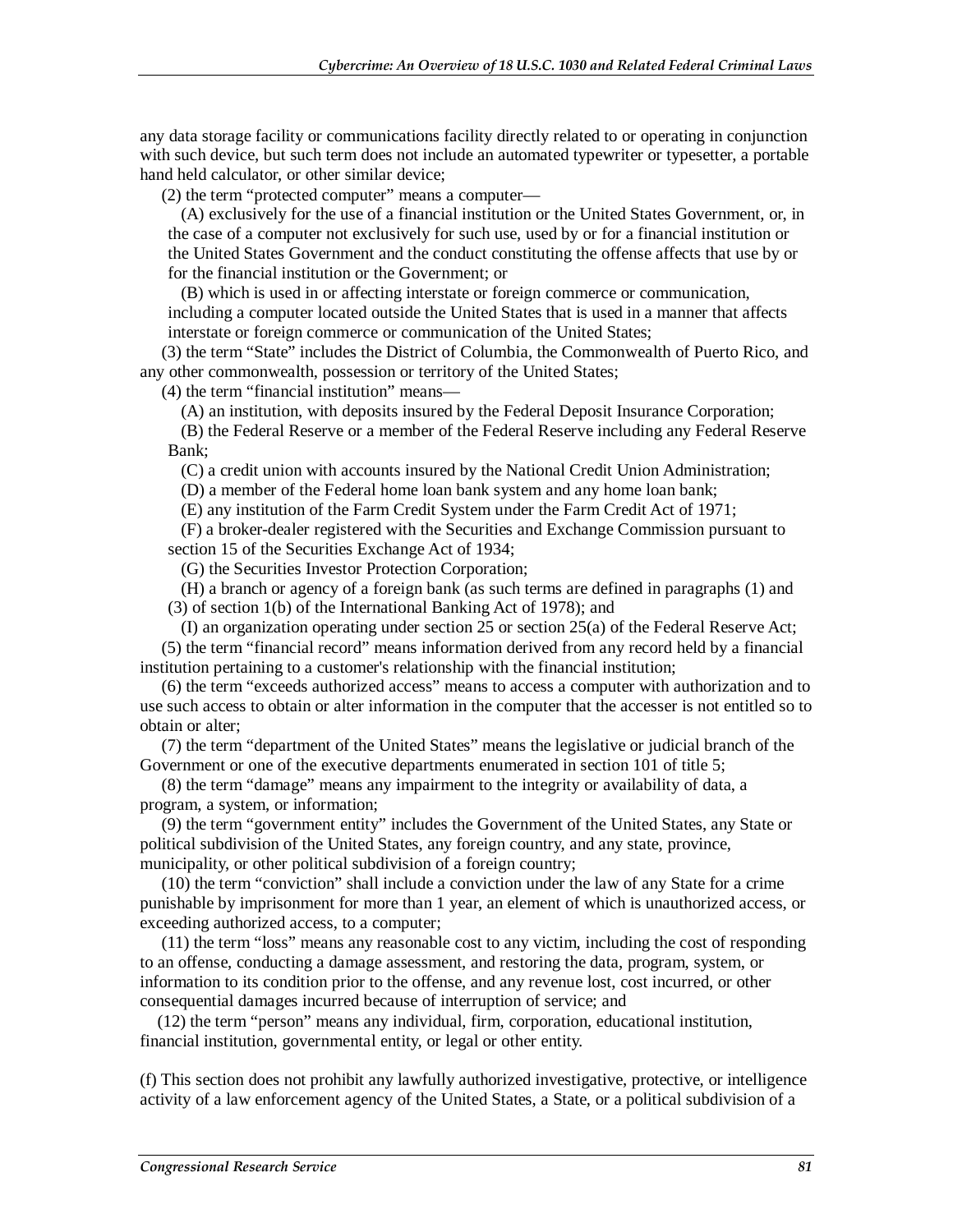State, or of an intelligence agency of the United States.

(g) Any person who suffers damage or loss by reason of a violation of this section may maintain a civil action against the violator to obtain compensatory damages and injunctive relief or other equitable relief. A civil action for a violation of this section may be brought only if the conduct involves 1 of the factors set forth in subclauses (I), (II), (III), (IV), or (V) of subsection  $(c)(4)(A)(i)$ . Damages for a violation involving only conduct described in subsection  $(c)(4)(A)(i)(I)$  are limited to economic damages. No action may be brought under this subsection unless such action is begun within 2 years of the date of the act complained of or the date of the discovery of the damage. No action may be brought under this subsection for the negligent design or manufacture of computer hardware, computer software, or firmware.

(h) The Attorney General and the Secretary of the Treasury shall report to the Congress annually, during the first 3 years following the date of the enactment of this subsection, concerning investigations and prosecutions under subsection (a)(5).

 $(i)(1)$  The court, in imposing sentence on any person convicted of a violation of this section, or convicted of conspiracy to violate this section, shall order, in addition to any other sentence imposed and irrespective of any provision of State law, that such person forfeit to the United States—

 (A) such person's interest in any personal property that was used or intended to be used to commit or to facilitate the commission of such violation; and

 (B) any property, real or personal, constituting or derived from, any proceeds that such person obtained, directly or indirectly, as a result of such violation.

(2) The criminal forfeiture of property under this subsection, any seizure and disposition thereof, and any judicial proceeding in relation thereto, shall be governed by the provisions of section 413 of the Comprehensive Drug Abuse Prevention and Control Act of 1970 (21 U.S.C. 853), except subsection (d) of that section.

(j) For purposes of subsection (i), the following shall be subject to forfeiture to the United States and no property right shall exist in them:

 (1) Any personal property used or intended to be used to commit or to facilitate the commission of any violation of this section, or a conspiracy to violate this section.

 (2) Any property, real or personal, which constitutes or is derived from proceeds traceable to any violation of this section, or a conspiracy to violate this section.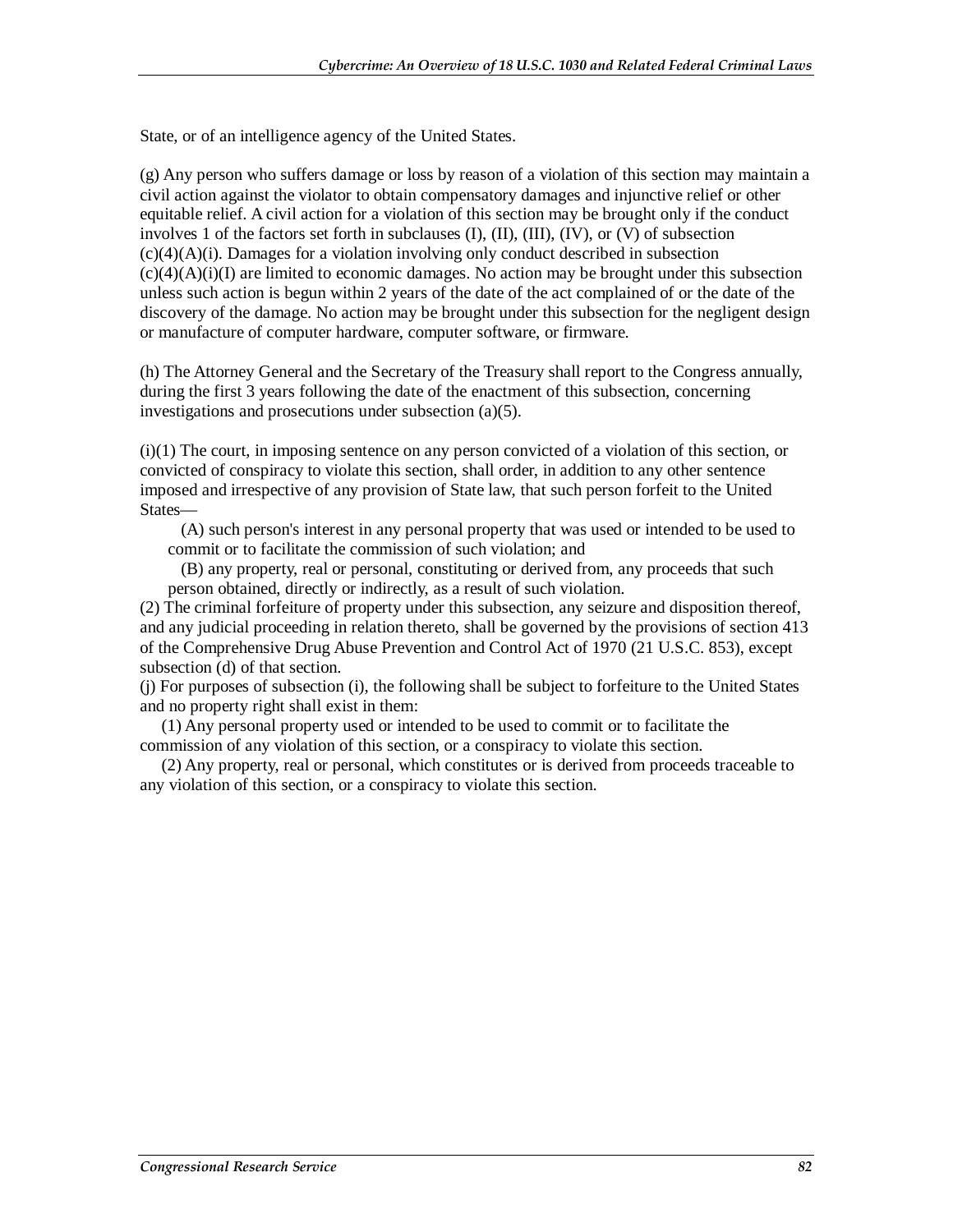# **Appendix B. 18 U.S.C. 1956. Laundering Monetary Instruments (text)**

(a)(1) Whoever, knowing that the property involved in a financial transaction represents the proceeds of some form of unlawful activity, conducts or attempts to conduct such a financial transaction which in fact involves the proceeds of specified unlawful activity -

(A)(i) with the intent to promote the carrying on of specified unlawful activity; or

 (ii) with intent to engage in conduct constituting a violation of Section 7201 or 7206 of the Internal Revenue Code of 1986; or

(B) knowing that the transaction is designed in whole or in part –

 (i) to conceal or disguise the nature, the location, the source, the ownership, or the control of the proceeds of specified unlawful activity; or

(ii) to avoid a transaction reporting requirement under State or Federal law,

shall be sentenced to a fine of not more than \$500,000 or twice the value of the property involved in the transaction, whichever is greater, or imprisonment for not more than twenty years, or both. For purposes of this paragraph, a financial transaction shall be considered to be one involving the proceeds of specified unlawful activity if it is part of a set of parallel or dependent transactions, any one of which involves the proceeds of specified unlawful activity, and all of which are part of a single plan or arrangement.

 (2) Whoever transports, transmits, or transfers, or attempts to transport, transmit, or transfer a monetary instrument or funds from a place in the United States to or through a place outside the United States or to a place in the United States from or through a place outside the United States—

(A) with the intent to promote the carrying on of specified unlawful activity; or

 (B) knowing that the monetary instrument or funds involved in the transportation, transmission, or transfer represent the proceeds of some form of unlawful activity and knowing that such transportation, transmission, or transfer is designed in whole or in part—

 (i) to conceal or disguise the nature, the location, the source, the ownership, or the control of the proceeds of specified unlawful activity; or

 (ii) to avoid a transaction reporting requirement under State or Federal law, shall be sentenced to a fine of not more than \$500,000 or twice the value of the monetary instrument or funds involved in the transportation, transmission, or transfer whichever is greater, or imprisonment for not more than twenty years, or both. For the purpose of the offense described in subparagraph (B), the defendant's knowledge may be established by proof that a law enforcement officer represented the matter specified in subparagraph (B) as true, and the defendant's subsequent statements or actions indicate that the defendant believed such representations to be true.

 $(3)$  Whoever, with the intent  $-\frac{1}{2}$ 

(A) to promote the carrying on of specified unlawful activity;

 (B) to conceal or disguise the nature, location, source, ownership, or control of property believed to be the proceeds of specified unlawful activity; or

(C) to avoid a transaction reporting requirement under State or Federal law,

conducts or attempts to conduct a financial transaction involving property represented to be the proceeds of specified unlawful activity, or property used to conduct or facilitate specified unlawful activity, shall be fined under this title or imprisoned for not more than 20 years, or both. For purposes of this paragraph and paragraph (2), the term "represented" means any representation made by a law enforcement officer or by another person at the direction of, or with the approval of, a Federal official authorized to investigate or prosecute violations of this section.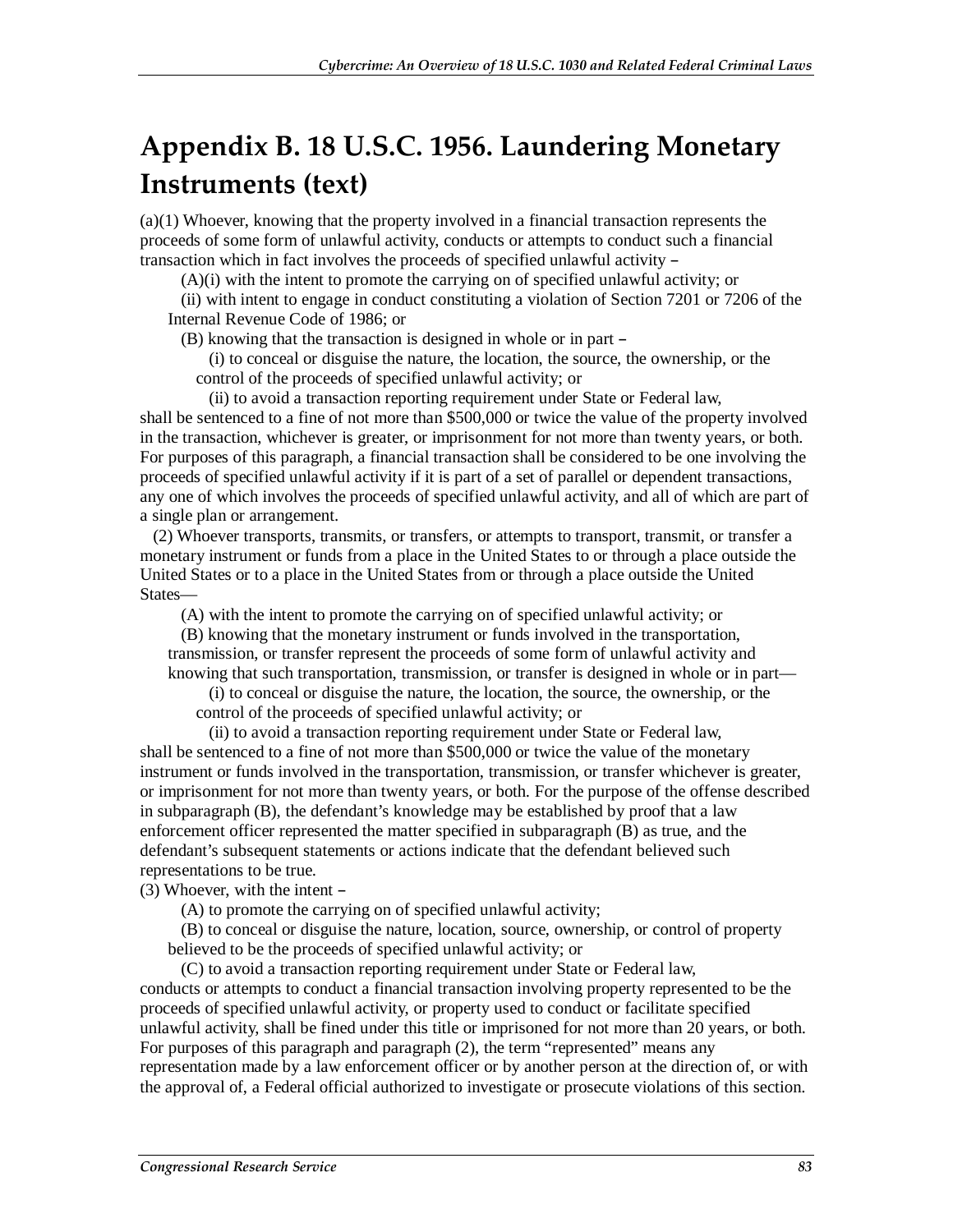(b) Penalties.—

 (1) In general.—Whoever conducts or attempts to conduct a transaction described in subsection  $(a)(1)$  or  $(a)(3)$ , or Section 1957, or a transportation, transmission, or transfer described in subsection (a)(2), is liable to the United States for a civil penalty of not more than the greater of  $-\frac{1}{2}$ 

 (A) the value of the property, funds, or monetary instruments involved in the transaction; or (B) \$10,000.

 (2) Jurisdiction over foreign persons.—For purposes of adjudicating an action filed or enforcing a penalty ordered under this section, the district courts shall have jurisdiction over any foreign person, including any financial institution authorized under the laws of a foreign country, against whom the action is brought, if service of process upon the foreign person is made under the Federal Rules of Civil Procedure or the laws of the country in which the foreign person is found, and—

 (A) the foreign person commits an offense under subsection (a) involving a financial transaction that occurs in whole or in part in the United States;

 (B) the foreign person converts, to his or her own use, property in which the United States has an ownership interest by virtue of the entry of an order of forfeiture by a court of the United States; or

 (C) the foreign person is a financial institution that maintains a bank account at a financial institution in the United States.

 (3) Court authority over assets.—A court may issue a pretrial restraining order or take any other action necessary to ensure that any bank account or other property held by the defendant in the United States is available to satisfy a judgment under this section.

(4) Federal receiver.—

 (A) In general.—A court may appoint a Federal Receiver, in accordance with subparagraph (B) of this paragraph, to collect, marshal, and take custody, control, and possession of all assets of the defendant, wherever located, to satisfy a civil judgment under this subsection, a forfeiture judgment under Section 981 or 982, or a criminal sentence under Section 1957 or subsection (a) of this section, including an order of restitution to any victim of a specified unlawful activity.

(B) Appointment and authority.—A Federal Receiver described in subparagraph (A)—

 (i) may be appointed upon application of a Federal prosecutor or a Federal or State regulator, by the court having jurisdiction over the defendant in the case;

 (ii) shall be an officer of the court, and the powers of the Federal Receiver shall include the powers set out in Section 754 of title 28, United States Code; and

 (iii) shall have standing equivalent to that of a Federal prosecutor for the purpose of submitting requests to obtain information regarding the assets of the defendant –

 (I) from the Financial Crimes Enforcement Network of the Department of the Treasury; or

 (II) from a foreign country pursuant to a mutual legal assistance treaty, multilateral agreement, or other arrangement for international law enforcement assistance, provided that such requests are in accordance with the policies and procedures of the Attorney General.

(c) As used in this section—

 (1) the term "knowing that the property involved in a financial transaction represents the proceeds of some form of unlawful activity" means that the person knew the property involved in the transaction represented proceeds from some form, though not necessarily which form, of activity that constitutes a felony under State, Federal, or foreign law, regardless of whether or not such activity is specified in paragraph (7);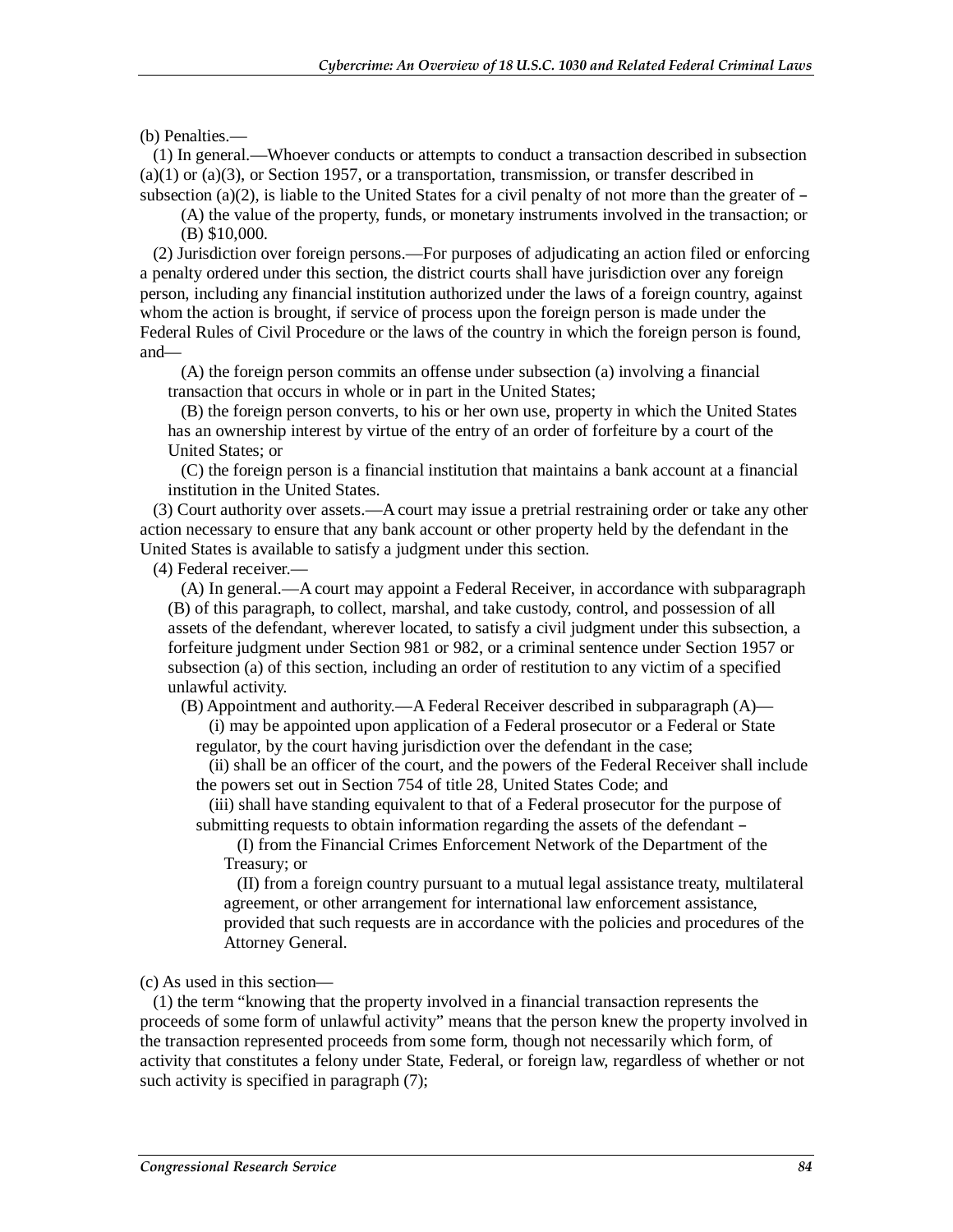(2) the term "conducts" includes initiating, concluding, or participating in initiating, or concluding a transaction;

 (3) the term "transaction" includes a purchase, sale, loan, pledge, gift, transfer, delivery, or other disposition, and with respect to a financial institution includes a deposit, withdrawal, transfer between accounts, exchange of currency, loan, extension of credit, purchase or sale of any stock, bond, certificate of deposit, or other monetary instrument, use of a safe deposit box, or any other payment, transfer, or delivery by, through, or to a financial institution, by whatever means effected;

 (4) the term "financial transaction" means (A) a transaction which in any way or degree affects interstate or foreign commerce (i) involving the movement of funds by wire or other means or (ii) involving one or more monetary instruments, or (iii) involving the transfer of title to any real property, vehicle, vessel, or aircraft, or (B) a transaction involving the use of a financial institution which is engaged in, or the activities of which affect, interstate or foreign commerce in any way or degree;

 (5) the term "monetary instruments" means (i) coin or currency of the United States or of any other country, travelers' checks, personal checks, bank checks, and money orders, or (ii) investment securities or negotiable instruments, in bearer form or otherwise in such form that title thereto passes upon delivery;

 $(6)$  the term "financial institution" includes  $-\frac{1}{2}$ 

(A) any financial institution, as defined in section  $5312(a)(2)$  of title 31, United States Code, or the regulations promulgated thereunder; and

 (B) any foreign bank, as defined in section 1 of the International Banking Act of 1978 (12 U.S.C. 3101);

 $(7)$  the term "specified unlawful activity" means  $-\frac{1}{2}$ 

 (A) any act or activity constituting an offense listed in section 1961(1) of this title except an act which is indictable under subchapter II of chapter 53 of title 31;

 (B) with respect to a financial transaction occurring in whole or in part in the United States, an offense against a foreign nation involving -

 (i) the manufacture, importation, sale, or distribution of a controlled substance (as such term is defined for the purposes of the Controlled Substances Act);

 (ii) murder, kidnapping, robbery, extortion, destruction of property by means of explosive or fire, or a crime of violence (as defined in Section 16);

 (iii) fraud, or any scheme or attempt to defraud, by or against a foreign bank (as defined in paragraph 7 of section 1(b) of the International Banking Act of 1978));

 (iv) bribery of a public official, or the misappropriation, theft, or embezzlement of public funds by or for the benefit of a public official;

(v) smuggling or export control violations involving—

 (I) an item controlled on the United States Munitions List established under section 38 of the Arms Export Control Act (22 U.S.C. 2778); or

 (II) an item controlled under regulations under the Export Administration Regulations (15 C.F.R. Parts 730-774);

 (vi) an offense with respect to which the United States would be obligated by a multilateral treaty, either to extradite the alleged offender or to submit the case for prosecution, if the offender were found within the territory of the United States; or

 (vii) trafficking in persons, selling or buying of children, sexual exploitation of children, or transporting, recruiting or harboring a person, including a child, for commercial sex acts;

 (C) any act or acts constituting a continuing criminal enterprise, as that term is defined in section 408 of the Controlled Substances Act (21 U.S.C. 848);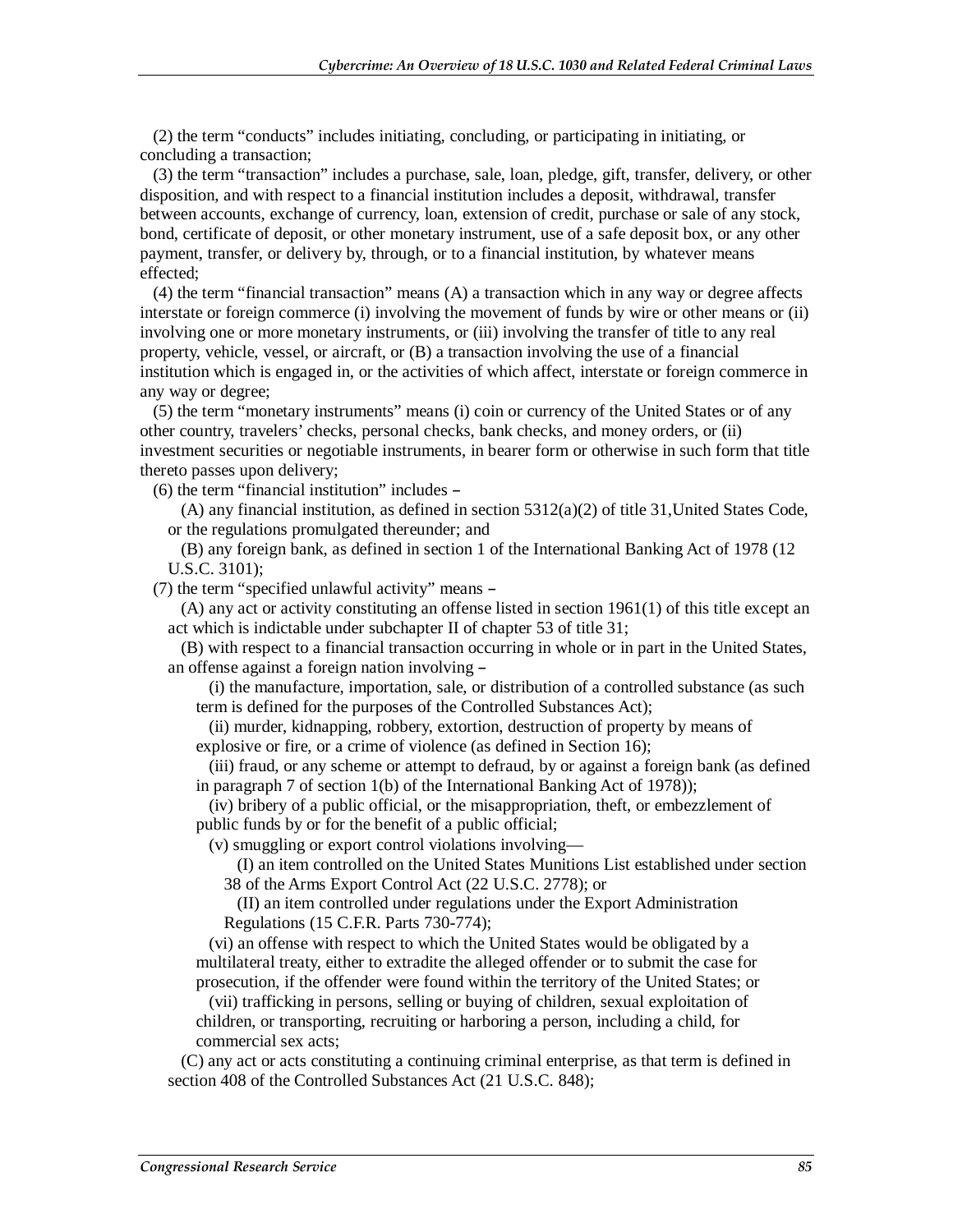(D) an offense under section 32 (the destruction of aircraft), section 37 (violence at international airports), section 115 (influencing, impeding, or retaliating against a Federal official by threatening or injuring a family member), section 152 (concealment of assets; false oaths and claims; bribery), section 175c (the variola virus), section 215 (commissions or gifts for procuring loans), section 351 (congressional or Cabinet officer assassination), any of sections 500 through 503 (certain counterfeiting offenses), section 513 (securities of States and private entities), section 541 (goods falsely classified), section 542 (entry of goods by means of false statements), section 545 (smuggling goods into the United States), section 549 (removing goods from Customs custody), section 554 (smuggling goods from the United States), section 641 (public money, property, or records), section 656 (theft, embezzlement, or misapplication by bank officer or employee), section 657 (lending, credit, and insurance institutions), section 658 (property mortgaged or pledged to farm credit agencies), section 666 (theft or bribery concerning programs receiving Federal funds), section 793, 794, or 798 (espionage), section 831 (prohibited transactions involving nuclear materials), section 844(f) or (i) (destruction by explosives or fire of Government property or property affecting interstate or foreign commerce), section 875 (interstate communications), section 922(1) (the unlawful importation of firearms), section 924(n) (firearms trafficking), section 956 (conspiracy to kill, kidnap, maim, or injure certain property in a foreign country), section 1005 (fraudulent bank entries), 1006 (fraudulent Federal credit institution entries), 1007 (fraudulent Federal Deposit Insurance transactions), 1014 (fraudulent loan or credit applications), section 1030 (computer fraud and abuse), 1032 (concealment of assets from conservator, receiver, or liquidating agent of financial institution), section 1111 (murder), section 1114 (murder of United States law enforcement officials), section 1116 (murder of foreign officials, official guests, or internationally protected persons), section 1201 (kidnapping), section 1203 (hostage taking), section 1361 (willful injury of Government property), section 1363 (destruction of property within the special maritime and territorial jurisdiction), section 1708 (theft from the mail), section 1751 (Presidential assassination), section 2113 or 2114 (bank and postal robbery and theft), section 2252A (child pornography) where the child pornography contains a visual depiction of an actual minor engaging in sexually explicit conduct, section 2260 (production of certain child pornography for importation into the United States), section 2280 (violence against maritime navigation), section 2281 (violence against maritime fixed platforms), section 2319 (copyright infringement), section 2320 (trafficking in counterfeit goods and services), section 2332 (terrorist acts abroad against United States nationals), section 2332a (use of weapons of mass destruction), section 2332b (international terrorist acts transcending national boundaries), section 2332g (missile systems designed to destroy aircraft), section 2332h (radiological dispersal devices), section 2339A or 2339B (providing material support to terrorists), section 2339C (financing of terrorism), or section 2339D (receiving military-type training from a foreign terrorist organization) of this title, section 46502 of title 49, United States Code, a felony violation of the Chemical Diversion and Trafficking Act of 1988 (precursor and essential chemicals), section 590 of the Tariff Act of 1930 (19 U.S.C. 1590) (aviation smuggling), section 422 of the Controlled Substances Act (transportation of drug paraphernalia), section 38(c) (criminal violations) of the Arms Export Control Act, section 11 (violations) of the Export Administration Act of 1979, section 206 (penalties) of the International Emergency Economic Powers Act, section 16 (offenses and punishment) of the Trading with the Enemy Act, any felony violation of section 15 of the Food and Nutrition Act of 2008 [7 U.S.C. 2024] (supplemental nutrition assistance program benefits fraud) involving a quantity of benefits having a value of not less than \$5,000, any violation of section  $543(a)(1)$  of the Housing Act of 1949 [42 U.S.C. 1490s(a)(1)] (equity skimming), any felony violation of the Foreign Agents Registration Act of 1938, any felony violation of the Foreign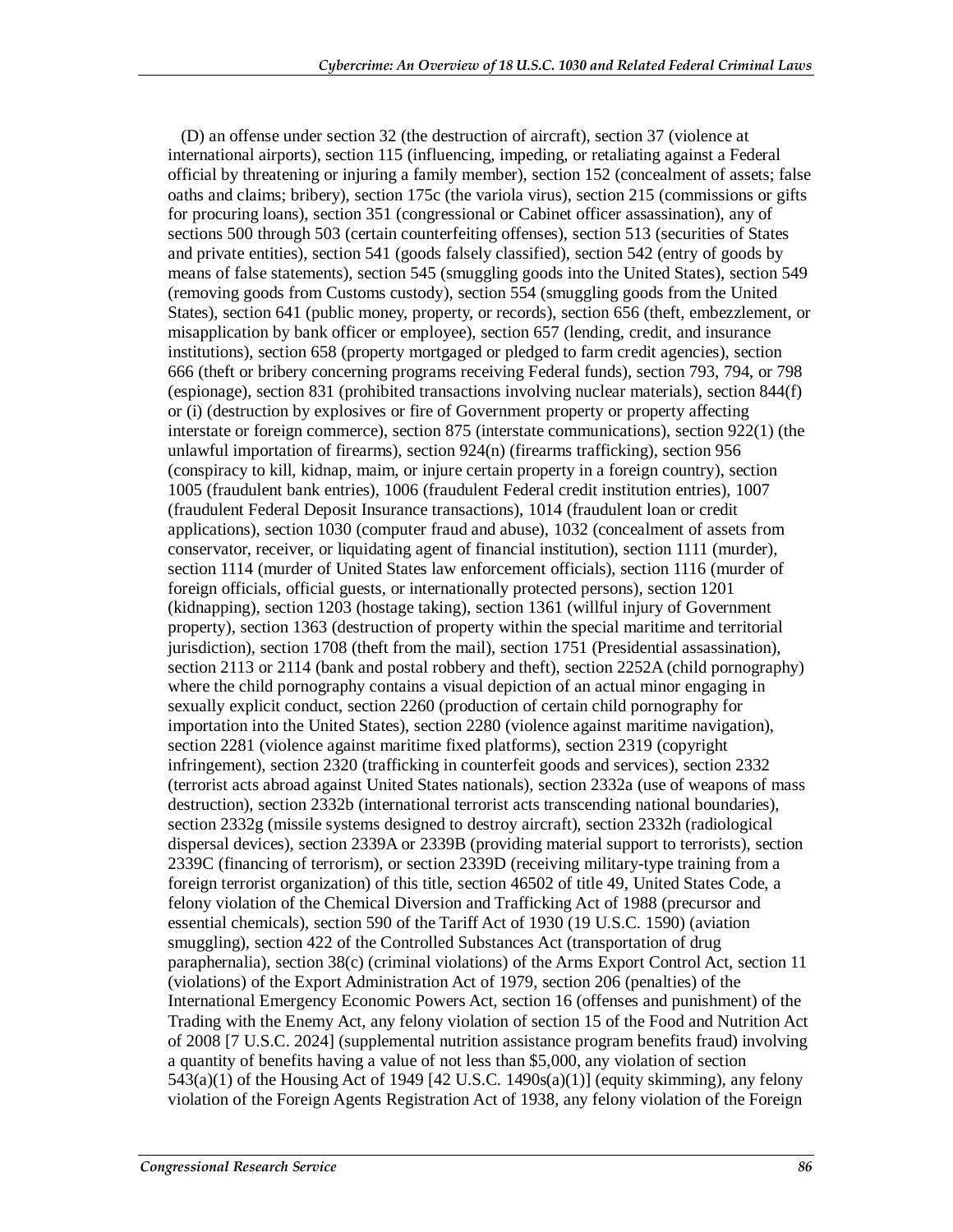Corrupt Practices Act, or section 92 of the Atomic Energy Act of 1954 (42 U.S.C. 2122) (prohibitions governing atomic weapons)

ENVIRONMENTAL CRIMES

 (E) a felony violation of the Federal Water Pollution Control Act (33 U.S.C. 1251 et seq.), the Ocean Dumping Act (33 U.S.C. 1401 et seq.), the Act to Prevent Pollution from Ships (33 U.S.C. 1901 et seq.), the Safe Drinking Water Act (42 U.S.C. 300f et seq.), or the Resources Conservation and Recovery Act (42 U.S.C. 6901 et seq.); or

 (F) any act or activity constituting an offense involving a Federal health care offense; (8) the term "State" includes a State of the United States, the District of Columbia, and any commonwealth, territory, or possession of the United States.

 (9) the term "proceeds" means any property derived from or obtained or retained, directly or indirectly, through some form of unlawful activity, including the gross receipts of such activity.

(d) Nothing in this section shall supersede any provision of Federal, State, or other law imposing criminal penalties or affording civil remedies in addition to those provided for in this section.

(e) Violations of this section may be investigated by such components of the Department of Justice as the Attorney General may direct, and by such components of the Department of the Treasury as the Secretary of the Treasury may direct, as appropriate, and, with respect to offenses over which the Department of Homeland Security has jurisdiction, by such components of the Department of Homeland Security as the Secretary of Homeland Security may direct, and, with respect to offenses over which the United States Postal Service has jurisdiction, by the Postal Service. Such authority of the Secretary of the Treasury, the Secretary of Homeland Security, and the Postal Service shall be exercised in accordance with an agreement which shall be entered into by the Secretary of the Treasury, the Secretary of Homeland Security, the Postal Service, and the Attorney General. Violations of this section involving offenses described in paragraph (c)(7)(E) may be investigated by such components of the Department of Justice as the Attorney General may direct, and the National Enforcement Investigations Center of the Environmental Protection Agency.

(f) There is extraterritorial jurisdiction over the conduct prohibited by this section if—

 (1) the conduct is by a United States citizen or, in the case of a non-United States citizen, the conduct occurs in part in the United States; and

 (2) the transaction or series of related transactions involves funds or monetary instruments of a value exceeding \$10,000.

(g) Notice of conviction of financial institutions.—If any financial institution or any officer, director, or employee of any financial institution has been found guilty of an offense under this section, section 1957 or 1960 of this title, or section 5322 or 5324 of title 31, the Attorney General shall provide written notice of such fact to the appropriate regulatory agency for the financial institution.

(h) Any person who conspires to commit any offense defined in this section or section 1957 shall be subject to the same penalties as those prescribed for the offense the commission of which was the object of the conspiracy.

(i) Venue.—(1) Except as provided in paragraph (2), a prosecution for an offense under this section or section 1957 may be brought in—

(A) any district in which the financial or monetary transaction is conducted; or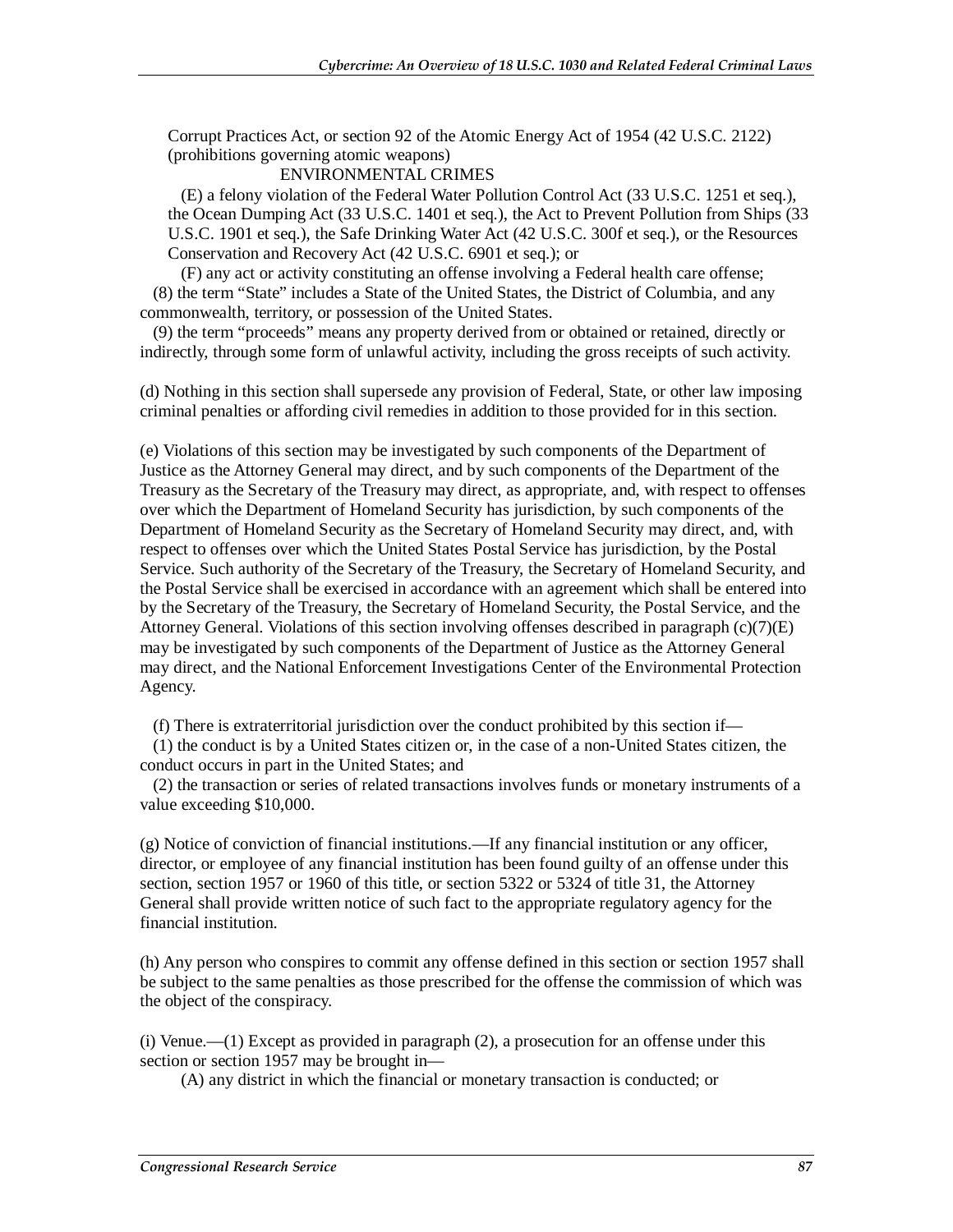(B) any district where a prosecution for the underlying specified unlawful activity could be brought, if the defendant participated in the transfer of the proceeds of the specified unlawful activity from that district to the district where the financial or monetary transaction is conducted.

 (2) A prosecution for an attempt or conspiracy offense under this section or section 1957 may be brought in the district where venue would lie for the completed offense under paragraph (1), or in any other district where an act in furtherance of the attempt or conspiracy took place.

 (3) For purposes of this section, a transfer of funds from 1 place to another, by wire or any other means, shall constitute a single, continuing transaction. Any person who conducts (as that term is defined in subsection  $(c)(2)$  any portion of the transaction may be charged in any district in which the transaction takes place.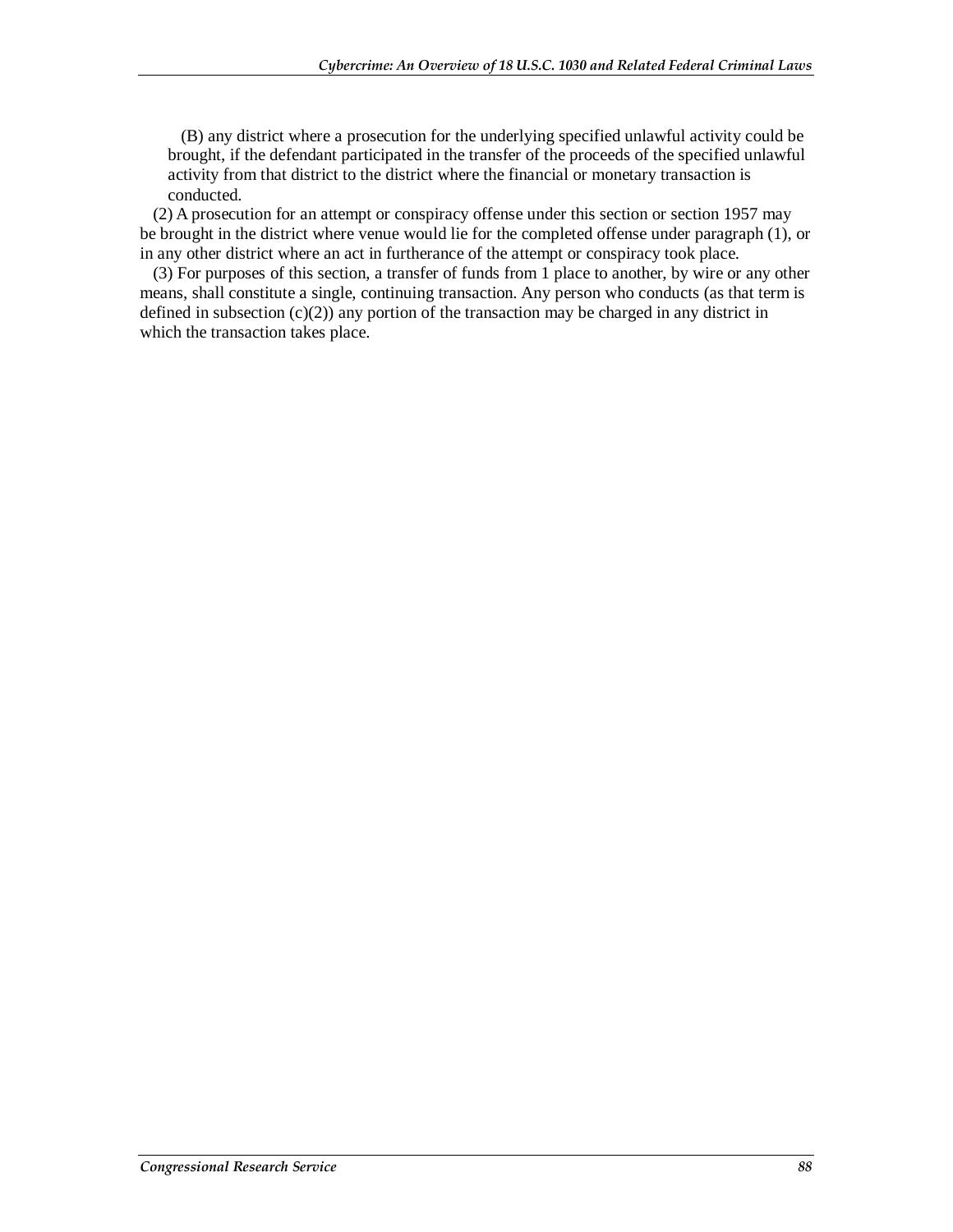## **Appendix C. 18 U.S.C. 1961(1). RICO Predicate Offenses (text)**

As used in this chapter—

 (1) "racketeering activity means (A) any act or threat involving murder, kidnapping, gambling, arson, robbery, bribery, extortion, dealing in obscene matter, or dealing in a controlled substance or listed chemical (as defined in section 102 of the Controlled Substances Act), which is chargeable under State law and punishable by imprisonment for more than one year;

 (B) any act which is indictable under any of the following provisions of title 18, United States Code: section 201 (bribery), section 224 (sports bribery), sections 471, 472, and 473 (counterfeiting), section 659 (theft from interstate shipment) if the act indictable under section 659 is felonious, section 664 (embezzlement from pension and welfare funds), sections 891-894 (extortionate credit transactions), section 1028 (fraud and related activity in connection with identification documents), section 1029 (fraud and related activity in connection with access devices), section 1084 (the transmission of gambling information), section 1341 (mail fraud), section 1343 (wire fraud), section 1344 (financial institution fraud), section 1425 (the procurement of citizenship or nationalization unlawfully), section 1426 (the reproduction of naturalization or citizenship papers), section 1427 (the sale of naturalization or citizenship papers), sections 1461-1465 (obscene matter), section 1503 (obstruction of justice), section 1510 (obstruction of criminal investigations), section 1511 (the obstruction of State or local law enforcement), section 1512 (tampering with a witness, victim, or an informant), section 1513 (retaliating against a witness, victim, or an informant), section 1542 (false statement in application and use of passport), section 1543 (forgery or false use of passport), section 1544 (misuse of passport), section 1546 (fraud and misuse of visas, permits, and other documents), sections 1581-1592 (peonage, slavery, and trafficking in persons), section 1951 (interference with commerce, robbery, or extortion), section 1952 (racketeering), section 1953 (interstate transportation of wagering paraphernalia), section 1954 (unlawful welfare fund payments), section 1955 (the prohibition of illegal gambling businesses), section 1956 (the laundering of monetary instruments), section 1957 (engaging in monetary transactions in property derived from specified unlawful activity), section 1958 (use of interstate commerce facilities in the commission of murder-for-hire), section 1960 (illegal money transmitters), sections 2251, 2251A, 2252, and 2260 (sexual exploitation of children), sections 2312 and 2313 (interstate transportation of stolen motor vehicles), sections 2314 and 2315 (interstate transportation of stolen property), section 2318 (trafficking in counterfeit labels for phonorecords, computer programs or computer program documentation or packaging and copies of motion pictures or other audiovisual works), section 2319 (criminal infringement of a copyright), section 2319A (unauthorized fixation of and trafficking in sound recordings and music videos of live musical performances), section 2320 (trafficking in goods or services bearing counterfeit marks), section 2321 (trafficking in certain motor vehicles or motor vehicle parts), sections 2341-2346 (trafficking in contraband cigarettes), sections 2421-24 (white slave traffic), sections 175-178 (biological weapons), sections 229-229F (chemical weapons), section 831 (nuclear materials),

 (C) any act which is indictable under title 29, United States Code, section 186 (dealing with restrictions on payments and loans to labor organizations) or section 501(c) (embezzlement from union funds),

 (D) any offense involving fraud connected with a case under title 11 (except a case under Section 157 of this title), fraud in the sale of securities, or the felonious manufacture, importation, receiving, concealment, buying, selling, or otherwise dealing in a controlled substance or listed chemical (as defined in section 102 of the Controlled Substances Act), punishable under any law of the United States,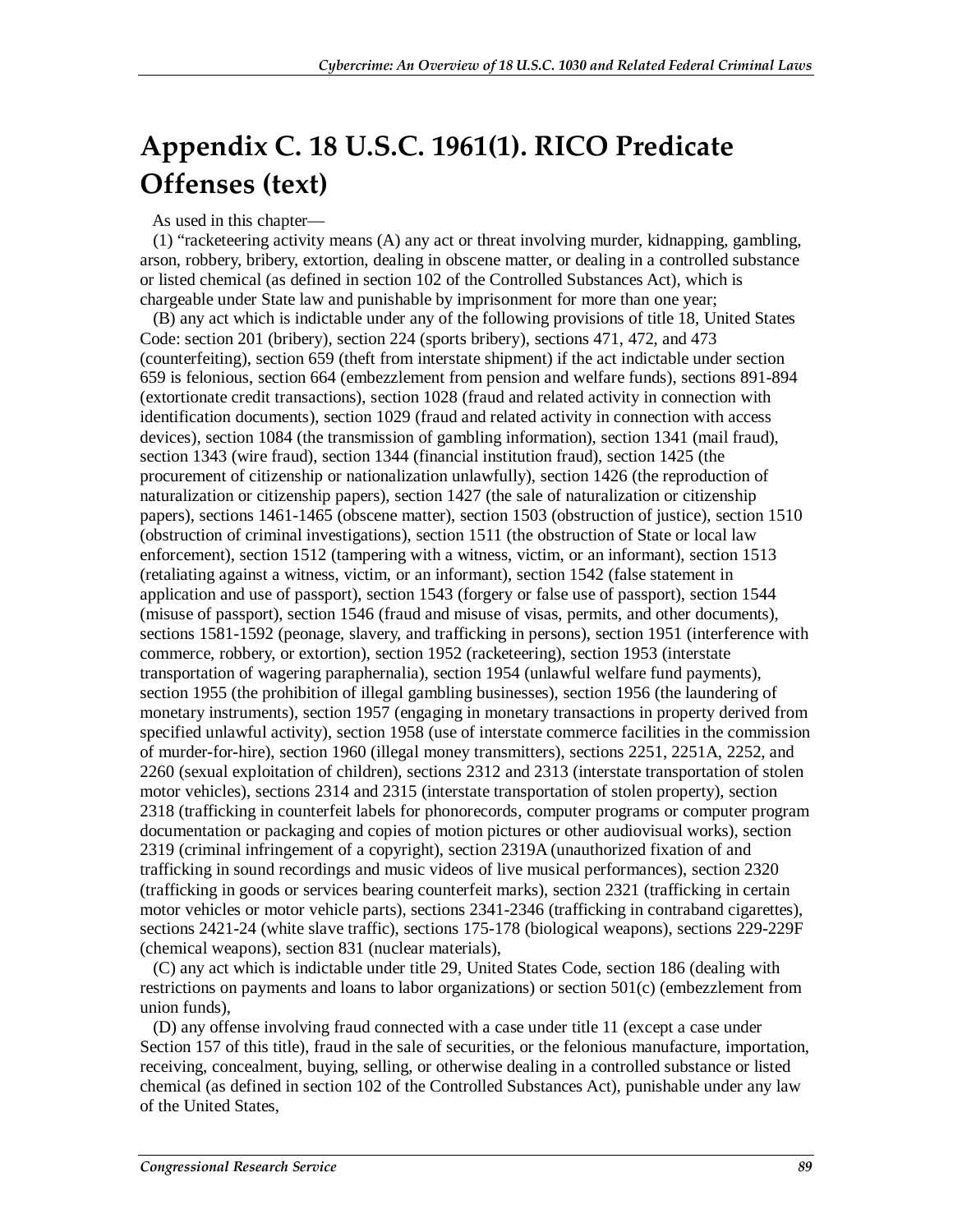(E) any act which is indictable under the Currency and Foreign Transactions Reporting Act,

 (F) any act which is indictable under the Immigration and Nationality Act, section 274 (bringing in and harboring certain aliens), section 277 (aiding or assisting certain aliens to enter the United States), or section 278 (importation of alien for immoral purpose) if the act indictable under such section of such Act was committed for the purpose of financial gain, or

(G) any act that is indictable under any provision listed in section  $2332b(g)(5)(B)$ .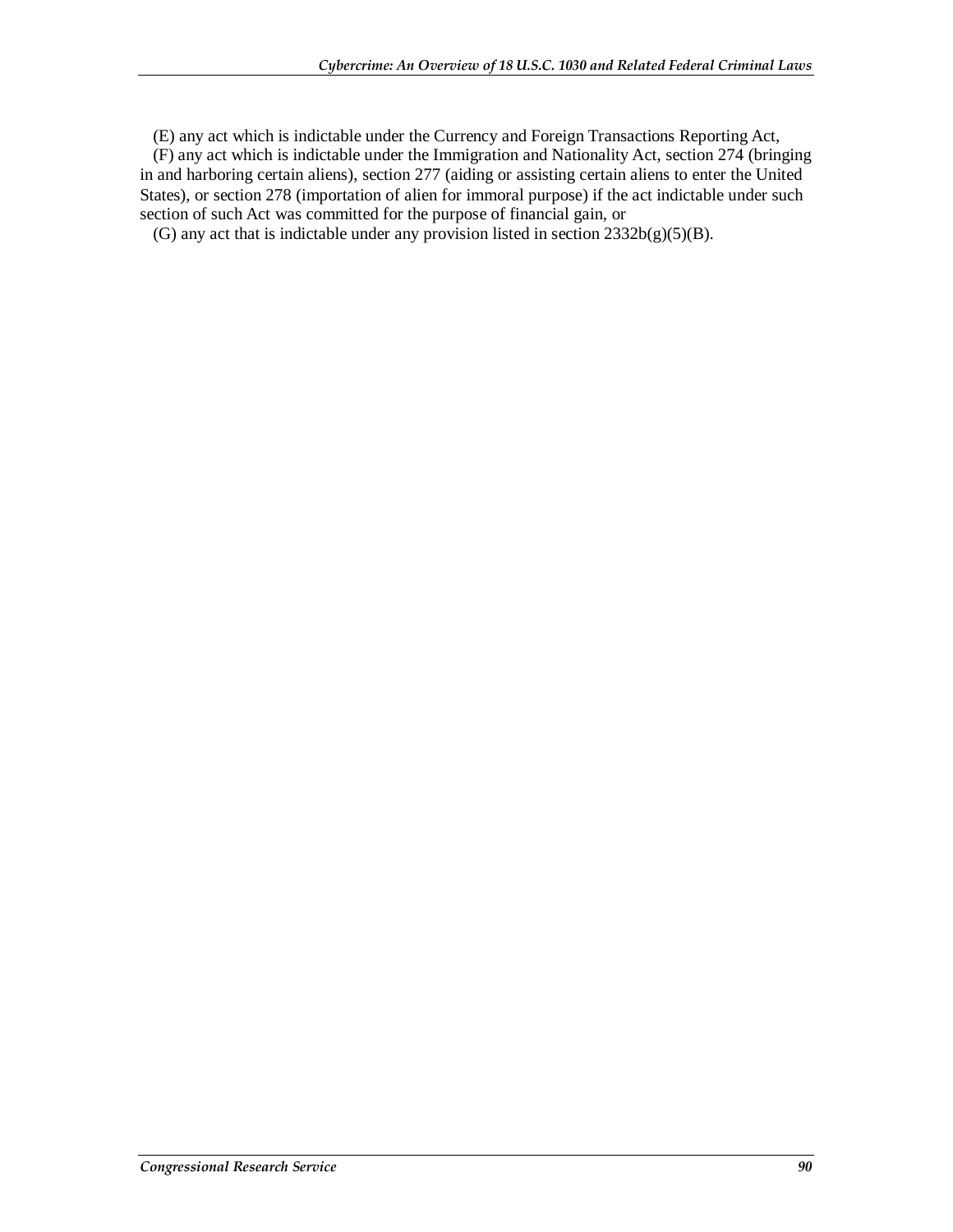# **Appendix D. 18 U.S.C. 2332b(g)(5)(B). Federal Crimes of Terrorism (text)**

(g) Definitions—As used in this section—

\* \* \* (5) the term "Federal crime of terrorism" means an offense that ...

(B) is a violation of—

 (i) section 32 (destruction of aircraft or aircraft facilities), 37 (violence at international airports), 81 (arson within special maritime and territorial jurisdiction), 175 or 175b (biological weapons), 175c (variola virus), 229 (chemical weapons), subsection (a), (b), (c), or (d) of section 351 (congressional, cabinet, and Supreme Court assassination and kidnapping), 831 (nuclear materials), 832 (participation in nuclear and weapons of mass destruction threats to the United States) 842(m) or (n) (plastic explosives), 844(f)(2) or (3) (arson and bombing of Government property risking or causing death), 844(i) (arson and bombing of property used in interstate commerce), 930(c) (killing or attempted killing during an attack on a Federal facility with a dangerous weapon), 956(a)(1) (conspiracy to murder, kidnap, or maim persons abroad),  $1030(a)(1)$  (protection of computers),  $1030(a)(5)(A)$  resulting in damage as defined in 1030  $(c)(4)(A)(i)(II)$  through (VI)(protection of computers), 1114 (killing or attempted killing of officers and employees of the United States), 1116 (murder or manslaughter of foreign officials, official guests, or internationally protected persons), 1203 (hostage taking), 1361 (government property or contracts), 1362 (destruction of communication lines, stations, or systems), 1363 (injury to buildings or property within special maritime and territorial jurisdiction of the United States),  $1366(a)$  (destruction of an energy facility),  $1751(a)$ , (b), (c), or (d) (Presidential and Presidential staff assassination and kidnapping), 1992 (terrorist attacks and other acts of violence against railroad carriers and against mass transportation systems on land, on water, or through the air), 2155 (destruction of national defense materials, premises, or utilities), 2156 (national defense material, premises, or utilities), 2280 (violence against maritime navigation), 2281 (violence against maritime fixed platforms), 2332 (certain homicides and other violence against United States nationals occurring outside of the United States), 2332a (use of weapons of mass destruction), 2332b (acts of terrorism transcending national boundaries), 2332f (bombing of public places and facilities), 2332g (missile systems designed to destroy aircraft), 2332h (radiological dispersal devices), 2339 (harboring terrorists), 2339A (providing material support to terrorists), 2339B (providing material support to terrorist organizations), 2339C (financing of terrorism), 2339D (military-type training from a foreign terrorist organization), or 2340A (torture) of this title;

 (ii) sections 92 (prohibitions governing atomic weapons) or 236 (sabotage of nuclear facilities or fuel) of the Atomic Energy Act of 1954 (42 U.S.C. 2122 or 2284);

 (iii) section 46502 (aircraft piracy), the second sentence of section 46504 (assault on a flight crew with a dangerous weapon), Section 46505(b)(3) or (c) (explosive or incendiary devices, or endangerment of human life by means of weapons, on aircraft), section 46506 if homicide or attempted homicide is involved (application of certain criminal laws to acts on aircraft), or section 60123(b) (destruction of interstate gas or hazardous liquid pipeline facility) of title 49; or

(iv) section 1010A of the Controlled Substances Import and Export Act (narco-terrorism).